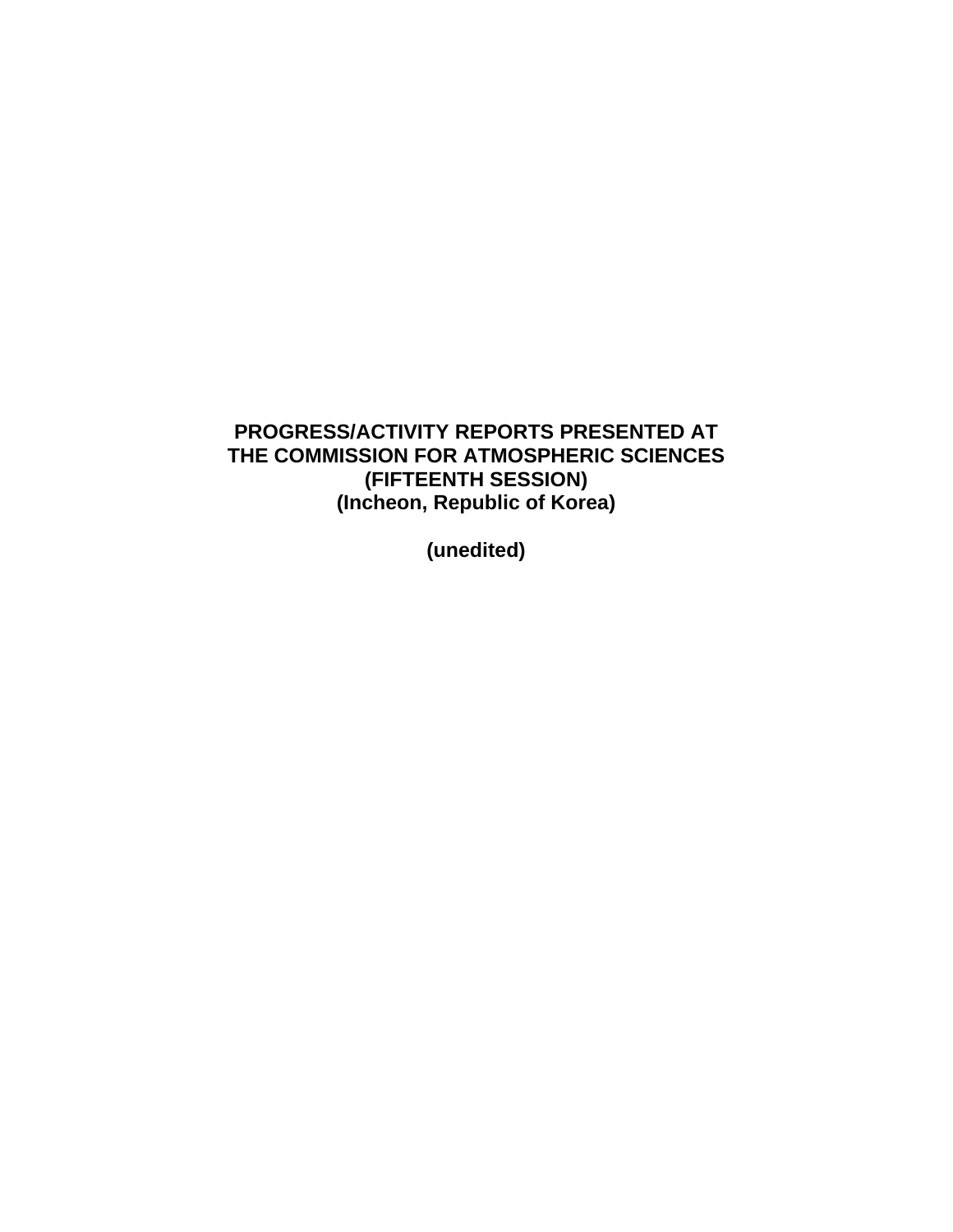**COMMISSION FOR ATMOSPHERIC SCIENCES** Date: 5.VI.2009

Incheon, Republic of Korea 18 to 25 November 2009

# **MATERIAL ARRANGEMENTS FOR THE SESSION**

# **Accommodation**

1. At the kind invitation of the Government of the Republic of Korea, the fifteenth session of the Commission for Atmospheric Sciences (CAS-XV) will be held in Incheon, Republic of Korea, from 18 to 25 November 2009. The opening ceremony will take place at 10:00 a.m. on Wednesday, 18 November, at the Hyatt Regency Hotel, Incheon. The session will be preceded by a two-day Technical Conference, which will be held in the same hotel from 16 to 17 November 2009.

2. The main conference room will be equipped for simultaneous interpretation. Additional meeting rooms without interpretation facilities will also be available.

3. A Conference Information and Documentation Desk will be established close to the meeting rooms and will be responsible for the registration of participants, provision of general information, and distribution of documents.

# **Registration of participants**

4. Registration for CAS-XV will take place at the Conference Information and Registration Desk at the Hyatt Regency Hotel from Wednesday, 18 November 2009, from 8.00 a.m. to 10.00 a.m. and will continue throughout the session. Participants will receive identification cards at the time of registration.

# **Credentials**

5. Pursuant to Regulation 20 of the General Regulations, prior to a session of a constituent body other than the Executive Council, each Member should, if possible, communicate to the Secretary-General the names of the persons composing its delegation to that body, indicating which of these shall be regarded as its principal delegate. Besides this communication, a letter giving these particulars and otherwise conforming with the provisions of the WMO Convention and of the WMO General Regulations and signed by, or on behalf of, an appropriate governmental authority of the Member shall be sent to the Secretary-General or handed to his representative at the session and shall be regarded as appropriate credentials for the participation of the individuals named therein in all activities of the constituent body.

# **List of participants**

6. A provisional list of participants will be distributed shortly after the beginning of the session. This list will be revised as soon as all participants have registered, and a new list will be distributed, if necessary.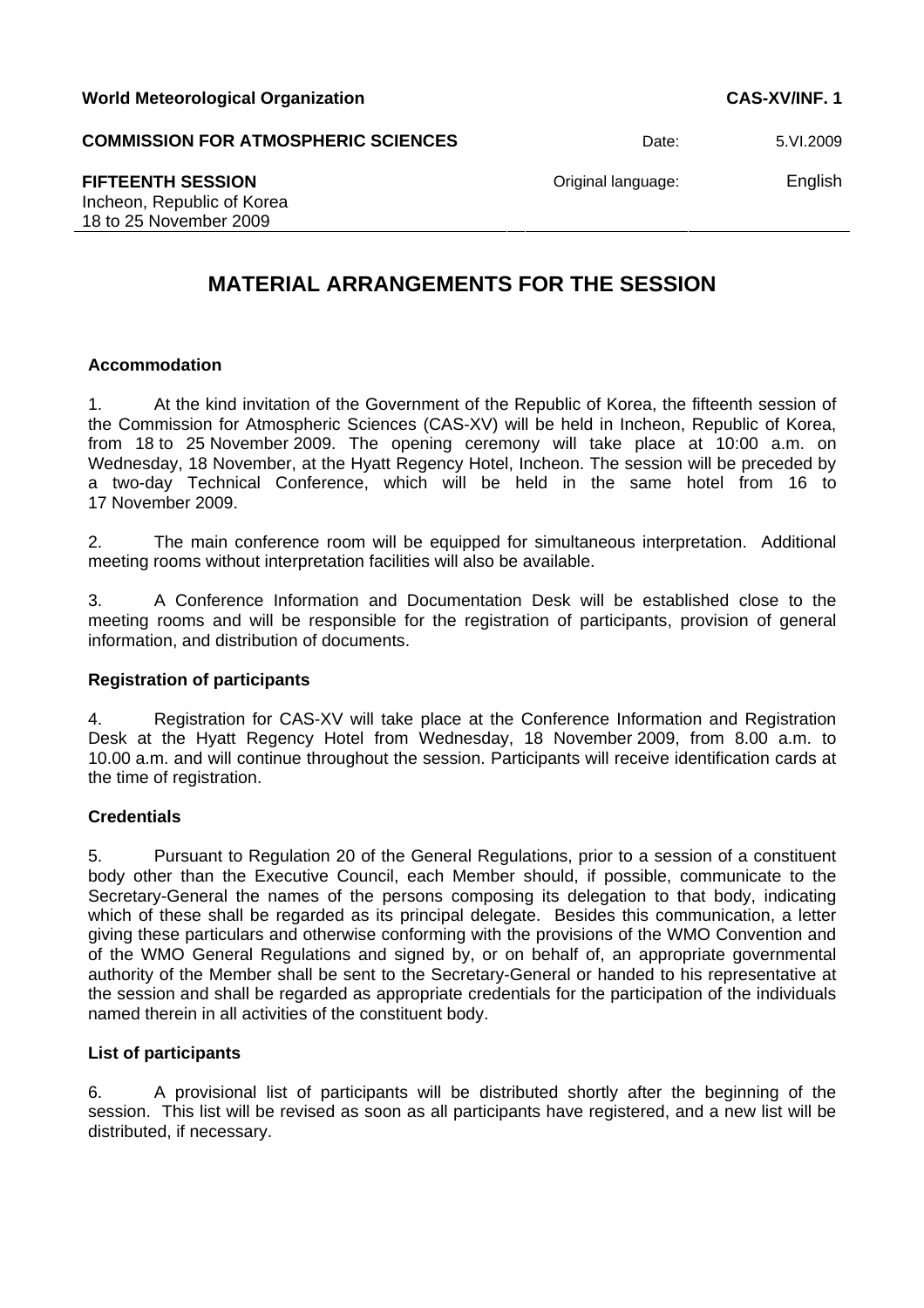# **Submission of documents**

7. Delegations wishing to submit documents before the session are invited to send them to the WMO Secretariat, as soon as possible but not later than sixty days before the opening of the session, according to the provisions of Regulation 189(b) of the WMO General Regulations to allow time for translation and reproduction. According to Regulation 188 of the WMO General Regulations, session documents should be distributed as soon as possible and preferably not later than forty-five days before the opening of the session. Any document presented by a delegation should be submitted in the name of the Member of the Organization and not by an individual person. If the documents include bulky appendices and/or material such as drawings, photographs, tables, etc., it will speed up reproduction if a sufficient number of copies are provided by the Member concerned.

# **Working languages**

8. Simultaneous interpretation in Arabic, Chinese, English, French, Russian and Spanish will be provided at plenary meetings. In this connection, it is to be noted that only one team of interpreters will be available.

# **Numbering of documents**

9. All documents, working papers and PINKs will receive a common, consistent numbering in the top right-hand corner of the front page, and on the header of all subsequent pages; this numbering will allow delegates to easily track a document through its various stages.

# **Categories and languages of documents**

10. Following the practice of previous sessions of the Commission, the documents for CAS-XV will be issued in Arabic, Chinese, English, French, Russian and Spanish except for those mentioned under (d) below:

- (a) Main supporting papers to the agenda items, which will be listed as CAS-XV/Doc...;
- (b) Working papers emanating from the plenary meetings. These will be listed as CAS-XV/WP.... They will contain changes from previous versions of texts in "track changes" format;
- (c) Reports submitted to plenary by the chairmen or by the president of the session. These will be listed as CAS-XV/PINK...:
- (d) Information papers containing items of general information which may be of use to delegates attending the session. These will be listed as CAS-XV/INF. … and will be issued in English and French only;
- (e) Text and resolutions contained in documents and working papers may be approved by plenary at any time, provided no substantive changes are made. In this case, the text will be given the category of APP\_Doc. or APP\_WP, as appropriate, and their first page will be green.

# **Distribution of documents**

11. Following the example set by EC-LX, the principal means of distribution of all documents (DOCs, WPs and PINKs) pre-session will be electronic. Documents issued before the session are made available in electronic format on the ftp server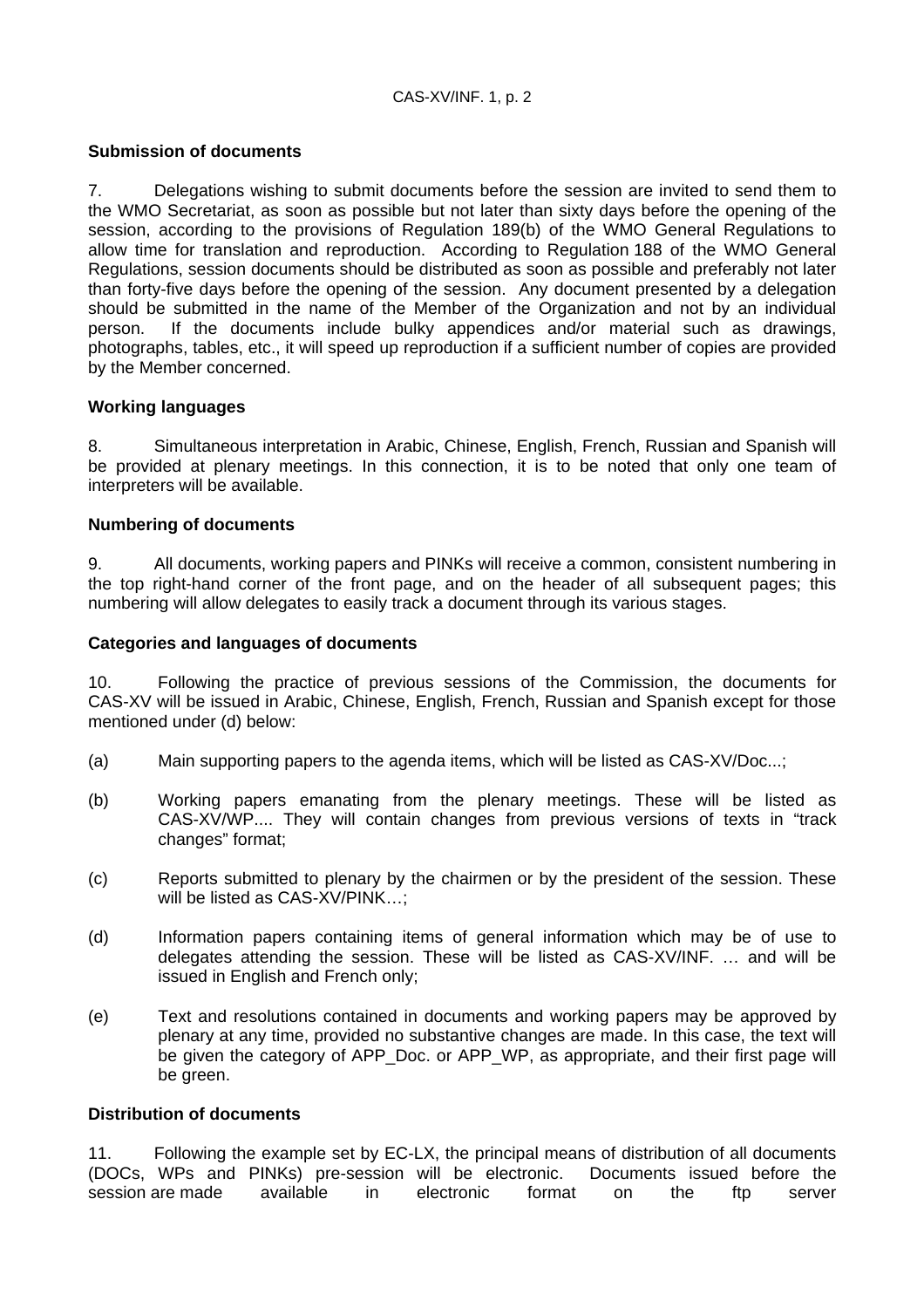(url:<ftp://ftp.wmo.int/Documents/SESSIONS/>CAS-XV), and WMO Members and members of the Commission are notified accordingly by mail. In order to avoid wastage of paper and thereby reduce the carbon footprint, a hard copy of the documents will only be mailed to participants on request.

12. Electronic versions of all documents produced in-session will be posted on the WMO ftp server as soon as they are available. Delegates are encouraged to use electronic versions in preference to hard copy versions. However, during the session, hard copies of documents will be available in limited numbers. Each delegation will receive one copy only of each Working Paper and PINK in the language requested. Additional copies may be requested from the Conference Information and Registration Desk. However, because of limited stocks, some delays may be expected.

# **Provisional Abridged Report**

13. The Provisional Abridged Report comprises the set of texts, resolutions and annexes approved by the plenary meeting. Each delegation will receive a folder to enable them to assemble the provisional report. An electronic version of the approved documents (i.e. APP Docs., APP WPs or PINKs as explained in paragraph 10 above) showing plenary amendments in English only will be posted on the above ftp server as soon as possible after the session.

# **Entry requirements**

14. In general, foreign visitors wishing to enter the Republic of Korea are required to hold passports valid for a minimum of 6 months and entry visas, except nationals of those countries with which Korea has signed a visa exemption agreement. If uncertain as to the necessity of an entry visa to Korea, please contact your local Korean Embassy or consulate as soon as possible.

For more information, please visit the following websites:

<http://www.mofat.go.kr/english/visa/apply/index.jsp> [http://www.learn4good.com/travel/south\\_korean\\_visas\\_requirements.htm](http://www.learn4good.com/travel/south_korean_visas_requirements.htm) <http://www.hikorea.go.kr/pt/index.html>(Information > Immigration Guide > VISA)

If an invitation letter is necessary for your visa application, please directly contact the Local Organizing Committee at the following address:

Local Organizing Committee for CAS-XV Korea Meteorological Administration (KMA) 45 Gisangcheong-gil, Dongjak-gu Seoul 156-720 Republic of Korea

Tel.: +82 2 836 2385 Fax: +82 2 836 2386 E-mail: jcnam@kma.go.kr, ksw@kma.go.kr, or juebo@kma.go.kr

# **Currency**

15. The local currency is the Korean Won (KRW). There are currency exchange offices at Incheon International Airport and Gimpo International Airport, as well as all banks (business hours are 10 a.m. to 4:30 p.m.). The hotels where you will be staying also accept major credit cards.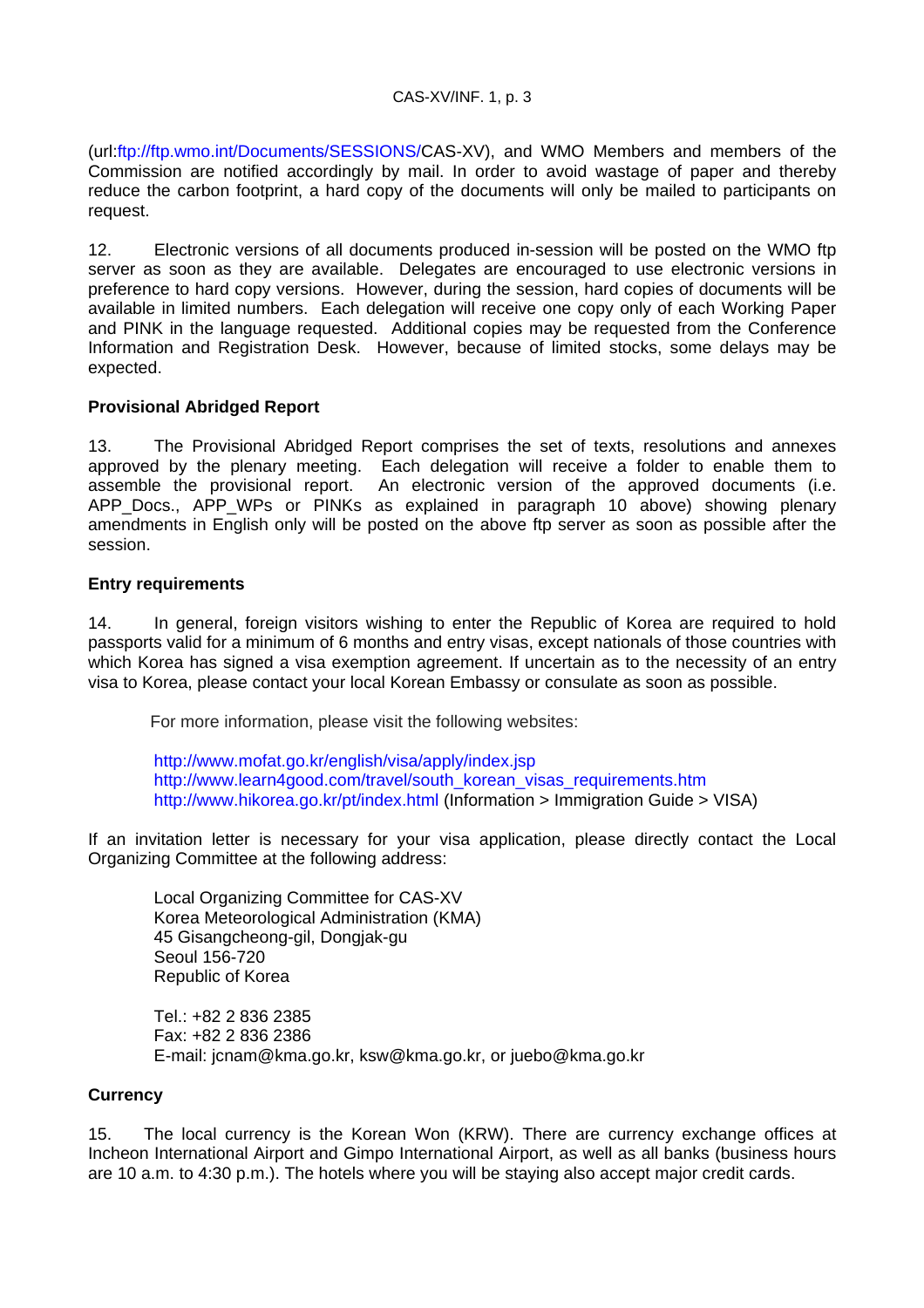Currencies such as the US Dollar and Euro are easy to exchange into the local currency. The exchange rates for the major currencies against KRW as of April 2009 are as follows:

1 USD ≈ 1350 KRW 1 EUR ≈ 1750 KRW 1 CHF ≈ 1200 KRW

# **Health requirements/Medical Services**

16. Up-to-date information on International Travel and Health is provided by the World Health Organization (WHO) at <http://www.who.int/ith/countries/listk/en/>(Countries), and alternatively at <http://www.who.int/countries/kor/en/>

17. Medical services are of high standard, with most international prescription drugs readily available at retail pharmacies. It is suggested that you purchase personal medical insurance for the duration of your stay in Korea.

# **Electricity and Mobile Phone Connection**

18. City and town power systems are generally 220 volts and 60 Hz. Plugs have two cylindrical pins (CEE 7/16, Schuko (CEE 7/4) type plugs). Adaptors or transformers may be required for foreign-made appliances.

19. Given that the host country has adopted the CDMA system for mobile communications, mobile telephones with GSM configuration will not function unless your operator has signed a roaming agreement with the Republic of Korea that enables you to use your own SIM card and hence keep your own mobile number on a handset from a local renter. For further detail, please visit the website of the largest Korean mobile carrier, SK Telekom, at <http://www.skroaming.com/en/index.html>, or contact your local service operator.

# **Hotel reservation**

20. Participants are responsible for their own hotel reservations. The Korea Meteorological Administration (KMA) has reserved accommodation at Hyatt Regency Incheon, the conference venue, at extremely preferential rates, as well as lower-budget accommodation at the Best Western Premier Incheon Airport Hotel and Hotel Zeumes nearby.

21. It is strongly recommended that participants place their hotel reservations through the Local Organizing Committee using the attached Hotel Reservation Form (see Appendix A) **before 15 October 2009**. We may honor reservations made past the above date, provided that there are rooms available; please note also that rates may differ for reservations placed after the deadline.

22. Where applicable, the Hotel Reservation Form should also be used to reserve accommodation for those attending the preceding Technical Conference (16-17 November 2009).

# • **Hyatt Regency Incheon** (5-star) <http://english.hyattregencyincheon.com/>

Located at a 500 meters distance from Incheon International Airport, Hyatt Regency Incheon is a 3-5 minute complimentary shuttle ride away from Incheon International Airport. The shuttle runs every 15 minutes.

This hotel is the venue for CAS-XV, as well as the Technical Conference on "Environmental Prediction in the Next Decade", to be held from 16 to17 November 2009.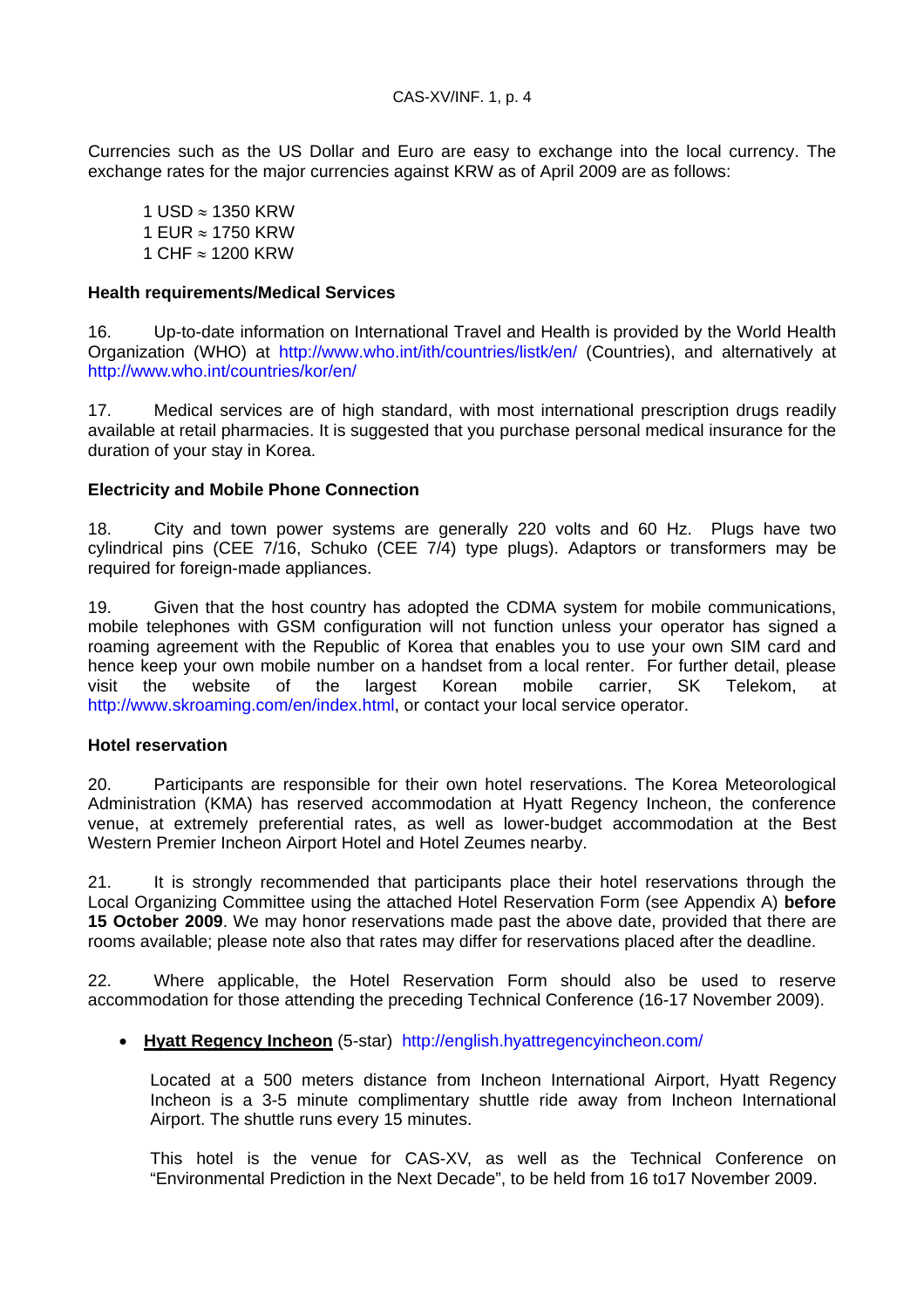Room rate per night including breakfast package (tax exemption for foreign nationals)

| Standard single room      | 145,000 KRW |
|---------------------------|-------------|
| Standard double/twin room | 165,000 KRW |

Buffet luncheons at a very reasonable rate are expected to be made available by the hotel.

• **Best Western Premier Incheon Airport Hotel** (4-star) <http://www.airporthotel.co.kr/en/>

The Best Western Premier Incheon Airport Hotel is located at a mere 700 meters distance (a 5-minute shuttle ride) from Incheon International Airport. The hotel offers complimentary shuttle service at 20 minute intervals between the hotel and the airport, and is 5 minutes (on foot) away from Hyatt Regency Incheon.

Room rate per night including continental breakfast (tax exemption for foreign nationals)

| Standard single room      | 120,000 KRW |
|---------------------------|-------------|
| Standard double/twin room | 138,000 KRW |

• **Hotel Zeumes** (3-star) <http://www.hotelzeumes.co.kr/en/>

The hotel is located in a new town in the vicinity of Incheon International Airport, approximately 11 km away. Complimentary pick-up services are available around the clock for the 8 minute ride between the airport and the hotel. Shuttle bus services will also be provided free of charge for participants from/to the conference venue at designated times in the morning and evening.

Room rate per night including continental breakfast (tax exemption for foreign nationals)

| Standard single room      | 100,000 KRW |
|---------------------------|-------------|
| Standard double/twin room | 110,000 KRW |

# **Local climate**

23. Climate data for the period of the session in Incheon and Seoul are listed below:

|                           | <b>INCHEON</b>  | <b>SEOUL</b>    |
|---------------------------|-----------------|-----------------|
| Mean temperature:         | $5.6^{\circ}$ C | $5.2^{\circ}$ C |
| Mean maximum temperature: | $9.7^{\circ}$ C | $9.6^{\circ}$ C |
| Mean minimum temperature: | $2.0^{\circ}$ C | $1.3^{\circ}$ C |
| Mean precipitation:       | $15 \text{ mm}$ | $17 \text{ mm}$ |
| Mean humidity:            | 65 %            | 65%             |

# **Internet Facilities**

24. Wireless internet connection will be available in the main conference room, as well as an internet booth with wired Ethernet. Internet connectivity will also be available at all three hotels.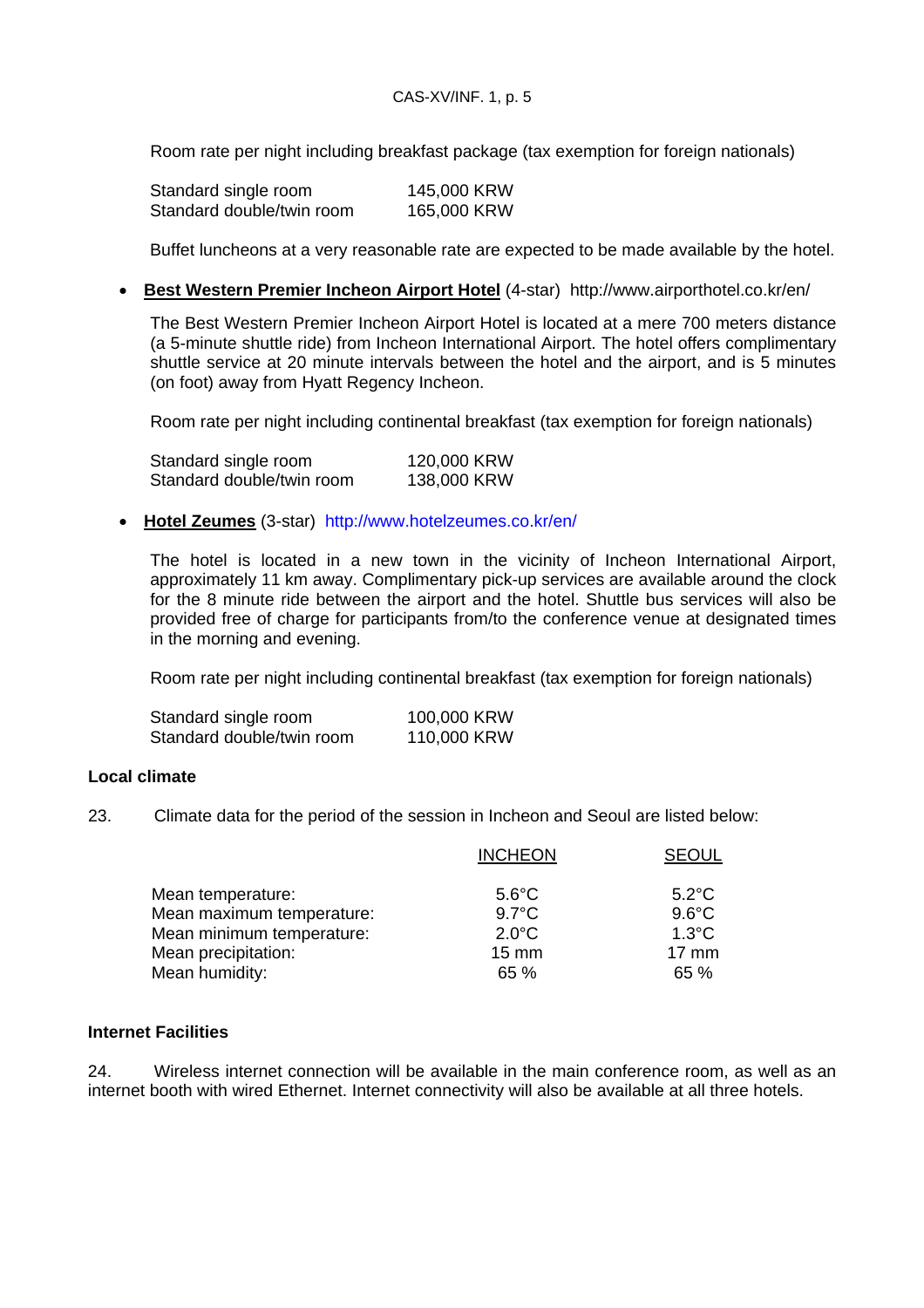# **Information and Contact Details of Local Organizer**

25. For further local information, please contact the Local Organizing Committee using the information below:

\_\_\_\_\_\_\_\_\_\_\_\_

Local Organizing Committee for WMO CAS-XV Attn.: Dr. Jae-Cheol Nam or Mr. Se-Won Kim International Cooperation Division Korea Meteorological Administration 45 Gisangcheong-gil, Dongjak-gu 156-720 Seoul Republic of Korea

Tel.: +82-2-836-2385 Fax: +82-2-836-2386 E-mail: jcnam@kma.go.kr, ksw@kma.go.kr, or juebo@kma.go.kr

Appendices: 2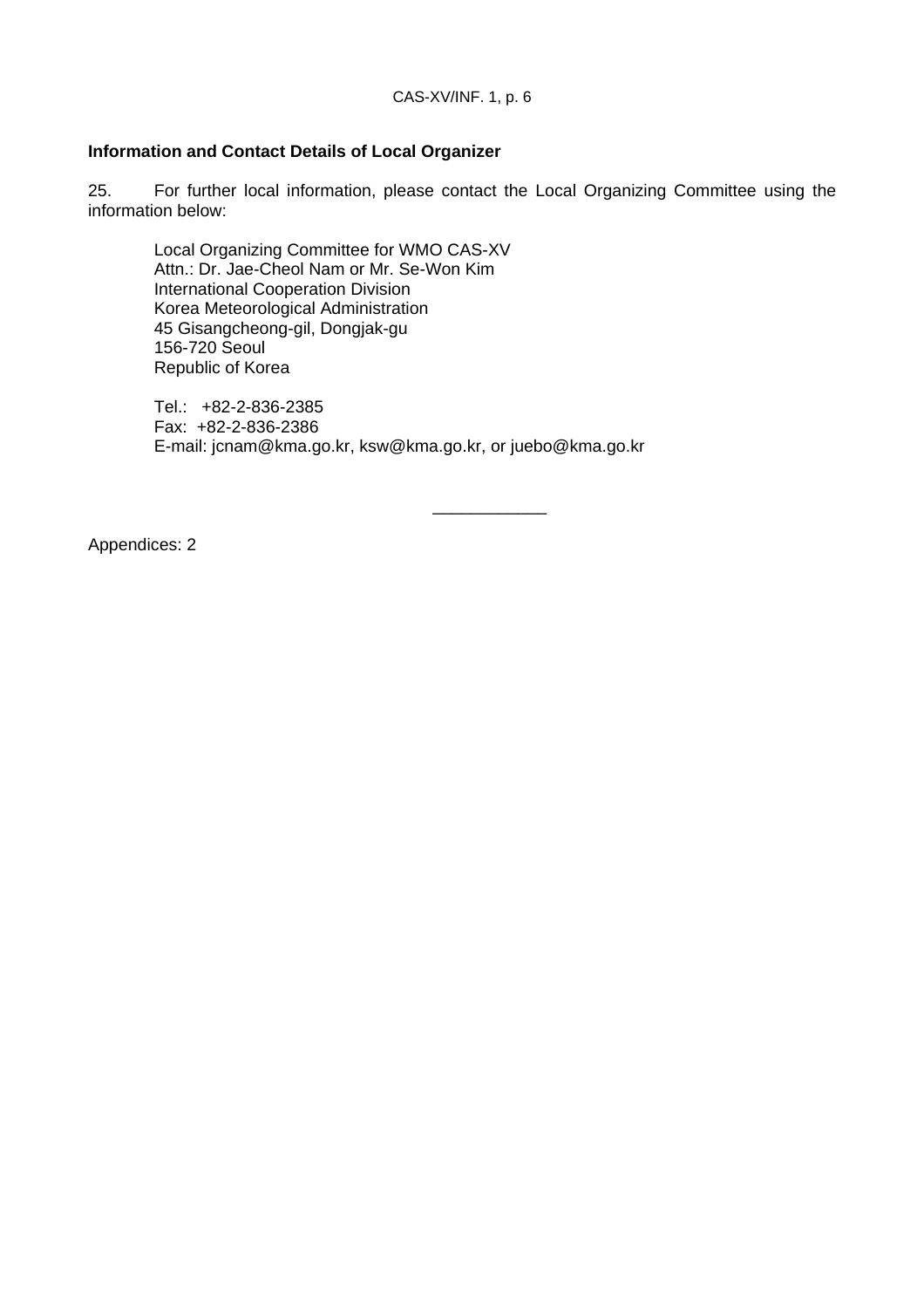CAS-XV/INF. 1, APPENDIX A

# **Hotel Reservation Form**

# **WMO CAS-XV**  *(Incheon, Republic of Korea, 18-25 November 2009)*

### **and/or**

# **Technical Conference**   *(Incheon, Republic of Korea, 16-17 November 2009)*

Please complete and return this form, along with your payment, to:

# **Local Organizing Committee**

Korea Meteorological Administration 45 Gisancheong-gil • Dongjak-gu • Seoul 156-720 • Republic of Korea Tel.: +82 2 836 2385 • Fax: +82 2 836 2386 • E-mail: [pb\\_int@kma.go.kr](mailto:pb_int@kma.go.kr)

#### **Section 1: Identification: Delegate**

**Title (Dr/Prof/Mr/Ms/Mrs/Miss/Other): Name & Surname:** 

**Representing Country/Organization:** 

**Position:** 

**Postal address:** 

Postcode: Country:

Phone (Work): ( ) **Phone (Home): ( ) Phone (Home): ( )** 

**Fax: Mobile:** 

**E-mail:** 

# **Section 2: Conference Attendance**

#### **Please indicate which conference you will be attending:**

| □ | <b>Technical Conference</b> | 16-17 November 2009 |
|---|-----------------------------|---------------------|
| □ | WMO CAS-XV                  | 18-25 November 2009 |

# **Section 3: Accommodation**

#### **Please reserve the following accommodation for me: (Price includes breakfast)**

| Hotel choice                                         |             | Rate per room per night |                    | Check-in | Check-out |
|------------------------------------------------------|-------------|-------------------------|--------------------|----------|-----------|
| (Please check box)                                   | Single      | Double/Twin             | (Please circle)    | date     | date      |
| Hyatt Regency Incheon                                | KRW 145,000 | KRW 165,000             | Single/Double/Twin |          |           |
| <b>Best Western Premier</b><br>Incheon Airport Hotel | KRW 120,000 | KRW 138,000             | Single/Double/Twin |          |           |
| <b>Hotel Zeumes</b>                                  | KRW 100,000 | KRW 110,000             | Single/Double/Twin |          |           |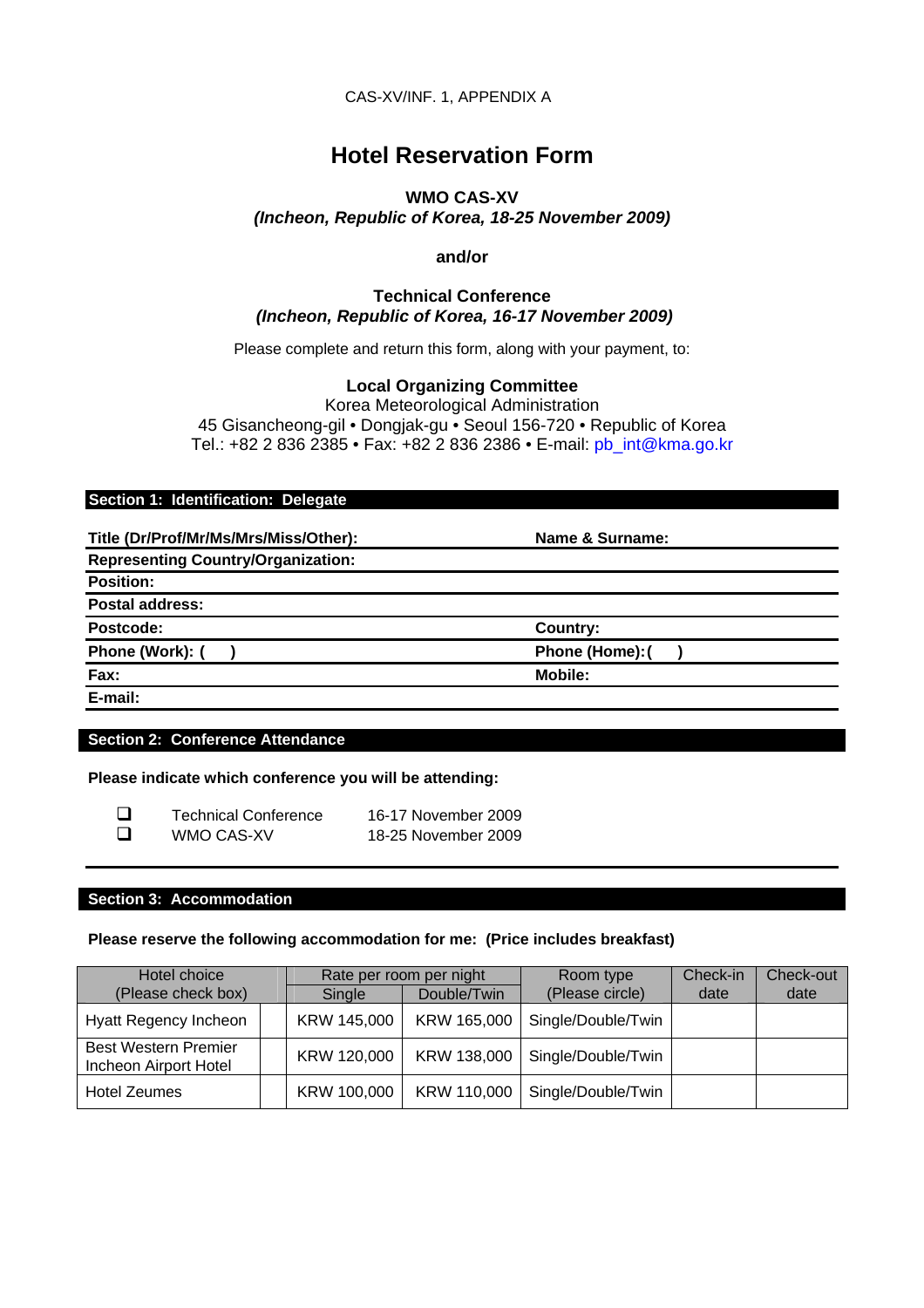# **Section 4: Dietary Requirements / Special Requests**

**Please indicate any specific dietary requirements or requests:** 

- □ Kosher (Beth Din)<br>□ Halaal
- $\Box$  Halaal<br> $\Box$  Vegeta
- $\square$  Vegetarian<br> $\square$  Hearing import
- $\Box$  Hearing impaired<br> $\Box$  Visually impaired
- $\square$  Visually impaired<br> $\square$  Physical disability
- Physical disability (Please specify)

# **Section 5: Credit Card information**

**Please fill in the requested information as guarantee for your hotel reservation:** 

| <b>Credit Card Details</b>                                                                                                                                                                                                     |                                                             |
|--------------------------------------------------------------------------------------------------------------------------------------------------------------------------------------------------------------------------------|-------------------------------------------------------------|
| Cardholder's name and the control of the control of the control of the control of the control of the control of the control of the control of the control of the control of the control of the control of the control of the c | $\Box$ Visa $\Box$ Mastercard $\Box$ Amex $\Box$ Diners     |
| $ - $ $ $ $ $ $ $<br>Card number: $\Box$                                                                                                                                                                                       | <del> </del>                     <br>Expiry date (mm/yy): / |
|                                                                                                                                                                                                                                |                                                             |

\_\_\_\_\_\_\_\_\_\_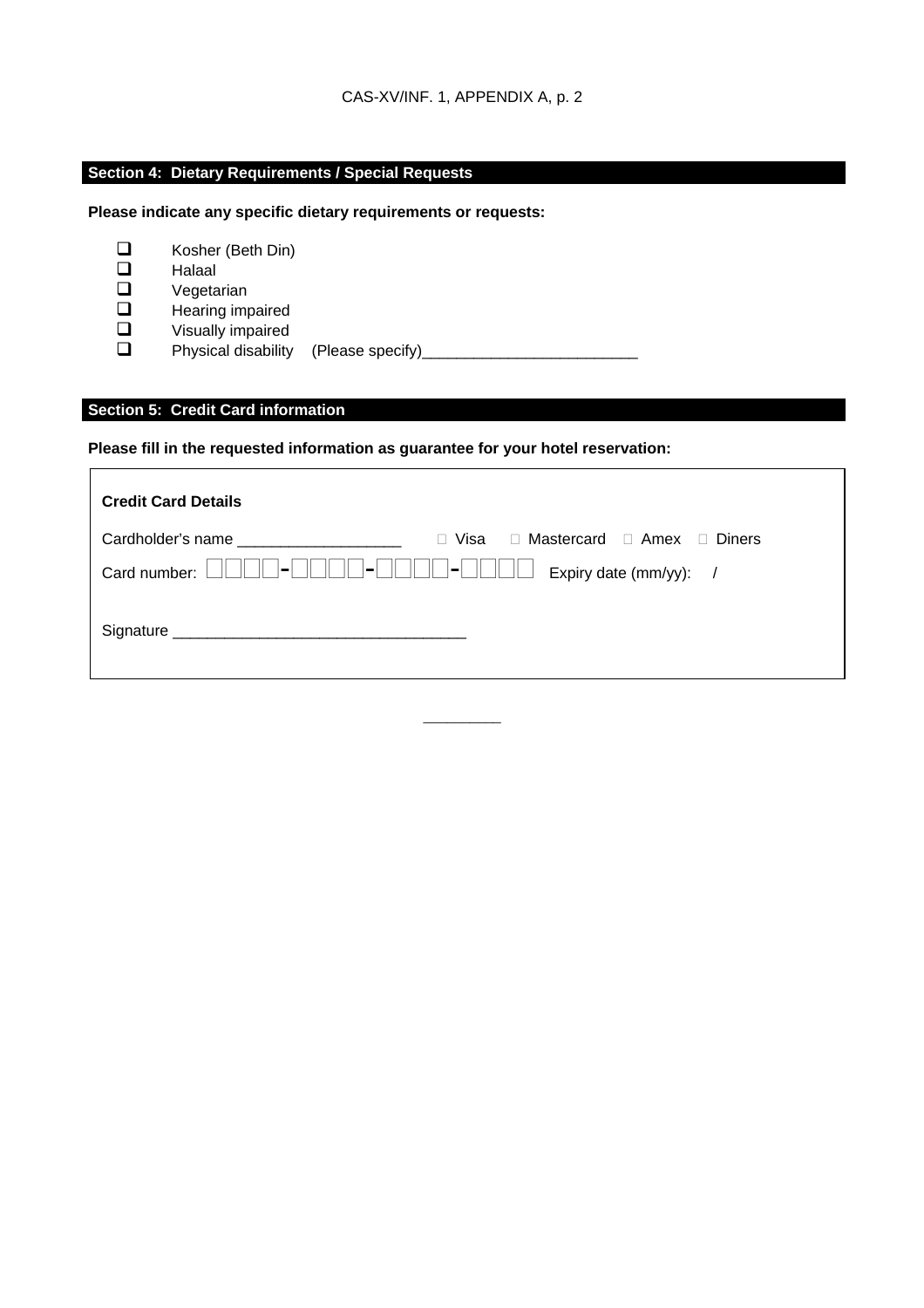# **Location of Hotels**

- **Infl Business** Yongyu, Airport Town<br>Muui Square Incheon<br>Int'l Airport Complex NCHEON INTLARPORT Expresswoy ----New Airport Yeongjong **GS** Gas Station 3F Gate 3 Toll Gate Bridge Passenger Term Parking **IIAC Drk**  $Cop$ ×--3F Gate 12  $\overline{Ar}$  Joy viorid Gate **BEST WESTERN** INCHEON AIRPORT HOTEL (Hotel Shuttle Bus) : Runs every 15 min. **HYATT REGENCY INCHEON Incheon Golf Club** Arport Shuttle Bus : Runs every 12 min. --------- Route from Seoul to Hotel Int'l Business Complex
- ¾ "Hyatt Regency Incheon" and "Best Western Incheon Airport Hotel"

¾ "Hotel Zeumes Incheon Airport"

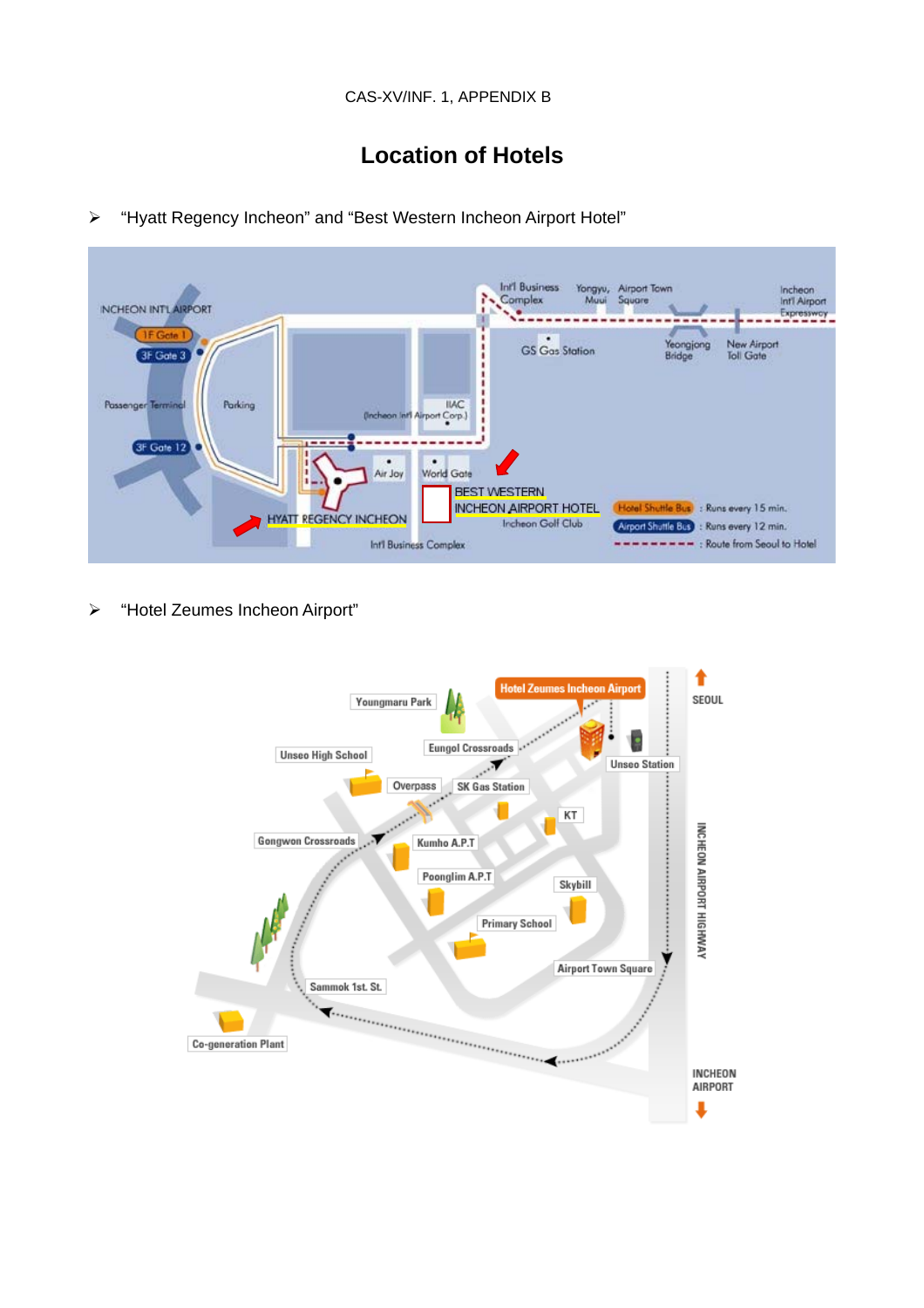Bird's-eye view



\_\_\_\_\_\_\_\_\_\_

- A: Hotel Hyatt Regency Incheon
- B: Best Western Premier Incheon Airport Hotel
- C: Hotel Zeumes Incheon Airport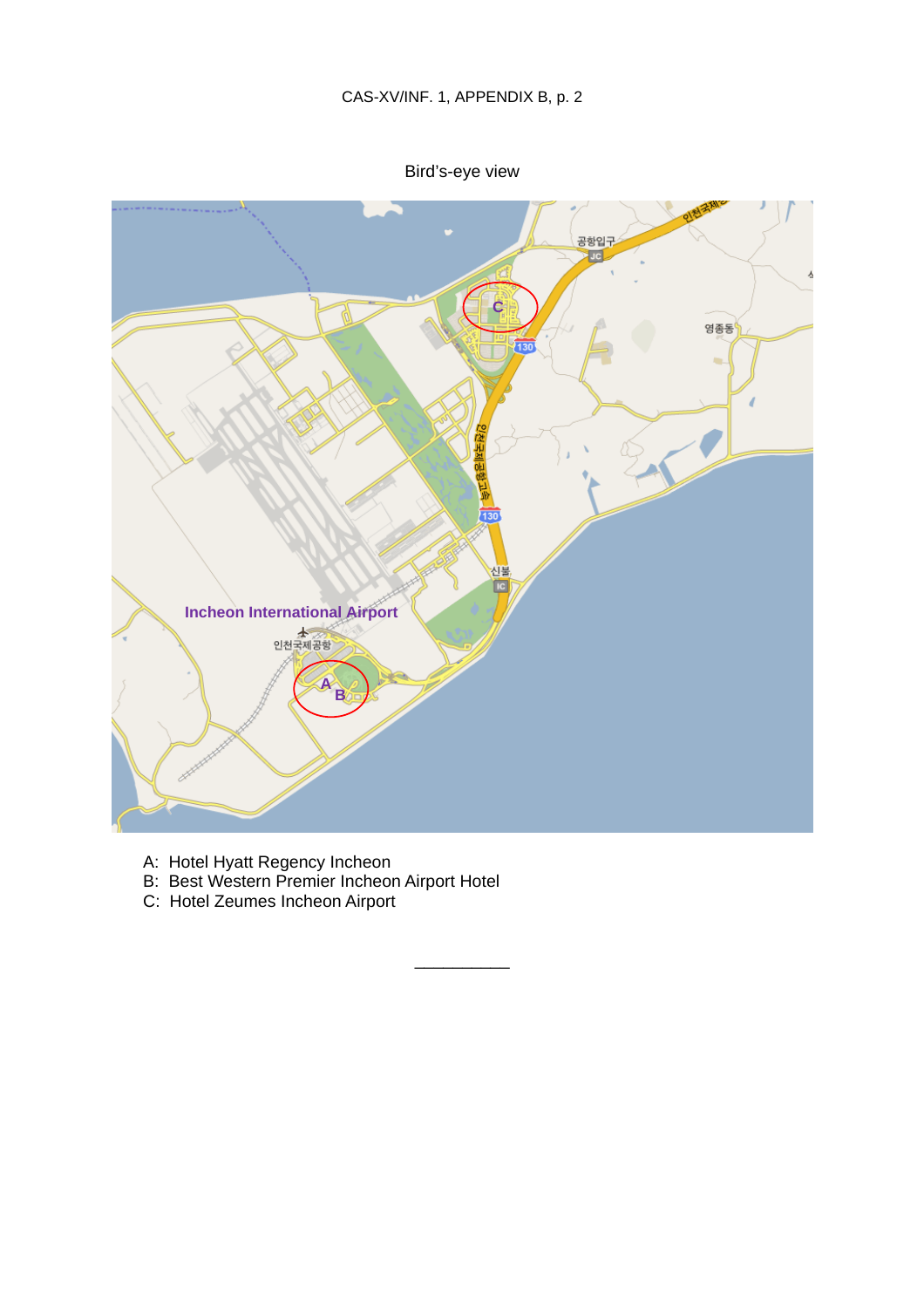**COMMISSION FOR ATMOSPHERIC SCIENCES** Date: 23.X.2009

**FIFTEENTH SESSION** Original language: English

Incheon, Republic of Korea 18 to 25 November 2009

# **TENTATIVE WORK PLAN**

1. The tentative work plan, as given in the Appendix, has been prepared by the Secretariat in consultation with the president and vice-president of the Commission.

2. The work plan shows the meetings (General Plenary, Plenary A and Plenary B) and the agenda items proposed to be taken up each day, based on the assumption that the Commission decides that the technical work of the session be carried out in Plenary, as suggested in the explanatory memorandum relating to the provisional agenda (CAS-XV/Doc. 2.2, REV.1).

3. The Coordination Committee, which the Commission may wish to set up in accordance with General Regulation 28, would have the task of reviewing the work plan as the session proceeds with its work.

\_\_\_\_\_\_\_\_\_\_

Appendix: 1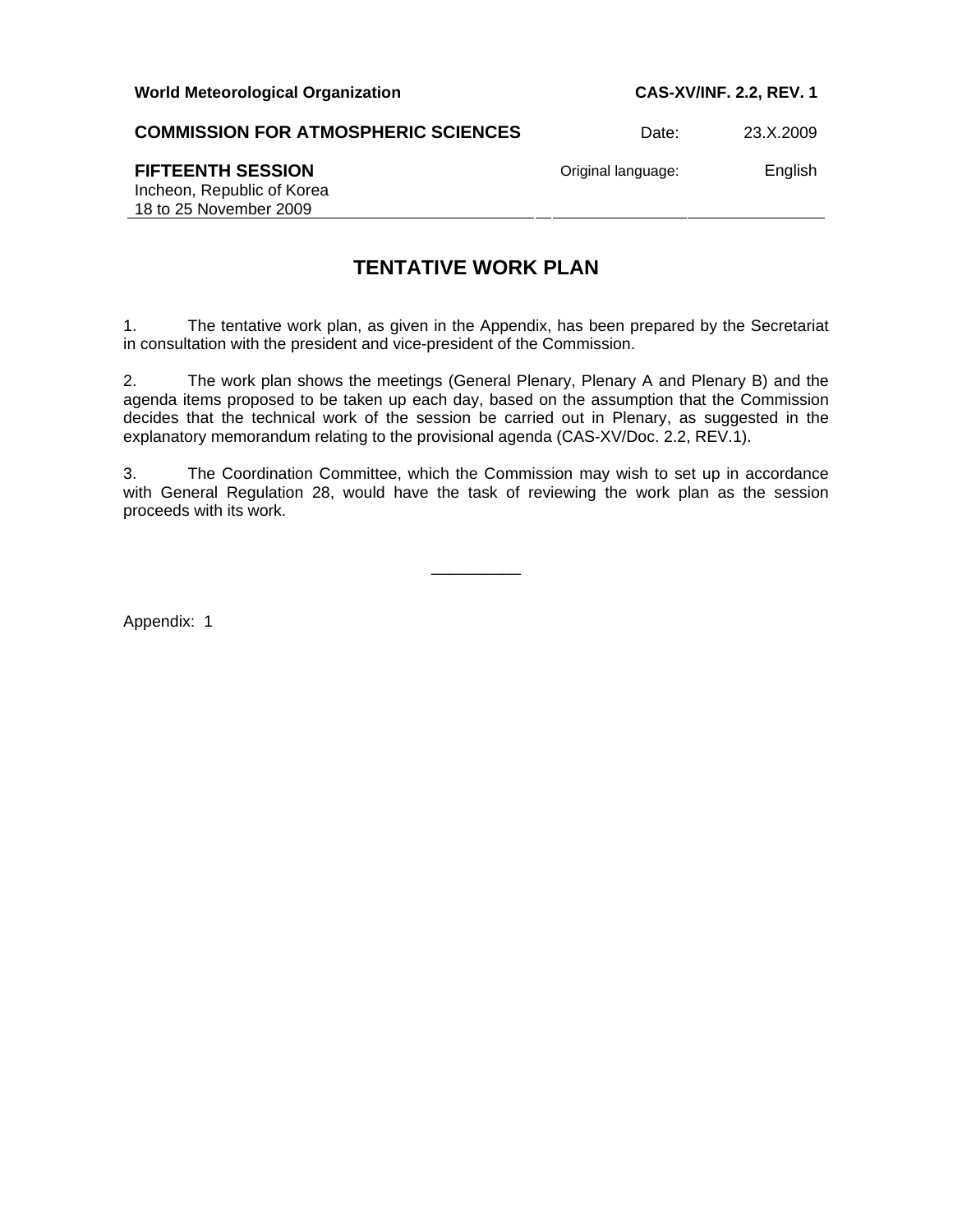#### CAS-XV/INF. 2.2, REV. 1, APPENDIX

#### **TENTATIVE WORK PLAN FOR THE FIFTEENTH SESSION OF CAS Incheon, Seoul, Republic of Korea, 18-25 November 2009**

|                                  |                               | Wednesday |     | Thursday |    | Friday |    | Saturday |                  | Sunday           | Monday    |        |           | Tuesday                |           | Wednesday             |
|----------------------------------|-------------------------------|-----------|-----|----------|----|--------|----|----------|------------------|------------------|-----------|--------|-----------|------------------------|-----------|-----------------------|
|                                  |                               | 18 Nov    |     | 19 Nov   |    | 20 Nov |    | 21 Nov   |                  | 22 Nov           |           | 23 Nov |           | 24 Nov                 | 25 Nov    |                       |
|                                  | am                            | pm        | am  | pm       | am | pm     | am | pm       | am               | pm               | am        | pm     | am        | pm                     | am        | pm                    |
| <b>GENERAL</b><br><b>PLENARY</b> | $***$<br>$\overline{2}$<br>11 | 4         |     |          | 7  |        | 10 | 8        | N<br>O           | N<br>$\circ$     | 8         | 9<br>8 | 9         | <b>WP</b><br><b>PK</b> | <b>WP</b> | <b>PK</b><br>12<br>13 |
| PLENARY A                        | 3                             | 3         |     |          |    | 5.3    |    |          | S<br>E<br>S<br>S | S<br>E<br>S<br>S | <b>WP</b> |        | <b>WP</b> | <b>WP</b>              | <b>WP</b> |                       |
| PLENARY B                        |                               |           | 5.1 | 5.2      |    |        | 6  |          | O<br>N           | O<br>N           | 6         |        | <b>WP</b> | <b>WP</b>              | <b>WP</b> |                       |

#### **Explanatory notes:**

Figures indicate the document numbers or agenda items

- WP: Consideration of working papers
- PK: Consideration by General Plenary of "PINK" reports

# **Working hours:**

| *** 18 Nov (Wed) Registration | 08:00-10:00     |             |
|-------------------------------|-----------------|-------------|
| Session starts                | $10:00 - 13:00$ | 15:00-18:00 |
| 19-23 & 25 November           | $09:00-12:00$   | 14:00-17:00 |
| 24 November                   | $08:00-11:00$   | 13:00-16:00 |
|                               |                 |             |

For ease of reference, the main items of the provisional agenda are the following:

- 1. OPENING OF THE SESSION
- 2. ORGANIZATION OF THE SESSION
- 3. PROGRESS AND FUTURE DIRECTION OF THE ATMOSPHERIC RESEARCH AND ENVIRONMENT PROGRAMME
- 4. DECISIONS OF CONGRESS AND THE EXECUTIVE COUNCIL OF RELEVANCE TO THE ATMOSPHERIC RESEARCH AND ENVIRONMENT PROGRAMME (AREP)
- 5. RECOMMENDATIONS ON AREP ACTIVITIES
- 6. RECOMMENDATIONS ON COLLABORATIVE RESEARCH AND ACTIVITIES AT THE RESEARCH-OPERATIONS INTERFACE
- 7. RECOMMENDATIONS ON COLLABORATIVE ACTIVITIES AT THE WEATHER-CLIMATE INTERFACE
- 8. FUTURE PROGRAMME OF WORK OF THE COMMISSION
- 9. WMO LONG-TERM PLANNING RELEVANT TO THE **COMMISSON**
- 10. ELECTION OF OFFICERS
- 11. THE COMMISSION AND GENDER
- 12. DATE AND PLACE OF THE SIXTEENTH SESSION
- 13. CLOSURE OF THE SESSION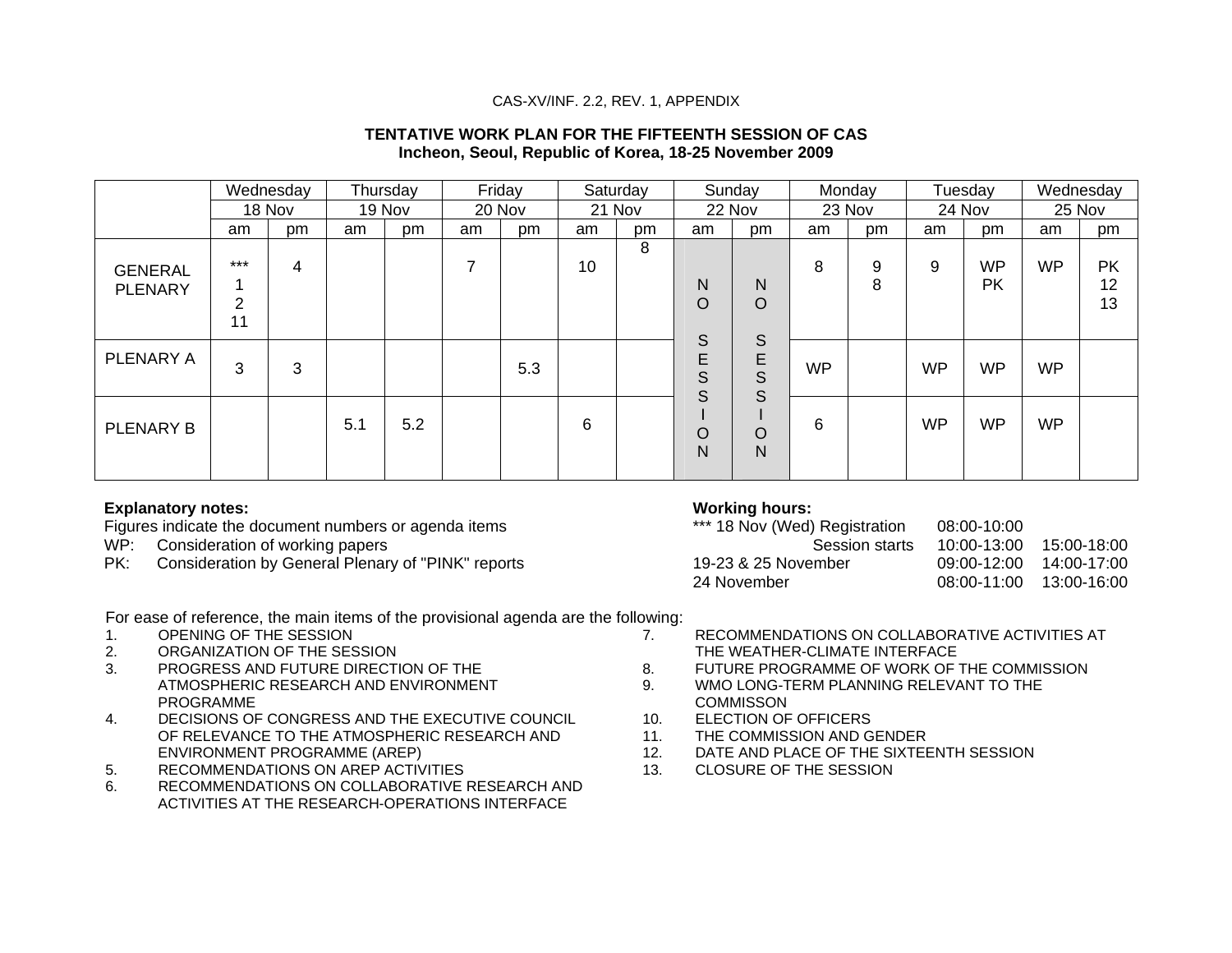| <b>COMMISSION FOR ATMOSPHERIC SCIENCES</b>                                       | Date:              | 2.IX.2009 |
|----------------------------------------------------------------------------------|--------------------|-----------|
| <b>FIFTEENTH SESSION</b><br>Incheon, Republic of Korea<br>18 to 25 November 2009 | Original language: | English   |
|                                                                                  |                    |           |

# **PROVISIONAL LIST OF DOCUMENTS**

| Item No.       | <b>Title</b>                                                                                                                    | <b>Documents</b> |
|----------------|---------------------------------------------------------------------------------------------------------------------------------|------------------|
|                |                                                                                                                                 |                  |
| 1              | OPENING OF THE SESSION                                                                                                          |                  |
| $\overline{2}$ | ORGANIZATION OF THE SESSION                                                                                                     |                  |
| 2.1            | Consideration of the report on credentials                                                                                      |                  |
| 2.2            | Adoption of the agenda                                                                                                          | 2.2, REV. 1      |
| 2.3            | Establishment of committees                                                                                                     |                  |
| 2.4            | Organizational questions                                                                                                        |                  |
|                | Material arrangements for the session                                                                                           | <b>INF. 1</b>    |
|                | <b>Provisional List of Documents</b>                                                                                            | <b>INF. 2.1</b>  |
|                | <b>Tentative Work Plan</b>                                                                                                      | <b>INF. 2.2</b>  |
| 3              | PROGRESS AND FUTURE DIRECTION OF THE ATMOSPHERIC<br>RESEARCH AND ENVIRONMENT PROGRAMME                                          | 3                |
| 3.1            | Report by the president of the Commission                                                                                       | <b>INF. 3.1</b>  |
| 3.2            | Report by the Chair of OPAG-EPAC                                                                                                | <b>INF. 3.2</b>  |
| 3.3            | Report by the Chair of OPAG-WWRP                                                                                                | <b>INF. 3.3</b>  |
| 3.4            | Report by the Chair of the ICSC THORPEX                                                                                         | <b>INF. 3.4</b>  |
| 4.             | DECISIONS OF CONGRESS AND THE EXECUTIVE COUNCIL OF<br>RELEVANCE TO THE ATMOSPHERIC RESEARCH AND<br>ENVIRONMENT PROGRAMME (AREP) | 4; INF. 4        |
| 5.             | RECOMMENDATIONS ON AREP ACTIVITIES                                                                                              |                  |
| 5.1            | <b>WWRP Activities</b>                                                                                                          | 5.1; INF. 5.1    |
| 5.2            | <b>WWRP-THORPEX Activities</b>                                                                                                  | 5.2; INF 5.2     |
| 5.3            | <b>EPAC/GAW Activities</b>                                                                                                      | 5.3; INF 5.3     |
| 6              | RECOMMENDATIONS ON COLLABORATIVE RESEARCH AND<br>ACTIVITIES AT THE RESEARCH-OPERATIONS INTERFACE                                | $6$ ; INF $6$    |
| $\overline{7}$ | RECOMMENDATIONS ON COLLABORATIVE ACTIVITIES AT THE<br><b>WEATHER - CLIMATE INTERFACE</b>                                        | 7; INF 7         |
| 8              | FUTURE PROGRAMME OF WORK OF THE COMMISSION                                                                                      | 8; INF 8         |
| 9              | WMO LONG-TERM PLANNING RELEVANT TO THE COMMISSON                                                                                | 9; INF 9         |
| 10             | <b>ELECTION OF OFFICERS</b>                                                                                                     | 10               |
| 11             | DATE AND PLACE OF THE SIXTEENTH SESSION                                                                                         |                  |
| 12             | <b>CLOSURE OF THE SESSION</b>                                                                                                   |                  |
|                |                                                                                                                                 |                  |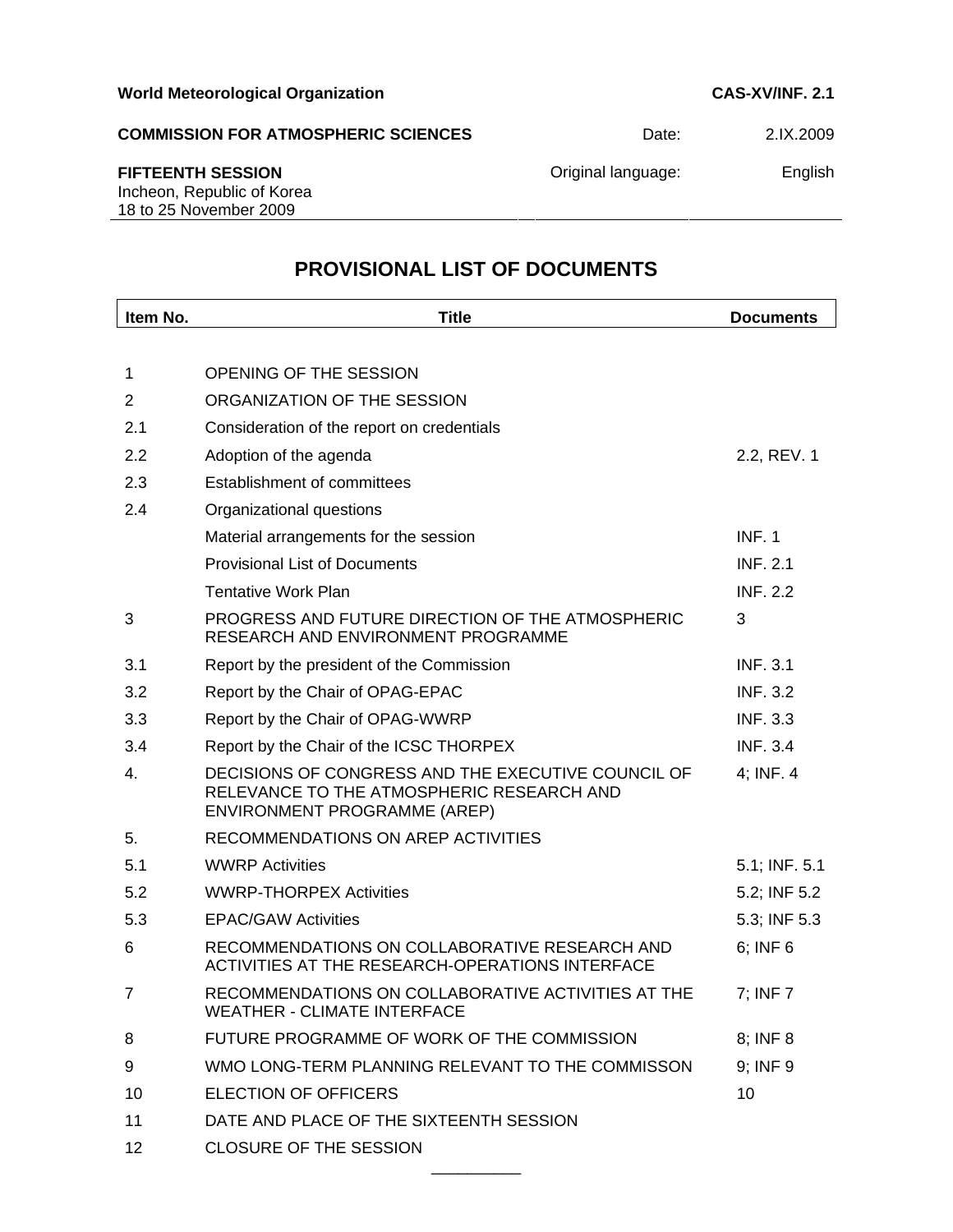| <b>COMMISSION FOR ATMOSPHERIC SCIENCES</b> | Submitted by:      | Secretary-General |
|--------------------------------------------|--------------------|-------------------|
|                                            | Date:              | 5.XI.2009         |
| <b>FIFTEENTH SESSION</b>                   | Original language: | English           |
| Incheon, Republic of Korea                 |                    |                   |
| 18 to 25 November 2009                     | Agenda item:       |                   |

# **PROGRESS AND FUTURE DIRECTION OF ATMOSPHERIC RESEARCH AND ENVIRONMENT ACTIVITIES**

# **SUMMARY**

**Reference: CAS-XV/Doc. 3** 

**CONTENT OF DOCUMENT:** 

**Appendix:** 

• Report on accomplishments and high level vision of future research related to weather, climate, water and the environment

#### **REFERENCES:**

- *1. Abridged Final Reports with Resolutions of the Fifty-seventh* (WMO-No. 988) *and Sixtieth* (WMO-No. 1032) *Sessions of the WMO Executive Council*
- *2. Abridged Final Report with Resolutions of the Fourteenth Session of the Commission for Atmospheric Sciences* (WMO-No. 1002)
- 3. *WMO Global Atmosphere Watch (GAW) Strategic Plan 2008-2015, and GAW Report No. 172* (WMO/TD-No. 1384) (see http://www.wmo.int/gaw)
- 4. *Strategic Plan for the Implementation of WMO's World Weather Research Programme (WWRP): 2009- 2017* (WMO/TD-No. 1505) (see http://www.wmo.int/wwrp)
- 5. WMO/IUGG book on "Aerosol Pollution Impact on Precipitation: A Scientific Review" published by Springer Science, 2009 (386pp, ISBN: 978-1-4020-8689-2)
- 6. ESA (ESA SP-1282) GAW No. 159 (WMO/TD-No. 1235)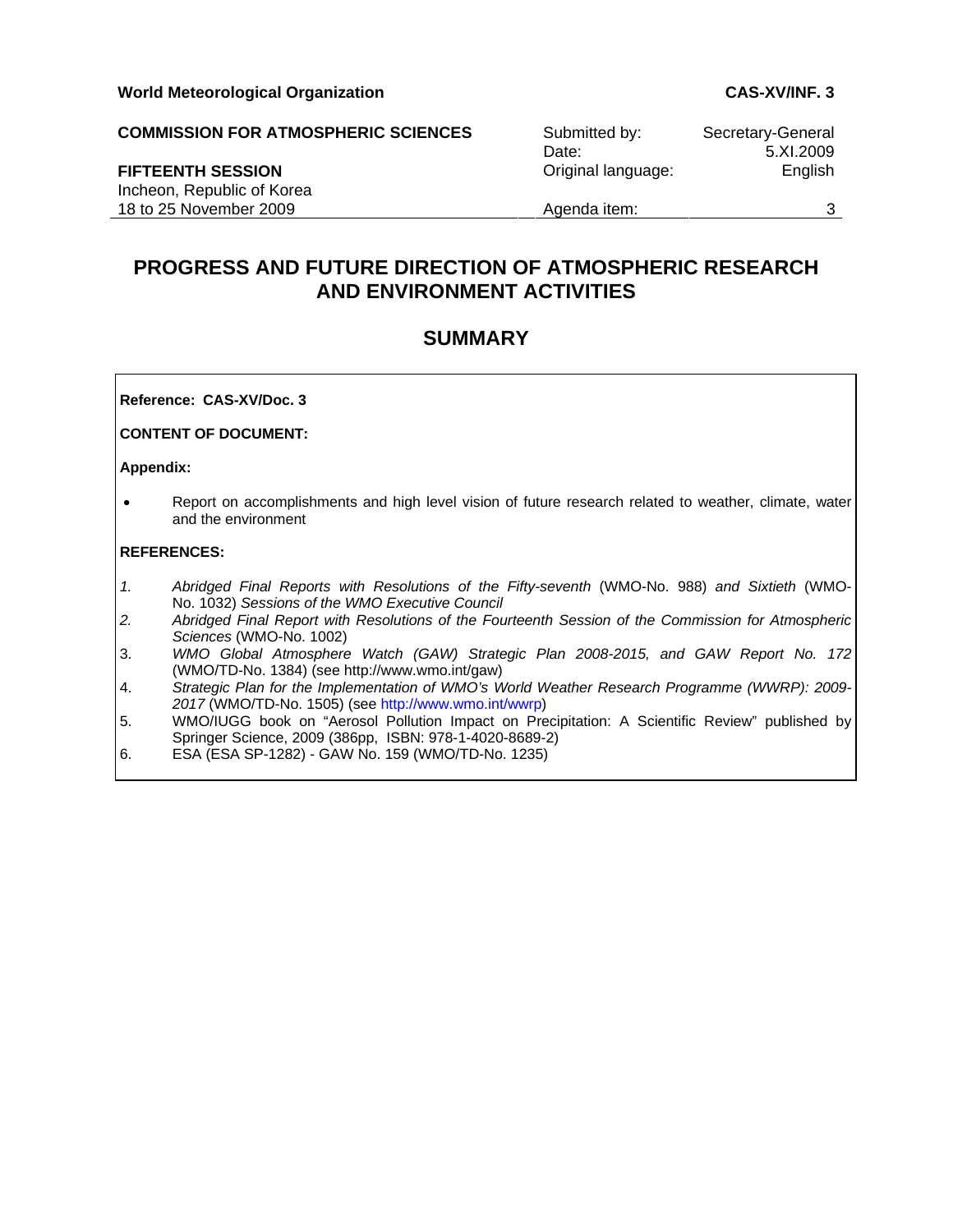# **REPORT ON ACCOMPLISHMENTS AND HIGH LEVEL VISION OF FUTURE RESEARCH RELATED TO WEATHER, CLIMATE, WATER AND THE ENVIRONMENT**

# **1. Report of the president of CAS**

In January 2006, a few weeks before CAS-XIV, the president submitted a vision document to CAS Members on what would be his three focal areas in the event that he would be elected as president of CAS at the Cape Town February 2006 meeting. They were related to weather research, atmospheric chemistry research and a unified approach to weather climate and earth system prediction. What follows is a highlight of activities and results that illustrate his belief that this vision, and more, was achieved in the last four years through the collective action of the CAS Management Group, the OPAGs, numerous experts from the Members of WMO and the WMO Secretariat.

# **1.1 Weather Research**

**1.1.1** In 2006, the first focal area was to rebuild the World Weather Research Programme (WWRP), and put it on a track that in future would transform it into a strong, internationally recognized scientific programme. It had to ensure its relevance, through productive technology transfer activities in support of NMHS's operations and services and through increased use of research (RDP's) and forecast demonstration projects (FDP's). CAS has made substantial progress with the completion of the first Strategic Plan of implementation of WWRP (WMO/TD-No. 1505) renewal of the Chair and membership of the JSC-WWRP, the restructuring of WWRP working groups, and a number of important FDP's, RDP's and cross-cutting activities between CAS programmes and between Commissions, which will be reported on later. However, WWRP is not there yet. CAS still has to refine the JSC-WWRP membership, streamline WWRP activities, and re-examine how WWRP interacts with the THORPEX programme.

**1.1.2** In 2006, the president had indicated that the new WWRP should slowly expand the scope of its scientific activities to migrate from delivering strictly weather-only products to delivering to NMHSs and Members a broader spectrum of environmental prediction products. In doing so, it would have to establish a dialogue between the traditional meteorological community and end users of their research or products, and include a strong socio-economic research component. Again, the president believes CAS has made significant progress in that direction through a number of research initiatives and collaborations, such as the WMO Sand and Dust Storm Warning Advisory and Assessment System (SDS-WAS; agenda item 6.3), the Mesoscale Alpine D-Phase programme (agenda item 5.1.2) and others reported on at CAS-XV. However, the president is still not satisfied by CAS progress in the area of Societal and Economic Research and Applications (SERA; agenda item 5.1.4) linked with the FDP's and RDP's. The recent decision to co-sponsor this initiative with the Integrated Research on Disaster Risk (IRDR) programme of ICSU is promising.

**1.1.3** The president also had noted the transition from the purely deterministic forecasts to ensemble or probabilistic forecasts, and that the WWRP THORPEX-TIGGE project would remain a top priority of CAS in CAS-XV as evidence of this success abounds (agenda items 5.2 and 7.2)

**1.1.4** Finally, the president had indicated the necessity to increase collaborations between the WWRP, THORPEX and the World Climate Research Programme (WCRP), the slowly evolving trend towards Earth system simulation models, and the ensuing need to expand collaboration outside of the usual realm of WMO Members, particularly with other international institutions more closely linked with the academic scientific community, all of this for the ultimate benefit of the WMO Members. Again, CAS can report that it has made good progress in this direction. Indeed at CAS-XV there is a session (agenda item 7) devoted to this issue. Progress has been made in YOTC, seasonal prediction and verification research. CAS has also approached the International Council of Science (ICSU) on a number of issues, and will hold further discussions on possible co-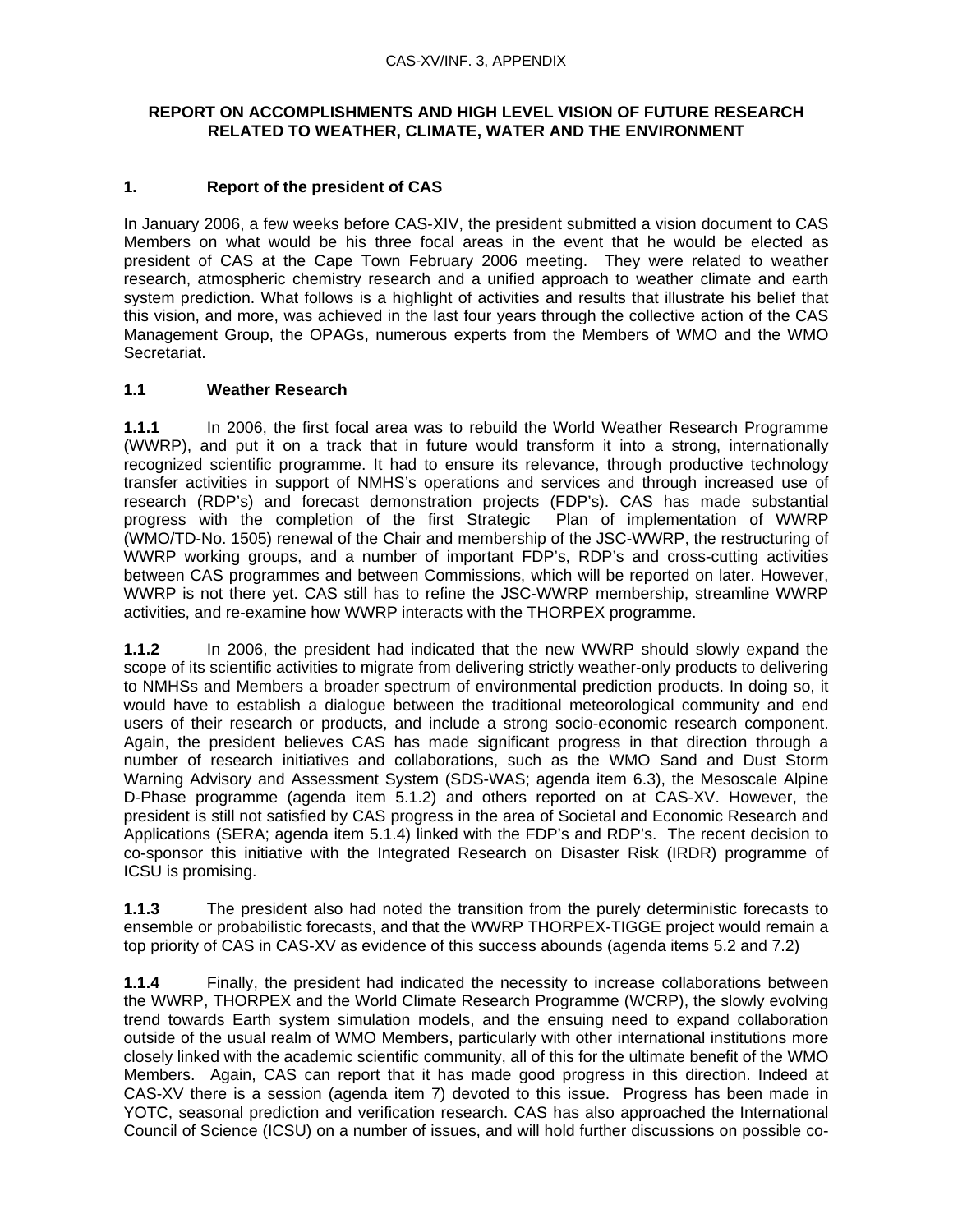sponsorships, made even more relevant in the recent context of its initiative to develop a 10 year vision on Earth system modelling research which will involve many other institutions, including WMO. The complexity of the science issues one needs to tackle in order to make progress in climate and earth system modelling, and in some cases, weather modelling, necessitates these partnerships.

# **1.2 Atmospheric Chemistry Research**

**1.2.1** In 2006 the second focal area that was identified had to do with atmospheric chemistry research, in view of the fact that many NMHS's have operational air quality mandates, or contribute significant input to those institutions in their country which have this responsibility and that atmospheric chemistry plays a key role in issues such as climate change, human health and food production. The IGACO strategy (WMO/TD-No. 1235) was finalized at the time of CAS-XIV, and provided a scientifically sound way forward on many of the issues surrounding atmospheric chemistry issues. The president welcomed the significant steps taken by the JSC-EPAC and the WMO Secretariat through the WMO-GAW community in integrating IGACO concepts and recommendations into the third GAW Strategic Plan for 2008-2015 (WMO/TD-No. 1384). At the time, he considered the assessment of IGACO on the feasibility of real time atmospheric chemical data delivery as unduly pessimistic. Today, some global NWP centres routinely provide preoperational atmospheric chemical constituents analyses using data assimilation of space-based remote sensing as well as whatever surface and air observations they can obtain in real time and soon some will be running real-time fully coupled chemical-weather prediction systems. More recently, as will be presented later in this meeting, it has become clear that chemistry impacts weather even on time scales as small as 1-2 days and that, at least in some part of the globe, to ignore these effects adds considerably to model uncertainty. Many of these effects are caused by aerosols, through their direct impact on radiation and the much more uncertain indirect effect on precipitation and cloud formation. The Commission activities have added to our understanding of this through the successful completion of the WMO/IUGG International Aerosol Precipitation Science Assessment that was called for by Cg-XIV, approved by Cg-XV and published as a peer reviewed book in 2009 (Aerosol Pollution Impact on Precipitation: A Scientific Review). Another aspect which has become much clearer recently is the high rate of morbidity that can be related to fine particulate matter (diameter less than 2.5 microns). One estimate puts it as high as 2 million persons per year, which is an order of magnitude more important than that resulting from all meteorological extreme events added together in the year 2008 for example. Air pollution is a (slow) killer directly influenced by meteorology; yet, it does not appear in the list of WMO or NMHS's prioritized lists of high impact events. The Commission has begun to reflect on this and come up with suggestions on how we may evolve to better involve Members in this problem.

**1.2.2** Another emerging aspect which CAS-XV will discuss is the need for accurate observational based carbon tracking systems using data assimilation and inversion modelling, for treaty evaluating the success of carbon mitigation plans to be discussed in Copenhagen in December 2009.

**1.2.3** Finally, as is the case for the WWRP and THORPEX, there are increasing potential linkages between the WCRP and the GAW that could and will be explored, given the increasing importance of correctly simulating atmospheric chemistry and its interactions with the physical atmosphere and the underlying surface, be it solid Earth or the oceans.

# **1.3 Unified Approach to Weather Climate and Earth System Prediction**

**1.3.1** The third focal area was to develop a unified approach to weather, climate and Earth system prediction for the 21st century, and explore with the WCRP and other programmes the possibility of leveraging serious international funding. The president made this a personal priority and devoted much of his time to it. It is fair to say that the Commission and its partners in this venture were actually quite successful. After two years of long hard work, going to a series of EC WG meetings, and two Executive Councils, an Executive Council Expert Task Team was asked to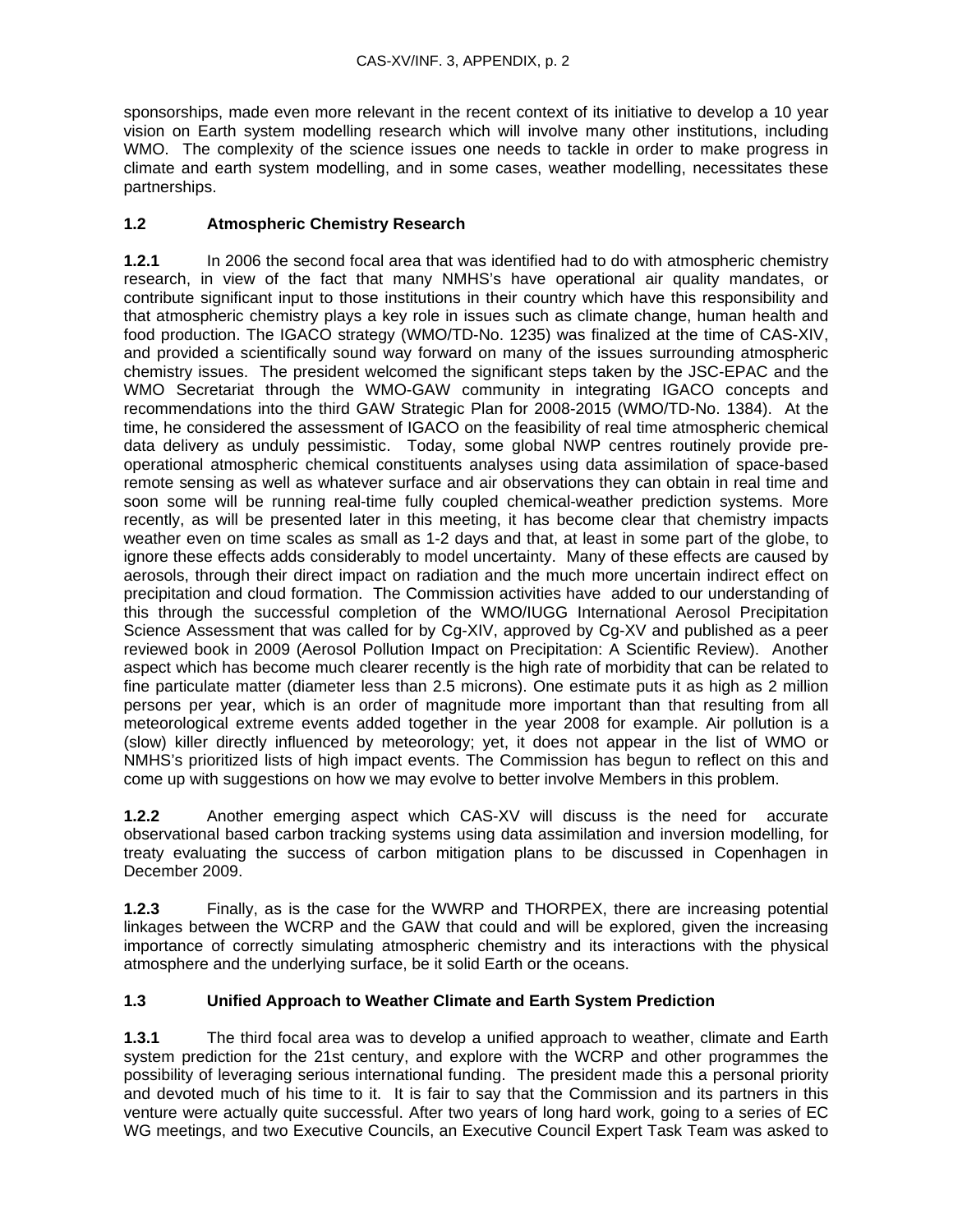produced a report which was tabled and formally endorsed by WMO (agenda item 8.1). It formally encouraged its Members to adopt a unified or seamless approach to weather, climate, water and environmental modelling, and eventually couple the core unified systems with a set of sub-models that would meet an expanding set of environmental forecast products (ice, health, water, energy, health to name a few) from very short to seasonal, multi-seasonal and perhaps in a few years decadal time scales. In terms of using these kinds of arguments to stimulate big investments in support of prediction research, the Commission participated and supported most of the World Climate Modelling Summit Recommendations on observational networks, supercomputing and science capacity; the same ideas were expressed at GEO summits, and at the recent WCC-3 meeting. Very recently, ICSU has started a visioning exercise on Earth system modelling that will at some point involve WMO, and through our eventual involvement in committees such as IGFA (International Group of Funding Agencies for global change research), we may perhaps be able to stimulate significant financial support for this kind of research and development

# **1.4 Other issues**

**1.4.1** Since CAS-XIV, there have been a number of decisions by both Fifteenth Congress and EC's (LVIII to LXI), as well as events that will have an impact on either the Commission itself, or CAS programmes. One of these has been the reorganization of the management structure of WMO Secretariat into a number of Departments more clearly aligned with the results-based management system that WMO now uses. Thus a Research Department was created, which brought together the three CAS programmes GAW, WWRP and THORPEX with the co-sponsored WCRP programme, under the leadership of two co-directors. One of the intended outcomes of this reorganization is to facilitate interactions between the four programmes, and we will hear more about this later.

**1.4.2** At the same time that this change took place, a decision was made by EC to also reexamine the number and TOR's of the WMO Commissions. One of the goals is to see if savings in the operating costs of Commissions cannot be achieved, particularly by looking at options to replace the traditional quadriennial meetings, one Commission at a time. A proposal is to be brought forward for discussion at the next EC in June 2010. I would suggest that CAS-XV participants might wish to express their views on this particular issue.

**1.4.3** The decision by WMO Members and the Secretary-General to see their Organization occupy a stronger and more visible presence on climate change science and services, through discussions within the UN with sister organizations such as UNESCO and UNEP, and more recently by organizing the WCC-3, which by a unanimous declaration asked WMO to lead the development and creation of a Global Framework for Climate Services (GFCS) will also definitely have an impact on CAS and its programmes. It is too soon to speculate on the precise aspects, but we already know that this framework will involve observations, science and prediction from seasonal to decadal time scales, as well as closer linkages with users or stakeholders, partly but not exclusively through traditional NMHSs and their national partners. CAS has been, and will be, active in all those aspects.

**1.4.4** Recently, EC-LX set up an expert panel on Polar Observations, Research and Services (EC PORS). This Panel met in October 2009 in Ottawa, Canada, to start outlining a draft plan of WMO activities in polar regions, first as a potential legacy to IPY 2007-2009, but also in recognition that the polar areas are rapidly being affected by climate change, and WMO needs to reflect on how it will respond to this in the interest of its Members. Moreover it is well recognized that what happens in those areas has a global impact (one can think of accelerating glacier melt in Greenland and Antarctic, and the subsequent impacts on sea-level rise), and so this is actually of concern to all WMO Members. We will have the opportunity to discuss this further during this meeting.

**1.4.5** Finally, I would like to mention the successful conclusion to the sometimes heated debates held at CAS-XIV on weather modification, and more specifically on the completion of an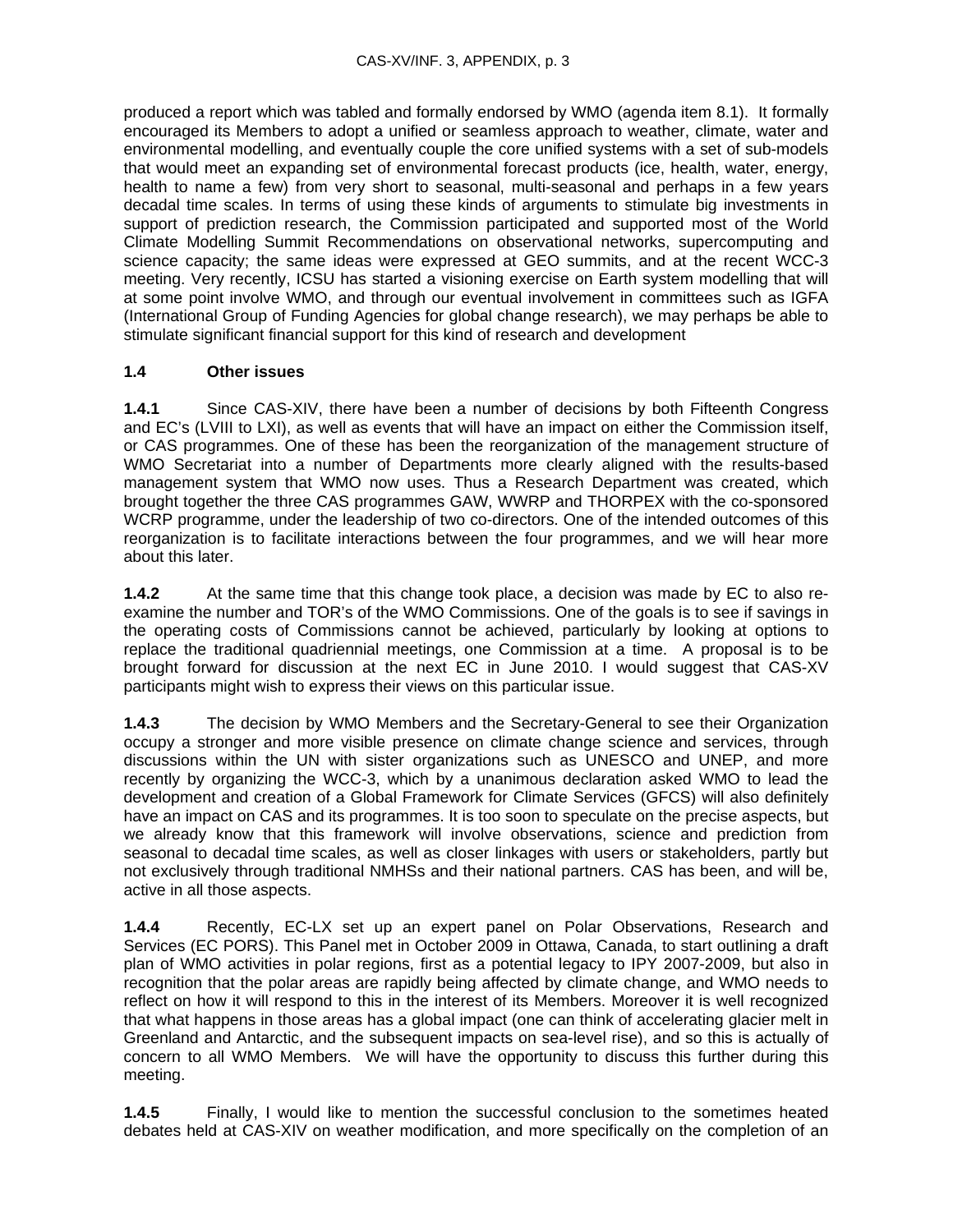update to the WMO Statement and WMO Guidelines on Weather Modification (agenda item 5.1.5) by a CAS expert group. I would like to report that to my satisfaction the CAS Management Group, the WMO Secretariat and two panels of experts managed successfully an objective review and update of the "WMO Statement on Weather Modification (including an Executive Summary)" and the "WMO Guidelines for the Planning of Weather Modification Activities" thus fulfilling the request of CAS-XIV (paragraph 8.1.2). An objective peer review process was put in place that revisited the drafts submitted to CAS-XIV and made formal and final recommendations to the CAS management group. These recommendations were than endorsed by EC-LX (paragraph 4.2.51, Annex 4), and are available on the WMO Website (http://www.wmo.int/wxmod). I believe that finally the CAS Management Group had managed successfully this objective review and update of the "WMO Statement on Weather Modification (including an Executive Summary)" and the "WMO Guidelines for the Planning of Weather Modification Activities" thus fulfilling the request of CAS-XIV. We further agreed that a periodic rolling review of these documents by the Expert Team on Weather Modification Research as stated in the Strategic Plan of WWRP is desirable, with the request that Members engaged in operational weather modification activities fund this through contributions to the WMO Trust Fund established at the request of Cg-XV.

### **2. Report of the Chair of OPAG on Environmental Pollution and Atmospheric Chemistry (EPAC)**

# **Overview of GAW**

**2.1** The **rationale** for the Global Atmosphere Watch (GAW) (http://www.wmo.int/pages/prog/arep/index\_en.html) is the need to understand and assist in decreasing the influence of human activity on the global atmosphere. Among the challenges are:

- Stratospheric ozone depletion and the increase of ultraviolet (UV) radiation;
- Changes in weather and climate related to human influence on atmospheric composition, particularly, greenhouse gases, ozone and aerosols;
- Risk reduction of air pollution on human health and issues involving long-range transport and deposition of air pollution.

**2.2** Many of these have socio-economic consequences affecting weather, climate, human and ecosystem health, water supply and quality, and agricultural production.

**2.3** The **mission** of GAW, taking into account the Integrated Global Atmospheric Chemistry Observations (IGACO) strategy, is to:

- Reduce environmental risks to society and meet the requirements of environmental conventions;
- Strengthen capabilities to predict climate, weather and air quality;
- Contribute to scientific assessments in support of environmental policy.

#### *through*

- Maintaining and applying global, long-term observations of the chemical composition and selected physical characteristics of the atmosphere;
- Emphasizing quality assurance and quality control;
- Delivering integrated products and services of relevance to users.

**2.4** GAW also fulfils a **mandate from WMO Members** by responding to the needs and clearly linking to the plans of national, regional, and international observing projects, programmes, systems and strategies, e.g.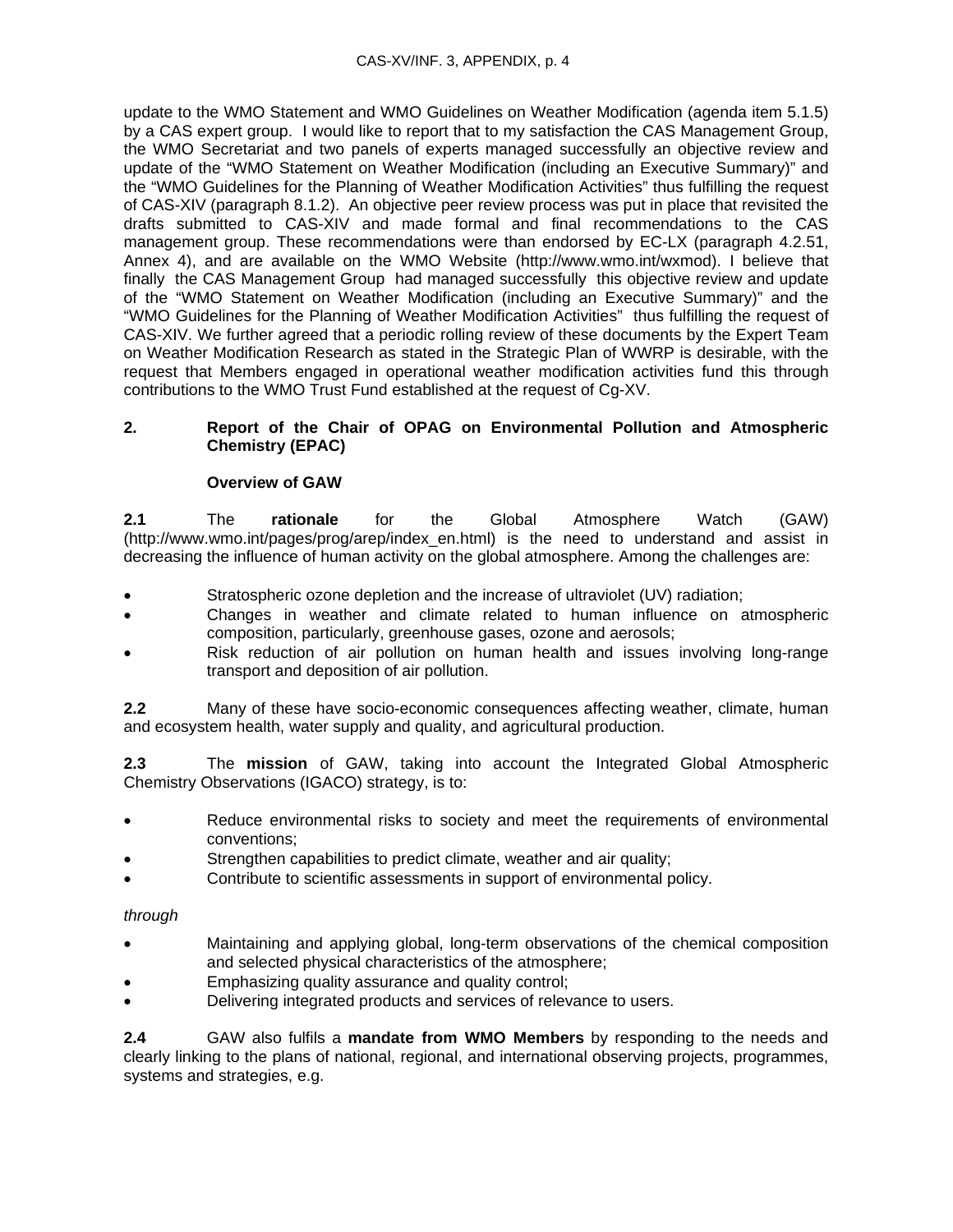- As a component of the WMO integrated global observing system, contributing to Global Monitoring for Environment and Security (GMES) in support of Global Earth Observation System of Systems (GEOSS);
- In supporting the United Nations Framework Convention on Climate Change (UNFCCC), especially by contributing to the implementation plan for the Global Climate Observing System (GCOS);
- In observing the Vienna Convention on the Protection of the Stratospheric Ozone Layer and follow-up protocols;
- In supporting the Convention on Long-Range Transboundary Air Pollution (CLRTAP);
- In providing a comprehensive set of observations of atmospheric composition in support of the Intergovernmental Panel on Climate Change (IPCC) process.

**2.5** A global network is necessary to deal with the transport of atmospheric pollutants, both on regional and global scales. These pollutants are important for air quality questions, health implications, deposition and impact on ecosystems, climate and stratospheric change. Fundamentally, emission controls must be addressed on hemispheric or global levels. GAW provides a framework that can support policy decisions addressing these issues on these scales. GAW activities follow the GAW Strategic Plans, the current activities of the third one, the WMO GAW Strategic Plan: 2008-2015 (GAW Rep 172, http://www.wmo.int/pages/prog/arep/gaw/gawreports.html), which was published as a joint effort of the GAW community. The report includes the guiding principles for the programme, goals and objectives and the implementation plan for each component of the programme. A system is developed to track the status of the work on the tasks identified in the plan.

# **GAW Activities**

**2.6** GAW relies heavily on the support of WMO Members for continuous current and future support of its activities. Table 1 shows the current status of GAW central facilities. On the whole the situation is good but as can be seen, some additional facilities are required. The vital support of the Members is gratefully acknowledged.

# *Expansion to remote sensing*

**2.7** GAW is enhancing its connection with satellite and aircraft measurements through implementing the IGACO strategy.

**2.8** A new WDC has been established in GAW, the WMO World Data Centre for Remote Sensing of the Atmosphere (WDC-RSAT). The primary principles are to provide free and open access to data and long-term preservation of data and the mission to provide a portal for all satellite data. The data serve a variety of communities, including those interested in the Montreal Protocol, Kyoto Protocol, air quality and the renewable energy communities, and thus RSAT is developing the user interface of the future with the understanding that there are many different users of data with a variety of different requirements. RSAT supports the GAW programme by merging and providing key measurements, particularly ozone and air quality measurements. Through collaborating in MOZAIC and IAGOS-ERI projects, GAW is extending its measurements to those made with aircraft.

**2.9** Ground-based remote sensing observations are also expanding (e.g. lidar, sonde and aerosol optical depth measurements) allowing for improved accuracy. Satellite and ground-based monitoring have their individual benefits and limitations and both are needed.

# *Greenhouse gases (GHG)*

**2.10** Greenhouse gas measurements are one of the best established parts of the GAW programme. Reliable long-term estimates of sources and sinks appropriate to particular emission management scenarios require very high accuracy and precision observations that are made in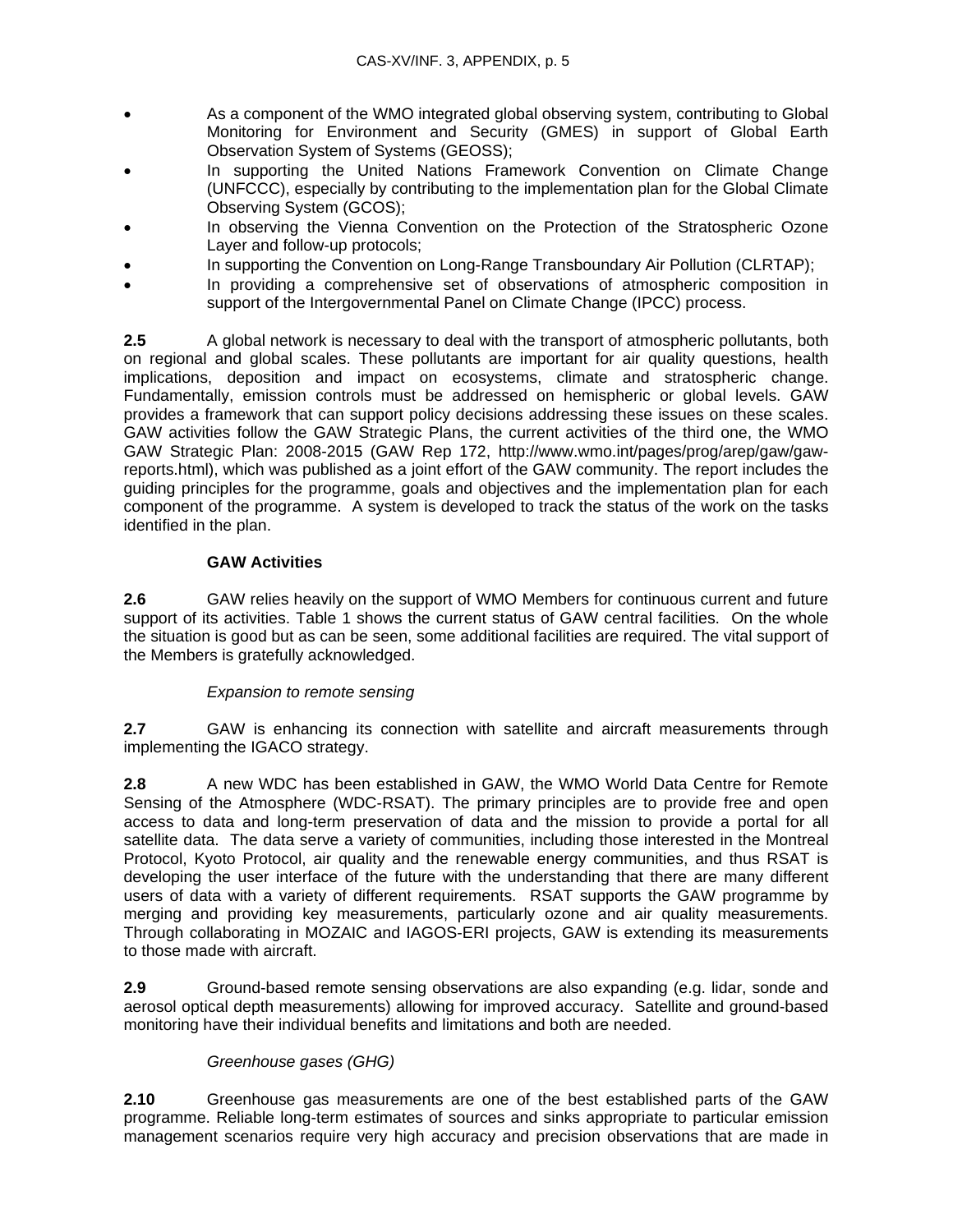GAW. Scientific activities are aided by the WMO SAG for GHGs and the results are presented in WMO publications. The  $5<sup>th</sup>$  annual GHG Bulletin will be issued in time for the COP meeting in Copenhagen. The issuance of these bulletins is a service to professionals and public alike, they are well received as is shown by the number of hits on the WMO Website.

**2.11** Regarding GHG data, the WDCGG contains data both for greenhouse and reactive gases. The primary role for the WDCGG is interaction with contributors, data quality and analysis, and services to the users. Data are reported from nearly 200 locations, mobile platforms and aircraft worldwide. Data from fixed stations have increased in terms of both data coverage and data volume. For mobile platforms (both ships and aircraft), the data volume have increased significantly year after year, particularly over the last ten years.

**Table 1: Overview of the GAW World Central Facilities (as of October 2009). The World Central Facilities have assumed global responsibilities, unless indicated (Am: Americas; E/A: Europe and Africa; A/O: Asia and the South-West Pacific).** 

| Variable                    | <b>QA/SAC</b>               | <b>Central Calibration</b><br><b>Laboratory (CCL)</b><br><b>Host of Primary</b><br><b>Standard</b> | World<br><b>Calibration Centre</b><br>(WCC)     | Regional<br><b>Calibration Centre</b><br>(RCC)                                                                                                                     | World<br><b>Data Centre</b><br>(WDC)                  |
|-----------------------------|-----------------------------|----------------------------------------------------------------------------------------------------|-------------------------------------------------|--------------------------------------------------------------------------------------------------------------------------------------------------------------------|-------------------------------------------------------|
| CO <sub>2</sub>             | JMA (A/O)                   | <b>ESRL</b>                                                                                        | <b>ESRL</b><br>Empa (audits)                    |                                                                                                                                                                    | <b>JMA</b>                                            |
| CH <sub>4</sub>             | Empa (Am, E/A)<br>JMA (A/O) | <b>ESRL</b>                                                                                        | Empa (Am, E/A)<br>JMA (A/O)                     |                                                                                                                                                                    | <b>JMA</b>                                            |
| N <sub>2</sub> O            | <b>UBA</b>                  | <b>ESRL</b>                                                                                        | <b>IMK-IFU</b>                                  |                                                                                                                                                                    | <b>JMA</b>                                            |
| CFCs, HCFCs,<br><b>HFCs</b> |                             |                                                                                                    |                                                 |                                                                                                                                                                    | <b>JMA</b>                                            |
| <b>Total Ozone</b>          | JMA (A/O)                   | ESRL <sup>1</sup> , Environment<br>Canada <sup>2</sup>                                             | $ESRL1$ ,<br>Environment<br>Canada <sup>2</sup> | $BoM1$ , ESRL <sup>1</sup> , IZO <sup>2</sup><br>$JMA1$ , MOHp <sup>1</sup> ,<br>MGO <sup>3</sup> , OCBA <sup>1</sup> ,<br>SAWS <sup>1</sup> , SOO-HK <sup>1</sup> | Environment<br>Canada <sup>5</sup> , DLR <sup>6</sup> |
| Ozone Sondes                | FZ-Jülich                   | FZ-Jülich                                                                                          | FZ-Jülich                                       |                                                                                                                                                                    | Environment<br>Canada                                 |
| Surface Ozone               | Empa                        | <b>NIST</b>                                                                                        | Empa                                            | OCBA, SOO-HK                                                                                                                                                       | <b>JMA</b>                                            |
| Precipitation<br>Chemistry  | ASRC-SUNY                   | <b>ISWS</b>                                                                                        | <b>ISWS</b>                                     |                                                                                                                                                                    | <b>ISWS</b>                                           |
| CO                          | Empa                        | <b>ESRL</b>                                                                                        | Empa                                            |                                                                                                                                                                    | <b>JMA</b>                                            |
| <b>VOC</b>                  | <b>UBA</b>                  |                                                                                                    | <b>IMK-IFU</b>                                  |                                                                                                                                                                    | <b>JMA</b>                                            |
| SO <sub>2</sub>             |                             |                                                                                                    |                                                 |                                                                                                                                                                    | <b>JMA</b>                                            |
| NO <sub>x</sub>             |                             |                                                                                                    |                                                 |                                                                                                                                                                    | <b>JMA</b>                                            |
| Aerosol                     |                             |                                                                                                    | IfT (Physical<br>Properties)                    |                                                                                                                                                                    | $NILU5$ , DLR <sup>6</sup>                            |
| <b>Optical Depth</b>        |                             | PMOD/WRC <sup>4</sup>                                                                              | PMOD/WRC                                        |                                                                                                                                                                    | <b>NILU</b>                                           |
| <b>UV Radiation</b>         |                             |                                                                                                    |                                                 | ESRL (Am)<br><b>PMOD/WRC (Europe)</b>                                                                                                                              | Environment<br>Canada                                 |
| Solar Radiation             |                             | PMOD/WRC                                                                                           | PMOD/WRC                                        |                                                                                                                                                                    | <b>MGO</b>                                            |

- ASRC-SUNY Atmospheric Sciences Research Centre, State University of New York (SUNY), Albany NY, USA (World Data Centre for Precipitation Chemistry, WDCPC)
- BoM Bureau of Meteorology, Melbourne, Australia (Regional Dobson Calibration Centre, RDCC for Australia)
- BSRN Baseline Surface Radiation Network, Federal Institute of Technology (ETH), Zürich, Switzerland
- DLR German Aerospace Centre, Oberpfaffenhofen, Wessling, Germany (Word Data Centre for Remote Sensing of the Atmosphere, WDC-RSAT)
- ESRL Global Monitoring Division, Earth System Research Laboratory (ESRL), National Oceanic and
- JRC Institute for Environment and Sustainability, Joint Research Centre, Ispra, Italy, (World Data Centre for Aerosols, WDCA)
- MGO A.I. Voeikov Main Geophysical Observatory, Russian<br>Federal Service for Hydrometeorology and<br>Environmental, St. Petersburg, Russia (World Federal Service for Hydrometeorology and Environmental, St. Petersburg, Russia (World Radiation Data Centre, WRDC; RCC for Filter Instruments)
- MOHp Meteorologisches Observatorium Hohenpeissenberg (Regional Dobson Calibration Centre, RDCC for Europe)

Environment

Canada Environment Canada, Toronto, Canada (World Ozone and UV Data Centre, WOUDC)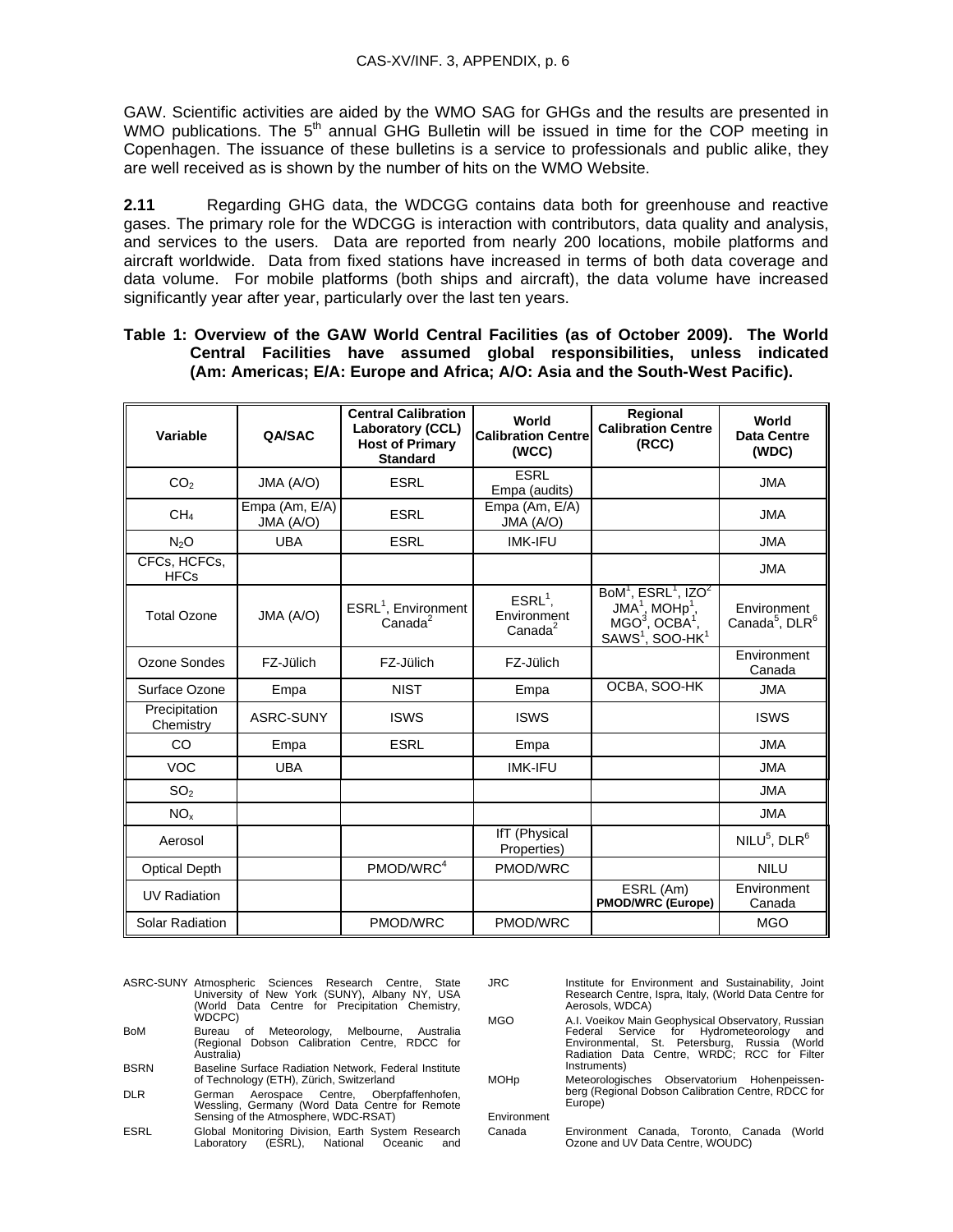|                           | Atmospheric Administration (NOAA), Boulder CO,<br>USA                                                                                                               | NIST                                                                                                                                                                                    | National Institute for Standards and Technology,<br>Gaithersburg MD, USA                                                                                                                                                                                         |  |
|---------------------------|---------------------------------------------------------------------------------------------------------------------------------------------------------------------|-----------------------------------------------------------------------------------------------------------------------------------------------------------------------------------------|------------------------------------------------------------------------------------------------------------------------------------------------------------------------------------------------------------------------------------------------------------------|--|
| EML                       | Environmental Measurements Laboratory, Department<br>of Energy (DoE), New York City NY, USA<br>Swiss Federal Laboratories for Materials Testing and                 | <b>NILU</b><br><b>OCBA</b><br><b>PMOD/WRC</b>                                                                                                                                           | Norwegian Institute for Air Research<br>Observatorio Central Buenos Aires,<br>Argentina<br>(Regional Dobson Calibration Centre, RDCC for<br>South America)<br>Physikalisch-Meteorologisches<br>Observatorium<br>Davos/World Radiation Centre, Davos, Switzerland |  |
| Empa                      | Dübendorf. Switzerland<br>(QA/SAC<br>Research.<br>Switzerland and WCC-Empa)                                                                                         |                                                                                                                                                                                         |                                                                                                                                                                                                                                                                  |  |
| FZ-Jülich                 | Forschungszentrum Jülich, Jülich, Germany                                                                                                                           |                                                                                                                                                                                         |                                                                                                                                                                                                                                                                  |  |
| lfT<br><b>IMK-IFU</b>     | Institute for Tropospheric Research, Leipzig, Germany<br>Institut<br>Meteorologie<br>für<br>und<br>Klimatologie<br>Atmosphärische<br>Umweltforschung,               | <b>SAWS</b>                                                                                                                                                                             | South African Weather Service, Pretoria, South<br>Africa (Regional Dobson Calibration Centre, RDCC<br>for Africa)                                                                                                                                                |  |
|                           | Karlsruhe.<br>Garmisch-<br>Forschungszentrum<br>Partenkirchen, Germany                                                                                              | SOO-HK                                                                                                                                                                                  | Solar and Ozone Observatory, Hradec Kralove,<br>Czech Republic (RCC)                                                                                                                                                                                             |  |
| <b>ISWS</b><br><b>IZO</b> | Illinois State Water Survey, Champaign IL, USA<br>Izaña Observatory, Tenerife, Spain (Regional Brewer<br>Calibration Centre, RBCC)                                  | <b>UBA</b>                                                                                                                                                                              | German Environmental Protection Agency, Berlin,<br>Germany                                                                                                                                                                                                       |  |
| <b>JMA</b>                | Japan Meteorological Agency, Tokyo, Japan (World<br>Data Centre for Greenhouse Gases, WDCGG;<br>QA/SAC Japan, Regional Dobson Calibration Centre,<br>RDCC for Asia) | <sup>1</sup> Dobson, <sup>2</sup> Brewer, <sup>3</sup> Filter instruments<br><sup>4</sup> Precision Filter Radiometers (PFR)<br><sup>5</sup> ground-based, <sup>6</sup> satellite-based |                                                                                                                                                                                                                                                                  |  |

#### *Reactive gases*

**2.12** Reactive gases have been one of the active foci of GAW in the last years. This group is very diverse and includes surface ozone, carbon monoxide (CO) and volative organic compounds (VOCs),  $NO_x$ , and  $NO_y$ . Data is collected into the WDC GG. The VOC global network is developing strongly as per the recommendations in WMO GAW Report 171. Existing technology allows for measurements of roughly fifteen VOCs with a number of them identified as high priority. The organized audits and regular round robin comparisons are very useful for quality assurance for the community.

**2.13** Nitrogen oxide measurements are important for both scientific and policy reasons. Nitrogen oxides can catalyze the production of tropospheric ozone, acid rain and results in acidification that can affect human health.  $NO<sub>x</sub>$  has a direct influence on the oxidation of the atmosphere, and therefore the self-cleaning behavior of the atmosphere. Data are being provided by 45 sites, with most of them from Europe. There is a need for coordination of nitrogen compound measurements along with quality assurance activities. These were addressed through a specific NOxy workshop arranged in October 2009.

#### *Aerosols*

**2.14** The goal of the GAW aerosol programme is to improve assessments and predictions through measurements and models. The challenge is to pull together disparate existing networks into one working set of measurements for global assessment and analysis. Multiple parameters are needed, with additional recommended measurements (e.g. chemical properties and vertical distributions) that are helpful. Experience is leading to a better understanding of the different types of measurements, which can guide better recommendations for future measurements. Even though the number of stations taking measurements is increasing, there are many under-sampled regions and many existing networks that have not been entrained into the GAW Global Aerosol **Networks** 

#### *Stratospheric and column ozone, UV and solar radiation*

**2.15** The IGACO strategy is being implemented especially well in GAW through ozone and UV activities following the IGACO ozone UV Implementation Plan (GAW Rep 182) and with the assistance of the IGACO office at FMI.

**2.16** In 2007 the Dobson, Brewer and ozonesonde networks were acknowledged as baseline networks of the Global Climate Observing System (GCOS).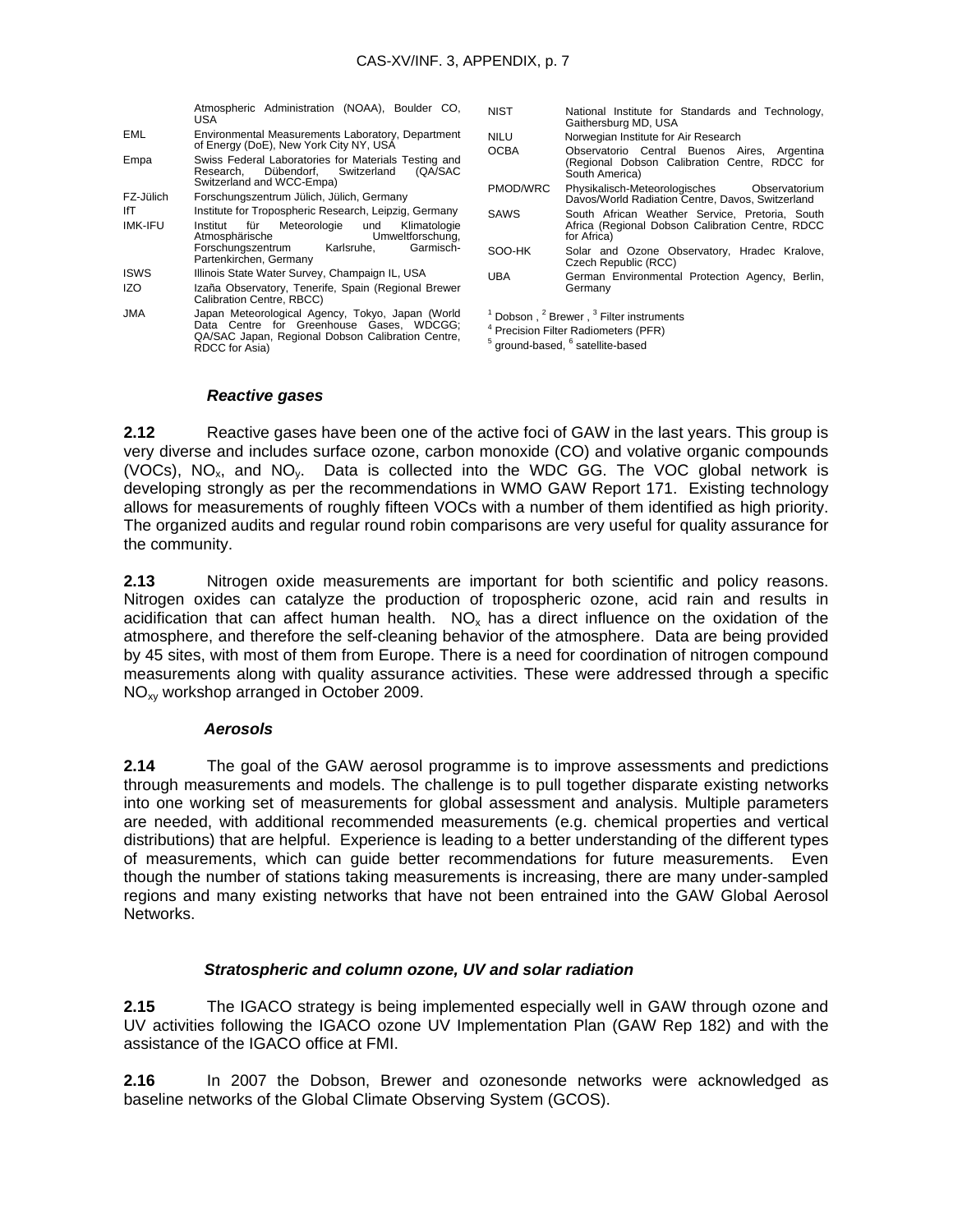**2.17** The Ozone SAG offers advice and coordinates measurements of stratospheric and column ozone. Roughly 100 Dobson instruments around the world as well as Brewer spectrophotometers provide ozone profile measurements. These have been compared with balloon sondes which show improvement in agreement over time. The World Ozone and UV Data Center (WOUDC) collects and disseminates data as well as promotes validation of satellites and models.

**2.18** An important ozone product is the WMO GAW Antarctic Ozone Bulletin that is published each August-November. Effective stratospheric chlorine peaked shortly before 2000. The size of the ozone hole depends primarily on meteorology. The year 2006 had the lowest measured total column ozone value of 114 Dobson Units and 2008 had the longest lasting ozone hole indicating a stable vortex. Results indicate no signs of ozone recovery in Antarctica.

**2.19** The goals for the UV programme are to enhance the global coverage of solar UV measurements, increase availability and accessibility of UV data and improve QA/QC of UV data. UV radiation is measured with spectral, broadband and multifilter instruments covering a variety of wavebands and wavelength ranges. The measurements sites are irregularly distributed with the greatest concentration of sites in North America and Western Europe, with very sparse data collection in some other regions, e.g., the Tropics and the Southern Hemisphere. The UV Index is taken as the single common factor that should be obtained from the data at every site. However, time and wavelength resolved data from a site is of much greater value for most applications and should be submitted to the data centre.

**2.20** The solar radiation component of GAW has concentrated its efforts on UV radiation. In addition, the GAW programme under CAS has traditionally supported the World Radiation Data Centre (WRDC) in St. Petersburg while other functions of the global radiation network are supported by CIMO and CBS. In response to a request by the WMO EC-LVII (paragraph 3.3.2.6), AREP, acting on behalf of CAS, CBS and CIMO, has addressed the issue of the WRDC at a meeting in June 2006 in St. Petersburg Russia; there has been no significant change in the situation.

# *Precipitation Chemistry*

**2.21** The Precipitation SAG is currently in the process of writing the Second Global Atmospheric Deposition Assessment including both measurements and models. Geographic gaps in measurements exist, particularly in southern hemispheric data. Linkages with other programmes include INI (International Nitrogen Initiative), GESAMP, EMEP, HTAP and US-Canada Air Quality Agreement. Current support is insufficient to implement all changes needed for improved measurements, or to establish sites in data sparse regions. Laboratory intercomparisons include twice annual tests; the 39th comparison has just been completed. Data are generally available via the web with data from all six GAW regions, with the bulk of the participating laboratories from Europe, eastern Asia, and North America. Multi-dimensional analyses are used to identify potential problems.

**2.22** WMO/GAW collaborates with the Joint Group of Experts on the Scientific Aspects of Marine Environment Pollution (GESAMP) in assessing the atmospheric input of chemicals to the ocean and corresponding impacts on ocean biochemistry and climate through the WMO led GESAMP Working Group on the Atmospheric Input of Chemicals to the Ocean (WG38). The collaboration is in conformity with the agreed WMO EC policy on continuing support of GESAMP to address topics relevant for WMO, such as atmospheric-ocean interactions, including exchange of pollutants, effects on global change and other atmospheric-related processes on the marine environment.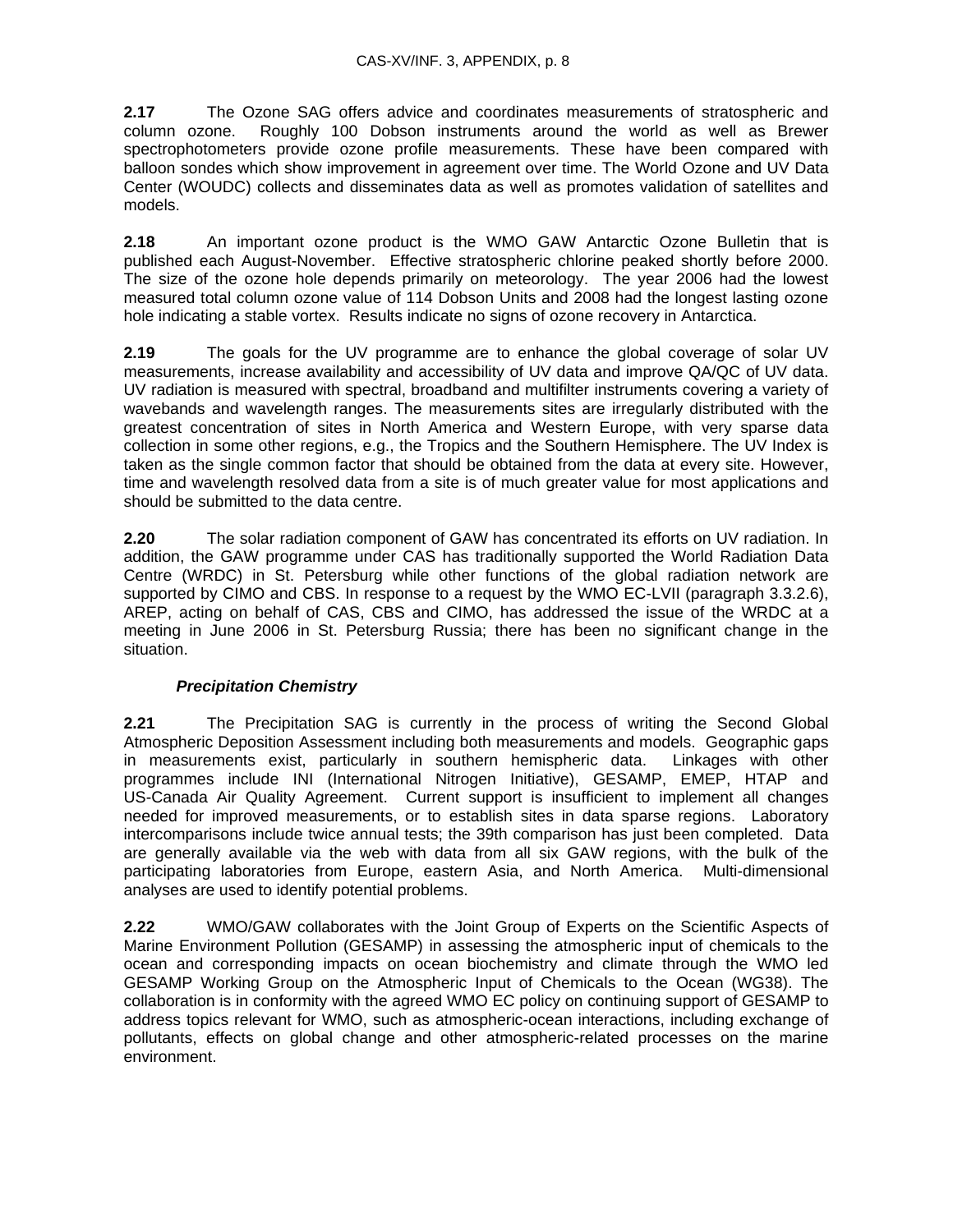# *GURME*

**2.23** GURME assists NMHSs to handle meteorological and related aspects of urban pollution and provides an international platform for cross-cutting air pollution activities with other WMO Programmes, international organizations, environmental agencies and academia. GURME addresses end-to-end aspects of air quality that link observational issues, data assimilation techniques, numerical models, dissemination methods, and capacity building. As interfaces between local and regional and global scales are becoming increasingly important for regional and climate models and forecasting capabilities, and as it is recognized that air quality influences weather, GURME collaboration is expanding beyond the urban scale.

**2.24** During this intersessional period activities have focused on pilot projects and air quality modeling and forecasting. The Shanghai GURME project will help address air pollution issues in this megacity and the project results will be implemented in the World EXPO 2010 and beyond. The GURME Training Team developed a basic air quality forecasting (AQF) course with all the materials available on the web. Several AQF courses have been held for Latin America and South Asia. GURME has established strong links to European COST actions, the Task Force on Hemispheric Transport Atmospheric Pollution (TF HTAP) of CLRTAP and is a partner in the European Commission project MEGAPOLI. Other links include regional modelling exercises.

# *Support to Conventions and international projects*

**2.25** An important part of GAW is the support to international conventions. The Vienna Convention is supported by the work in ozone. There is a strong collaboration between WMO and the CLRTAP.

**2.26** WMO/GAW continues to co-chair the Task Force on Measurements and Modelling (TFMM) and participates in the work of the Task Force on Hemispheric Transport of Air Pollution (TF HTAP) of the Cooperative Programme for Monitoring and Evaluation of the Long-range Transmission of Air Pollutants in Europe (EMEP) of CLRTAP. The support to the UNFCCC is important through the work in greenhouse gases.

**2.27** GAW participates and collaborates in many European Commission projects and in COST actions. These are a very good way to build communities, achieve set goals, promote the work in GAW, bring a global dimension to regional projects and to have GAW participate in the forefront of research activities. Such projects include GEOmon, a project contributing to GEOSS that is integrating a pan-European atmospheric observing system, IAGOS-ERI looking at observations of atmospheric composition, aerosol and cloud particles from a fleet of long-range in-service airline aircrafts, MEGAPOLI on megacities effects on air pollution and climate, and MACC that is building global operational medium range forecast/assimilation capability for atmospheric dynamics and composition. COST Actions of special relevance have been the ones dealing with UV radiation and air quality and urban and mesoscale modelling.

# **Conclusion**

**2.28** Air pollutants affect heavily our ecosystems, climate and well being. About 2.3 million people are estimated by WHO to die each year due to the effects of air pollution. Of these, 800,000 are dying as a result of pollutants emitted by energy production, transport and industry. In addition, many more suffer from the health consequences of atmospheric pollutants to their wellbeing, both in developed and developing countries, especially those related to the respiratory and cardiovascular systems. On the other hand both long-lived greenhouse gases and atmospheric components such as black carbon, tropospheric ozone and sulphate aerosols are coupled to climate change. Addressing either the issue of climate change or air pollution will bring results in both areas. Heat waves cause excess deaths, a large portion of these being due to air pollution. It is estimated that during the heat wave in Europe in the summer of 2003, as much as one third of extra deaths were due to air pollution. In order to be able to deal with these threats to public health,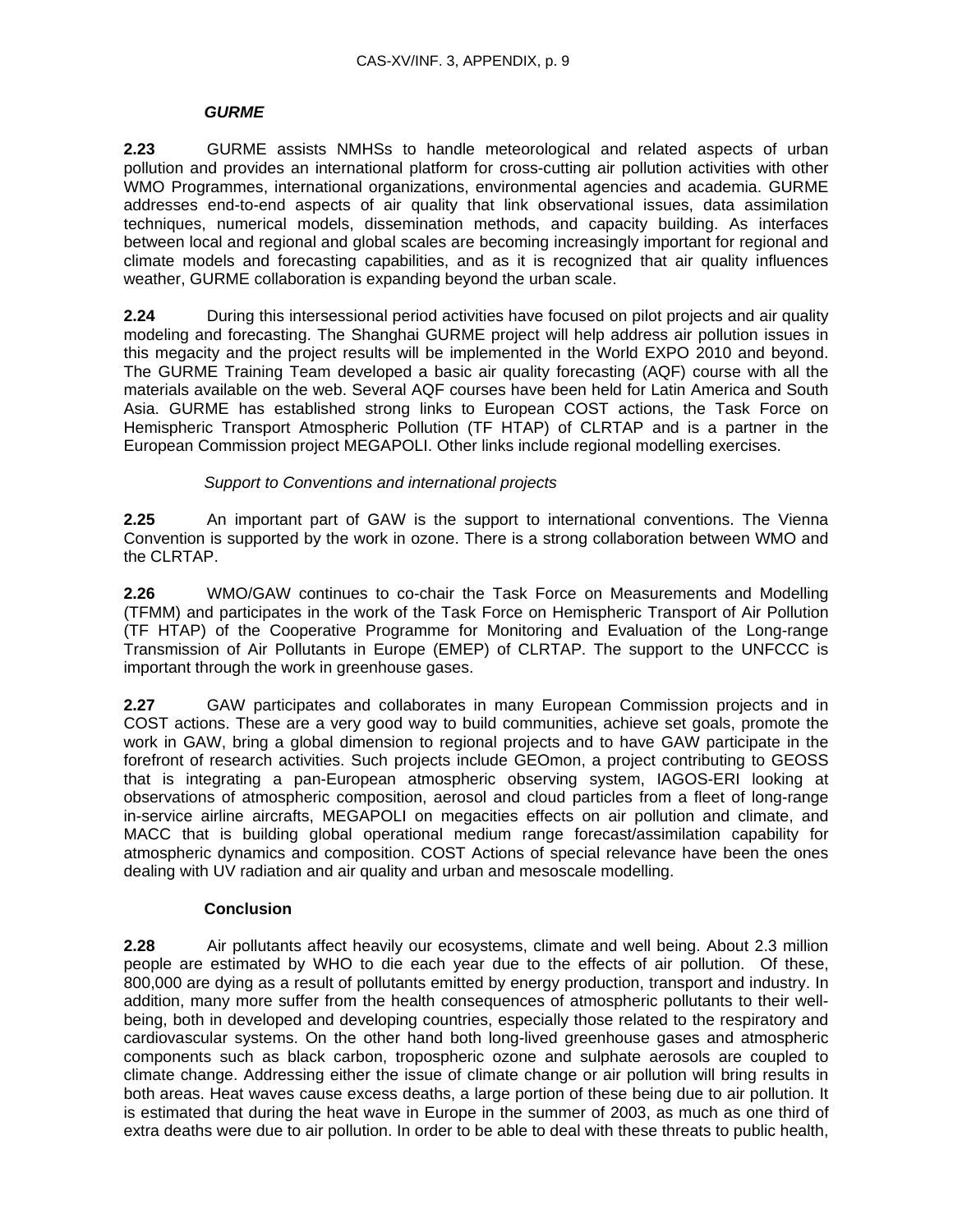globally coordinated atmospheric chemistry and related physical parameter observations are needed in the long-term to provide accurate information and products to decision makers. WMO has taken the leadership in these actions through GAW. GAW needs the support of Member countries to successfully continue these activities. It is relevant for GAW to retain its nature as a research related programme for the good continuation of the programme.

**2.29** Specific details will be discussed under agenda items 5.3 and 6 and a vision paper has been provided in 8.3.

#### **3. Report of the Chair of OPAG for the World Weather Research Programme (WWRP)**

**3.1** The World Weather Research Programme is an Open Programme Area Group (OPAG) of the CAS. WWRP (http://www.wmo.int/wwrp) is a comprehensive programme dedicated to improving public safety, the quality of life, economic prosperity and environmental quality by serving as an international focal point for:

- Advancing the science of weather-related research with a particular focus on advancing our knowledge of high impact weather, improving the prediction of these events and measuring the prediction improvements;
- Advancing our understanding of how society is impacted by and reacts to high impact weather and forecasts of these events in order to improve the utilization of and response to weather information;
- Contributing to the advancement of the science of broader environmental prediction through partnerships and collaborative multidisciplinary research;
- Promoting and facilitating the transfer of these research advances into the operational practice at NMHSs and among their end-users; and
- Serving as the weather research underpinning for WMO efforts related to weather prediction, user applications, disaster mitigation, and thereby contributing to relevant UN millennium goals.

**3.2** The Joint Scientific Committee (JSC) of the WWRP meets annually to provide guidance on the direction of the programme. This report is from the Chair of the WWRP and focuses briefly on highlights since CAS-XIV. One highlight is the implementation of the vision of CAS for a broad programme that covers the critical range of topics, scales and phenomena associated with weather prediction research. The changes proposed by CAS include incorporating the activities of the Tropical Meteorological Research programme into the WWRP and the establishment of research components dealing with Societal and Economic Research and Applications (SERA) and a Mesoscale Weather Forecasting Research to complement efforts in Nowcasting Research and the joint activities with WGNE on Forecasting Verification Research. All these activities are governed by Working Groups whose general terms of reference are included in the Strategic Plan of WWRP. Another change from CAS was the incorporation of the THORPEX programme and its International Project Office into the WWRP and the placing of an Expert Team on Weather Modification within the WWRP. The activities of the new WWRP extend from prediction research on the scales of minutes to seasons for high impact weather events extending from the tropics to the poles as well as activities to understand and improve the interaction between prediction and society, the economy, and ecosystems.

**3.3** A major management and scientific effort since the last CAS was the completion of a Strategic Plan for the Implementation of the WMO's World Weather Research Programme (WWRP):2009-2017 for this broad range of activities (a copy is available on the WWRP Website). In addition to a scientific vision and strategy and listing of specific proposed activities for the future, this Strategic Plan also includes descriptions of the past accomplishments of the programme to science, operational prediction and to society. These accomplishments include: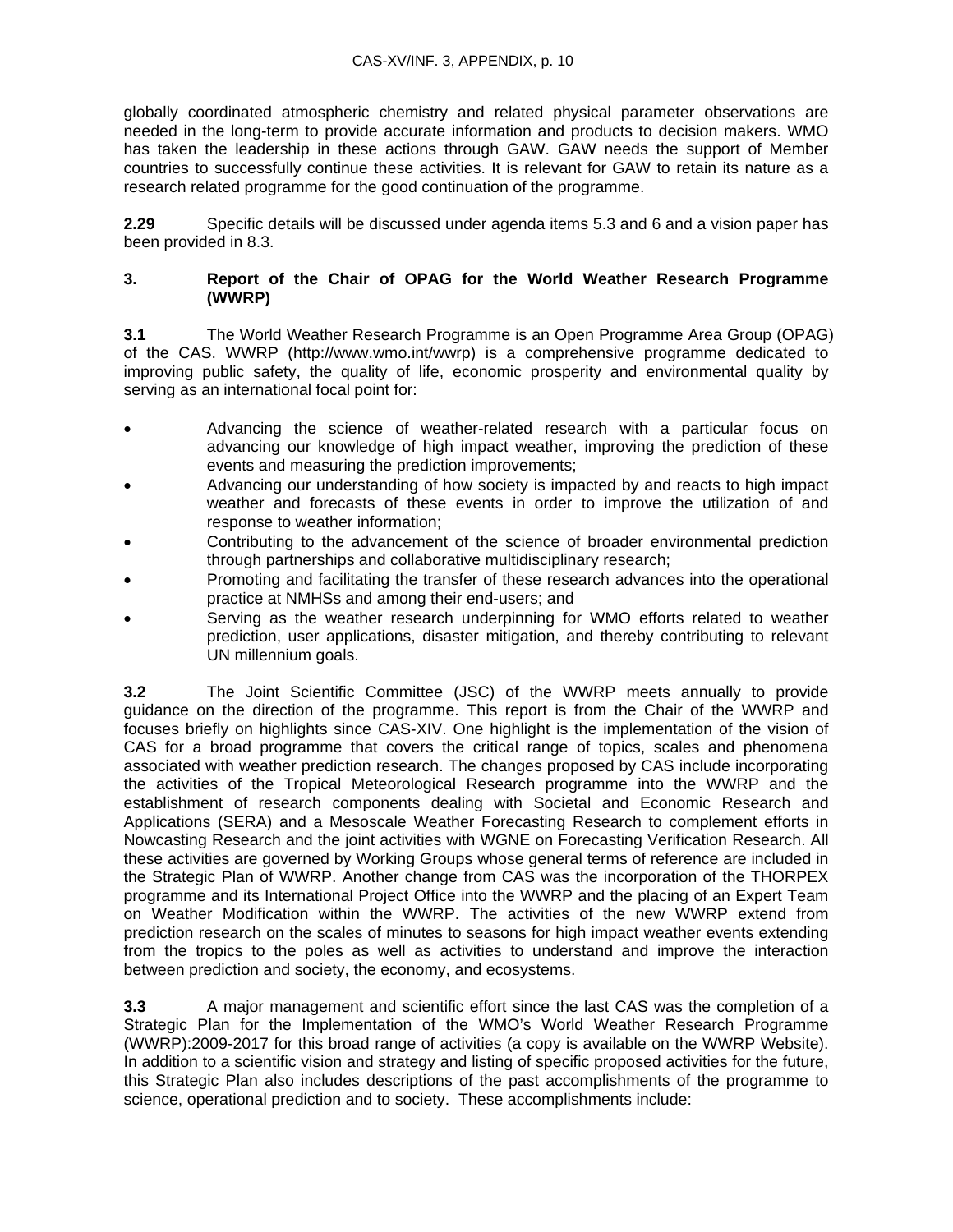- Forecast demonstration of research techniques for predicting alpine flooding and for convection;
- Major international modeling and field campaigns on mesoscale ensemble prediction, tropical cyclones (genesis, structure and intensity) and convective precipitation in a region of complex terrain;
- The establishment of data archives, such as for monsoon research;
- Fostering long-term research efforts of the international community on topics where progress is required but particularly challenging;
- Through publications in the scientific and WMO TD series that outline progress in research, expert opinions on critical issues and on research to operational transition;
- Training and capacity building in the form of tutorials, workshops, and web-based tools, such as state-of-the-art verification techniques;
- Forming the initial steps on an international effort to advance knowledge and improve how societies utilize weather information particularly for natural disasters;
- Serving as the international community focal point for broad-based research into the atmospheric sciences through these research activities and sponsoring, supporting and arranging workshops, meetings and symposium related to weather research.

**3.4** Such activities contributed to advancing the science of prediction, improving forecast systems and when introduced into the forecast environment have been shown to produce a lasting improvement to services.

# **4. Report of the Chair of International Core Steering Committee of THORPEX**

# **4.1 The THORPEX programme - Scope and research priorities**

THORPEX is an international research programme whose scope is global and which aims to accelerate improvements in the accuracy of 1-day to 2-week high-impact weather forecasts. These improvements will lead to substantial benefits for humanity, as we respond to the weatherrelated challenges of the 21st century. High-impact weather forecasts are defined by their effect on society, the economy and the environment. As such, THORPEX is an element of the WMO World Weather Research Programme and is a major contribution to the WMO Natural Disaster Reduction and Mitigation Programme.

THORPEX priorities are to address:

- Global-to-regional influences on the evolution and predictability of weather systems;
- Global observing-system design and demonstration;
- Targeting and assimilation of observations;
- Societal, economic, and environmental benefits of improved forecasts.

THORPEX is a ten-year programme and following the publication of international plans (http://www.wmo.int/pages/prog/arep/wwrp/new/thorpex\_publications.html) the implementation phase began in early 2005.

# **4.2 Organizational structure**

An International Core Steering Committee (ICSC) is responsible for the delivery of THORPEX to leadership of the WWRP and the Commission for Atmospheric Sciences (CAS). Membership of the ICSC is open to all WMO Members under the authority of the CAS. Observers from a number of international organizations participate in meetings of the ICSC. An Executive Committee (EC) (composed of a small number of ICSC members and observers) maintains oversight of the Trust Fund and provides guidance on the conduct of the programme.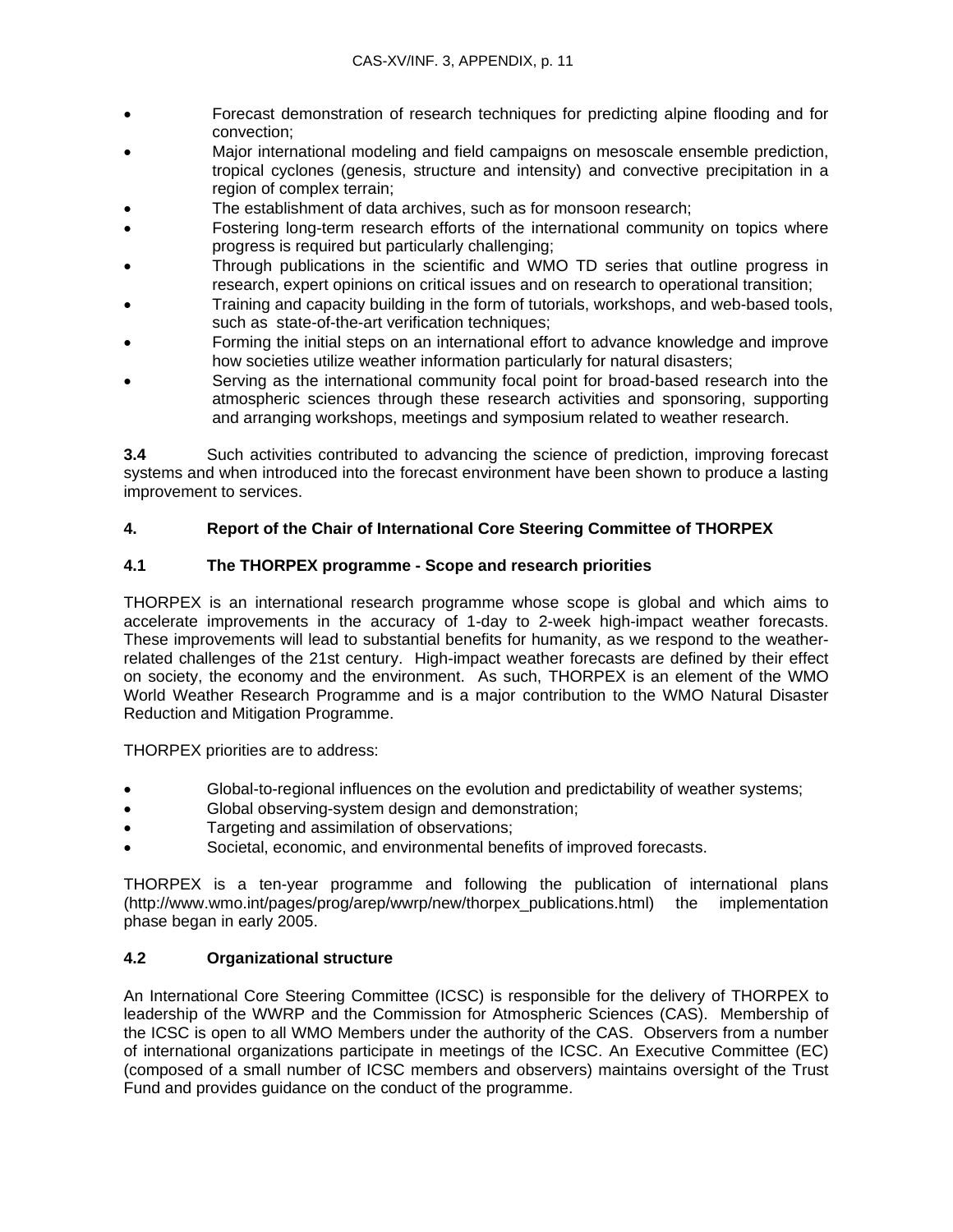# *The International Programme Office (IPO)*

The THORPEX International Programme Office (IPO) at the WMO Secretariat (Geneva) is responsible for planning and implementation of THORPEX. The IPO supports the activities of the ICSC and its main working bodies. The IPO and a number of international meetings are supported through voluntary contributions of the Governments of the WMO Members participating in THORPEX, including donations (from Canada, China, France, Germany, Japan, Korea, Norway and the USA) to the THORPEX Trust Fund established by WMO. In addition, THORPEX benefits in a number of ways from GEO through GEO's support for a number of THORPEX projects.

The Director of THORPEX IPO, and the THORPEX Working Groups and Regional Committees, report to a THORPEX International Core Steering Committee (ICSC). By the time of CASXV, the ICSC will have met three times and reports from these meetings may be found at http://www.wmo.int/pages/prog/arep/wwrp/new/thorpex\_publications.html

# *Working Groups*

Two THORPEX Working Groups have been charged by the ICSC to develop and coordinate specific activities for three of the four THORPEX sub-programmes:

- Predictability and Dynamical Processes Working Group (PDP WG) global-to-regional influences on the evolution and predictability of weather systems;
- Data Assimilation and Observing Systems Working Group (DAOS WG) global observing system design; targeting and assimilation of observations.

Since CAS-XIV, the WWRP Societal and Economic Research Aspects Working Group has, as one of its tasks, the responsibility for the coordination of the assessment of the societal, economic and environmental benefits of improved forecasts for the THORPEX Programme.

To complement and support the work of these Working Groups, the ICSC established the Global Interactive Forecasting System (GIFS) – THORPEX Interactive Grand Global Ensemble Working Group (GIFS-TIGGE WG). The initial task given to the GIFS-TIGGE WG was to develop and test a global multi-model ensemble prediction system and this is a continuing task.

# *Regional Committees*

Nations and consortia of nations have established THORPEX Regional Committees (RCs) that define regional priorities for participation in THORPEX within the framework of the THORPEX International Science and Implementation Plans.

# *Organizational structure*

Since November 2008, the organizational structure for THORPEX is as illustrated below.

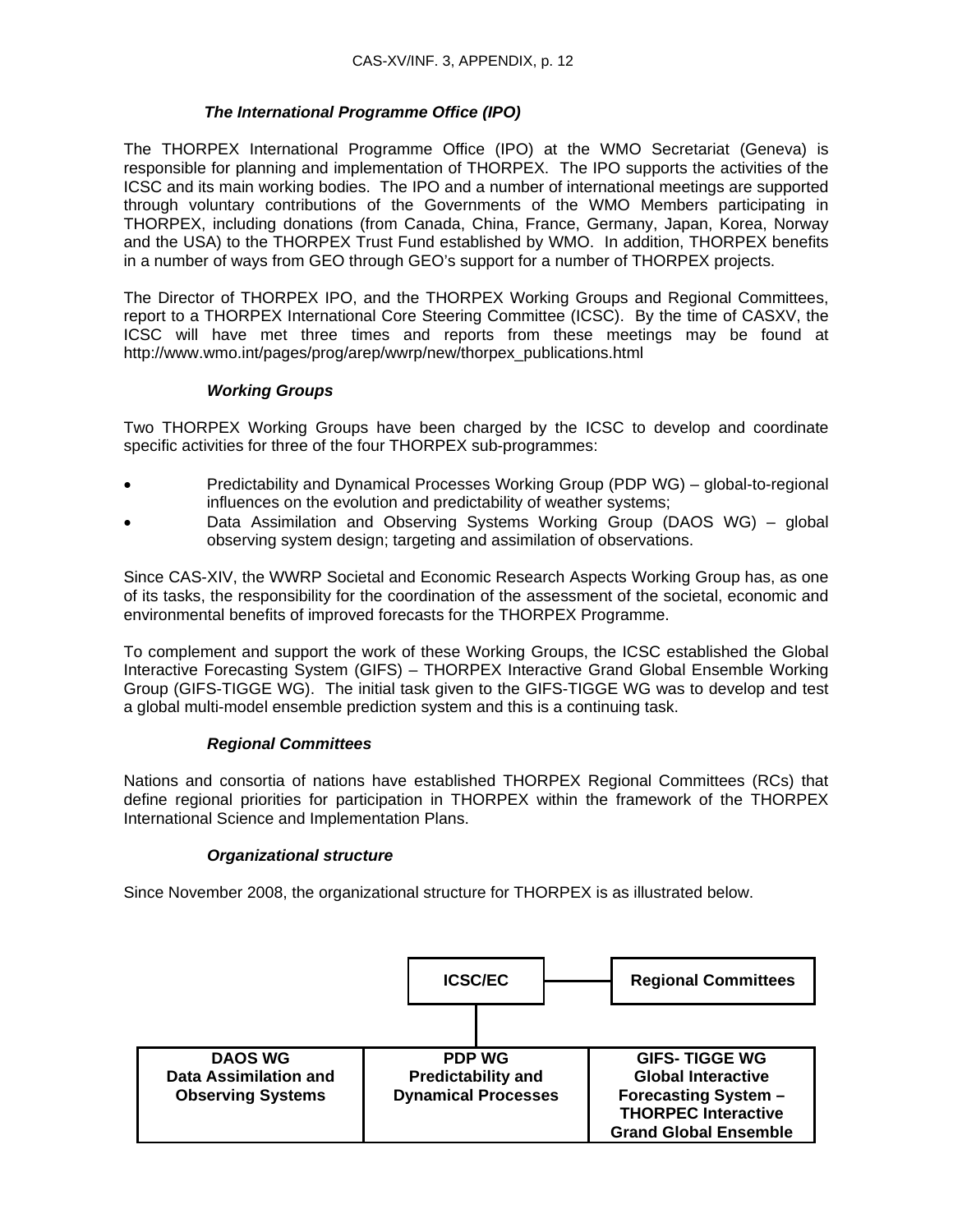# *The Trust Fund*

The THORPEX Trust fund is used mainly to finance the THORPEX International Programme Office (IPO), to purchase equipment and software and to provide programme support (consultants, workshops, website, publications, meetings, travel, etc.).

The Implementation Plan for THORPEX adopted by the THORPEX ICSC in December 2004 foresaw an annual expenditure of CHF 1,500,000. However, typically, a few WMO Member States contribute the order of CHF 400,000 annually to the Trust Fund. Consequently, IPO support for international activities is significantly lower than planned.

### **4.3 Project description - content, goals and objectives**

In order to implement the THORPEX Science Plan and the THORPEX Implementation Plan, as described above, two sub-programmes have been developed to coordinate research on three of the THORPEX priorities and to foster collaboration with other programmes:

- Predictability and Dynamical Processes;
- Data Assimilation and Observing Systems.

These sub-programmes have been designed to:

- Increase knowledge of global-to-regional influences on the initiation, evolution and predictability of high-impact weather;
- Contribute to the development of advanced data assimilation and ensemble prediction systems;
- Contribute to the design and demonstration of global interactive forecast systems (GIFS) that allow information to flow interactively among forecast users, numerical forecast models, adaptive data-assimilation systems and observations to maximize forecast skill (this includes the THORPEX Interactive Grand Global Ensemble (TIGGE) that develops and evaluates multi-model/multi-analysis ensemble prediction systems);
- Contribute to the development and application of advanced methods that enhance the utility and value of weather forecasts to society, economies and environmental stewardship;
- Carry out THORPEX Observing-System Tests (TOSTs) and THORPEX Regional field Campaigns (TReCs). TOSTs: (i) test and evaluate experimental remote sensing and in-situ observing systems, and when feasible, demonstrate their impact on weather forecasts; and (ii) explore innovative uses (e.g., targeting) of operational observing systems. TReCs are operational forecast demonstrations contributing to the design, testing and evaluation of all components of interactive forecast systems;
- Conduct regional and global campaigns as demonstrations and assessments of new observing technologies and interactive forecast systems. Thereby, THORPEX will provide guidance to the World Weather Watch (WWW) and forecast centres on improvements to forecast systems, and to relevant bodies, such as the WMO Commission for Basic Systems (CBS), concerning optimization of global and regional observing systems;
- Address the influence of inter-annual and sub-seasonal atmospheric and oceanic variability on high-impact forecasts out to two weeks, and therefore aspire to bridge the "middle ground" between medium-range weather forecasting and climate prediction. This provides a link with programmes addressing the improvement of sub-seasonal, seasonal, and global climate change prediction systems;
- Demonstrate all aspects of THORPEX interactive forecast systems, over the globe for a season to one year to assess the utility of improved weather forecasts and user products;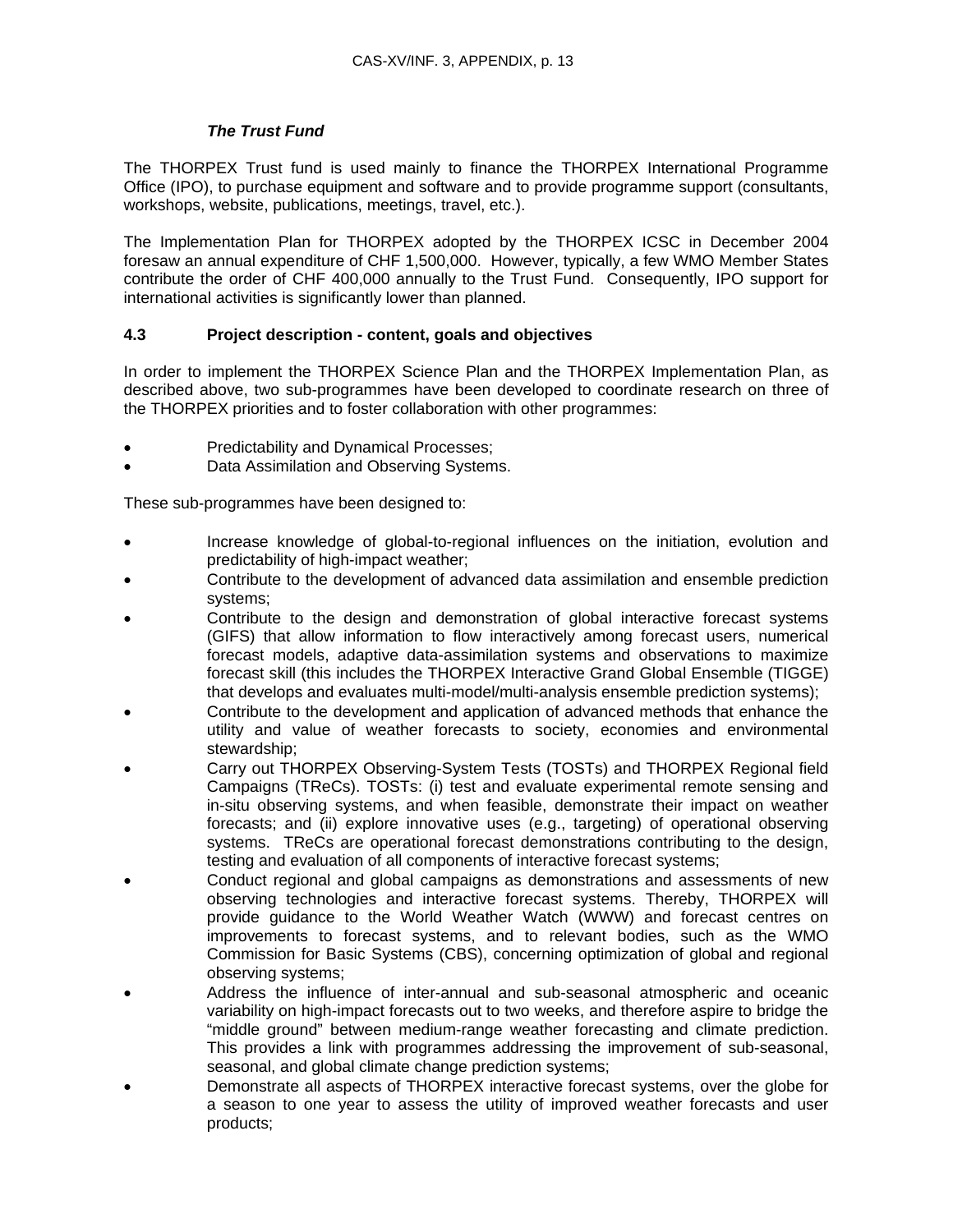- Coordinate THORPEX research with the World Climate Research Programme (WCRP) and the relevant components of WWRP to address the observational and modelling requirements for the prediction of weather and climate for two weeks and beyond;
- Facilitate the transfer of the results of THORPEX weather prediction research and its operational applications to developing countries through the WMO by means of appropriate training programmes.

# **4.4 Regional Committees and plans**

The THORPEX Regional Committees develop regional activities within the framework of the international plans and their plans are discussed by the EC and reviewed and approved by ICSC. To date Regional Committees have been established for Asia (ARC), Africa (AfRC), Europe (ERC), North America (NARC) and the Southern Hemisphere (SHRC). Ultimately, the responsibility for the implementation of the THORPEX science plan lies with the regional/national institutions and the progress highlighted below is a result of activities in all regional committees.

#### **4.5 Progress - highlights**

Since CAS-XIV a number of notable successes have been achieved:

- Three major real-time international observational programmes have been completed (for the Atlantic and Pacific) A-TREC, E-TREC and T-PARC;
- Reports on the effectiveness of data-targeting have been completed;
- International data bases of near-real time global ensemble predictions from ten prediction centres have been established and the results are being provided for research by three archive centres;
- The THORPEX IPY Cluster of projects have made a major contribution to observing and NWP for polar regions;
- A major contribution has been made to AMMA;
- YOTC;
- The THORPEX community has made a contribution to the WWRP Strategic Plan:
- Regional Plans have been developed;
- Two Science Symposia have been held (2006 in Landshut (Germany) and Monterey (USA)).

In addition, the THORPEX community and partners are leading four GEO tasks (for health, climate, ensemble-prediction and high impact weather in Africa) and these projects are now the main elements of the GEO weather prediction activity.

# **4.5.1 Observational Campaigns**

# *A-TReC*

The objective of the Atlantic THORPEX Regional Campaign (A-TREC), the first THORPEX Regional Plan, was to test the hypothesis that short-term forecast errors over Europe and the Eastern seaboard of the USA can be reduced by targeting extra observations over sensitive areas determined each day by the forecast flow patterns using NWP techniques (Mansfield et al., 2004). The field campaign took place in the autumn of 2003. It was the first attempt at real time adaptive control of a full set of operational observing systems (in an international context) in addition to the deployment of research aircraft. The observations available for targeting were 66 European and Canadian radiosonde stations, the EUCOS (European Composite Observing System) ASAP Fleet (13 ships), the EUCOS AMDAR Fleet (550 aircraft) and dropsondes from the NOAA G-IV, the University of North Dakota 'Citation' aircraft, the DLR Falcon and a USA Air Force C130 aircraft, Super rapid scan winds from the GOES satellite.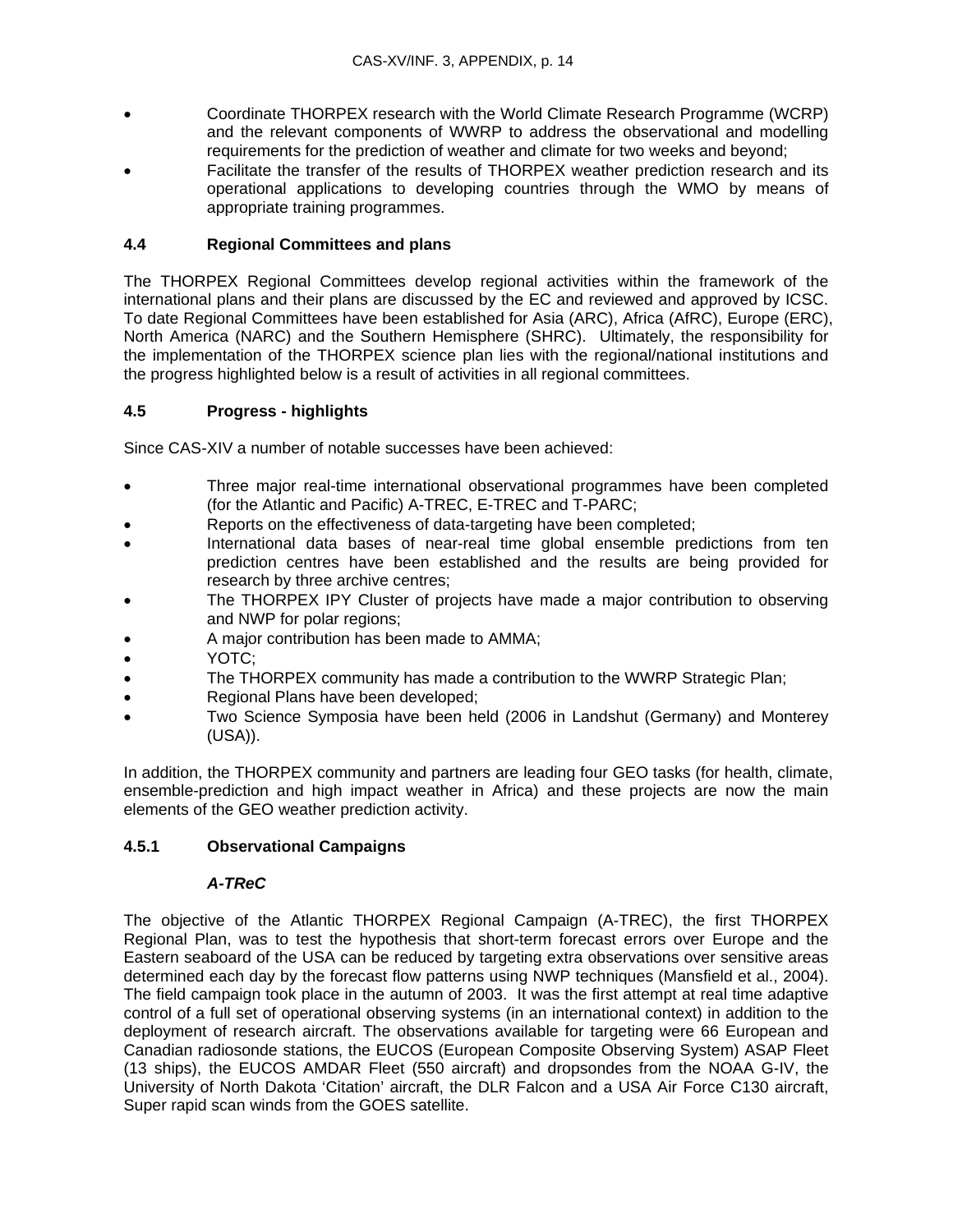# *The European THORPEX Regional Campaign (E-TREC)*

The E-TREC took place during five weeks in July 2007 during the MAP D-PHASE Forecast Demonstration Project (for more info see www.pa.op.dlr.de/cops/etrec\_docs.html). The project was the first to investigate adaptive measurement strategies for warm season convection and sensitive regions were calculated daily at Météo-France, ECMWF and the Universitat de les Illes Balears (Spain). Special observations were made for seven events, using combinations of the DLR Falcon with wind and water vapour lidars and dropsondes, and additional radiosonde and AMDAR measurements provided by EUCOS.

# *The THORPEX Pacific Asian Regional Campaign (T-PARC)*

The THORPEX Pacific Asian Regional Campaign (T-PARC) is a cross-cutting activity that includes a focus on the research goals of THORPEX and the Tropical Meteorological programmes. The field campaign of T-PARC consisted of two phases – a Summer phase (1 August 2008- 8 October 2008) produced data on the evolution of a number of tropical cyclones and the Winter Phase (January–March 2009) provided data to study mid-latitude predictability. T-PARC research is inherently multi-scale and the measurements strategies were motivated by the societal need to improve both shorter range (1-5 day) forecast skill for high impact weather events that affect the Northwest Pacific and East Asian regions and medium range (3-7 days) forecast skill for "downstream" locations such as the Arctic, North America, Europe and North Africa.

Observational activities during the field phases included enhanced use of operational resources (e.g., implementing rapid scan modes for satellite systems and supplemental radiosonde launches), research vessels measuring atmospheric and oceanic properties, research aircraft carrying advanced remote sensing systems that included Doppler radar, wind lidar and water vapour lidar, the deployment of dropsondes from research aircraft and stratospheric balloons called driftsonde and robotic aircraft. The measurements for the Tropical Phase, in particular, relied on collaboration with the associated national efforts in China, Korea and Japan as well as the US's Tropical Cyclone Structure-08 Experiment (TCS-08) that has strong links to the WWRP/Tropical Meteorology Programme.

The two phases of T-PARC have provided valuable data bases which will enable comprehensive studies of the predictability of tropical convection and the various phases of typhoon and storm development and movement in the Pacific Ocean and mid-latitude predictability of weather systems to be carried out.

# **4.5.2 The IPY-THORPEX project cluster**

The First International Polar Year took place in 1882-1883 and established a precedent for international science cooperation. The second took place 50 years later in 1932-1933, and investigated the global implications of the newly discovered "Jet Stream". The third – the International Polar Year (IPY) took place in 2007-2008 and was an international programme of coordinated, interdisciplinary scientific research and observations in the Earth's Polar Regions.

From an enhanced observational network, the sophisticated use of new observations and a better understanding of physical processes in Polar Regions, it is hoped that the International Polar Year 2007-2008 will eventually lead to a similar leap forward in the skill in numerical weather prediction such as was achieved by the FGGE (GWE) year in 1979.

Within the IPY framework, WWRP-THORPEX has developed a set of projects to address key issues that relate to the analysis and forecasting of polar weather, better use of satellite data etc. The IPY-THORPEX project cluster currently includes ten individual IPY projects from nine countries with the following main strategic objectives: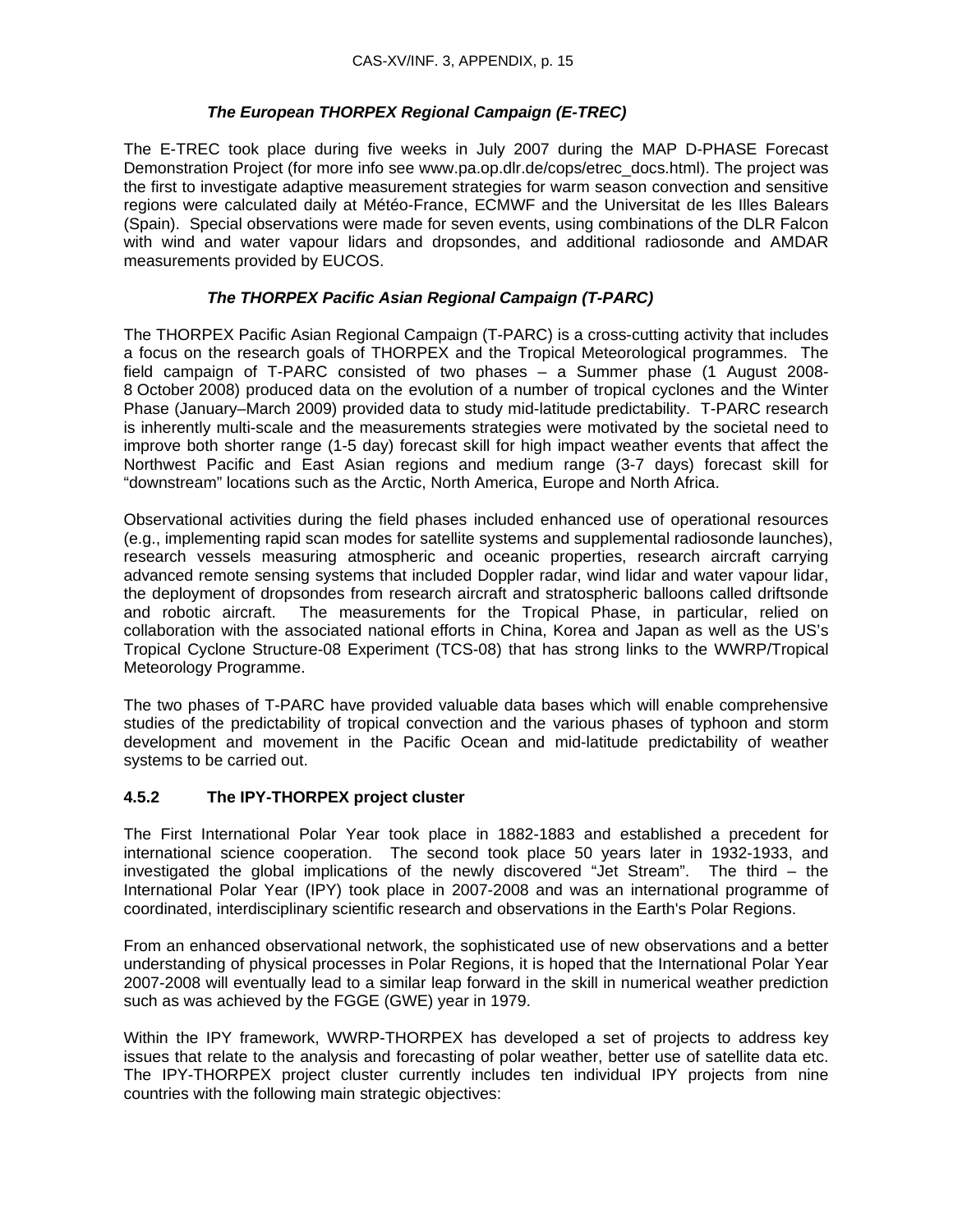- Explore the use of satellite data and optimized observations to improve high-impact weather forecasts (for Polar THORPEX Regional Campaigns (TReCs) and/or provide additional observations in real-time over the WMO Global Telecommunication System);
- Improve the understanding of physical/dynamical processes in Polar Regions;
- Achieve a better understanding of small-scale weather phenomena;
- Utilize the THORPEX Interactive Grand Global Ensemble (TIGGE) of weather forecasts for polar weather prediction;
- Utilize improved forecasts for the benefit of society, the economy and the environment.

#### **4.5.3 Data impact studies and investigations into the adaptive observation (targeting) approach**

Over the last few years the DAOS WG has concentrated on the evaluation of the impact of observations including targeted observations, based on results from field experiments (ATReC, AMMA, IPY), OSEs and OSSEs. In addition, the group has contributed significantly to the preparations for TPARC. The working group's activities have been presented at a number of conferences and a report on the activities of the group has been published in Nonlinear Processes in Geophysics.

The main outcomes from these impact studies may be summarized as follows:

- The value of extra-tropical targeted data has been found to be positive but small on average:
	- o Observations taken in sensitive areas have more value than observations deployed randomly;
	- o Past experiments do not provide evidence of a major impact obtained from just a few observations (when averaged over a large sample of cases);
	- $\circ$  There are limitations due to the current assimilation methodologies (spatial structure functions which control the use of observations in data assimilation are not yet fully flow-dependent);
	- o The methods employed to characterize sensitive areas does not appear to be the major problem;
- Additional observations for tropical cyclones have proven to be useful.

These DAOS WG sponsored studies also suggest that additional benefit may be obtained from:

- Optimization of existing operational resources;
- Regional (vis-à-vis highly localized) and systematic targeting during low predictability flow regimes on a continuous basis (periods of days to weeks);
- Adaptive processing and data selection of satellite data.

# **4.5.4 Support for research into probabilistic forecasting - TIGGE**

Under the guidance of the GIFS-TIGGE WG, an international database/archive of operational, global ensemble forecasts called the THORPEX Interactive Grand Global Ensemble (TIGGE) has been developed to explore the value of combining data from various systems for probabilistic forecasting of severe weather events. Currently, the TIGGE archive is hosted by three archive centres (ECMWF, NCAR and CMA) containing the data from 10 NWP ensemble generating centres: BOM, CMA, CMC, CPTEC, ECMWF, JMA, KMA, Météo-France, NCEP and UK Met Office. The TIGGE archive, which is growing in real-time, provides a research facility to enhance cooperation between Universities and the operational weather prediction centres and is aimed at promoting the concept of probabilistic forecasts and development of new methods of combination and verification of forecasts. The length of the TIGGE archive extends to over 2 years for some members and there are over 500 registered users of the archive. Recently real-time distribution of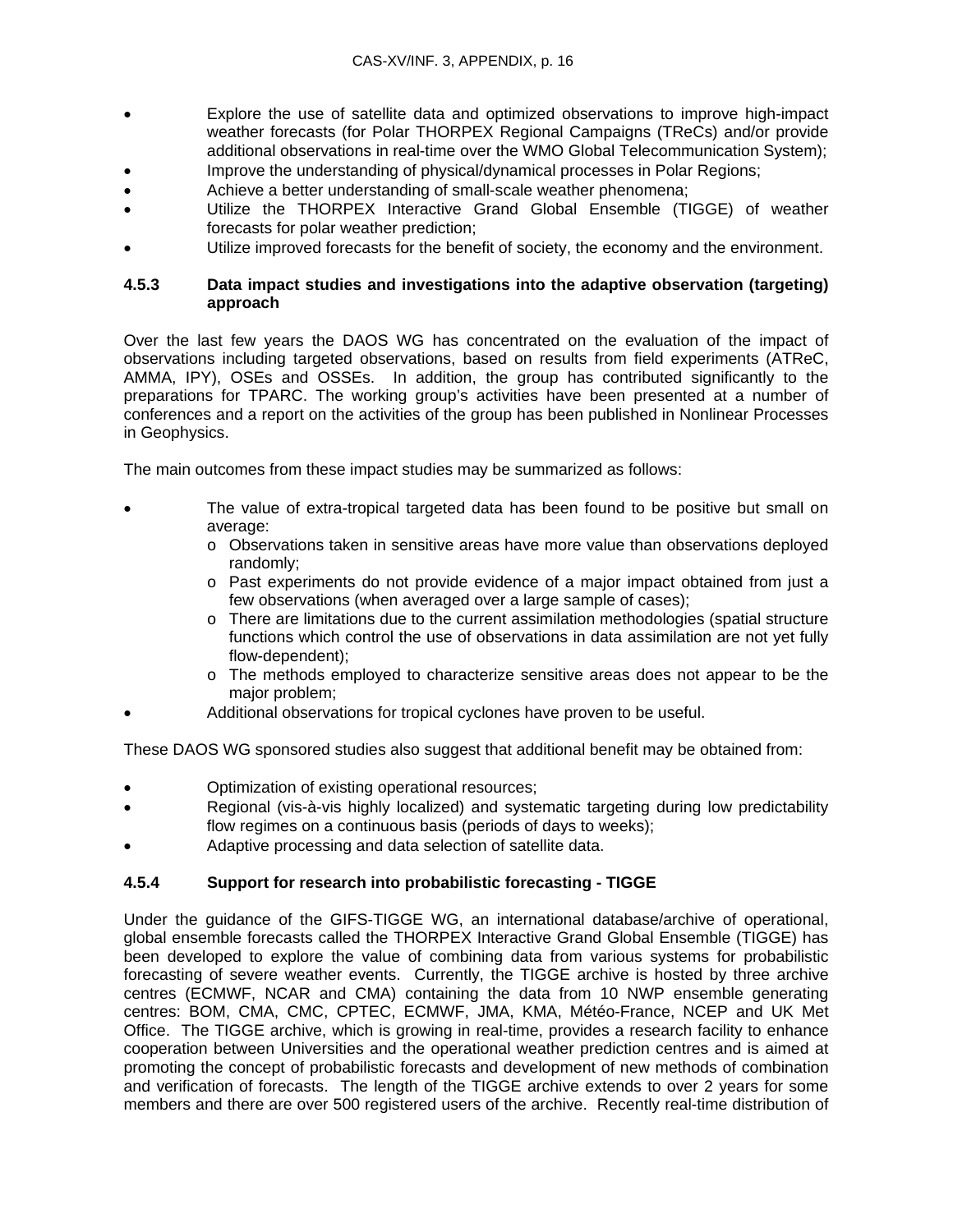ensemble track predictions that were based on the TIGGE archive have been distributed in realtime for the T-PARC experiment.

If justified by scientific results (from using the TIGGE archive of ensemble data and other THORPEX research findings) an internationally coordinated system for high impact weather forecasting called the Global Interactive Forecasting System (GIFS) is being considered in collaboration with the WMO Commission for Basic Systems (CBS). Initial development will focus on tropical cyclone and precipitation forecasting as GIFS Prototype Products for two of the highest priority application areas. Probabilistic forecast products will be specifically designed for and tested in a few selected regions where the transfer of new technology can have the greatest benefit, for example for less developed and developing nations, using the experience with the CBS Southern Africa SWFDP.

A TIGGE-LAM Panel has been established to coordinate the regional LAM EPS contribution to TIGGE. The Panel is addressing the interoperability aspects related to the exchange and archiving of LAM EPS products and the provision of Initial and Boundary conditions by the TIGGE Global Systems.

# **4.5.5 The Year of Tropical Convection (YOTC)**

A key element of the THORPEX strategy is the collaboration that has been developed with the World Climate Research Programme (WCRP) to address common requirements for observations and modelling for the prediction of weather and climate for two weeks and beyond.

The realistic representation of tropical convection in global atmospheric models is a long-standing grand challenge for numerical weather prediction and climate projection. To address this challenge, WCRP and WWRP/THORPEX have implemented a Year of coordinated observing, modelling and forecasting of organized tropical convection and its influences on predictability as a contribution to the United Nations Year of Planet Earth to complement the International Polar Year (IPY).

This effort is intended to exploit the vast amounts of existing and emerging observations, the expanding computational resources and the development of new, high-resolution modelling frameworks, with the objective of advancing the characterization, diagnosis, modelling, parameterization and prediction of multi-scale convective/dynamic interactions, including the twoway interaction between tropical and extra-tropical weather/climate. This activity and its ultimate success will be based on the coordination of a wide range of ongoing and planned international programmatic activities (e.g., Outcomes from T-PARC, GEWEX/CEOP/GCSS, THORPEX/TIGGE, EOS, GOOS), strong collaboration among the operational prediction, research laboratory and academic communities, and the construction of a comprehensive data-base consisting of satellite data, in-situ data sets and global/high-resolution forecast and simulation model outputs relevant to tropical convection.

The YOTC began on 1 May 2008. The approach and integrated framework of this effort is intended to leverage the most benefit from recent investments in Earth Science infrastructure as well as entrain a new generation of young scientists into tackling the outstanding problems in the field of weather and climate prediction.

# **4.6 Long range outlook**

In the framework of increasingly powerful high end computing and the expected increasing resolution and sophistication of numerical models the WWRP-THORPEX programme will remain focussed on making significant improvements in the prediction of high impact weather worldwide, extending markedly the range of useful forecasts and encouraging a globally integrated approach through the careful evaluation and scientific assessment of the potential benefits of the introduction of the a GIFS.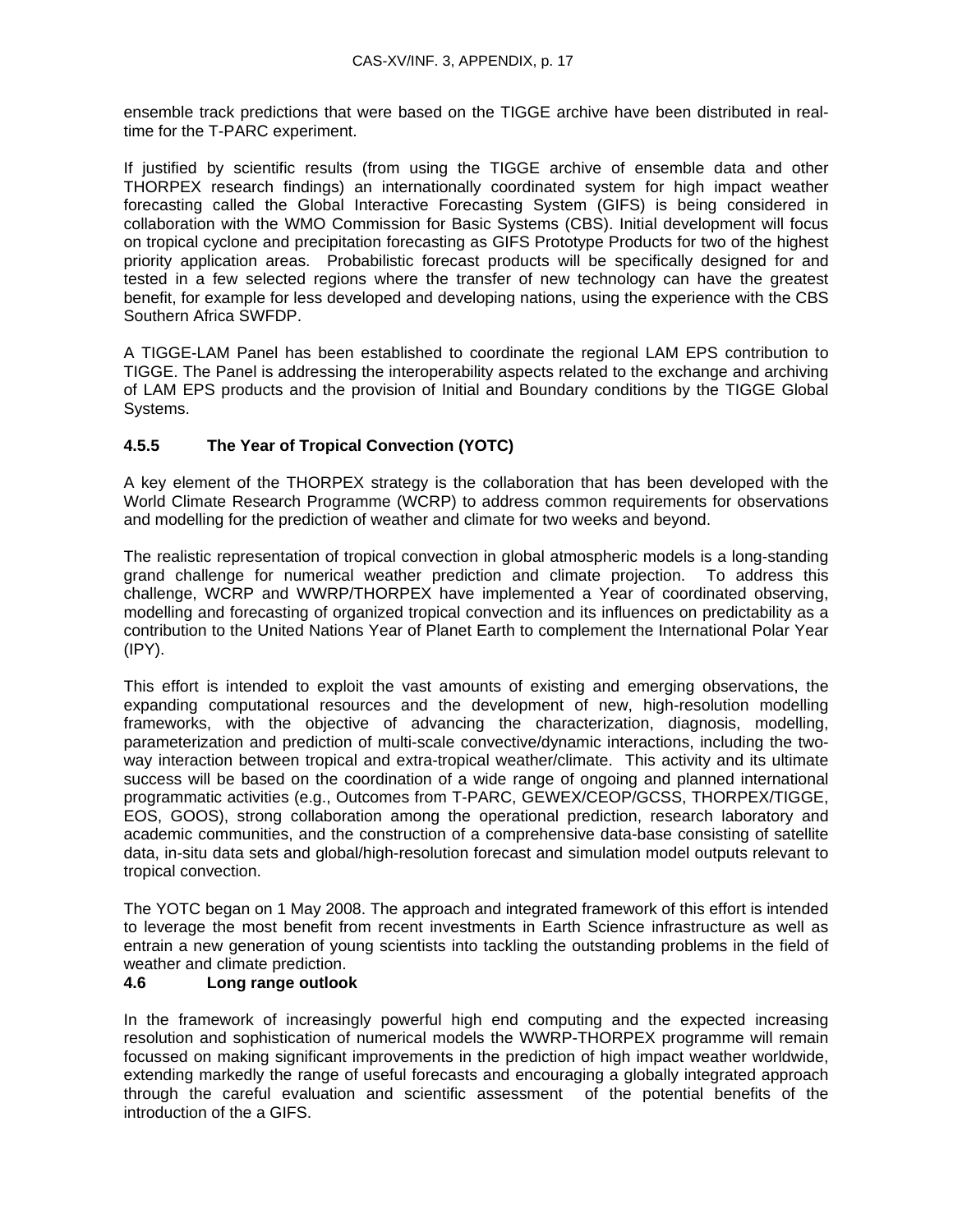A most important issue remains understanding and addressing the societal and economic imperatives for improved forecasts including aspects related to health, agriculture, energy etc., and ensuring that user relevant verification of forecasts is employed throughout. This approach requires strong cross-community collaboration between scientists, social scientists and economists. Other scientific priorities that need to continue to be addressed include:

- Basic issues of predictability and key dynamical processes;
- The required initial conditions and implied observational coverage;
- Strategies for observations targeting in critical situations;
- Tackling the problem issues in data assimilation especially at high resolution;
- Handling of the tropics particularly organized convection, tropical cyclones and extratropical transition and interactions;
- Polar weather;
- Seamless prediction of weather and climate from days to weeks and seasons (see agenda item 7).

\_\_\_\_\_\_\_\_\_\_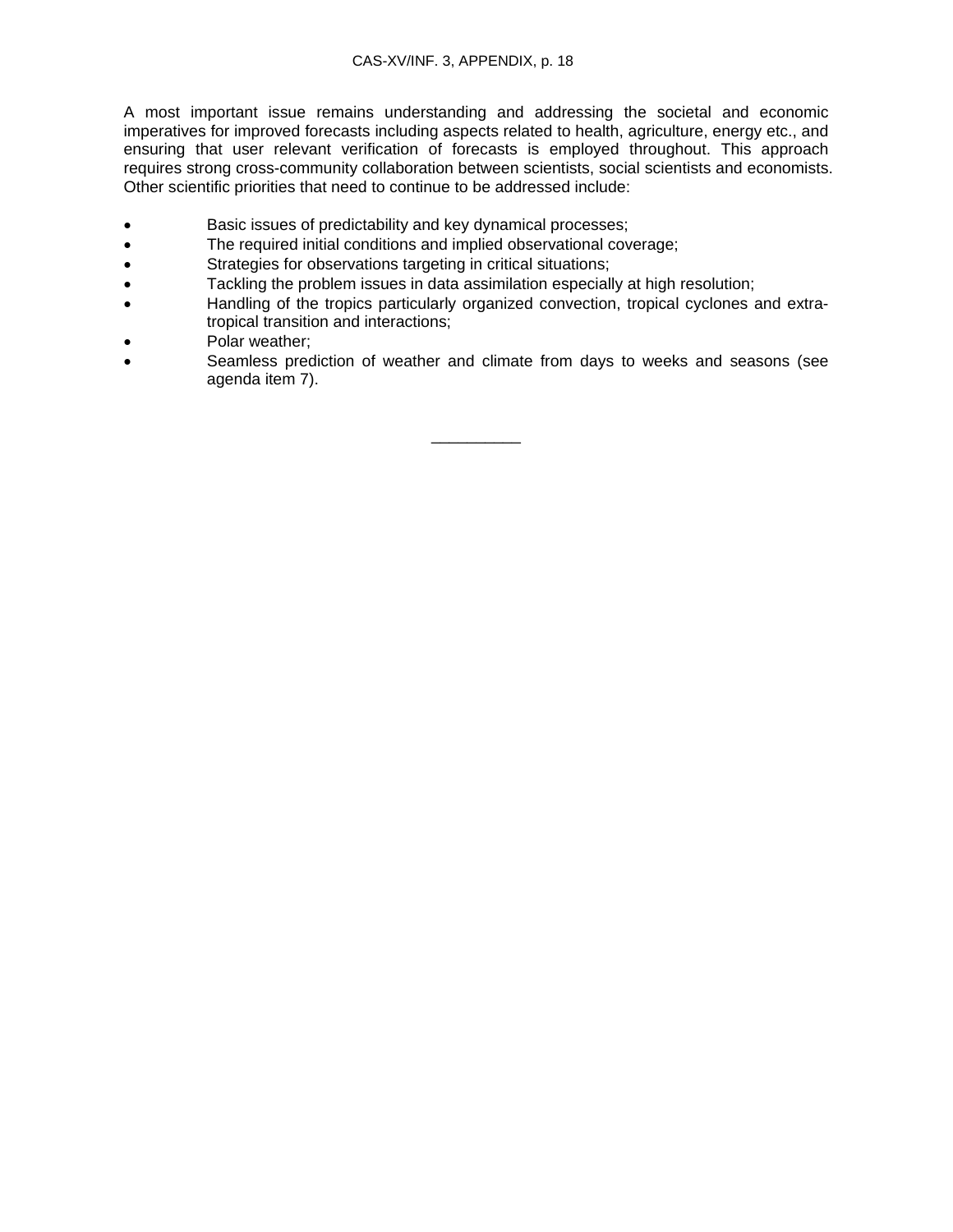**COMMISSION FOR ATMOSPHERIC SCIENCES** Submitted by: President of CAS Date: 16.X.2009 **FIFTEENTH SESSION Community Community Community Community Community Community Community Community Community Community Community Community Community Community Community Community Community Community Community Community C** Incheon, Republic of Korea 18 to 25 November 2009 and the set of the Agenda item: 4

# **DECISIONS OF CONGRESS AND THE EXECUTIVE COUNCIL OF RELEVANCE TO THE ATMOSPHERIC RESEARCH AND ENVIRONMENT PROGRAMME (AREP)**

# **SUMMARY**

**Reference: CAS-XV/Doc. 4**

**CONTENT OF DOCUMENT:** 

**Appendix:** 

• Background information on Congress and Executive Council decisions of relevance to the functions, activities and programmes of the Commission for Atmospheric Science

#### **Annexes:**

- I. Terms of Reference of the Commission of Atmospheric Sciences Annex to paragraph 3.3.1.2 of the general summary of EC-LVIII
- II. Resolution 14 (Cg-XV) Atmospheric Research and Environment Programme
- III. Resolution 3 (EC-LIX) Executive Council Working Group on the WMO Integrated Global Observing System and the WMO Information System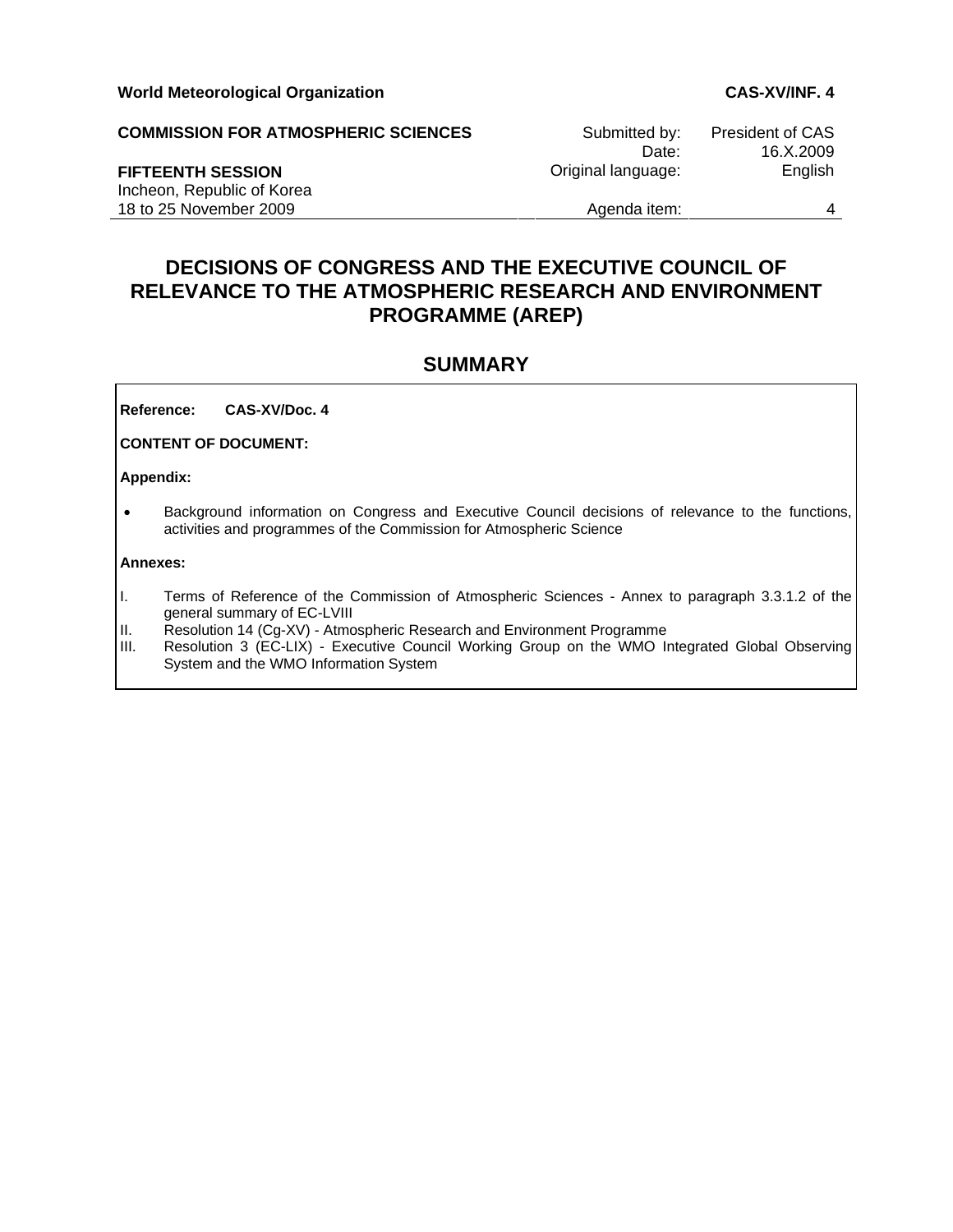# **DECISIONS OF CONGRESS AND THE EXECUTIVE COUNCIL OF RELEVANCE TO THE ATMOSPHERIC AND ENVIRONMENT RESEARCH**

# **1. Decisions related to the Terms of Reference and structure of CAS**

1.1 Annex III of the General Regulations of WMO state the "General Terms of Reference of Technical Commissions:

- 1. Study and review advances in science and technology, keep Members informed and advise Congress, the Executive Council and other constituent bodies on these advances and their implications;
- 2. Develop, for consideration by the Executive Council and Congress, proposed international standards for methods, procedures, techniques and practices in meteorology and operational hydrology including, in particular, the relevant parts of the Technical Regulations, guides and manuals;
- 3. Under the general guidance of Congress and the Executive Council, carry out functions - with other bodies as necessary - relating to the planning, implementation and evaluation of the scientific and technical programme activities of the Organization;
- 4. Provide a forum for the examination and resolution of relevant scientific and technical issues;
- 5. Promote training by assisting in the organization of seminars and workshops and in the preparation of related material and the development of other suitable mechanisms for the transfer of knowledge and methodology, including the results of research, between Members;
- 6. Promote international cooperation and maintain, through appropriate channels, close cooperation on scientific and technical matters with other relevant international organizations;
- 7. Make such recommendations as it may consider necessary."

1.2 Commissions set their own "specific" terms of reference. In June 2006, EC-LXVIII reviewed the Terms of Reference proposed by CAS-XIV in February 2006 in South Africa and agreed (paragraph 3.3.1.2) "with the Commission that its scope should expand in view of the latest developments of comprehensive Earth System Models for a broad range of forecasting applications including the chemical composition of the atmosphere, new efforts on developing interactive observing systems and ensemble methods being employed to produce probabilistic weather forecasts. The Council decided to recommend the new terms of reference for the Commission as given in {Annex I} to the present report and requested the Secretary-General to submit it to Fifteenth Congress. The Council agreed with CAS that the highest priority in AREP should be the implementation of GAW, THORPEX and the WWRP overall. It also agreed that more emphasis should be given to the connection to climate research activities."

1.3 Subsequently, Cg-XV (paragraph 3.3.1.3) endorsed the changes in Commission for Atmospheric Sciences documented in the report of the Commission on its fourteenth session, held in Cape Town, South Africa, from 16 to 24 February 2006, and subsequent amendments by the fifty-eighth session of the Executive Council in 2006. It supported the new operating system for CAS with two Open Programme Area Groups (OPAGs). The OPAG for Environmental Pollution and Atmospheric Chemistry supports the Global Atmosphere Watch (GAW) programme and the OPAG for the World Weather Research Programme supports WWRP including THORPEX. Considering these changes in structure of the Commission, Cg-XV adopted Resolution 14 (Cg-XV) – Atmospheric Research and Environment Programme (AREP) (Annex II) that updated the terms of reference so that the programme to be consistent with the new Open Programme Area Structure.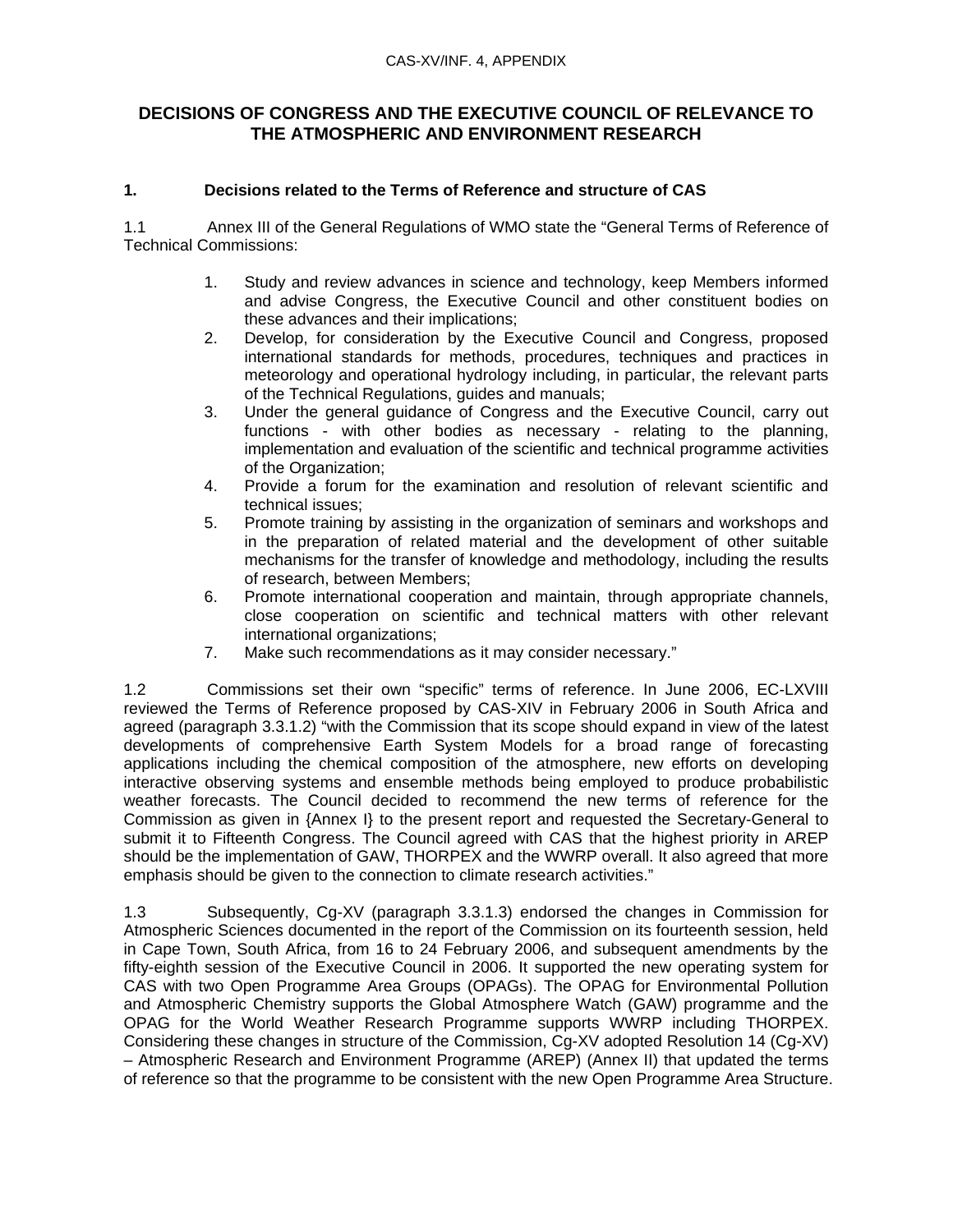### **2. Decisions related to the function of CAS**

2.1 In June 2008, EC-LX decided to identify seamless weather, climate, water and environmental prediction and services as a major focus in WMO activities. It endorsed the concept of an enhanced climate, weather, water and environmental research initiative within the broader framework of linking research, observations, operational prediction and service delivery, and established to this effect a Research Task Team (EC-RTT) on Research Aspects of an Enhanced Climate, Weather, Water and Environmental Prediction Framework and requested a report to be prepared and submitted for its consideration at EC-LXI in June 2009. The mandate of the (EC-RTT) are included in the final report (WMO/TD-1496) available at http://www.wmo.int/ecrtt. One mandate of EC-RTT was to assess ways to better coordinate the advisory role of prediction research by technical commissions and other bodies supported by WMO. The EC-RTT report (Chapter 4) analyzed the effectiveness, efficiency and crosscutting collaborations of WMO Technical Commissions.

EC-RTT concluded with the General Recommendation 3 that:

The Role of WMO Commissions: Implement a process to review and rationalize the roles and mandates of the Commissions, and to improve their effectiveness in enhancing WMO Member capabilities in research, observations, prediction and services, in particular:

#### **Specific Recommendation 3.1**

EC and the Secretariat work closely with the presidents of technical commissions and the Research Department so that any necessary modification to the Commissions' structures and their linkages with the organizational structure is effected to maximize the impact of the proposed paradigm change in prediction research. Simplification and clarity of the roles of the Commissions and the Departments should be the guiding principles of any final decisions.

#### **Specific Recommendation 3.2**

Develop a process to harmonize research input, and cross-coordination between different Commissions.

#### **Specific Recommendation 3.3**

Set up a mechanism connected with budgetary decision making, whereby cross cutting project proposals developed jointly by at least two Commissions, and one regional association could be reviewed and prioritized by the presidents of technical commissions, for consideration by EC and the Secretariat for eventual implementation.

#### **Specific Recommendation 3.4**

Recognizing that WMO is fundamentally a science and technology based organization, establish efficient mechanisms to ensure that optimal science input is provided to WMO decision-making processes and bodies (Cg, EC and Secretariat).

#### **Specific Recommendation 3.5**

Reaffirm and support international WMO science and technology leadership in its areas of competence, by nurturing a culture of excellence, relevance and impact, whilst recognizing that the increasing complexity of atmospheric related environmental issues necessitates an increasingly partnership approach.

Based on the analysis by the EC-RTT, EC-LXI (paragraph 8.7) "noted that the EC-RTT was supportive of the need to review the role, structure and cross-coordination of Commissions and organizations in light of the changing needs of Members. It recommended that the EC Working Group on Strategic and Operational Planning continue to emphasize the visibility and role of research in WMO strategic planning and programme implementation."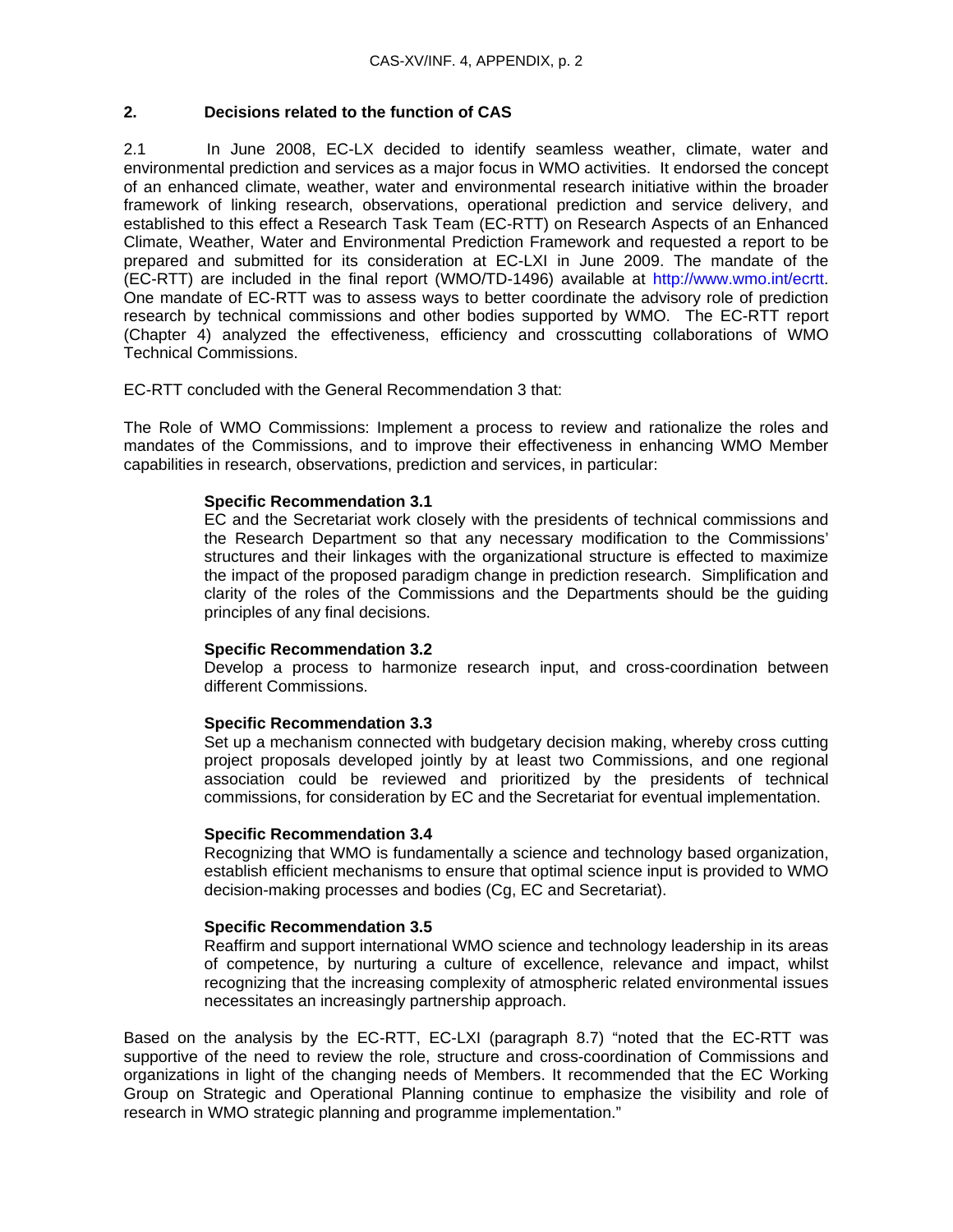2.2 Based on the above EC-RTT and other consultations, EC-LXI (paragraphs 8.24-8.26) noted more generally "that there is a strong desire to review the working mechanisms of the Organization and carefully plan for change that would improve the effectiveness and efficiency of the WMO at a time when improved integration between its technical groups is imperative and when the pace of change in the external environment is very high. Any change would have to assist the Organization in being able to respond flexibly and quickly to new challenges as they arise.

For maior reform to take place a well thought through proposal, possibly containing around three options for change, including the analysis of advantages and disadvantages, needs to be prepared for the consideration of Congress in 2011. The proposal would have to be developed through wide consultation and have the support of Members beyond those represented in EC.

EC-LXI decided that a task group be formed under the auspices of the Executive Council Working Group on Strategic and Operational Planning which would develop the proposals for change. The proposals should articulate the roles and responsibilities of the WMO's constituent bodies (e.g. CAS) in terms of their concrete contributions to the implementation of the WMO Strategic Plan and to Members' services, and should be in draft form for consideration by EC-LXII prior to submission to Cg-XVI. They requested consultation with Regional Associations and Technical Commissions."

#### **3. WMO Integrated Global Observing System (Of Systems) WIGOS and Related WMO Information System (WIS)**

CAS research activities play an important role in supporting WMO coordinated routine observations related to weather, climate, water and environmental prediction and information services. The creation of WIGOS by Cg-XV was followed immediately with an implementation strategy through Resolution 3 of EC-LIX (Annex III) that involved CAS. This resolution "reiterated that Members, regional associations and technical commissions should actively collaborate in testing, developing, and implementing the WIGOS concept, and provide their input to WDIP. The Council requested that the WIGOS implementation strategy clearly indicate that it complements rather than duplicates implementation plans of WIGOS systems, such as GOS, WHYCOS and GAW."

\_\_\_\_\_\_\_\_\_\_

Annexes: 3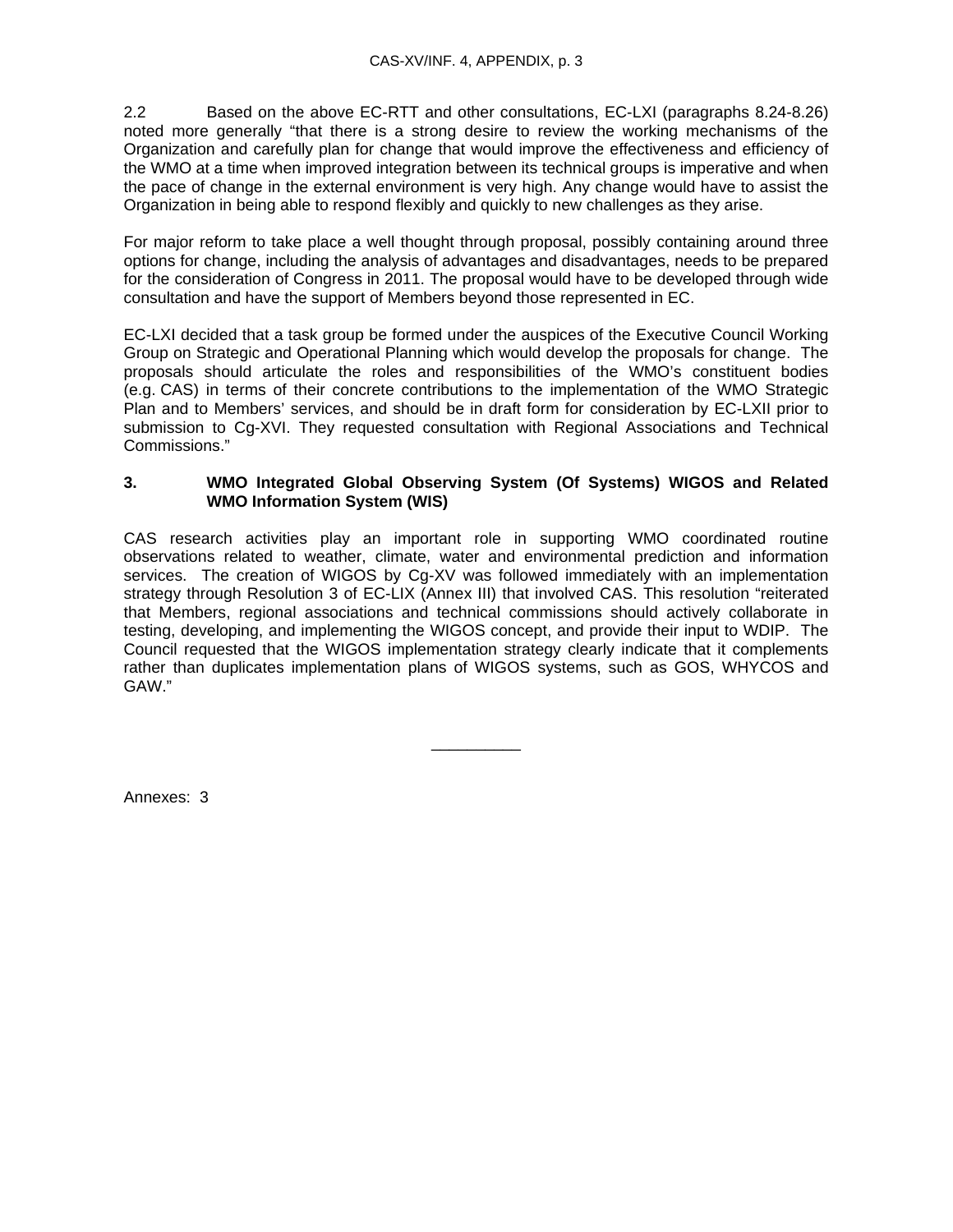## **Annex I**

#### **TERMS OF REFERENCE OF THE COMMISSION FOR ATMOSPHERIC SCIENCES**

#### **Annex to paragraph 3.3.1.2 of the general summary of EC-LVIII**

The Commission for Atmospheric Sciences is responsible for promoting, coordinating and facilitating activities relating to the atmospheric sciences, including weather research, environmental pollution and atmospheric chemistry research, and associated training and capacity building.

Within the context of this broad role, the specific objectives of the Commission are:

- (a) To determine the requirements of WMO Members, including in support of environmental and climate conventions, and facilitate the transfer of knowledge, technologies and advice concerning atmospheric science issues;
- (b) To conduct research in atmospheric and related sciences to advance the understanding and predictability of atmospheric processes within the broader Earth system, with emphasis on the following:
	- (i) Weather prediction for timescales ranging from very-short to the long range, embracing new developments in environmental prediction, with emphasis on refining the end-to-end forecast process including data assimilation so as to improve the forecasting of high-impact events associated with serious consequences for populations and economies;
	- (ii) Atmospheric composition and air pollution, including their interaction with weather, studies of transport, transformation and deposition of air pollutants and related monitoring;
	- (iii) Physics and chemistry of clouds, particularly in support of weather prediction, atmospheric chemistry and the prediction of the chemical composition of the atmosphere;
	- (iv) Weather modification with emphasis on the underlying physical and chemical processes and the development of rigorous evaluation procedures;
	- (v) Tropical meteorology, including studies of processes and phenomena of particular relevance to low latitudes and their influence beyond;
	- (vi) Climate, noting the central role of the World Climate Research Programme (WCRP) for improved understanding of climate, the Commission will provide supporting science and contribute expertise, especially in atmospheric, environmental and Earth system modelling, which links the weather interests of the Commission to climate scales;
- (c) To maintain and develop the Global Atmosphere Watch (GAW) programme using an integrated approach to global atmospheric chemistry observations and air quality, contributing to scientific assessments in support of international environmental and climate conventions and policies;
- (d) In accordance with the WMO Strategic Plan, to coordinate the Commission's activities with relevant WMO bodies and promote cooperation between WMO Members, international scientific organizations, environmental institutions and other scientific groups;
- (e) To standardize functions, constants, terminology and bibliographic practices applicable to atmospheric sciences;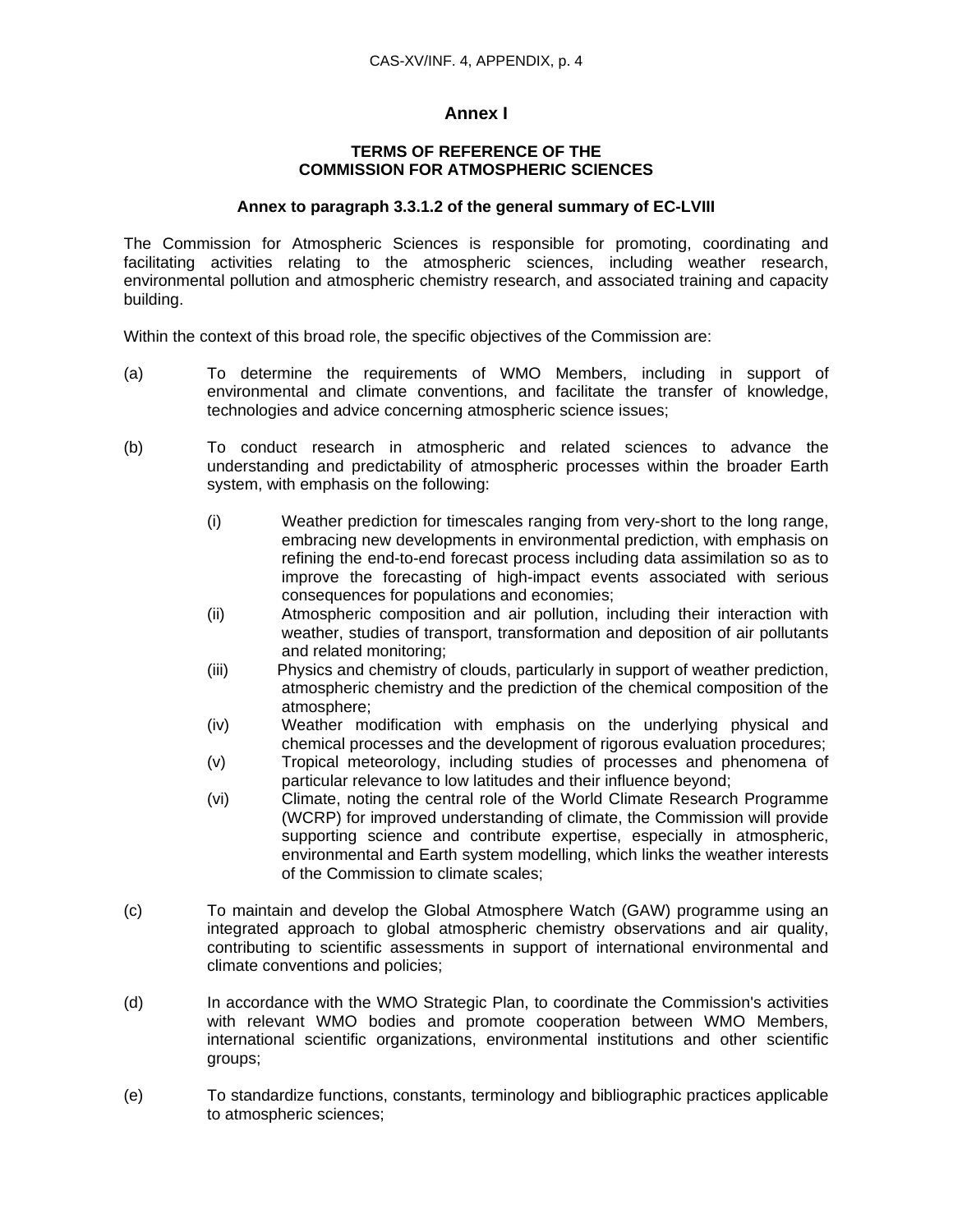- (f) To support research on the policy, social and economic impacts of advances in the understanding of atmospheric sciences;
- (g) To formulate requirements for observations and for the storage, retrieval and exchange of raw and/ or processed data;
- (h) To conduct scientific assessments of technical meteorological procedures, including verification techniques.

\_\_\_\_\_\_\_\_\_\_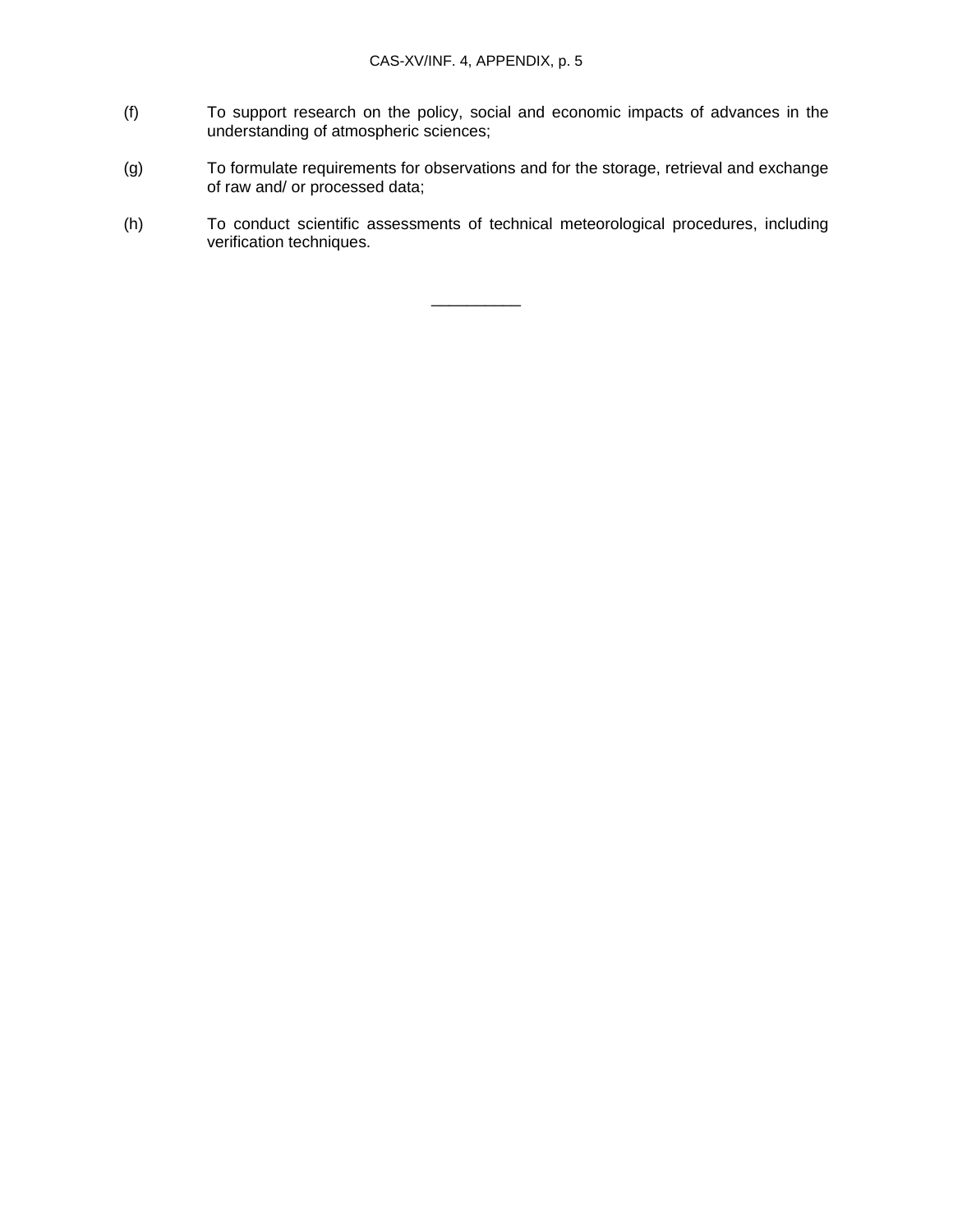# **Annex II**

## **Resolution 14 (Cg-XV)**

### **ATMOSPHERIC RESEARCH AND ENVIRONMENT PROGRAMME**

#### THE CONGRESS,

#### **Noting:**

- (1) The *Abridged Final Report with Resolutions and Recommendations of the Fourteenth Session of the Commission for Atmospheric Sciences* (WMO-No. 1002),
- (2) Resolution 10 (Cg-XllI) Atmospheric Research and Environment Programme, and related actions taken by Fourteenth Congress and the Executive Council,
- (3) Resolution 12 (Cg-XIV) THORPEX: A Global Atmospheric Research Programme,
- (4) The WMO Strategic Plan,
- (5) That the skilful prediction of high-impact weather is one of the greatest scientific and societal challenges of the twenty-first century,
- (6) The Vienna Convention for the Protection of the Ozone Layer, the Montreal Protocol on Substances that Deplete the Ozone Layer and its subsequent amendments, the United Nations Framework Convention on Climate Change, the Convention on Long-range Transboundary Air Pollution of the United Nations Economic Commission for Europe and other environment-oriented conventions,

#### **Considering:**

- (1) The heightened public awareness and concerns for global, regional and local climate, weather and environmental issues in general,
- (2) That a major task of National Meteorological and Hydrological Services is weather prediction and, in particular, forecasting events with high societal and economic impacts,
- (3) The responsibility of WMO within the United Nations system to provide the authoritative scientific voice on the state and behaviour of the atmosphere, weather and climate of our planet,
- (4) The central role played by the atmosphere in environmental issues, which has been foremost among societal concerns during the past years and will continue well into this century, such as the global increase of greenhouse gases and effect of aerosols on weather and climate, stratospheric ozone depletion and related increase in ultraviolet radiation, long-range pollutant transport, air quality and impacts of pollutant deposition,
- (5) The increasing demand by numerical weather prediction research and operations for support in adding aerosols, ozone and their gaseous precursors to improve forecasting accuracy as well as enhance products and services,
- (6) The increasing need to move towards environmental predictions, using as a core driver the traditional numerical weather prediction systems, coupled with other modelling subsystems, with a consideration of the socio-economic impacts, as distinct from strictly traditional weather-only predictions,
- (7) The implementation of the WMO Global Atmosphere Watch (GAW) Programme with the mission of taking into account the Integrated Global Atmospheric Chemistry Observations (IGACO) strategy to: reduce environmental risks to society and meet the requirements of environmental conventions; strengthen capabilities to predict climate, weather and air quality; and contribute to scientific assessments in support of environmental policy; through maintaining and applying global, long-term observations of the chemical composition and selected physical characteristics of the atmosphere; emphasizing quality assurance and quality control; and delivering integrated products and services of relevance to user needs,
- (8) The focus of the GAW integrated atmospheric chemistry observations is primarily on greenhouse gases, ozone, ultraviolet radiation, aerosols, selected reactive gases and precipitation chemistry with additional support for other IGACO variables,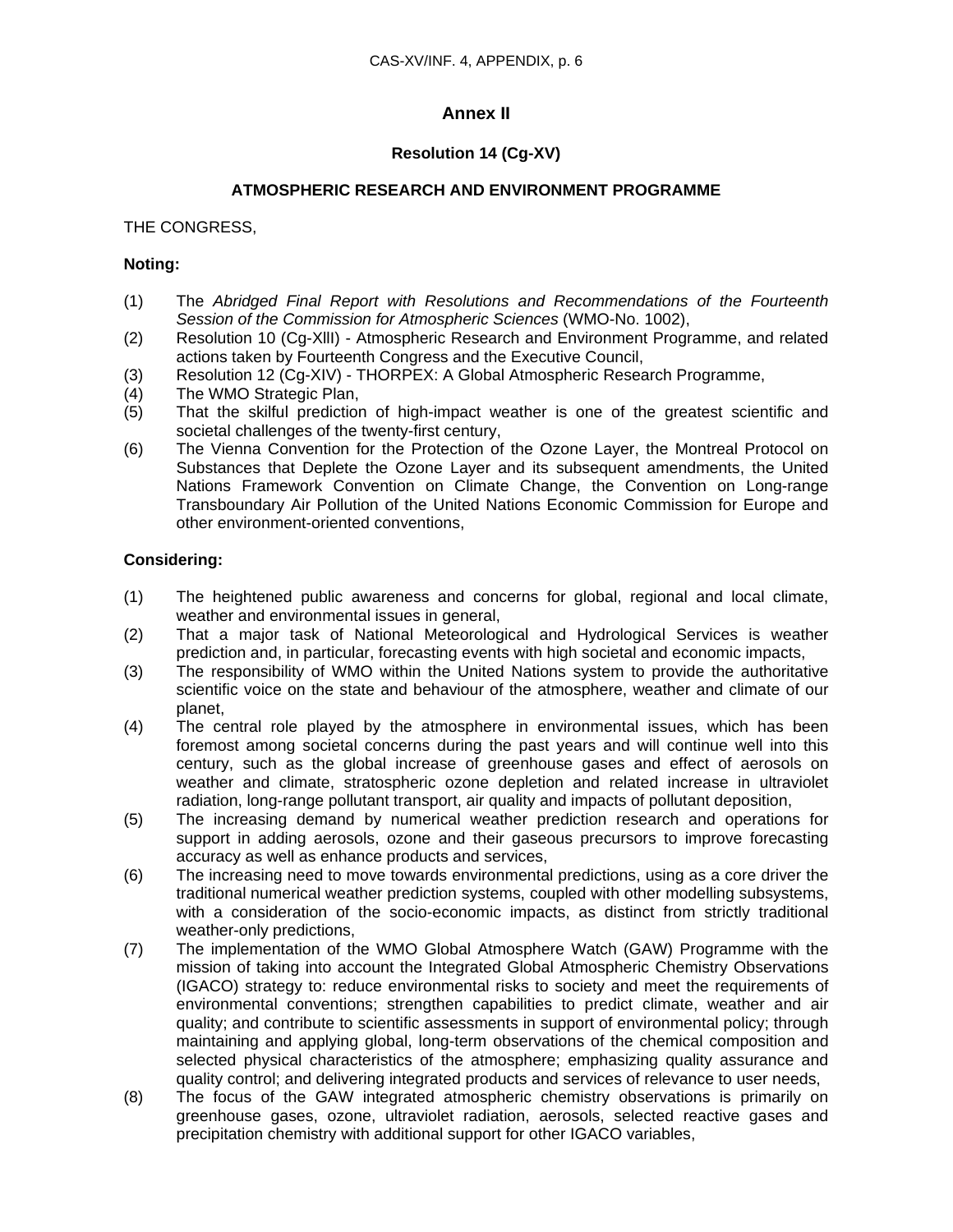- (9) The potential of the National Meteorological and Hydrological Services to contribute substantially to integrated observations via their extensive monitoring system infrastructures and specific scientific expertise in areas such as numerical modelling with four-dimensional data assimilation techniques and real-time data delivery,
- (10) That greenhouse gases, aerosols and ozone are designated Essential Climate Variables in the Global Climate Observing System Second Report on the Adequacy of the Global Observing Systems for Climate in Support of the UNFCCC (GCOS-82, WMO/TD-No. 1143) and that the GAW Global CO2 and CH4 Monitoring Network is a comprehensive network of the Global Climate Observing System,
- (11) The international coordination role of WMO in environmental issues that are becoming more extensive and complex not only because of greater activity levels, but also because of the need to encompass a broader range of scientific disciplines (meteorology, atmospheric chemistry, hydrology, oceanography, biosphere sciences and human health) and partner organizations in the resolution of sustainable environmental development issues,
- (12) That Thirteenth Congress and the fourteenth session of the Commission for Atmospheric Sciences concurred with the need for the GAW Urban Research Meteorology and Environment activities aimed at improving air quality forecasting, expansion of GAW measurements and strengthening partnerships of National Meteorological and Hydrological Services with key sectors including health,
- (13) That despite the substantial increase in the forecast skill achieved by improvements in atmospheric observing technology, data-assimilation methods, new numerical model formulations and the use of ensemble techniques, the ability to forecast high-impact weather events still falls below that required by society,
- (14) The decision of the fourteenth session of the Commission for Atmospheric Sciences (CAS) and its Management Group to develop and implement, under the CAS Open Programme Area Group on World Weather Research Programme (WWRP), a strategic plan for a new World Weather Research Programme that integrates WMO Member activities in The Observing System Research and Predictability EXperiment (THORPEX), tropical meteorology, mesoscale weather forecasting, nowcasting, verification and societal and economic benefits with those of partners in global forecast research and Earth observations,
- (15) The need of National Meteorological and Hydrological Services for support in practicing sound weather modification research,

## **Decides:**

- (1) That the substance of the Atmospheric Research and Environment Programme shall comply with the WMO Strategic Plan adopted under Resolution 27 (Cg-XV), with its major contributions focused on the following expected results:
	- 1. Enhanced capabilities of Members to produce better weather forecasts and warnings;
	- 2. Enhanced capabilities of Members to provide better climate predictions and assessments;
	- 3. Enhanced capabilities of Members to provide better hydrological forecasts and assessments;
	- 4. Integration of WMO observing systems;
	- 5. Enhanced capabilities of Members in multi-hazard early warning and disaster prevention and preparedness;
	- 6. Enhanced capabilities of Members to provide and use weather, climate, water and environmental applications and services;
	- 7. Broader use of weather, climate and water outputs for decision-making and implementation by Members and partner organizations;
	- 8. Enhanced capabilities of National Meteorological and Hydrological Services in developing countries, particularly least developed countries, to fulfil their mandates;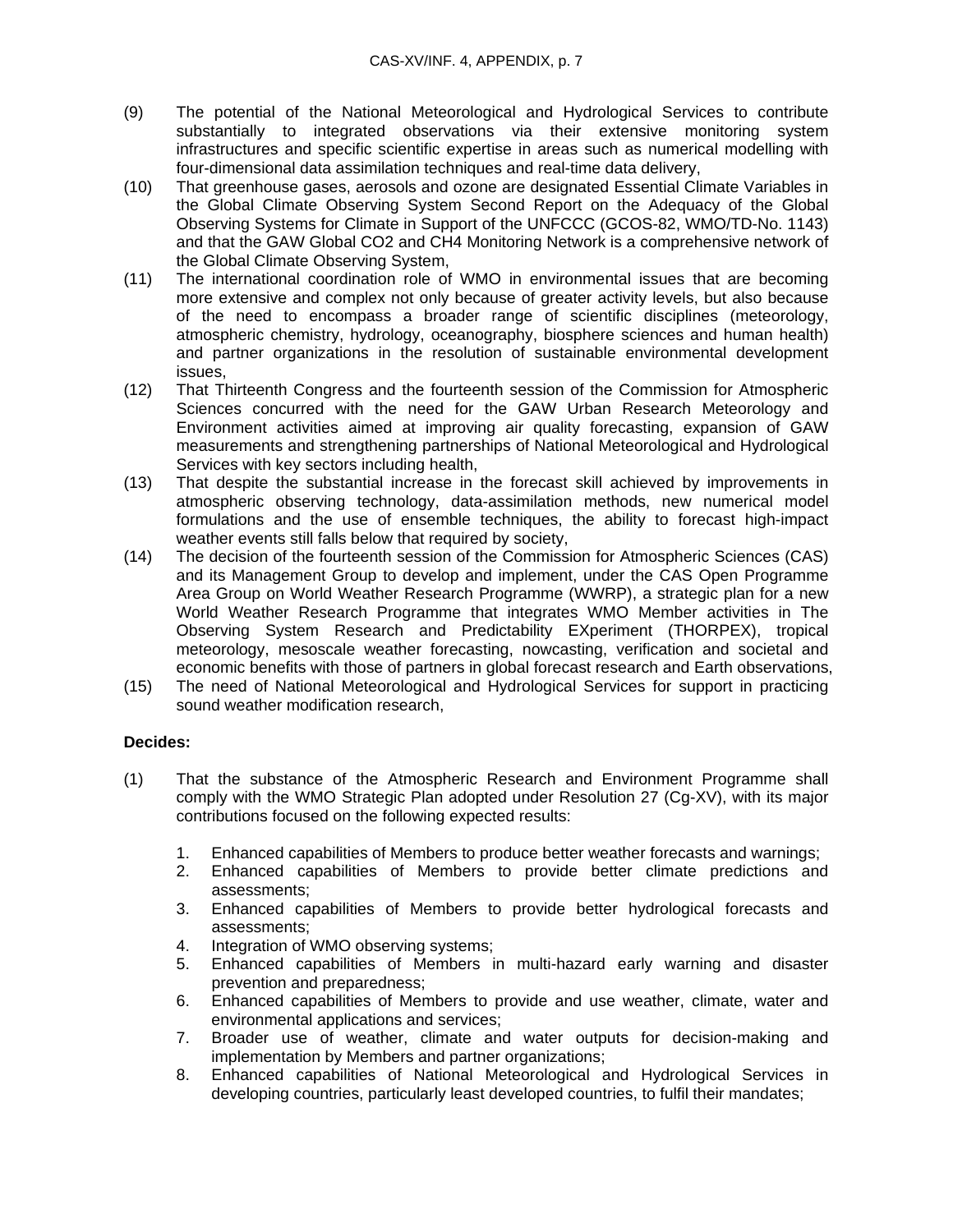- (2) That the Atmospheric Research and Environment Programme should focus on: World Weather Research Programme including THORPEX; the Global Atmosphere Watch including IGACO implementation; and the related transfer of appropriate technology and proven methodologies among Members as indicated in the WMO Strategic Plan;
- (3) That education and training aspects be included in all components of the Atmospheric Research and Environment Programme;
- (4) That, in the implementation of the Atmospheric Research and Environment Programme, WMO should continue to cooperate, as appropriate, with the United Nations Environment Programme, World Health Organization, United Nations Development Programme and other relevant agencies;

### **Requests** Members:

- (1) To give all possible support to the implementation of the Atmospheric Research and Environment Programme, with high priority to the Global Atmosphere Watch and the World Weather Research Programme including THORPEX, for example through contributions to the appropriate trust fund such as the THORPEX trust fund;
- (2) To support the central role of the Global Atmosphere Watch in the development of a WMO Integrated Global Observing System;

**Requests** the president of the Commission for Atmospheric Sciences:

- (1) To arrange for the development and implementation of WMO activities in the Global Atmosphere Watch and the World Weather Research Programme including THORPEX using technical strategic plans;
- (2) To encourage Members of the Commission to participate in and contribute to THORPEX, and its trust fund, and to facilitate the activities of the International Core Steering Committee for THORPEX;
- (3) To coordinate activities in the implementation of the Atmospheric Research and Environment Programme with other relevant WMO Programmes, in particular the World Climate Research Programme and international organizations;
- (4) To ensure that the Commission for Atmospheric Sciences continues to assist Members through its Expert Team on Weather Modification in practicing sound weather modification research;
- (5) To arrange provision of assistance and advice with respect to the Education and Training Programme;
- (6) To stimulate and coordinate socio-economic research and development activities and studies to increase the value of environmental prediction outputs for the benefit of WMO Members;

**Requests** the Executive Council:

- (1) To take, within available budgetary resources, all necessary actions towards the fullest possible implementation of the Atmospheric Research and Environment Programme, in accordance with the WMO Strategic Plan;
- (2) To support the work of the Commission for Atmospheric Sciences, and other bodies concerned, in the development of component programmes of the Atmospheric Research and Environment Programme;
- (3) To continue its coordinating role regarding the Global Atmosphere Watch and the World Weather Research Programme with other relevant WMO activities through the CAS Open Programme Area Groups on Environmental Pollution and Atmospheric Chemistry and on the World Weather Research Programme;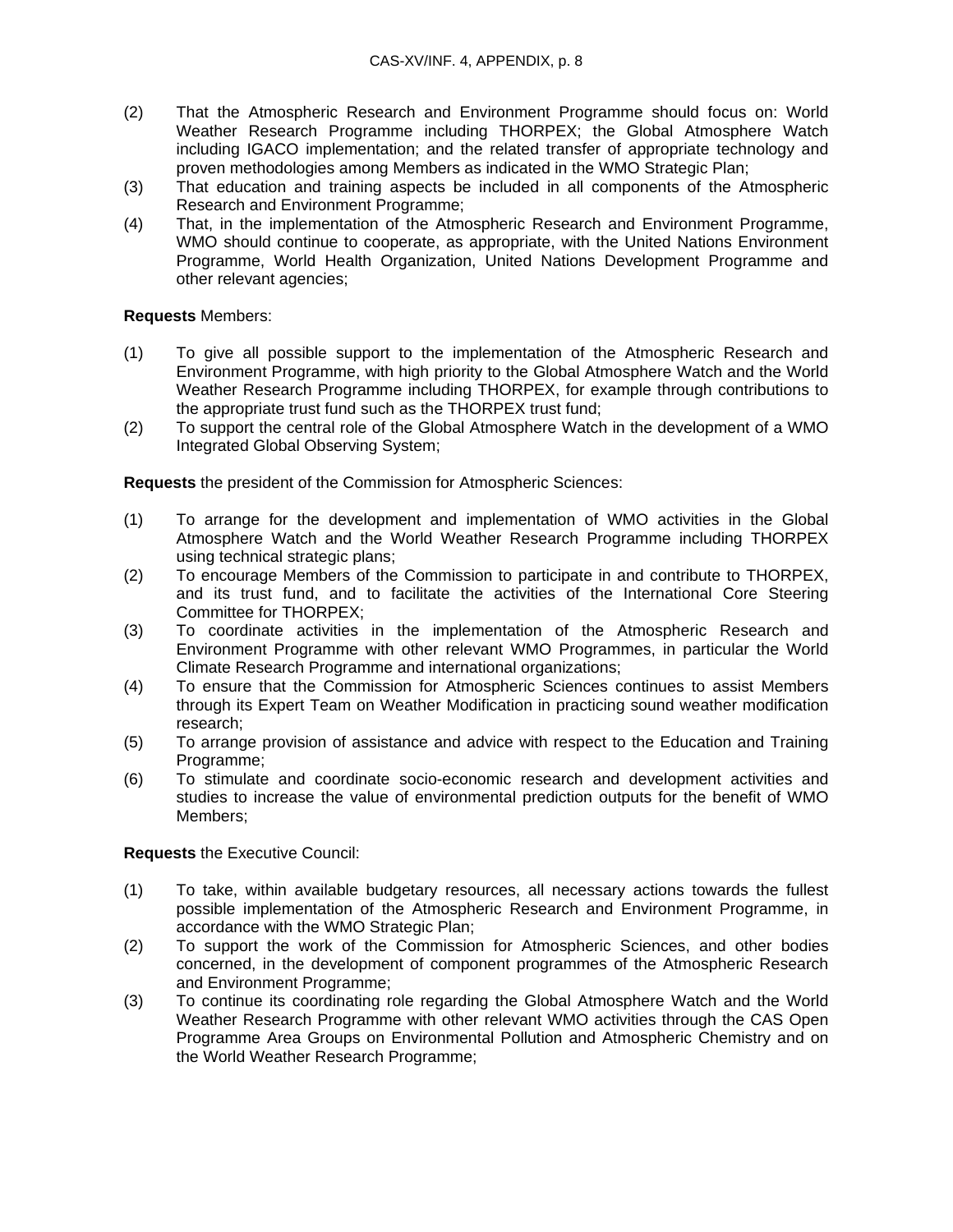**Requests** the Secretary-General:

- (1) To take all necessary action, within available budgetary resources, for the implementation of the Programme;
- (2) To support the THORPEX international programme office, to assist WMO Members in the international coordination of THORPEX, and to assist Members from developing nations in their utilization of THORPEX-related forecast products;
- (3) To devote particular attention to the education and training aspects of the Atmospheric Research and Environment Programme;
- (4) To assist Members participating in the Programme, particularly developing Member countries, by facilitating the training and exchange of scientists, and the provision of advice, guidance and services, as required, within available budgetary resources;
- (5) To take all necessary actions to develop and maintain collaboration of WMO through the Atmospheric Research and Environment Programme with agencies, groups and institutions such as the Group on Earth Observations, International Council for Science, United Nations Environment Programme and United Nations Development Programme, which can contribute to the further development and implementation of the research-based programmes of the Atmospheric Research and Environment Programme and to seek further financial support from such agencies and other national and international institutions and from Members.

\_\_\_\_\_\_\_\_\_\_

 $\overline{\phantom{a}}$  ,  $\overline{\phantom{a}}$  ,  $\overline{\phantom{a}}$  ,  $\overline{\phantom{a}}$  ,  $\overline{\phantom{a}}$  ,  $\overline{\phantom{a}}$  ,  $\overline{\phantom{a}}$  ,  $\overline{\phantom{a}}$  ,  $\overline{\phantom{a}}$  ,  $\overline{\phantom{a}}$  ,  $\overline{\phantom{a}}$  ,  $\overline{\phantom{a}}$  ,  $\overline{\phantom{a}}$  ,  $\overline{\phantom{a}}$  ,  $\overline{\phantom{a}}$  ,  $\overline{\phantom{a}}$ Note: This resolution replaces Resolution 10 (Cg-XIII), which is no longer in force.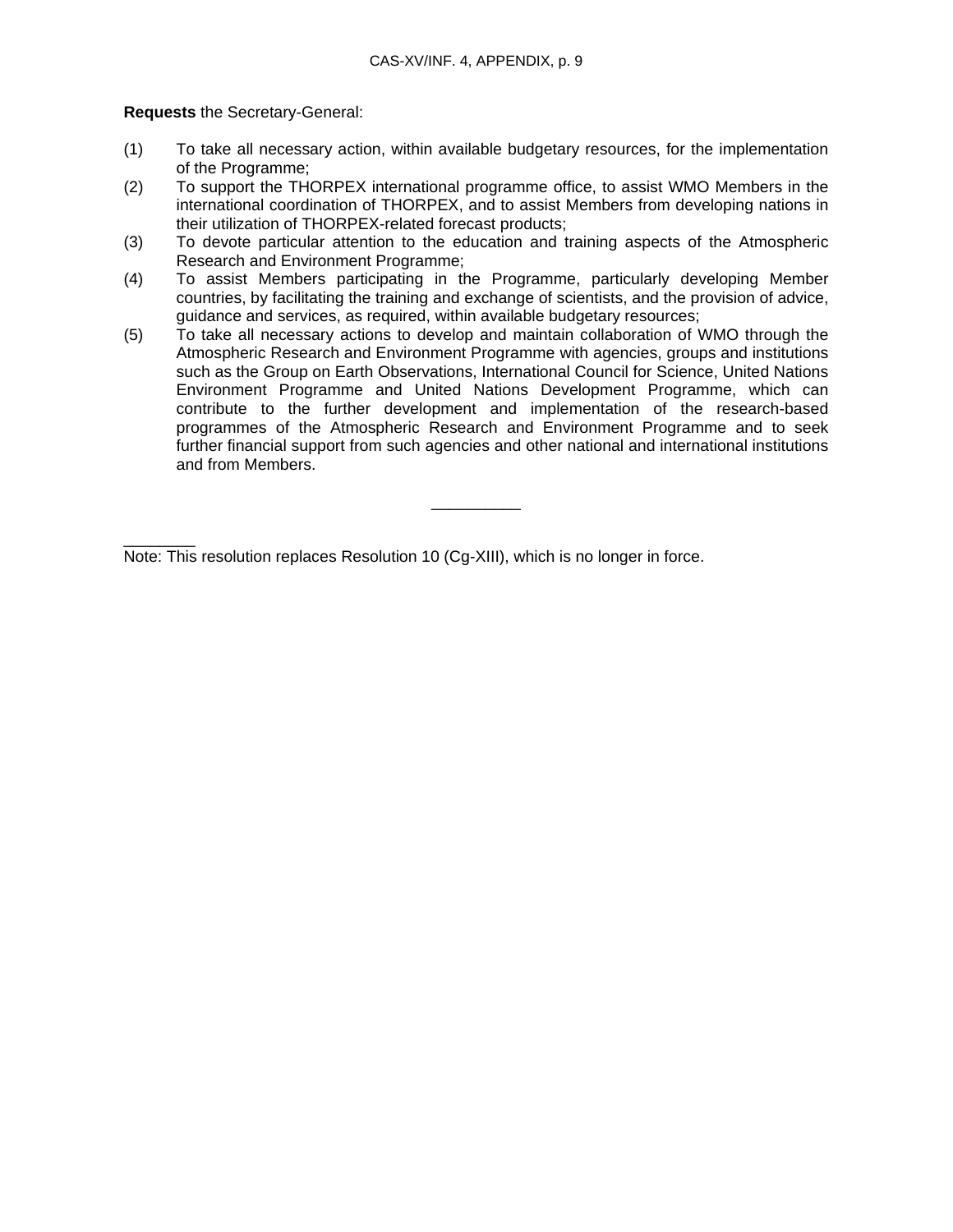## **Annex III**

## **Resolution 3 (EC-LIX)**

## **EXECUTIVE COUNCIL WORKING GROUP ON THE WMO INTEGRATED GLOBAL OBSERVING SYSTEM AND THE WMO INFORMATION SYSTEM**

THE EXECUTIVE COUNCIL,

**Noting** Resolution 30 (Cg-XV) – Towards enhanced integration between WMO Observing Systems,

**Considering** the request expressed in Resolution 30 (Cg-XV) for the Executive Council to:

- (1) Establish a mechanism to steer and monitor the activity and to achieve the broadest possible collaboration and cooperation,
- (2) Ensure the active participation and representation of the principal bodies concerned and also the participation, as appropriate, of technical experts and representatives of agencies undertaking co-sponsored observing initiatives,
- (3) Ensure that this mechanism is closely coordinated with the institutional arrangements for planning and overseeing the WMO Information System,
- (4) Submit a comprehensive report on the integration between the WMO observing systems to Sixteenth Congress,

**Decides** to establish an Executive Council Working Group on the WMO Integrated Global Observing System and the WMO Information System with terms of reference as follows:

- (1) Provide advice and guidance in the preparation of an overarching WIGOS Development and Implementation Plan;
- (2) Refine the WIS Development and Implementation Plan and ensure coordination between WIGOS and WIS plans to allow for an integrated WMO end-to-end system of systems;
- (3) Monitor the development and implementation of WIGOS and WIS through a "rolling review" mechanism;
- (4) Monitor the development and implementation of WIGOS/WIS "Pilot Projects", as suggested by Fifteenth Congress, to test concepts, identify problem areas, and to help in elaborating the Development and Implementation Plan;

### **Requests:**

- (1) Regional associations and technical commissions to provide input into an overarching Development and Implementation Plan and to include relevant activities in their strategic plans and work programmes, in particular those activities that require joint actions by regional associations and/or technical commissions for "Pilot Projects";
- (2) The Working Group on WIGOS/WIS to report to subsequent sessions of the Council on the progress in the development and implementation of WIGOS/WIS;

**Further** requests the Intercommission Coordination Group on WIS (ICG-WIS) to report to the working group to ensure the coordination of the respective WIGOS and WIS Development and Implementation Plan, especially as regards WIS meeting WIGOS data collection, exchange and access requirements;

### **Authorizes:**

(1) The Executive Council Working Group to establish sub-groups and task teams as and when required;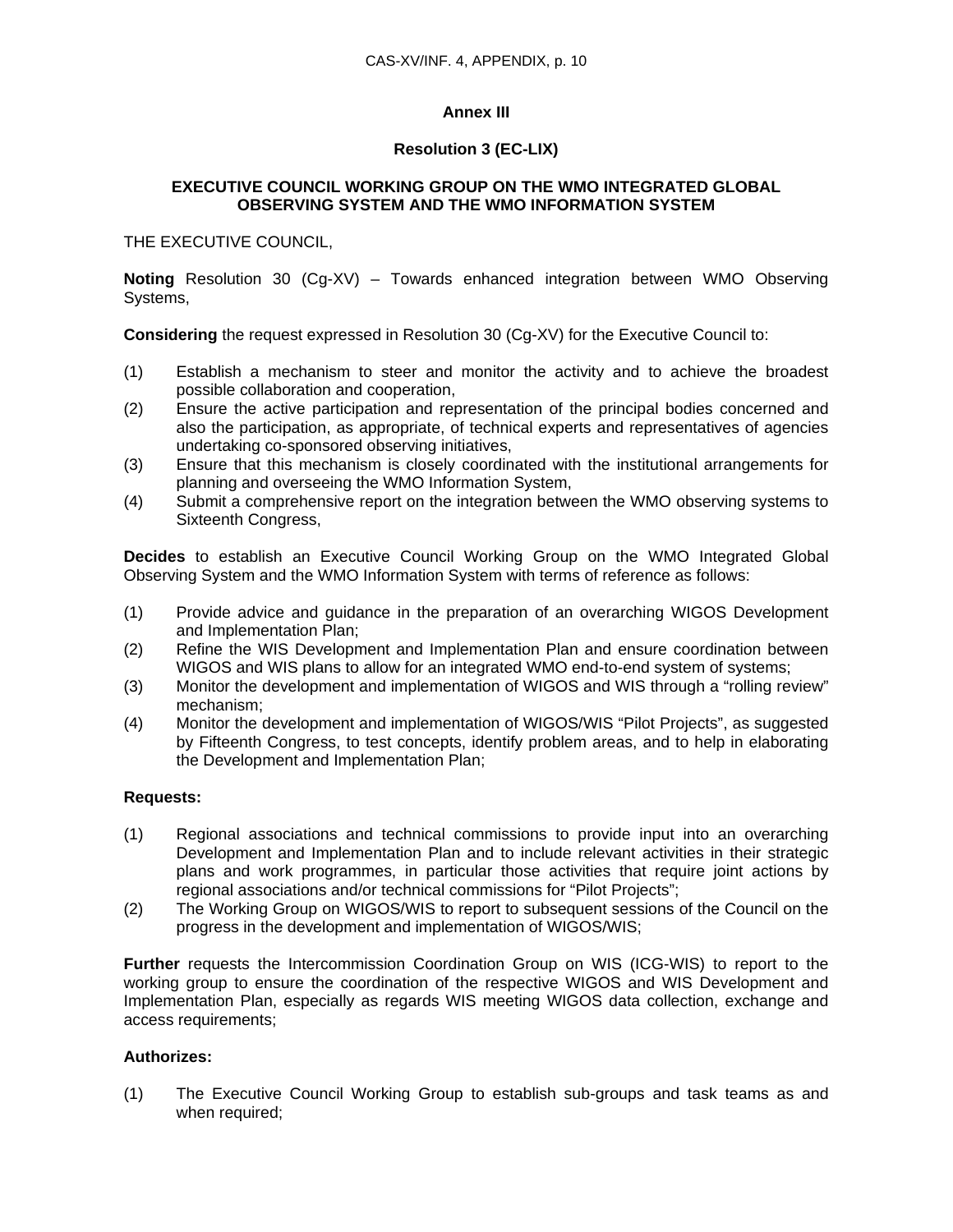(2) The working group to undertake intersessional activities that require urgent action while keeping the President immediately informed of such actions and in providing specific descriptions of such activities to the next session of the Executive Council;

#### **Decides further:**

- (1) That a high-level representative from each regional association and technical commission, to be designated by its president, participates in relevant activities of the working group or its sub-groups;
- (2) That the WMO/IOC/UNEP/ICSU Steering Committee for the Global Climate Observing System (GCOS), the WMO/ICSU/IOC Joint Scientific Committee for the World Climate Research Programme (WCRP), the WMO/FAO Joint Scientific Committee for the Global Terrestrial Observing System, and WMO/IOC/UNEP/ICSU Steering Committee for the Global Ocean Observing System participate in the working group or its sub-groups;
- (3) That the chairperson may seek advice from, or invite experts, in particular from satellite operators, as necessary;

**Requests** the Secretary-General to provide the necessary assistance and Secretariat support for this working group, within the available budgetary resources. {end of Resolution 3 (EC-LIX)}

The Chair of the JSC for OPAG for Environmental Pollution Atmospheric Chemistry was designated by CAS as the representative.

Subsequent Executive Councils continued to address WIGOS implementation and particularly clarification to Members of the concept that EC-LXI in June 2009 (paragraph 3.4.44-3.4.46) adopted the updated versions of the WIGOS Concept of Operations (CONOPS) and the WIGOS Development and Implementation Plan (WDIP) as approved by the second session of the EC-WG/WIGOS-WIS, held in Geneva from 6 to 8 May 2009 (see: http://www.wmo.int/pages/prog/www/WIGOS-WIS/reports.html). It reiterated that Members, regional associations and technical commissions should actively collaborate in testing, developing, and implementing the WIGOS concept, and provide their input to WDIP. The Council requested that the WIGOS implementation strategy clearly indicate that it complements rather than duplicates implementation plans of WIGOS systems, such as GOS, WHYCOS and GAW. Furthermore, the strategy should clearly distinguish between GCOS which is a "system of systems for Climate" and WIGOS which is the integration of observing systems needed to meet WMO's requirements in this area of activity.

**\_\_\_\_\_\_\_\_\_\_**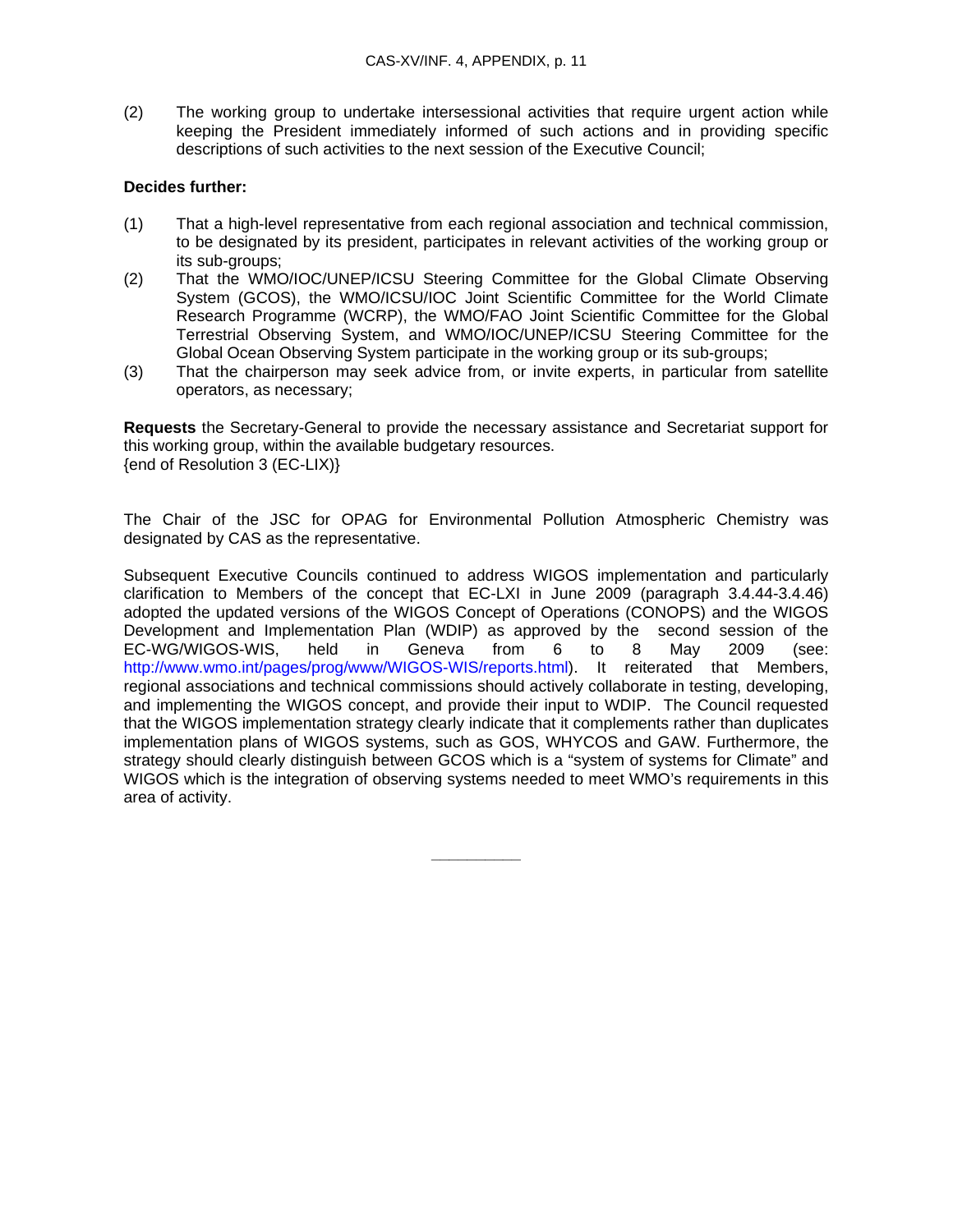| <b>COMMISSION FOR ATMOSPHERIC SCIENCES</b> | Submitted by:      | Secretary-General |
|--------------------------------------------|--------------------|-------------------|
|                                            | Date:              | 20.X.2009         |
| <b>FIFTEENTH SESSION</b>                   | Original language: | English           |
| Incheon, Republic of Korea                 |                    |                   |
| 18 to 25 November 2009                     | Agenda item:       | 5.1               |

# **RECOMMENDATIONS ON AREP ACTIVITIES - WORLD WEATHER RESEARCH PROGRAMME (WWRP)**

# **SUMMARY**

**Reference: CAS-XV/Doc. 5.1**

**CONTENT OF DOCUMENT:** 

**Appendix:** 

• Background information on World Weather Research Programme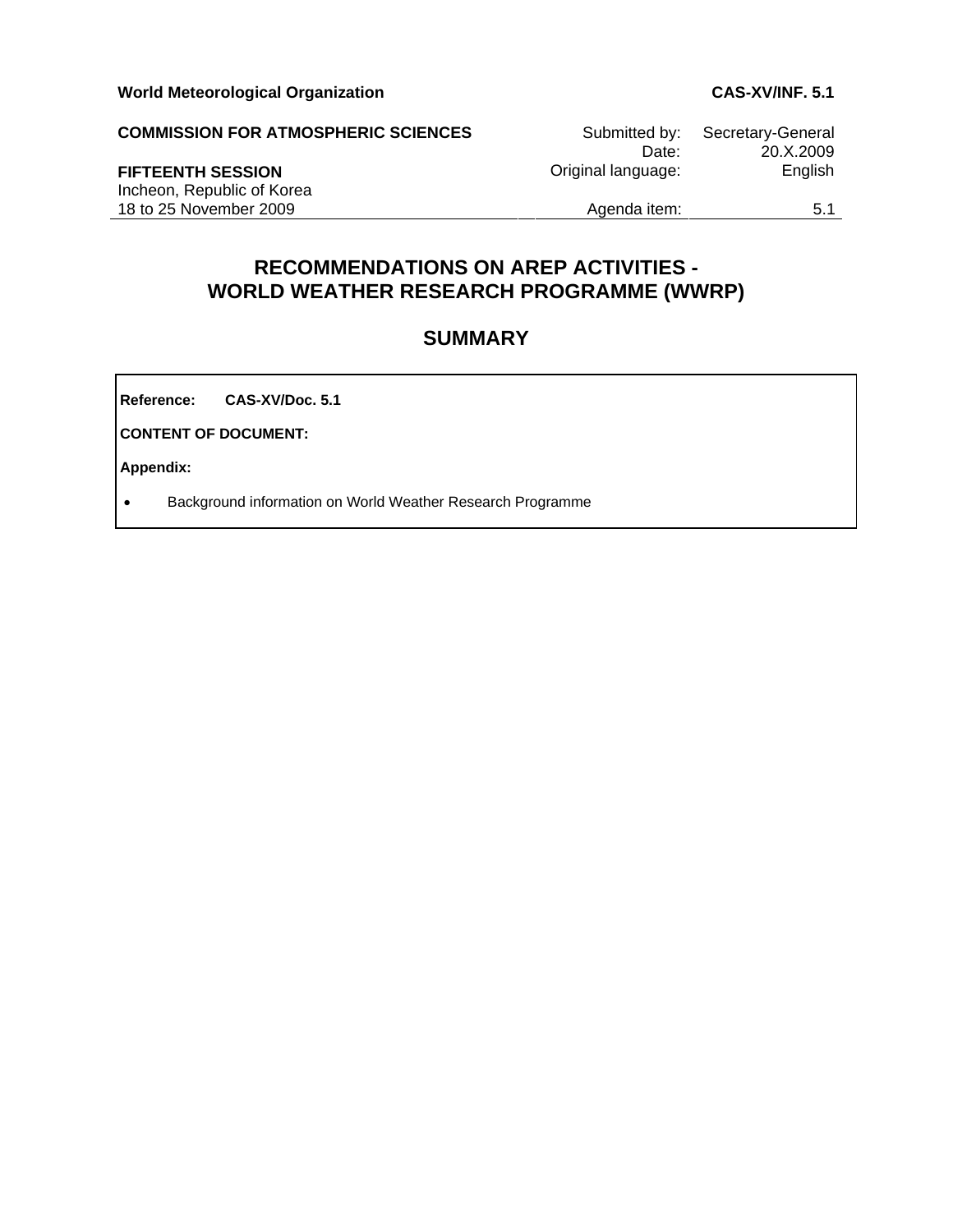## **BACKGROUND INFORMATION ON WORLD WEATHER RESEARCH PROGRAMME (WWRP)**

1. The WWRP is an Open Area Programme Group (OPAG) of CAS, led by the WWRP Joint Scientific Committee (JSC). It is composed of the THORPEX Programme and five working groups. A brief description of the activities of the WWRP goals and activities can be found at http://www.wmo.int/wwrp including the Strategic Plan for the Implementation of the WMO's World Weather Research Programme (WWRP):2009-2017. The WWRP activities discussed in CAS-XV/Doc. 5.1 include the following.

#### **Nowcasting Research**

2. Nowcasting is the detection and forecasting of weather over the 0-6 hour time frame. Within the WWRP, nowcasting research is initiated, guided and reported on by the WWRP Working Group on Nowcasting Research (http://www.wmo.int/wwrp/nowcasting). The purpose of this working group is to promote nowcasting (detection and forecasting weather over the 0-6 hour time frame) to advance nowcasting science, and to undertake capacity building and expertise sharing within the WMO framework. The nowcasting research priorities include:

- (i) Improving nowcasting predictive skill and characterizing uncertainty;
- (ii) Promoting physically based nowcast prediction through high resolution model development and data assimilation;
- (iii) Developing improved observational capability in nowcasting;
- (iv) Characterizing observational errors and algorithm processing errors and their impact on nowcasting; and
- (v) Improving nowcast processes, optimizing the role of humans and developing supporting systems.
- 3. Key ongoing and recent activities in nowcasting research within the WWRP include:
- (i) Beijing 2008 Forecast Demonstration Project (FDP) (see http://www.wmo.int/pages/prog/arep/wwrp/new/documents/Doc3\_2\_2\_1\_final\_report\_Beiji ng\_08\_FDP.doc) was conducted successfully during the Beijing 2008 Olympics to demonstrate how operationally tested state-of-the-art nowcast systems can provide an improved (value-added) nowcast service in the Beijing area. Agreed WWRP products were made available to end users for evaluation, the 3rd B08 FDP Workshop during 2009 was a significant event highlighting advances in research undertaken as a result of the FDP;
- (ii) Nowcasting was a critical component of the MAP D-PHASE FDP (http://www.map.meteoswiss.ch/map-doc/dphase/dphase\_info.htm), which was aimed at evaluating the impacts of new research techniques on operational efforts to predict flooding and heavy rainfall in an alpine setting and will also host symposia summarizing advances in hydrological nowcasting;
- (iii) For winter nowcasting research the SNOW 2010 FDP (see http://www.snow-v10.ca/) is proposed in Vancouver with a focus on such issues as nowcasting fog, visibility, and precipitation in various phases in an orographically forced winter maritime regime;
- (iv) The working group lends its expertise to radar quality control efforts within GEWEX and organized the 2nd WWRP Symposium on Nowcasting and Very Short Range Weather Forecasting (WSN09) in Canada during 2009;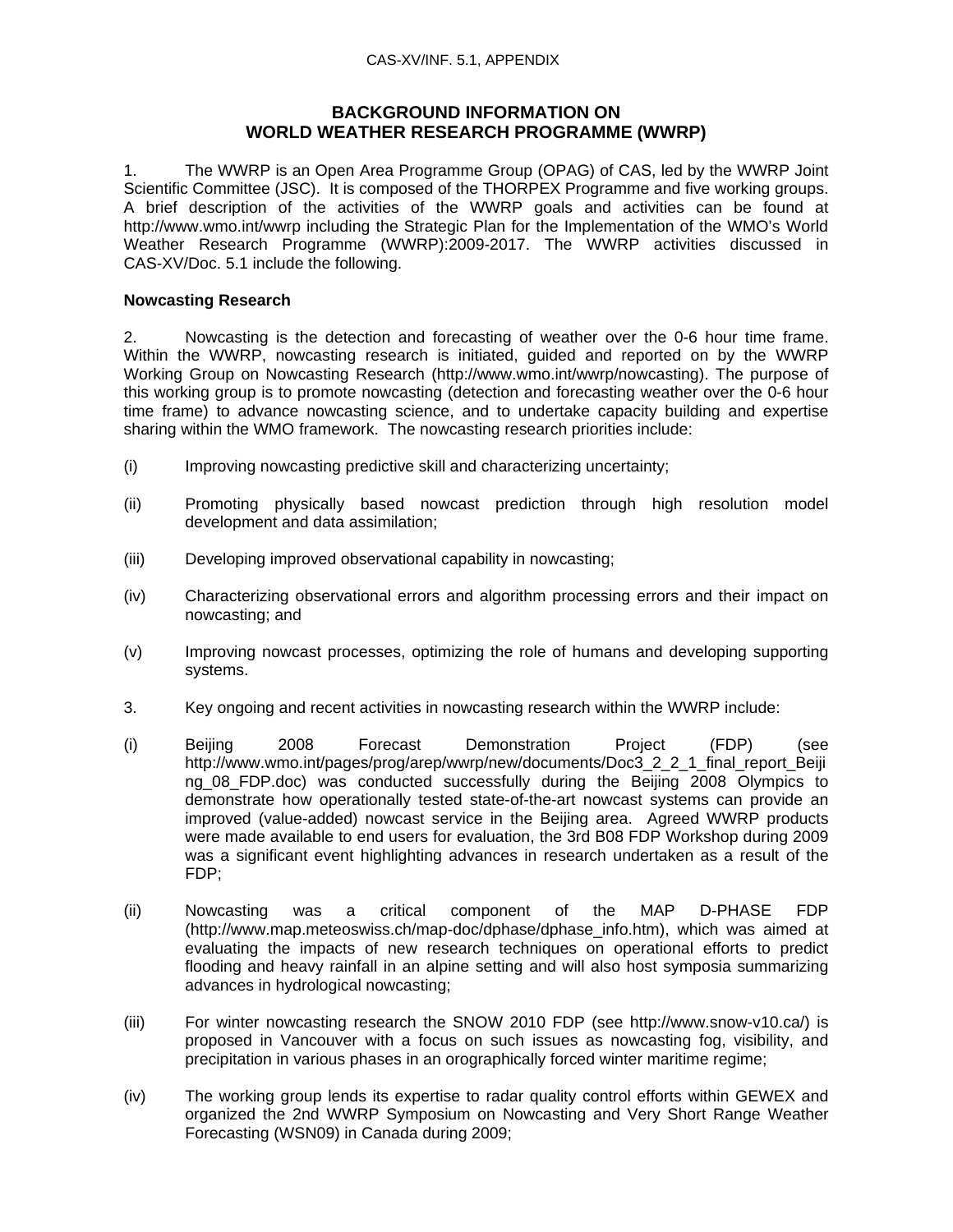(v) Topics for planned scientific workshops include the Unified Frameworks for Probabilistic Approaches to Nowcasting and Very Short Range Forecasting, Advancing the Utilization of Satellite Techniques in Nowcasting, and Nowcasting for Hydrological Purposes.

#### **Mesoscale Forecasting Research**

4. Within the WWRP, mesoscale weather forecasting research concentrates on the mesogamma scale using models and observations with spatial scales of ~500m – 3km and time scales extended from 0 - ~48h. The research goals are to strengthen international cooperation in research on mesoscale forecasting, knowledge transfer and capacity building in this field. Within the WWRP research in this area is initiated, guided and reported on by the WWRP Working Group on Mesoscale Weather Forecasting (http://www.wmo.int/wwrp/mesoscale), which fosters research in:

- (i) Mesoscale data assimilation: investigations on the strengths and limitations of different data assimilation approaches, and observation impact studies;
- (ii) The representation of convection and complex terrain in mesoscale models;
- (iii) The role of the surface in mesoscale modeling and assimilation systems, and the ways to represent and consistently assimilate surface characteristics in mesoscale models; and
- (iv) Predictability at the mesoscale, and the design and performance evaluation of mesoscale ensemble forecast systems.
- 5. WWRP activities in the area of mesoscale forecasting research include:
- (i) The COPS (Convective and Orographically-induced Precipitation Study) Research Demonstration Project (RDP) in southwest Germany and eastern France was a major field experiment designed to advance knowledge and the prediction of precipitation in low mountain regions. For more information on COPS (see https://www.unihohenheim.de/spp-iop/). Research includes a description of convection in mesoscale models, mesoscale data assimilation and observation impact studies;
- (ii) The working group participated in the MAP D-PHASE FDP end-to-end forecast and warning chain involving mesoscale atmospheric and hydrological deterministic models and ensembles over the Alps and the Beijing 2008 RDP http://www.wmo.ch/pages/mediacentre/news/documents/beijing\_wwrp\_2.pdf) through mesoscale forecast deterministic models and ensemble forecast systems. Research is proposed to be conducted during the Vancouver 2010 SNOW FDP to investigate mesoscale ensemble forecasting under steep topography in winter conditions and during the Shanghai 2010 to investigate mesoscale ensemble forecast capabilities within an integrated warning system for high-impact weather;
- (iii) The working group is organizing regional IMRE (Integrated Mesoscale Research Environment) activities based on mesoscale data assimilation, convection parameterization, surface and mesoscale ensemble forecasting in association with data sets from past major field campaigns and testbeds;
- (iv) The working group will organize a workshop on international surface physiography, data assimilation for nowcasting, has and will contribute to the organization of the WMO Data Assimilation Symposium (2009, 2013) and the Quantitative Precipitation Forecasting Symposium in 2010 or 2011 in China with the Tropical Research Working Group.

#### **Tropical Meteorological Research**

6. Within the WWRP, tropical meteorological research focuses on the phenomena of tropical cyclones and monsoons. These research areas are guided by the WWRP Working Group on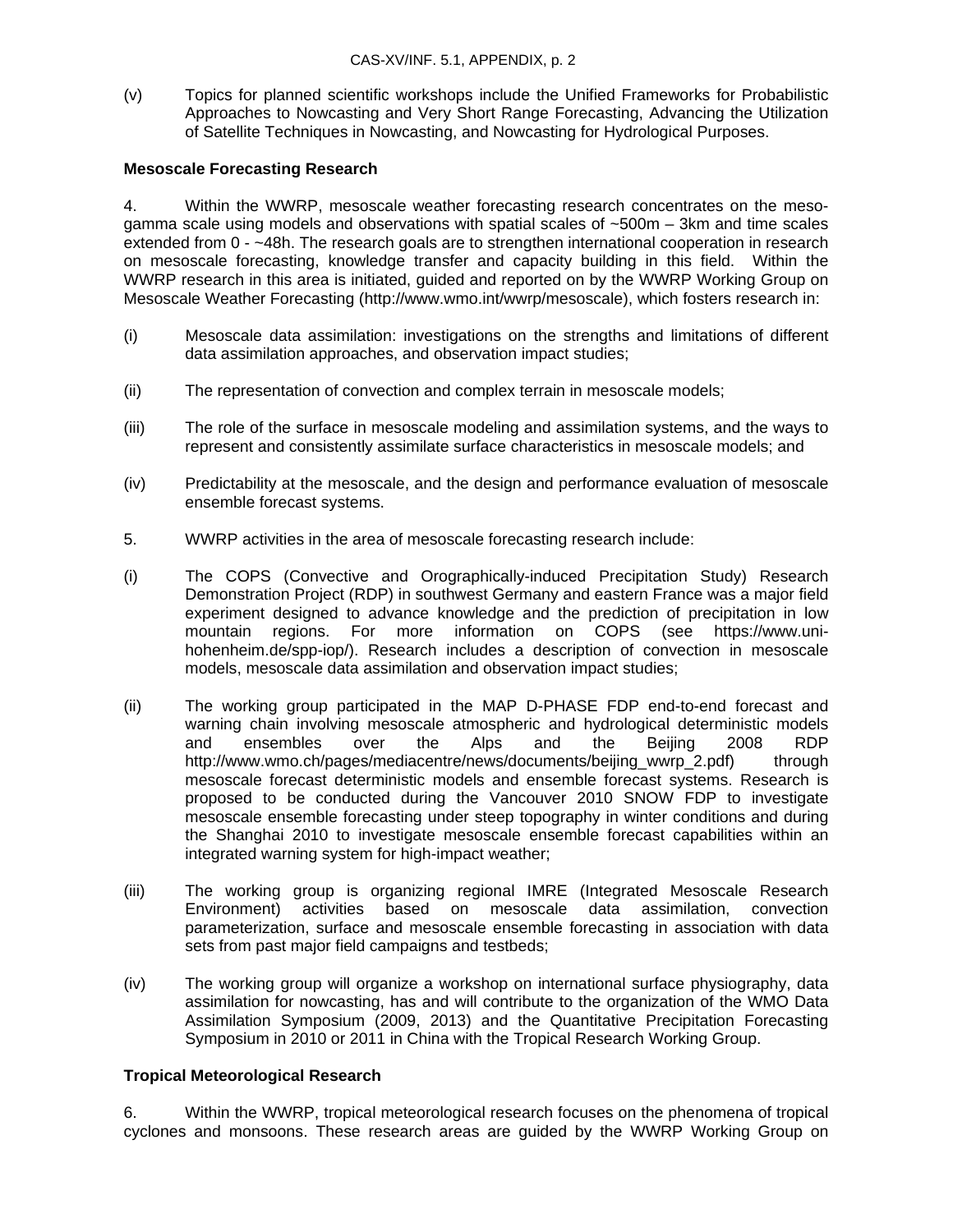#### CAS-XV/INF. 5.1, APPENDIX, p. 3

Tropical Meteorology Research (http://www.wmo.int/wwrp/tropical) and its two components: the Tropical Cyclone Panel and the Monsoon Panel. Both research areas have the goal of supporting tropical meteorology research among the WMO Members that will lead to improved observation, analysis, forecast, and warning systems for high-impact tropical weather events, and thus contribute to disaster prevention and mitigation. The highest research priorities stem from the most significant health and safety threats where improved science can reduce the impacts:

- (i) To advance understanding and capability to forecast tropical cyclone landfall and its impacts which include the areas of tropical cyclone structure, intensity, track and genesis; and
- (ii) To advance understanding and capability to predict the heavy monsoon rainfall events and their impacts.
- 7. Current and future activities in this area will include:
- (i) The Tropical Cyclone Programme within the Weather Risk and Disaster Risk Reduction Services (WMO/TCP) and China hosted the second International Workshop on Tropical Cyclone Landfall Processes in October 2009 and the WMO/TCP and the Panel will organize the 7th IWTC in 2010 under the direction of an International Organizing Committee, including preparation of a Workbook by the WGTMR Tropical Cyclone Panel Expert Teams and invitations to forecasters and researchers. The Panel will also be involved in organizing, in conjunction with Météo-France, a workshop for preparation, planning and implementation for Southwest Indian Ocean Cyclone Experiment (SWICE) (http://www.wmo.int/pages/prog/arep/wwrp/new/documents/Doc3\_7\_4\_1\_swice\_summary.pdf);
- (ii) The panel will organize, in cooperation with WGNE, an International Mesoscale Model Intercomparison of Typhoon Sinlaku with the preliminary organization via electronic conferencing and then the final Workshop in 2010 or 2011;
- (iii) The Expert Team on Climatic Effects on Tropical Cyclones has issued an updated statement on Tropical Cyclones and Climate Change in 2009 with an article in review for journal publication and will begin ground work on the next statement, while the Expert Team on Seasonal Forecasts of Tropical Cyclone Activity will continue preparation;
- (iv) Materials are being prepared for the WMO Website on seasonal forecasts of tropical cyclones;
- (v) Co-editors J. Chan and J. Kepert have submitted the updated book, Global Perspectives on Tropical Cyclones, that originated from IWTC-VI and Editor C. Guard will soon submit a website version of the updated Global Guide on Tropical Cyclone Forecasting;
- (vi) Monsoon Panel members have collect manuscripts from IWM-IV (the 4th International Workshop on Monsoons) and prepared an updated WMO Technical Document No. 1266 for publication in early 2009. Lecture materials from the International Training Workshop on Monsoons have also been made available by Monsoon Panel in early 2009;
- (vii) Editing and production of a hard cover book Global Monsoon Systems: Research and Forecasting will conclude with publication in late 2009 or early 2010;
- (viii) The Monsoon Panel Expert Team on Severe Monsoon Weather will, by mid-2009, identify national and regional field experiments/observing projects on heavy monsoon rainfall/high-impact weather and identify potential collaborative research projects;
- (ix) Plans are moving forward on the three archive centres proposed by the Monsoon Panel (see JSC report on http://www.wmo.int/wwrp);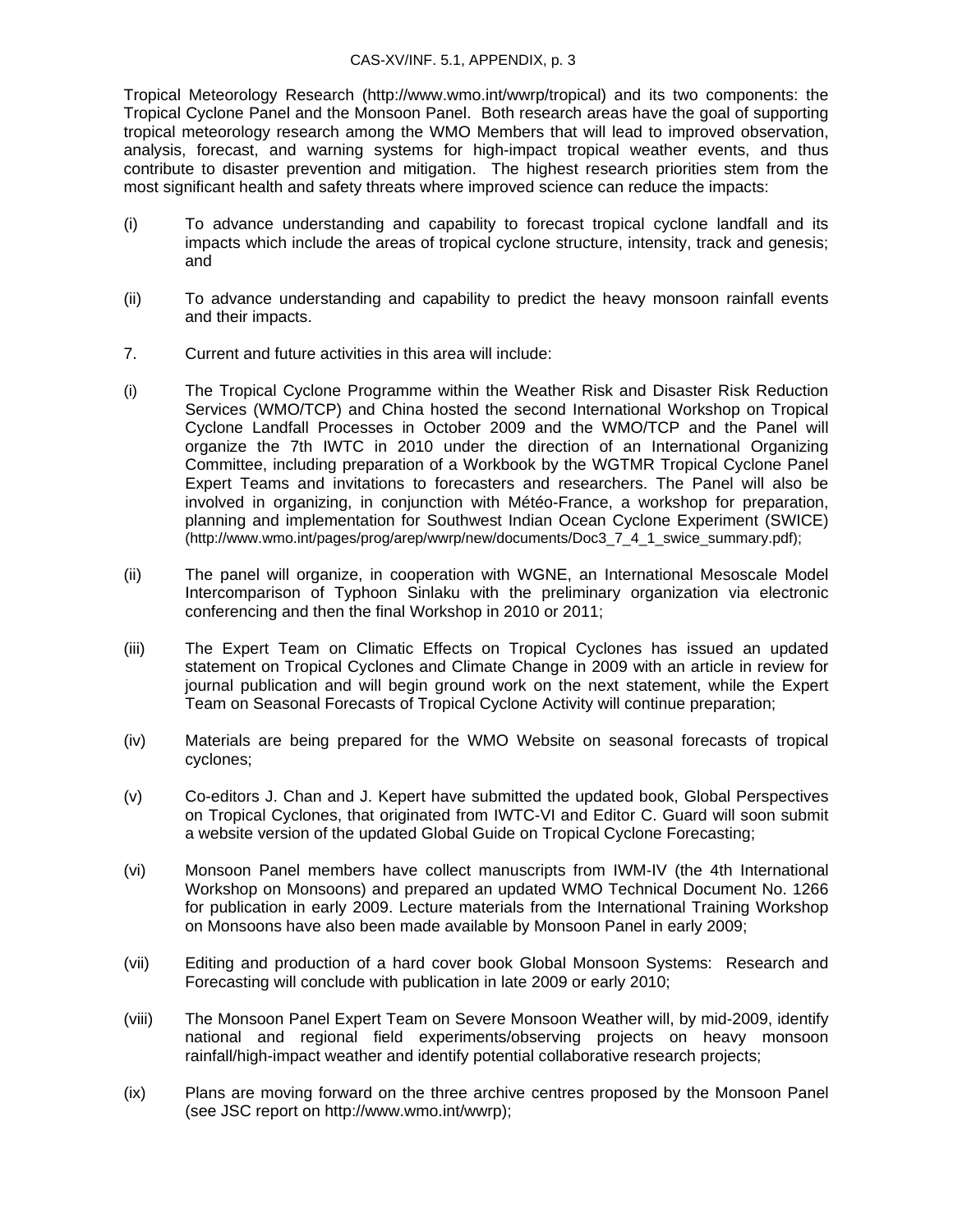- (x) The Monsoon Panel will review the overall results of IWM-IV in early 2010 and begin longrange planning for IWM-V in 2012;
- (xi) The Monsoon Panel and the Topical Cyclone Panel in conjunction with NCAR, NOAA and host China and the Mesoscale Forecasting Panel will organize, in June 2010, the third International Conference on QPE and QPF with sessions emphasizing monsoon and tropical cyclone rainfall.

## **Societal and Economic Research and Applications**

8. The purpose of the societal and economic research and applications is to advance the science of the application of weather-related information and services. These activities are overseen by the WWRP Working Group on Societal and Economic Research and Applications (SERA) (see http://www.wmo.int/wwrp/societalimpacts) whose membership includes multidisciplinary social, economic or decision scientists, representatives of organizations that engage users in the development, application and use of weather and related information and representatives of users that benefit from this information. The emphasis is on weather conditions that directly influence mortality, morbidity, significant loss of property and critical infrastructure and resources required to support communities. Research priorities of WWRP SERA activities include:

- (i) Estimation of the economic (societal) value of weather information;
- (ii) Understanding the use of weather information in decision making;
- (iii) Communication of weather forecast uncertainty;
- (iv) Development of user-relevant verification methods; and
- (v) Development of decision support systems and tools.

9. The working group has a new Chair, Brian Mills of Environment Canada and new membership. The first meeting of this working group took place on 13 and 14 October 2009 at the International Centre for Theoretical Physics (ICTP) and ICTP is thanked for hosting this meeting. The first meeting established priorities and endorsed the explored partnership with the multisponsor programme on Integrated Research on Disaster Risk (IRDR), which was established by ICSU. The initial proposed projects of the SERA Working Group are listed in Doc. 3.1 with subsequent actions in 2010 focusing on actions to define how to implement these tasks.

### **Weather Modification Research**

10. Members have requested guidance on the scientific foundation for weather modification and this need is met by the WWRP Expert Team on Weather Modification (see http://www.wmo.int/wxmod). This entity within WWRP has long historical roots and this expert team continues to play an important role in providing guidance on the scientific validity of weather modification to WMO Members and also cataloguing weather modification projects among Members. The next statement on weather modification will be produced in 2010 or 2011 following a workshop and meeting of the Expert Team in 2010. The 10th WMO Scientific Conference and Forum on Weather Modification is tentatively planned for 2012 conditional upon Member contributions to the WMO Trust Fund on Weather Modification established at the request of Cg-XV and in-kind contributions.

\_\_\_\_\_\_\_\_\_\_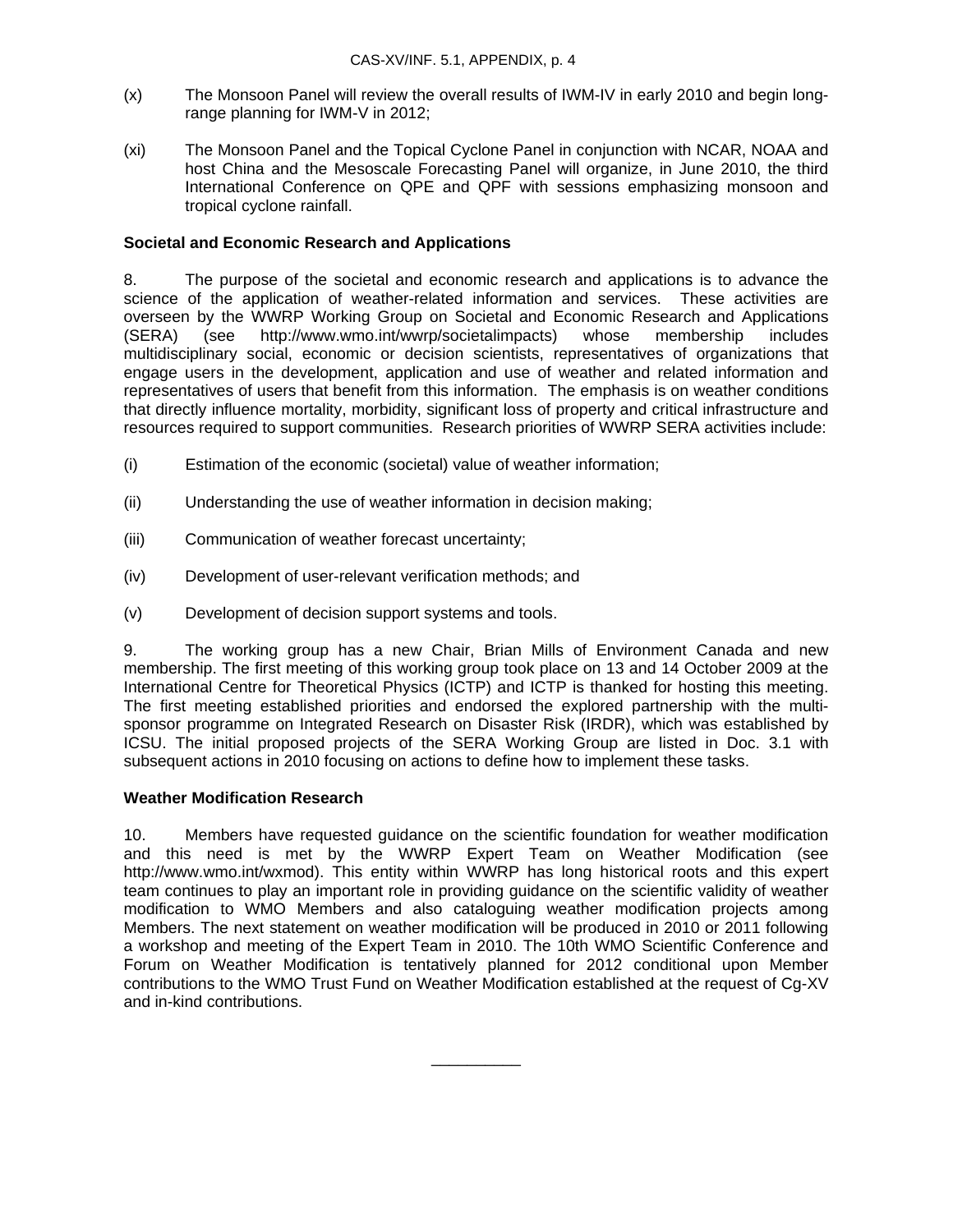| <b>COMMISSION FOR ATMOSPHERIC SCIENCES</b>           | Submitted by:<br>Date: | Secretary-General<br>3.XL2009 |
|------------------------------------------------------|------------------------|-------------------------------|
| <b>FIFTEENTH SESSION</b>                             | Original language:     | English                       |
| Incheon, Republic of Korea<br>18 to 25 November 2009 | Agenda item:           | 5.2                           |

# **RECOMMENDATIONS ON AREP ACTIVITIES - WWRP-THORPEX ACTIVITIES**

# **SUMMARY**

**Reference: CAS-XV/Doc. 5.2**

**CONTENT OF DOCUMENT:** 

Report prepared by the THORPEX International Programme Office (IPO) on THORPEX activities and plans

**Appendix:** 

• WWRp-THORPEX activities and plans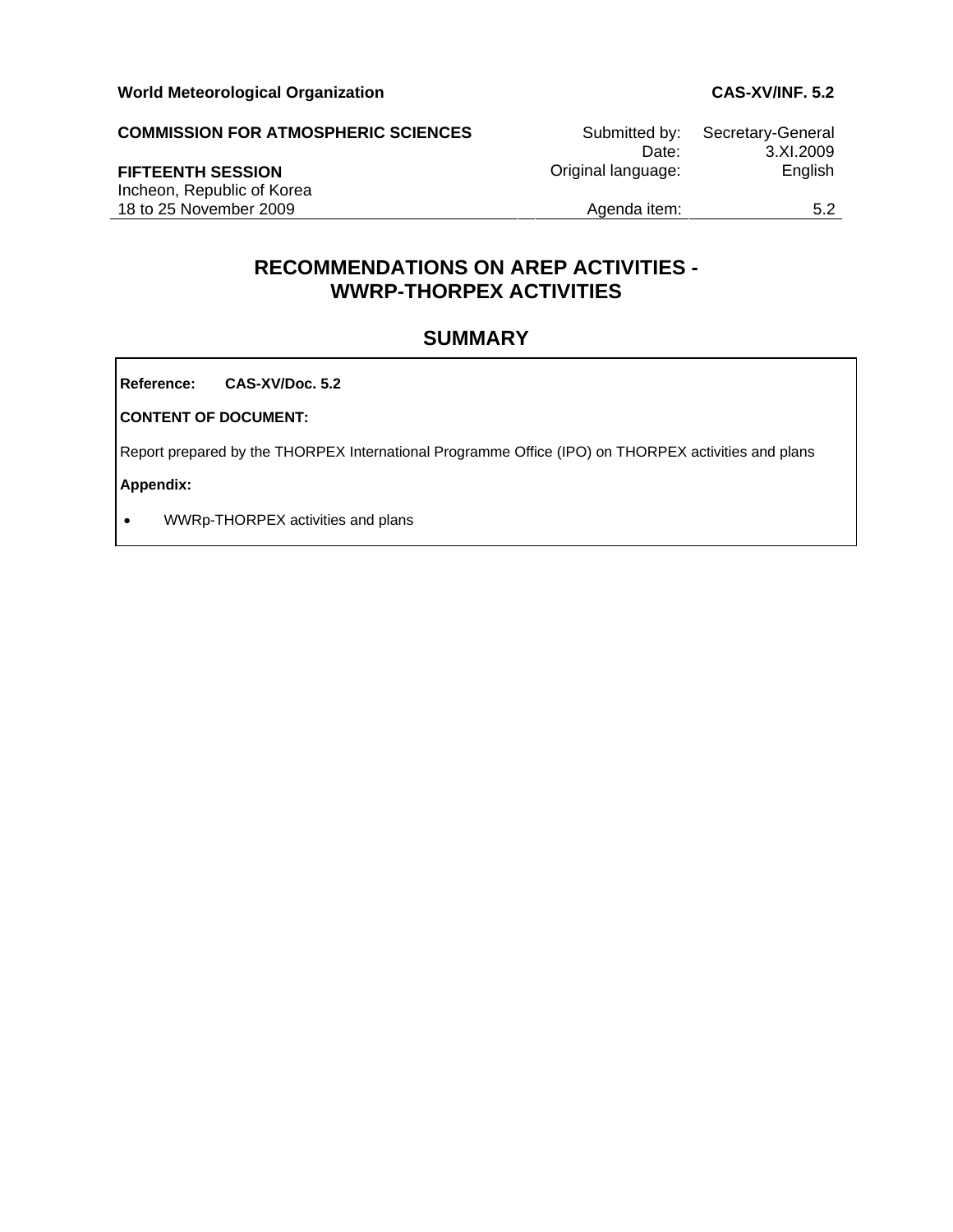# **WWRP-THORPEX ACTIVITIES AND PLANS**

### **1. Introduction**

The report *(see CAS-XV/INF. 3.4)* by the Chair of the THORPEX International Core Steering Committee (ICSC) has already set out the scope, research priorities and organizational structure of the THORPEX Programme. As explained in CAS-XV/INF. 3.4, two THORPEX Working Groups have been charged by the ICSC to develop and coordinate specific activities for the THORPEX programmes.

- ¾ Predictability and Dynamical Processes Working Group (PDP WG) global-to-regional influences on the evolution and predictability of weather systems;
- ¾ Data Assimilation and Observing Systems Working Group (DAOS WG) global observing system design; targeting and assimilation of observations.

To complement and support the work of these working groups, the ICSC established the Global Interactive Forecasting System (GIFS) – THORPEX Interactive Grand Global Ensemble Working Group (GIFS-TIGGE WG). The initial task given to the GIFS-TIGGE WG was to develop and test a global multi-model ensemble prediction system and this is a continuing task.

#### *Regional Committees*

Nations and consortia of nations have established THORPEX Regional Committees (RCs) that define regional priorities for participation in THORPEX within the framework of the THORPEX International Science and Implementation Plans. These THORPEX Regional Committees develop regional activities within the framework of the international plans and their plans are discussed by the EC and reviewed and approved by ICSC. They facilitate provision of funding, logistical and other support, planning, coordination and implementation of THORPEX activities conducted by the region with respect to the THORPEX International Research Implementation Plan. To date Regional Committees have been established for Asia (ARC), Africa (AfRC), Europe (ERC), North America (NARC) and the Southern Hemisphere (SHRC).

## **2. Activities**

### **2.1 THORPEX Predictability and Dynamical Processes (PDP WG)**

The main task of the PDP WG is to identify basic research problems with significant importance for numerical weather prediction and to accelerate the transfer of new techniques from academia to the operational practice. The PDP WG achieves these goals by bringing together the academic dynamical meteorology community and the operational numerical weather prediction centres. It encourages the dynamical meteorology community to carry out dynamical process studies with the specific aim to improve the understanding of the relationship between particular processes and weather forecast accuracy.

In particular, the PDP WG:

- $\triangleright$  Strives to identify the barriers to improving predictive skill;
- $\triangleright$  Promotes and encourages research on the dynamics and predictability of high-impact weather events and on research relevant to seamless prediction;
- $\triangleright$  Contributes to the design of field programmes related to atmospheric dynamics and predictability (in particular T-PARC and T-NAWDEX);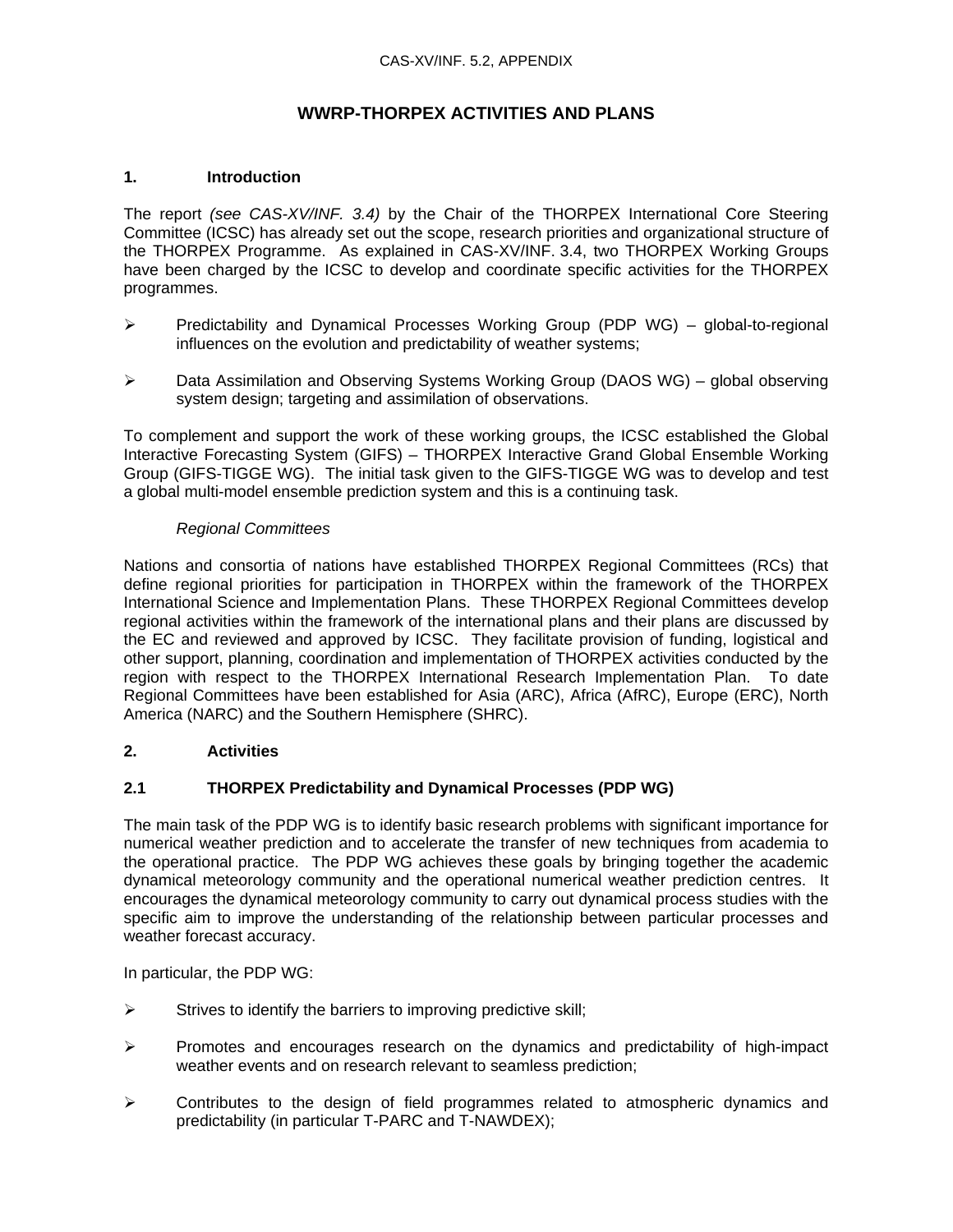- $\triangleright$  Promotes the use of data sets compiled by THORPEX (e.g., TIGGE, T-PARC, YOTC);
- $\triangleright$  Organizes summer schools to contribute to the education of the next generation of dynamical meteorologists;
- $\triangleright$  Compiles reports on research results that are the most relevant to a better understanding of atmospheric predictability and the improvement of forecast accuracy.

Since the PDP WG has been tasked with identifying barriers to improving predictive skill, which include parameterization and other model errors, strengthening the existing collaboration between PDP WG and the WGNE is crucial and during the joint WGNE and THORPEX ICSC session held on 3 November 2009 further attention will have been given to this collaboration.

The PDP WG has identified a number of tasks with which the group will be involved over the next few years and these include:

- $\triangleright$  Prepare and publish a comprehensive review of predictability issues;
- $\triangleright$  Participate in the design, execution and analysis of field experiments including NAWDEX / HYMEX;
- $\triangleright$  Encourage the dynamical meteorology community (in particular academia) to study the relationship between dynamical processes and forecast accuracy (for example, diagnosis of forecast errors and predictability);
- $\triangleright$  Encourage further research on the following problems of ensemble prediction:
	- o Further development and understanding of multi-model ensemble post-processing techniques, in particular estimates of the relative weights to be given to the various members;
	- o Assess the value of an ensemble of high-resolution deterministic forecasts compared with the value of a single- or multi-model ensemble at coarser resolution;
	- o Continue investigation on how to best combine high-resolution deterministic control forecasts with lower-resolution ensemble members;
- $\triangleright$  Sponsor and encourage studies (in conjunction with the African Regional Committee) of model diagnostics, predictability, ensemble forecasting and dynamical processes in Africa; in particular it is recommended that:
	- o A catalogue of high-impact African weather events is compiled and the quality of operational predictions for these events is assessed;
	- o The utility of Ensemble Prediction Systems for Africa is assessed;
	- o Model diagnostic studies of African weather systems are carried out.

### **2.2 THORPEX Data Assimilation**

The Data Assimilation and Observing System Working Group (DAOS WG) was established to ensure that THORPEX contributes to the international efforts to optimize the use of the current WMO Global Observing System (GOS) and to the development of well-founded strategies for the evolution of the GOS to support Numerical Weather Prediction primarily for 1 to 14 day weather forecasting.

To achieve its mission the DAOS WG, in collaboration with the CBS OPAG-IOS:

 $\triangleright$  Addresses data assimilation issues including the development of improved understanding of the sources and growth of errors in analyses and forecasts;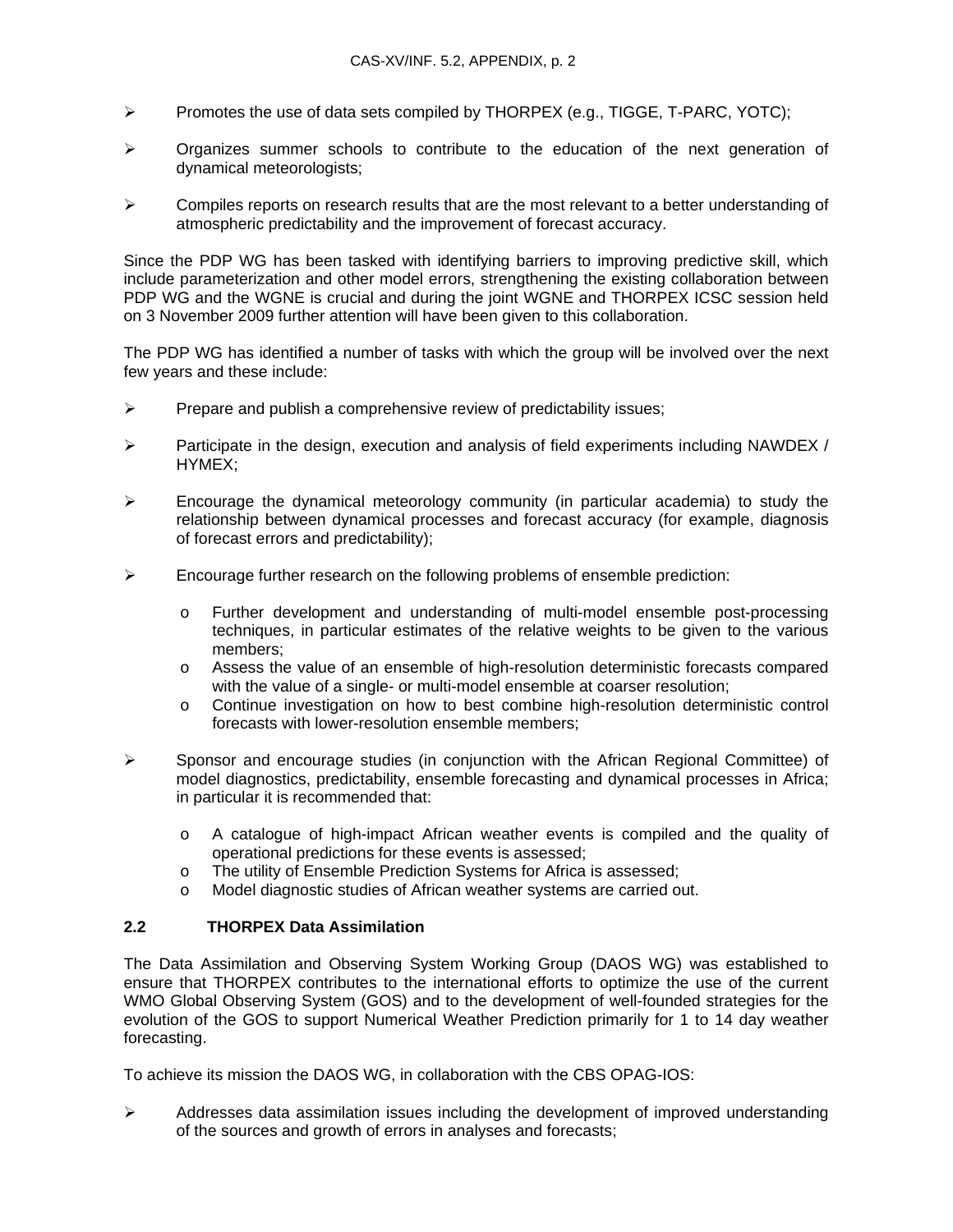- $\triangleright$  Promotes research activities that lead to a better use of observations and the understanding of their value;
- ¾ Provides input and guidance for THORPEX regional campaigns for the deployment of observations to achieve scientific objectives.

For the T-PARC the DAOS WG group will:

- $\triangleright$  Review data impact results for the summer phase;
- $\triangleright$  Extend the observation impact inter-comparison for the winter phase;
- $\triangleright$  Support the testing of the impact of enhanced Russian radiosonde network on operational data assimilation systems to determine the value of maintaining the extended network;
- $\triangleright$  Evaluate the use of alternative satellite data sets that are not available operationally.

In support of future campaigns, such as T-NAWDEX (see below), the group will engage in:

¾ A review of the results from the NOAA Winter Storm Reconnaissance 2001–2008.

With regard to the additional in-situ data deployed during AMMA the group will:

- $\triangleright$  Lend support to organizations that are working to keep the additional AMMA in-situ data available;
- $\triangleright$  Encourage the investigation of the impact of radiosonde and AMDAR data over Africa.

In the context of the THORPEX IPY Cluster Project (see below) International Polar Year, the group will:

- $\triangleright$  Coordinate the work on satellite data assimilation over the polar regions;
- $\triangleright$  Investigate the impact of the improved use of satellite data and of in-situ observations.

General studies will be sponsored to:

- $\triangleright$  Optimize the deployment and usage of existing operational in situ observing systems;
- $\triangleright$  Support the use of well-calibrated OSSEs to evaluate the impact of new instruments;
- ¾ Assess model error using ensembles;
- $\triangleright$  Investigate fundamental issues such as the use of flow-dependent structure functions, the evaluation of the downscale impact of global scale improvements on the meso-scale and issues on coupled data assimilation and new data sets associated with it.

#### **2.3 Field Campaigns**

The field campaigns which are currently receiving the most attention are T-PARC (see CAS-XV/INF. 3.4), T-NAWDEX and HyMeX

### *T-PARC*

Investigators from the research and operational communities within Canada, China, France, Germany, Japan, Korea, Mexico, Russia, and the United States are now leading the evaluation of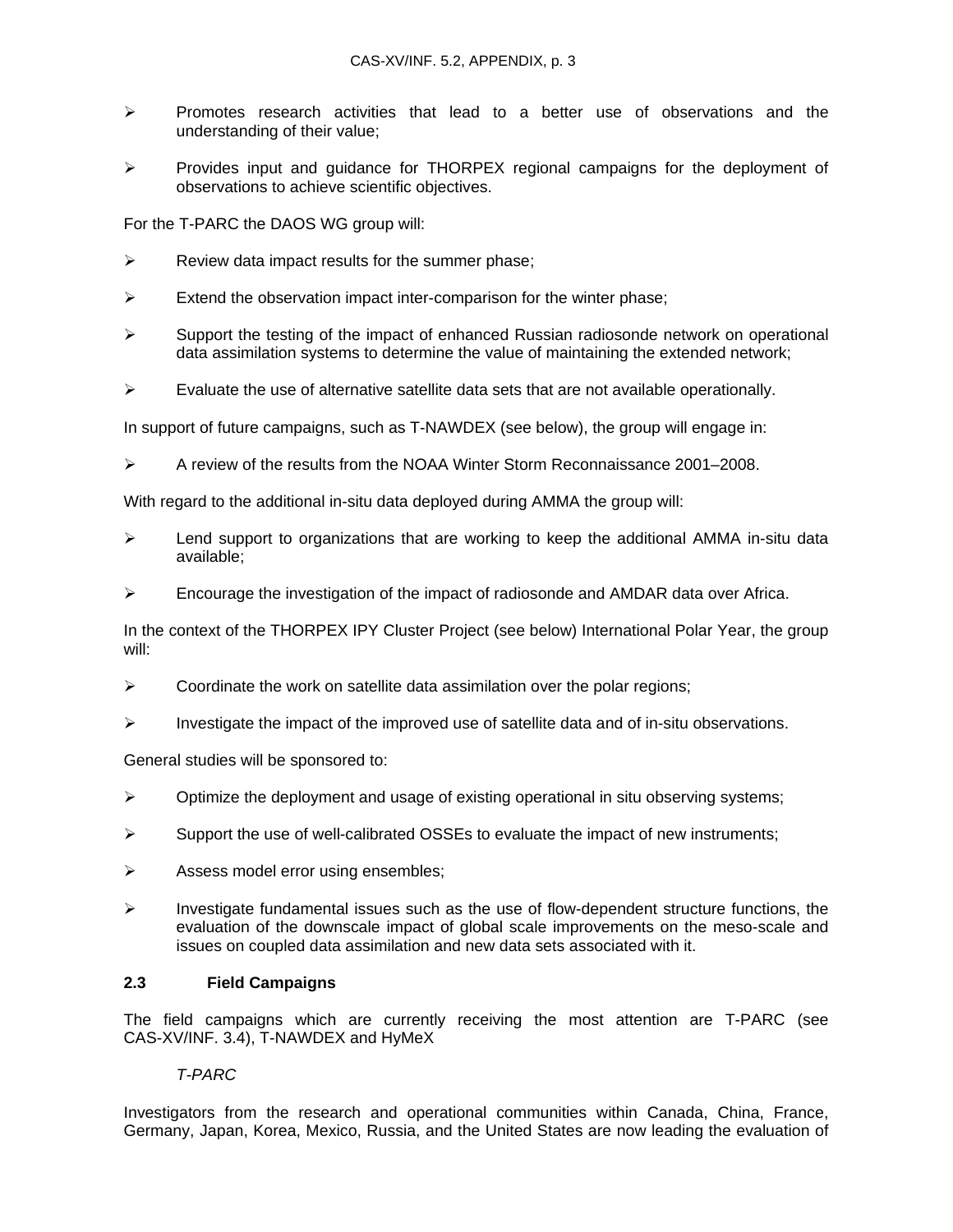the T-PARC field data. The general strategies for accomplishing the T-PARC goals span observational, theoretical and modelling disciplines and, of course, long-term research efforts that span years beyond the field phase. The specific research tasks include:

- $\triangleright$  Providing recommendations on the design of the global observing system through forecast impact studies that utilize operational and experimental data from T-PARC and the collaborative experiments;
- ¾ Testing the degree to which skill for short- and medium-range prediction can be improved by future assimilation and modelling strategies including the use of global non-hydrostatic models at very high resolution;
- $\triangleright$  Further investigating the utility of ensemble models;
- ¾ Advancing our understanding of the predictability of high-impact weather events both over East Asia and the western North Pacific region and at "downstream" locations.

#### *T-NAWDEX*

The THORPEX-North Atlantic Waveguide and Downstream Impact Experiment (T-NAWDEX) is planned as an integral component of THORPEX with a field phase tentatively scheduled for autumn 2012. The focus of the experimental and theoretical research is the study of processes acting along the North Atlantic wave guide, especially the triggering of wave guide disturbances, their subsequent evolution over the North Atlantic and their eventual downstream impact over Europe.

The overarching scientific goal of T-NAWDEX is the detailed investigation of the diabatic physical processes that are primarily responsible for degradation in 1-7 day forecast skill in global prediction systems and of their representation in numerical weather prediction (NWP) models. Forecast advances will be made by improving the representations of these diabatic processes in various weather systems, including the poleward motion of tropical cyclones, organized tropical convection, warm conveyor belts, and the extra-tropical forcing of convection by high amplitude troughs. A fairly complete version of the T-NAWDEX science plan will become available in mid-2010.

### *HyMeX*

HyMeX (Hydrological cycle in the Mediterranean EXperiment), lead by Météo-France, aims at a better understanding and quantification of the hydrological cycle and related processes in the Mediterranean, with emphasis on high-impact weather events, inter-annual to decadal variability of the Mediterranean coupled system, and associated trends in the context of global change.

The Mediterranean region features a nearly closed sea surrounded by urbanized littorals and mountains from which numerous rivers originate. This results in a lot of interactions and feedback between oceanic, atmospheric, and hydrological processes which are perturbed by anthropogenic activities and play a predominant role in the regional climate and ecosystems. The Mediterranean climate is also influenced by both sub-tropical and mid-latitude climate dynamics and is therefore very sensitive to global climate change. Extreme weather events (heavy precipitation and flashflooding, strong winds and large swell, droughts, etc) regularly affect the Mediterranean region causing heavy damages and human loss. The ability to predict such dramatic events remains weak because of the contribution of very fine-scale processes and their non-linear interactions with the larger scale processes.

The HyMeX programme seeks to:

 $\triangleright$  Improve our understanding of the water cycle, with emphasis on extreme events, by monitoring and modeling the Mediterranean atmosphere-land-ocean coupled system, its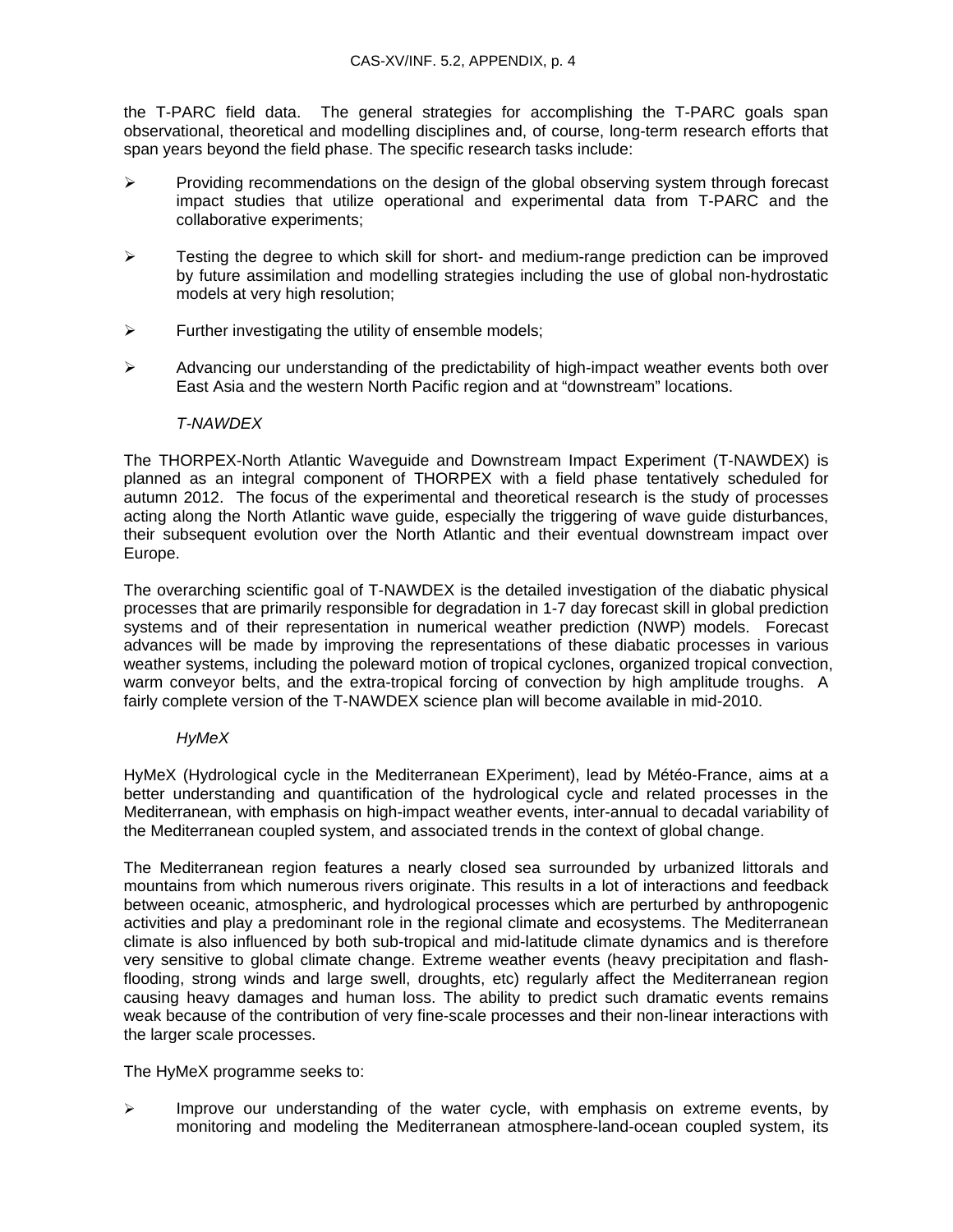variability from the event to the seasonal and interannual scales, and its characteristics over one decade (2010-2020) in the context of global change;

 $\triangleright$  Assess the social and economic vulnerability to extreme events and adaptation capacity.

The multidisciplinary research and the database developed within HyMeX should contribute to:

- $\triangleright$  Improve observational and modeling systems, especially for coupled systems;
- $\triangleright$  Better predict extreme events;
- $\triangleright$  Simulate the long-term water-cycle more accurately;
- $\triangleright$  Provide guidelines for adaptation measures, especially in the context of global change.

### **2.4 THORPEX sub-projects**

The THORPEX IPO provides support for two international projects, the THORPEX IPY Project Cluster (see CAS-XV/INF. 3.4) and the Year Of Tropical Convection (YOTC, see CAS-XV/INF. 7).

### *THORPEX IPY Project Cluster*

The main strategic objectives of the Project Cluster are:

- $\triangleright$  Explore the use of satellite data and optimized observations to improve high-impact weather forecasts (for Polar THORPEX Regional Campaigns (TReCs) and/or provide additional observations in real-time over the WMO Global Telecommunication System);
- ¾ Improve the understanding of physical/dynamical processes in Polar Regions;
- $\triangleright$  Achieve a better understanding of small-scale weather phenomena;
- ¾ Utilize the THORPEX Interactive Grand Global Ensemble (TIGGE) of weather forecasts for polar weather prediction;
- $\blacktriangleright$  Utilize improved forecasts for the benefit of society, the economy and the environment.

At its seventh session the THORPEX ICSC "*strongly recommended that WWRP/THORPEX considers the formation of a Polar Research Project to ensure continuity from the THORPEX IPY Cluster and report back to ICSC8 and CAS".* 

A CAS-XV vision paper has been written and submitted (main author D. Carlson; co-authors T.E. Nordeng and J.E. Kristjansson) summarizing IPY achievements obtained and outlining proposals for a legacy from IPY.

The conclusions of the vision paper are:

- $\triangleright$  "We call for an immediate, high-level and sustained focus on polar prediction services, stimulated, led and coordinated by WMO, as the best way to integrate and synthesize the IPY observational efforts and to communicate and maximise the impact of IPY science;"
- ¾ "We encourage the Commission for Atmospheric Science of WMO, representing weather, climate, water and environmental prediction research, to find ways to do this. We believe that the WMO Executive Council Panel of Experts on Polar Observations, Research and Services has a mandate to help implement recommendations."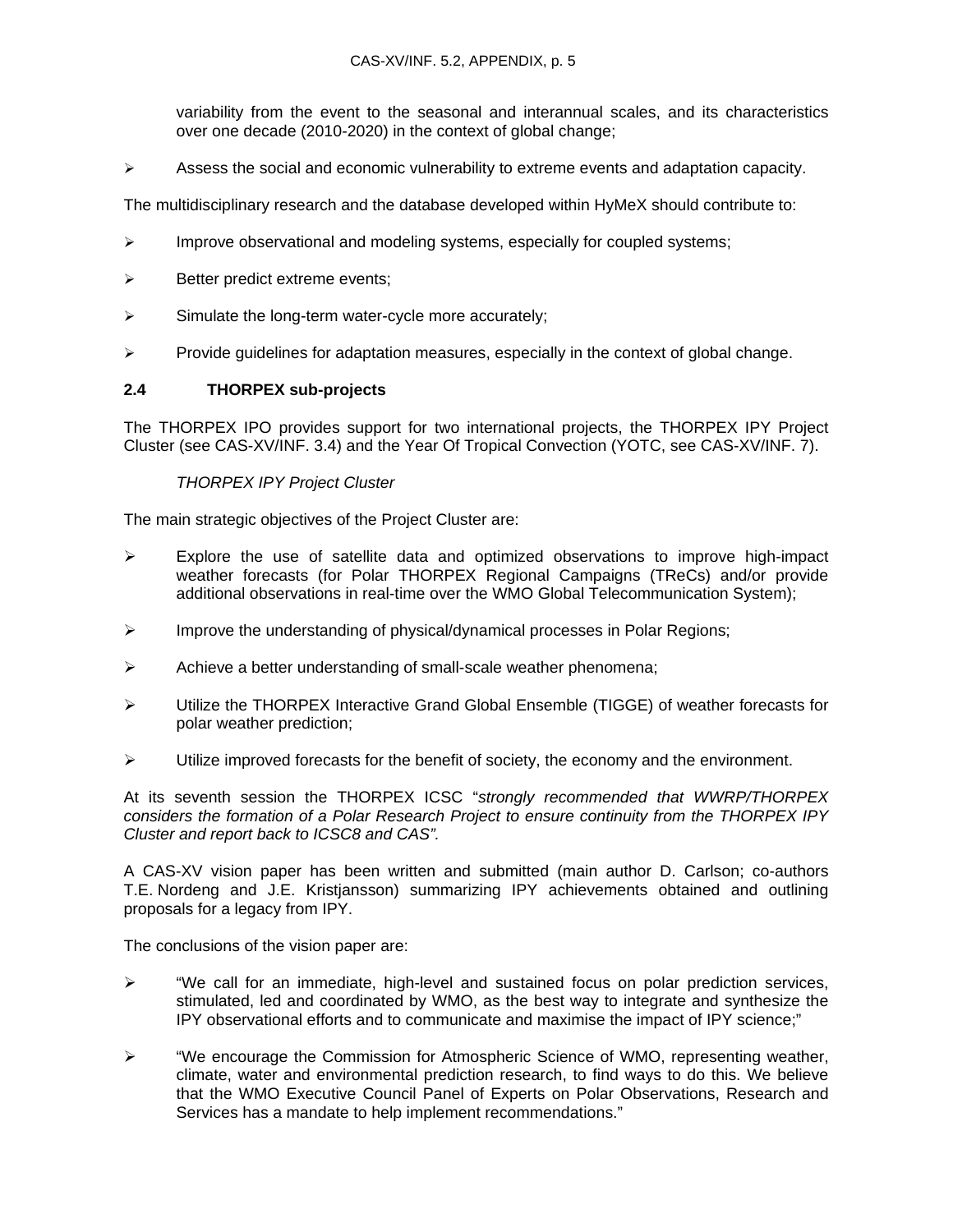The establishment of a THORPEX NWP IPY follow-on project, complementary to YOTC, represents an appropriate and urgent task for the THORPEX community. Such a polar project would build on the achievements of the IPY cluster and help to coordinate polar predictability research. By the time of CAS-XV, the THORPEX ICSC will have discussed this issue and will have decided on a way forward.

### *The Year of Tropical Convection (YOTC)*

The status of the "*The Year of Tropical Convection" (YOTC) is described in* CAS-XV/INF. 7

### **2.5 Ensemble Prediction – TIGGE, TIGGE LAM (Limited Area Modelling), GIFS and seasonal prediction**

#### *TIGGE-related research*

Early research results indicate that multi-model ensemble forecasts are in general better than the forecasts of the best component system. The benefit appears to be clearer for fields such as surface air temperature, but only marginal for dynamical variables such as sea level pressure or geopotential height. Furthermore, the gain is highly variable depending on component systems, parameters, forecast ranges and bias corrections applied. More research is needed to establish the cost/benefits of operational multi-model systems. Research papers based on the TIGGE data set are now starting to be published in peer-reviewed journals. Recently the HEPEX Project (Hydrological Ensemble Prediction Experiment) has proposed establishing linkages to TIGGE to develop applications for hydrological ensemble prediction. Further information on HEPEX can be found at http://hydis8.eng.uci.edu/hepex/. HEPEX seeks to quantify hydrological forecast uncertainty.

A TIGGE-LAM expert panel has been set up to define arrangements for TIGGE-LAM databases, building on the global TIGGE arrangements as much as possible. The priority here is to develop standard formats enhancing the interoperability of the existing systems. Another objective is to facilitate the use of lateral boundary conditions from various global systems by limited–area models.

### *A Global Interactive Forecasting System*

TIGGE is paving the way towards a Global Interactive Forecasting System (GIFS). An urgent development to make GIFS a reality is to accelerate data exchange between the partners and a phased approach has been adopted. A pilot project, based on the real-time exchange of tropical cyclone tracks, was succesfully run during the T-PARC field programme. In order to carry this work forward, it is proposed to establish a GIFS Research and Development Project (GIFS-RDP). The GIFS-RDP will provide a framework for the experimental provision of products to enhance the prediction of high-impact weather. It is planned that GIFS-RDP will initially operate alongside regional subprojects of the CBS Severe Weather Forecast Demonstration Project (SWFDP) This will enhance links between WWRP-THORPEX GIFS and the operational weather forecasting community, and allow products based on TIGGE forecasts and multi-model ensemble to supplement the data available from the SWFDP to operational forecasters. Objective verification and user evaluation of the GIFS products will be a key part of GIFS-RDP. A WMO ad-hoc committee across regional, CBS and CAS efforts is being formed to make recommendations on the implementation of this RDP.

Recently, as follow-on to T-PARC, the Asian Regional THORPEX Committee and collaborators have proposed a project to explore the utility of TIGGE tropical cyclone track ensembles in operational prediction. The tracks were first made available by six centres during T-PARC. The project is tentatively named "North Western Pacific Tropical Cyclone Ensemble Forecast Research Project" with the goals to: (i) develop and extract useful information from the TIGGE TC ensemble forecast data; (ii) to deliver the extracted information to Typhoon Committee Members and interested researchers; and (iii) obtain feedback from forecasters/researchers on the delivered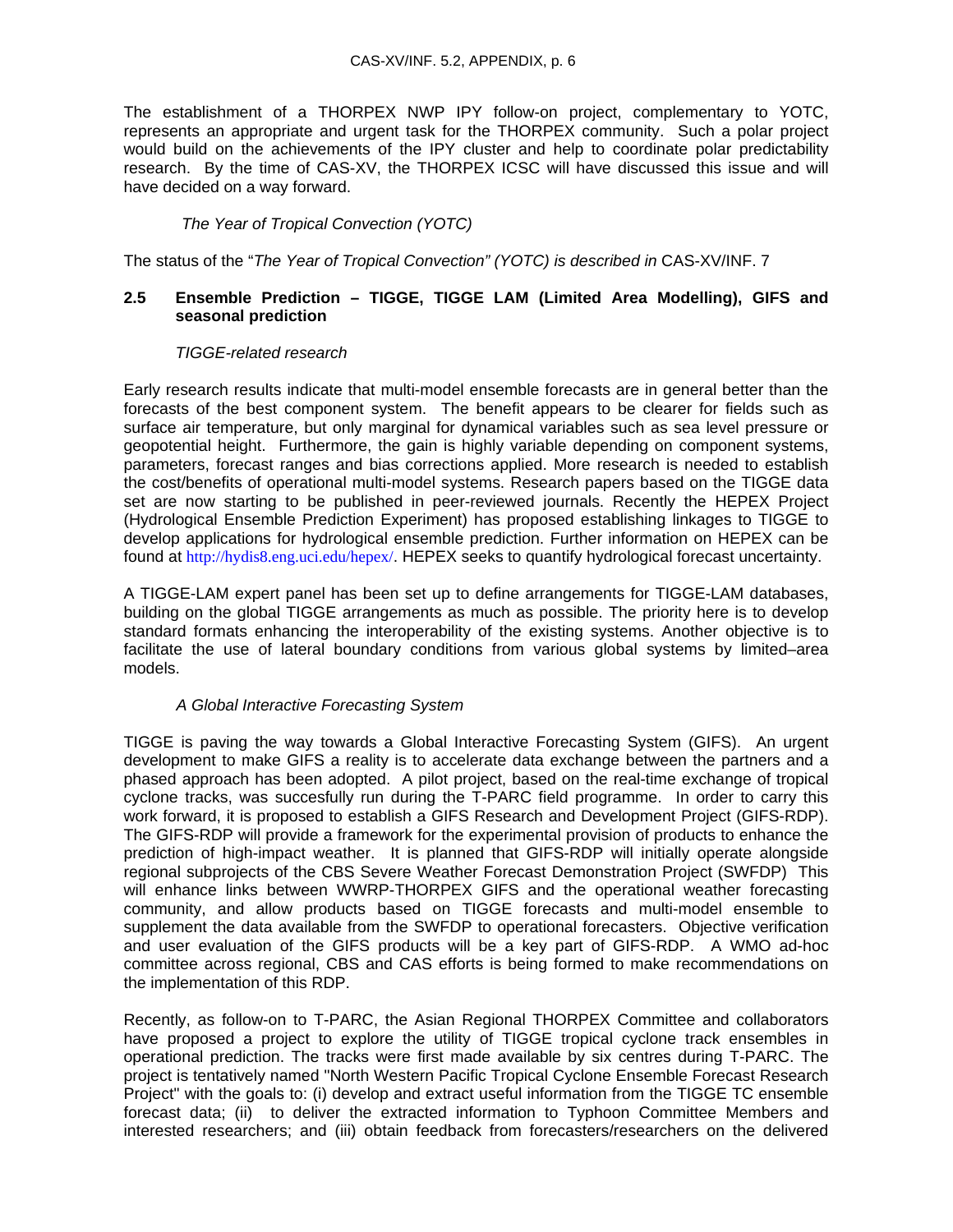information. The project will deliver "ensemble track data" at the beginning and expand other variables, such as precipitation, maximum wind speed, etc. for future consideration. The project is intended to have a strong link with GIFS-RDP and will contribute to the Shanghai EXPO 2010 via CMA/NMC, CMA/SMB and CMA/STI efforts.

#### *Seasonal Prediction*

There are growing requirements for operational monthly to seasonal predictions of weather, climate, water and air pollution – see CAS-XV/INF. 7. An effective way to undertake the necessary research to improve predictions at these ranges is to strengthen the collaboration between the programmes of CAS, particularly WWRP and WCRP, with the goal of developing a seamless approach to seasonal weather and climate prediction. As suggested in CAS-XV/INF. 7, such a collaborative effort should be focussed on Ensemble Prediction Systems (EPS), Tropical Convection, Coupled data assimilation and social and economic benefits from monthly to seasonal predictions. With respect to the EPS element, it would be natural to coordinate the research activities of the WCRP CLIVAR Climate-System Historical Forecast Project (CHFP) and the THORPEX Interactive Grand Global Ensemble (TIGGE) on sub-seasonal and seasonal predictions. This will of course require some revision to the THORPEX Working Group structure.

### **3. Regional Activities and Plans**

### **3.1 African Regional Committee (AfRC)**

The overall economic and societal goals of the African Science and Implementation Plans are to provide the research to reduce the adverse effects of meteorological, hydrological and climaterelated natural disasters in Africa. Of high importance is to provide more timely and precise advisories and early warnings of high-impact weather and to enable governments, societies and economic sectors to realize the benefits of weather and climate-related information in critical decision-making. Also of importance is the promotion of multidisciplinary collaboration between research, operations and user communities to deliver the benefits of improved earth observations, advanced communications and forecast systems in Africa.

### **3.2 Asian Regional Committee (ARC)**

Asian Regional Plans and activities have included the new Ensemble Prediction System (EPS) introduced by Korea in 2006, the OSE work conducted by Japan concerning tropical cyclones and the ideas for distributing targeting information for tropical cyclones. Important Asian contributions to T-PARC were associated with studies of typhoons, extratropical transition, and downstream propagation.

Within the regional activities THORPEX-China has focussed on establishing the THORPEX-China research plan, making progress with TIGGE at the CMA and EPS developments at CMA. The T-PARC China component sought to enhance international collaboration, to test new techniques for adaptive observations and study the mechanisms and predictability of high-impact weather events that affect China and eastern Asia more generally.

### **3.3 European Regional Committee (ERC)**

The European plan builds upon the overall THORPEX Science Plan and focuses on implementation and prioritisation of the scientific issues that are specific to European interests, and recommendations for actions to be initiated within Europe. The most important links to other organisations and programmes inside and outside THORPEX, and inside and outside Europe, are documented.

The plan reflects the special circumstances of meteorological research in Europe. Most important is the large number of nations, each with its own research funding structure, and its own National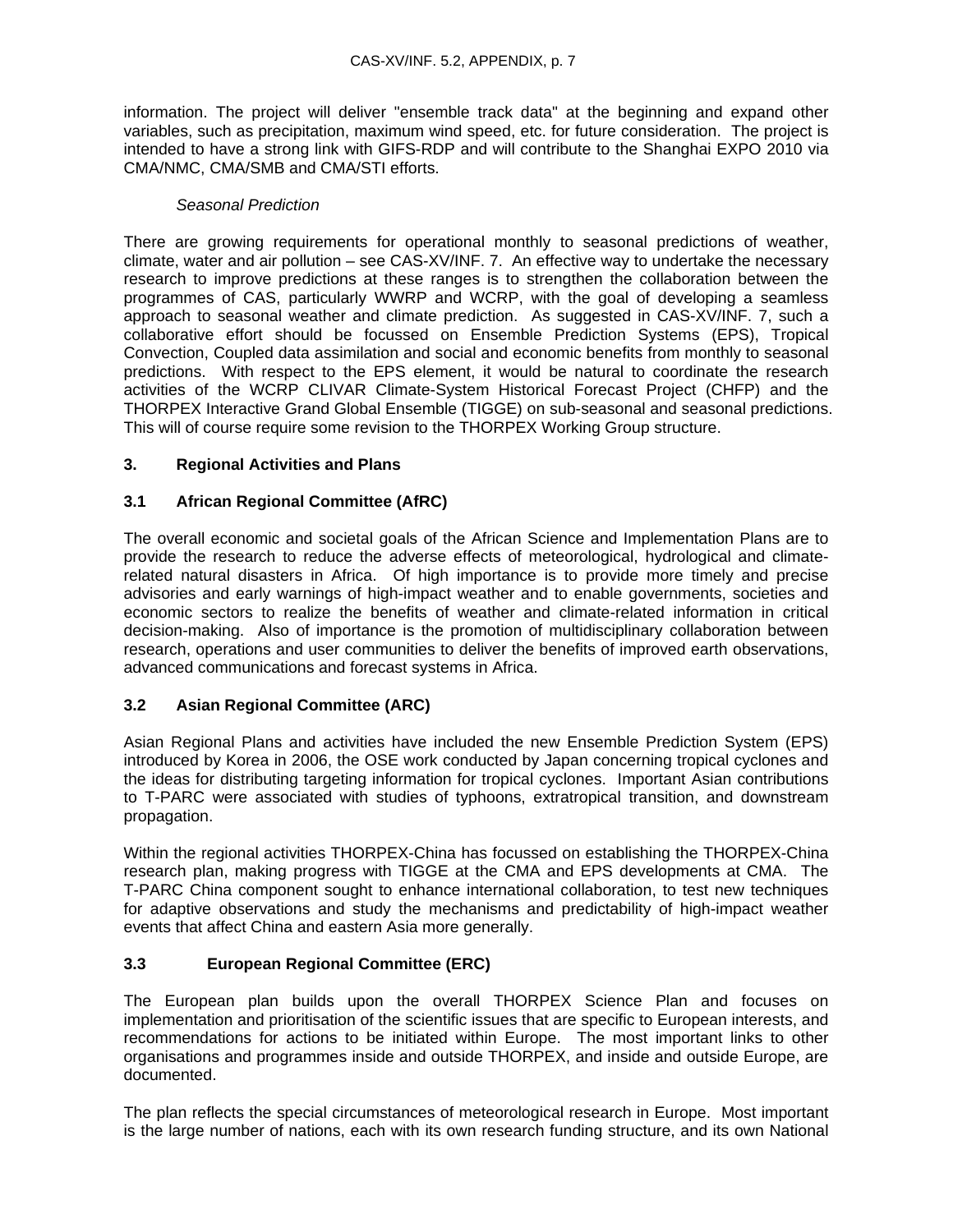Meteorological Service. These are supplemented by trans-national organizations at the European level, including EUMETNET, EUMETSAT and ECMWF, as well as trans-national research and coordination agencies, such as the European Community Framework Programmes, and the Cooperation in Science and Technology (COST) Programmes.

The diversity of meteorological research in Europe influences the priorities in the plan, notably the significant emphasis on limited-area modelling, data assimilation, multi-model ensembles, and model development.

## **3.4 North American Regional Committee (NARC)**

The NARC engages in and supports a wide range of collaborative activities particularly T-PARC and the IPY. It also has a particular focus on ensemble prediction including TIGGE and the NAEFS. A further strong regional interest is in tropical-extratropical interactions, the improved representation of organized tropical convection in numerical models and the effects on middle latitude weather. Longer term and on-going efforts include capacity building and developing specific projects for societal research.

## **3.5 Southern Hemisphere Regional Committee (SHRC)**

The SHRC has developed Science and Implementation Plans that reflect the key common issues across the Southern Hemisphere. These plans develop a rationale for a Southern Hemisphere regional focus for THORPEX that emphasises a number of important features that are of common interest across the hemisphere. An Implementation Plan was subsequently developed and finalized at a three-day workshop held in Melbourne, Australia, in May 2007. Overall this Plan has been deliberately designed at this stage to be modest. There are, for example, no plans for "big science" or new field programmes. The Plan projects largely draw on focussing and coordinating existing and planned research to contribute to the areas of common interest. Working groups have been set up in areas of SERA, DAOS and PDP.

\_\_\_\_\_\_\_\_\_\_\_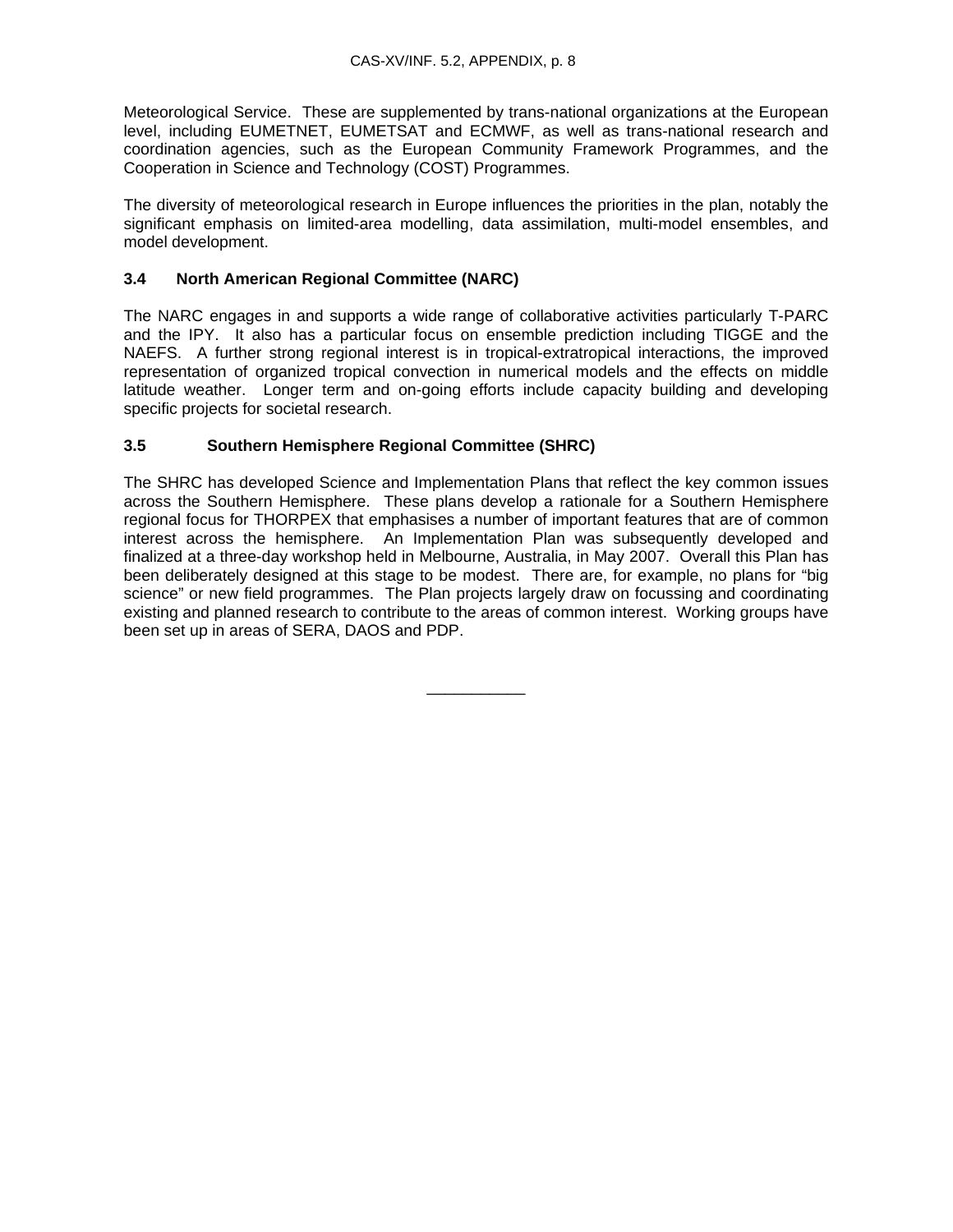| <b>COMMISSION FOR ATMOSPHERIC SCIENCES</b> | Submitted by:      | Secretary-General |
|--------------------------------------------|--------------------|-------------------|
|                                            | Date:              | 3.XL2009          |
| <b>FIFTEENTH SESSION</b>                   | Original language: | <b>English</b>    |
| Incheon, Republic of Korea                 |                    |                   |
| 18 to 25 November 2009                     | Agenda item:       | 5.3               |

# **RECOMMENDATIONS ON AREP ACTIVITIES - ENVIRONMENTAL POLLUTION AND ATMOSPHERIC CHEMISTRY (EPAC)/GLOBAL ATMOSPHERE WATCH (GAW) ACTIVITIES**

# **SUMMARY**

**Reference: CAS-XV/Doc. 5.3**

#### **CONTENT OF DOCUMENT:**

Background information on Environmental Pollution and Atmospheric Chemistry (EPAC)/Global Atmosphere Watch (GAW) Activities.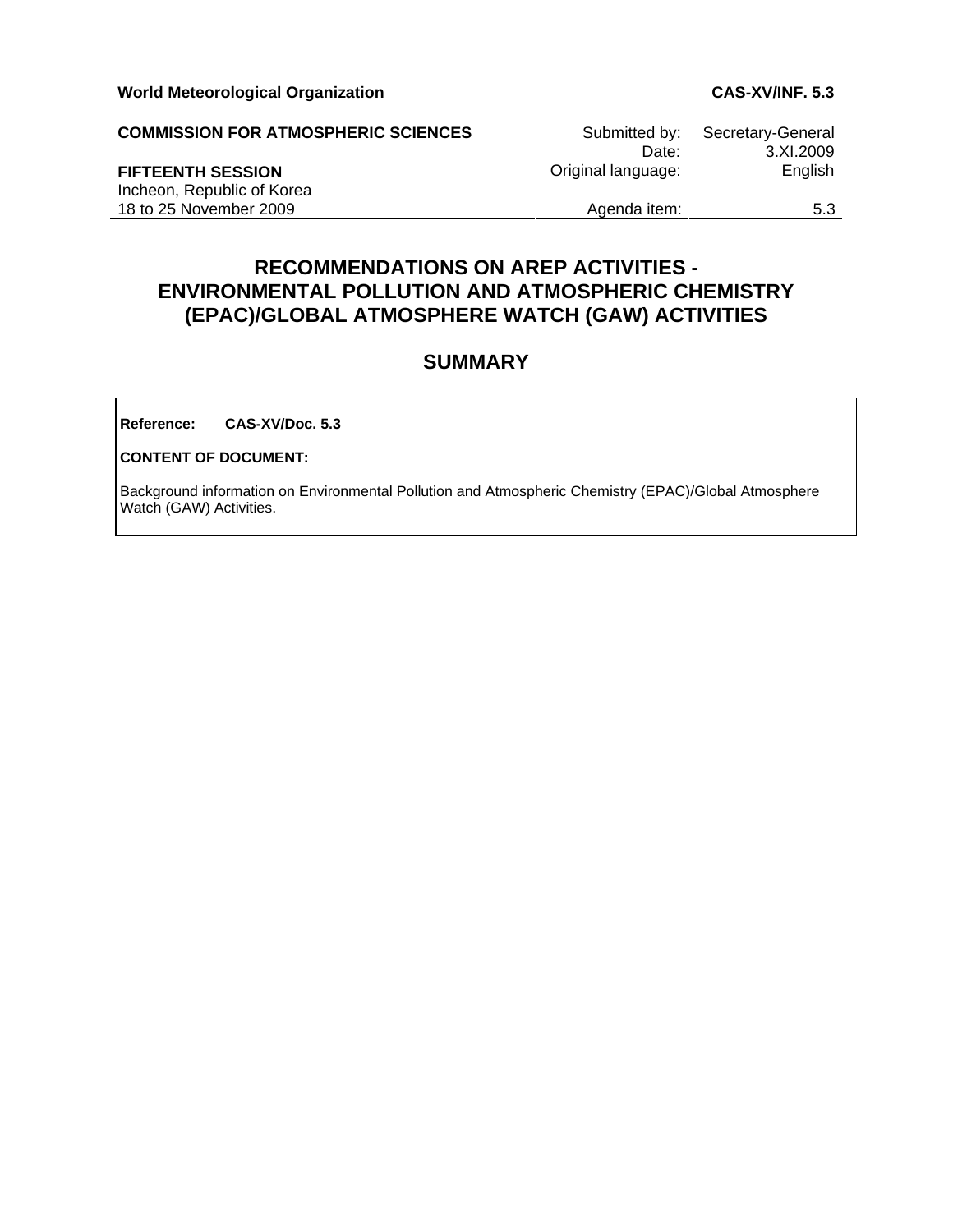# **BACKGROUND INFORMATION ON ENVIRONMENTAL POLLUTION AND ATMOSPHERIC CHEMISTRY (EPAC)/GLOBAL ATMOSPHERE WATCH (GAW) ACTIVITIES**

## **1. Ozone depletion, Ultraviolet Radiation and the Vienna Convention**

## **Ozone**

1.1 In addition to protecting us from harmful solar UV radiation, ozone is also a key variable needed for understanding climate processes and climate change. Column ozone and ozone were designated as Essential Climate Variables (ECVs) in the Second Report on the Adequacy of the Global Climate Observing System (GCOS) in Support of the UNFCCC.

1.2 Column ozone has been measured from the ground with Dobson spectrophotometers since the 1920s and more recently with Brewer spectrophotometers that also measure spectral UV. Ozone profile information can be extracted from Dobson and Brewer Umkehr measurements.

1.3 The Dobson instruments need to be regularly compared with regional standard instruments through side-by-side comparisons. The regional standard instruments are compared in turn with the Dobson world primary instrument. The world primary Dobson instrument has been calibrated by the Langley plot method at the Mauna Loa Observatory at Hawaii at regular intervals since 1972. It is desirable that the Brewer instruments be calibrated every two years.

1.4 Ozonesondes measure profile ozone in the atmosphere up to about 30-35 km above the Earth's surface. For quality assurance the different types of ozonesondes used in the global network need to be regularly intercompared to each other and validated to reference instrumentation. This is of crucial importance to ensure long-term stability and homogeneity of sonde measurements for satellite validation and for the detection of long-term changes of ozone.

1.5 The WDC for ozone and ultraviolet radiation (WOUDC) in Canada started its services with ozone data in 1961 and added UV in the early 1990s. The primary role is data stewardship, data archiving and preliminary QA services. There are 372 ozone stations or platforms and 86 UV stations or platforms with 142 submitting agencies from 76 countries. Data products are available both from the website and on DVDs. Visits to the website and file retrievals have increased over the years, with some levelling in the last five years. The close relationship with data providers is critical to the success of the WOUDC.

1.6 The Network for the Detection of Atmospheric Composition Change (NDACC) is a set of more than 70 high-quality, remote-sensing research stations for observing and understanding the physical and chemical state of the stratosphere and the free troposphere and for assessing the impact of atmospheric composition change on global climate. The NDACC observations comprise, among other, UV spectroradiometric observations, column ozone measurements as well as observations of ozone profiles. The Southern Hemisphere Additional Ozonesondes (SHADOZ) network was established in 1998 to unify the operating and reporting procedures of stations operating in the southern hemisphere tropics and subtropics. SHADOZ coordinates launches, supplies additional sondes in some cases, and provides a central archive location. Currently, fourteen active sites are participating in SHADOZ. The SHADOZ and NDACC networks are contributing to GAW.

1.7 Each year WMO GAW publishes the Antarctic Ozone Bulletins. Effective stratospheric chlorine peaked shortly before 2000. Complete destruction of ozone between 14 and 21 km can be measured in September to October each year. The size of the ozone hole depends primarily on meteorology. The year 2006 had the lowest measured partial column ozone value and the year 2008 had the longest lasting ozone hole indicating a stable vortex. Results indicate no signs of ozone recovery in Antarctica.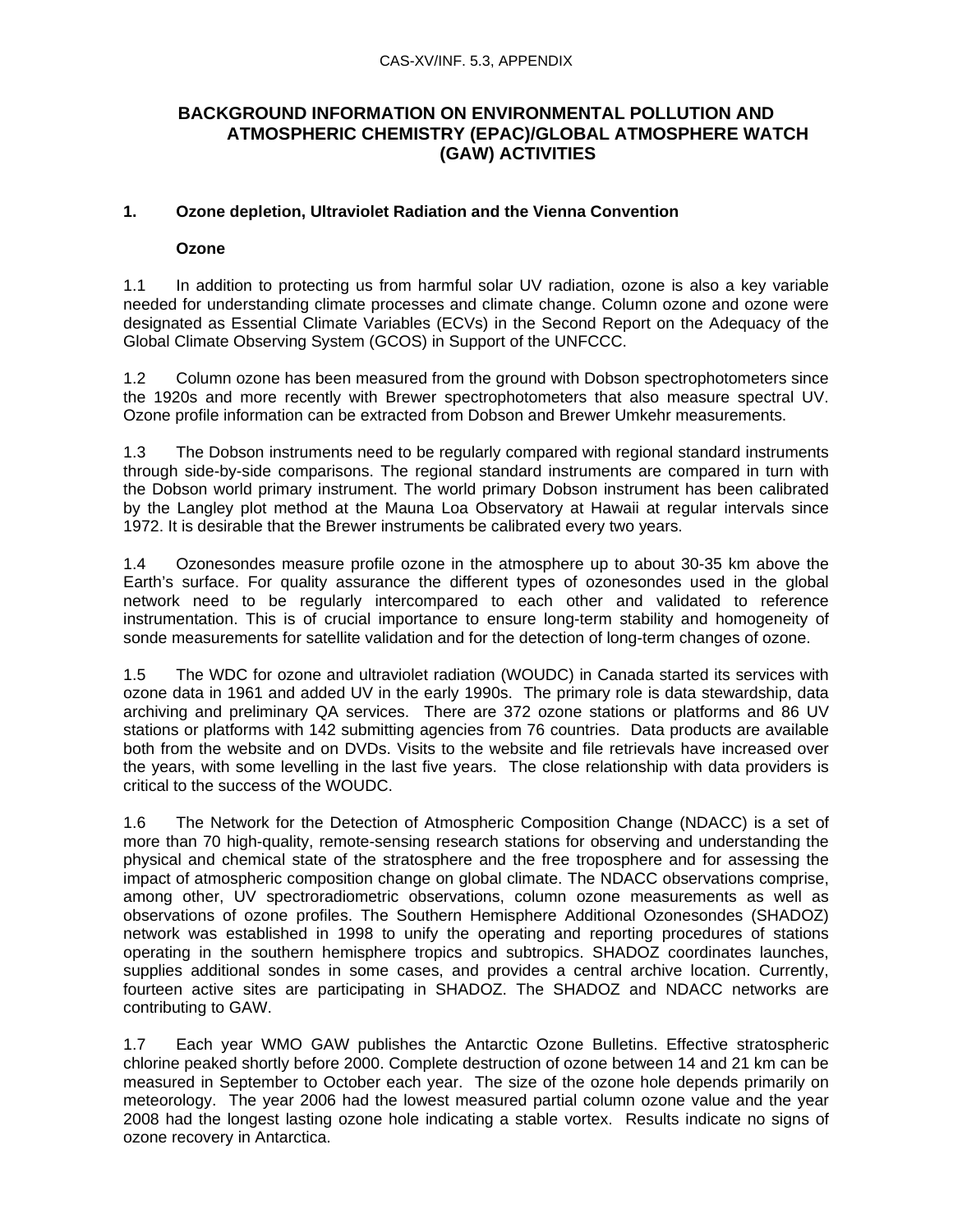1.8 In accordance with the relevant decisions of the Conference of the Parties, the Seventh Meeting of the Ozone Research Managers (ORM) of the Parties to the Vienna Convention for the Protection of the Ozone Layer was held in Geneva in 2008, six months prior to the Eighth Conference of the Parties which was held back-to-back with the Twentieth Meeting of the Parties to the Montreal Protocol on Substances that Deplete the Ozone Layer.

1.9 The Seventh ORM reviewed ongoing national and international research and monitoring programmes with a view to ensure the proper coordination of these programmes and to identify gaps that need to be addressed. The Ozone Secretariat together with the World Meteorological Organization (WMO) and in consultation with the Bureau of the Seventh Conference of the Parties to the Vienna Convention proposed to place a stronger emphasis on the future of satellite monitoring of the atmosphere.

1.10 The 21st Quadrennial Ozone Symposium of the International Ozone Commission (IO3C) of the International Association of Meteorology and Atmospheric Sciences (IAMAS) was held in Norway in 2008. This symposium series represents the major meeting place for ozone scientists and several hundred scientists meet to discuss all aspects of ozone depletion.

## **Ultraviolet radiation**

1.11 UV radiation influences both the atmosphere and the biosphere. It is a driver of atmospheric chemistry, and has a range of effects on both aquatic and terrestrial ecosystems. The main interest for UV monitoring came from the negative influences of UV on human health, starting in the 1980s and boosted by concerns about stratospheric ozone depletion and the associated increases in UV.

1.12 GAW Regional Calibration Centres (RCC) for UV exist in NOAA, Boulder, Colorado (USA) and in PMOD/WRC, Davos (Switzerland). The Davos RCC represents the practical application of a calibration system developed originally with European Commission (EC) funding. This is based on a travelling instrument, much as Brewer calibrations revert to a travelling standard, and has proved a popular and effective facility across Europe. While the US and European facilities can be linked through intercomparisons there is not yet a world calibration centre for UV measurements. Expanding UV monitoring, particularly in developing regions, requires greater access to calibration facilities to maintain data quality and the stability of long-term monitoring.

1.13 Currently there is widespread use of the CIE erythema weighting function to represent biological effects. Although this is a compromise between several different versions of an action spectra for erythema it is widely accepted as a common reference. There are nonetheless many other UV effects on humans (e.g., skin cancer, eye diseases, immune suppression, and the positive synthesis of vitamin D) and on plants (e.g., reduced growth, DNA damage) that need to be considered as well. Often the threshold values for these effects are not known. The present knowledge is assessed every four years by the UNEP Effects Assessment Panel.

## **2. Atmospheric Chemistry and Climate Change**

2.1 The reactive gases diverse and include surface ozone  $(O_3)$ , carbon monoxide (CO), volatile organic compounds (VOCs), oxidised nitrogen compounds (NOx, NOy), and sulphur dioxide (SO<sub>2</sub>). All of these compounds play a major role in the chemistry of the atmosphere and, as such, are heavily involved in inter-relations between atmospheric chemistry and climate, either through control of  $O_3$  and the oxidising capacity of the atmosphere, or through the formation of aerosols. With the exception of surface  $O_3$  and CO, the global measurement base is entirely unsatisfactory although the situation with regard to other species is under active review. Due to their importance also as atmospheric pollutants and in the long-range transport of air pollutants, the group of reactive gases is, however, dealt with under item 5.3 "Globalization of Air Pollution".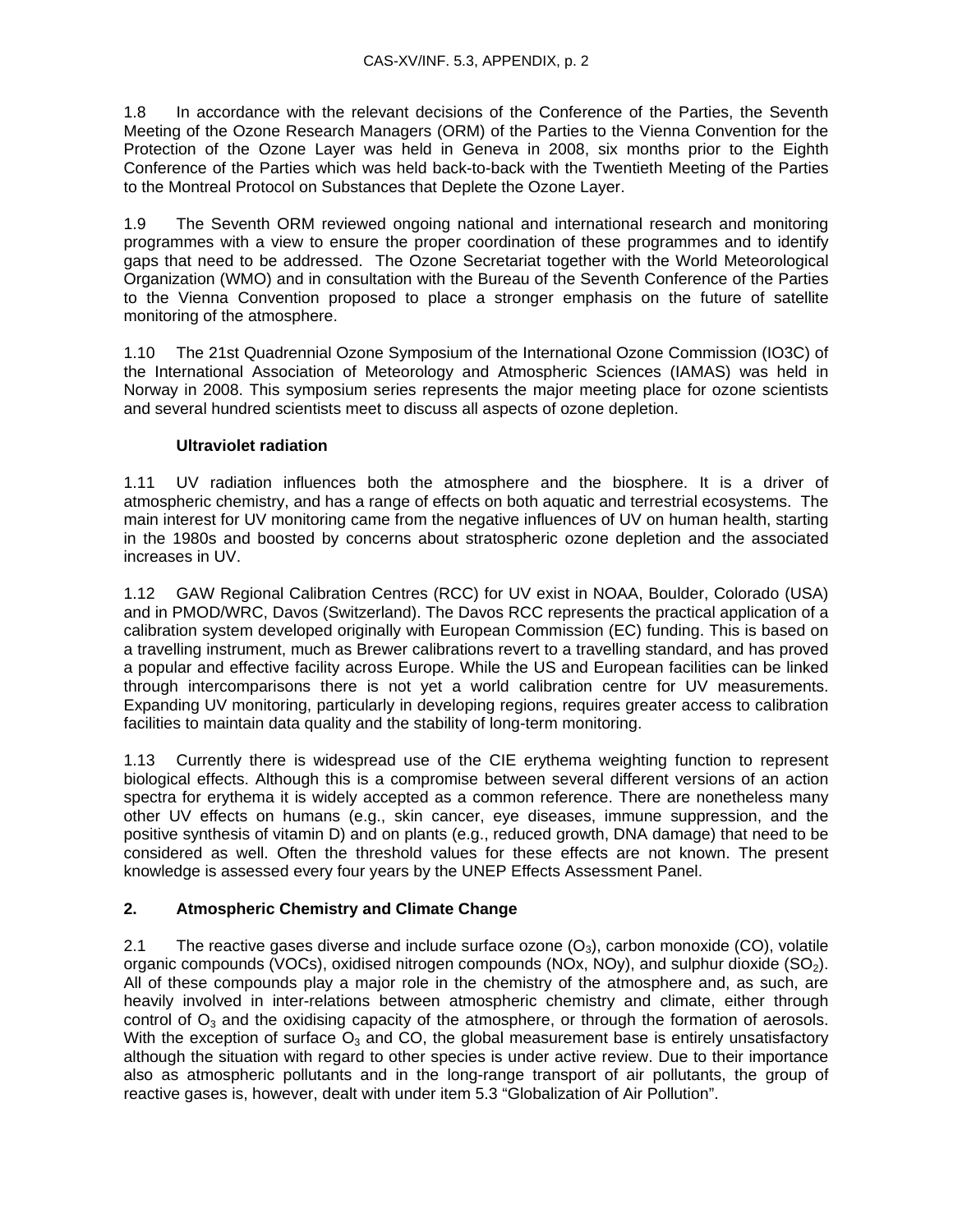## **Greenhouse gases**

2.2 There is a direct connection between the atmospheric concentration of greenhouse gases and climate. Growing emissions of carbon dioxide cause a rise of global average temperature through increase in radiative forcing, its relative contribution to the increase has stood at 87% for the past decade and 90% for the last five years. The decrease in CFC production and consumption due to the Montreal protocol regulation has led to a decrease in the contribution of this group of gases to radiative forcing. On the other hand, the accelerated increase of production and consumption of HFCs and HCFCs as substitutes for CFC uses (by 8% per year in the developed countries and by 20% per year in the developing countries) may lead to a much higher contribution of HFCs to future increases in radiative forcing.

2.3 Regarding the establishment of central calibration laboratories and centers, EMPA has agreed to host and operate the WCC-CO<sub>2</sub> (audits) with a mandate to conduct system and performance audits at Global GAW stations beginning in 2010.

2.4 Intercomparison campaigns have been organized by the Japan Meteorological Agency, as the GAW World Calibration Centre (WCC) for methane in Asia and the South-West Pacific. They initiated intercomparisons of methane reference gases for Asia in 2005-2006 and 2008-2009 and for the South-West Pacific in 2006-2008. NOAA ESRL, CCL for  $CO<sub>2</sub>$ , CH<sub>4</sub>, and N<sub>2</sub>O, started the 5th international greenhouse gas comparison experiment (round robin) in April, 2009. Three sets of cylinders, three cylinders in each set covering a range of GHG mole fractions, are circulating in Asia, Africa, and Europe.

2.5 Development/update of measurement guidelines and standard operating procedures (SOPs):  $CH<sub>4</sub>$  and N<sub>2</sub>O measurement guidelines were updated in 2009 (GAW Report 185); the SAG GHG is working on the  $CO<sub>2</sub>$  measurement guidelines; a 'WMO/GAW Glossary of QA/QC-Related Terminology' has been made available at http://gaw.empa.ch/glossary.html.

2.6 Regular independent assessments: WCC-EMPA, established in 1996 and assuming worldwide responsibility for surface ozone, carbon monoxide and methane inter-comparisons at global GAW stations has provided regular system and performance audits at global GAW stations including intercomparison measurements with traveling standards for  $O_3$ , CO and CH<sub>4</sub>. During 2006-2008 audits were performed at 11 stations which helped to increase data traceability and reliability.

2.7 The WCC-N<sub>2</sub>O, established at IMK-IFU (Garmisch-Partenkirchen), has taken over worldwide responsibility for nitrous oxide at global GAW stations. From 2003 till 2008 six system and performance audits were conducted, including intercomparisons of five traveling standards. In a collaborative effort, WCC-EMPA conducts N<sub>2</sub>O intercomparisons at Global GAW stations using travelling standards calibrated by WCC-N<sub>2</sub>O, thereby increasing the number of stations or the frequency with which they can be assessed.

2.8 The WDCGG receives contributions from 244 stations in 60 countries and the spatial and temporal coverage and volume of the data have been steadily increasing. The WDCGG published the Data Submission and Dissemination Guide (GAW Report No. 174) in June 2007, and a revision in September 2009 as GAW Report No. 188. A technical report was published as GAW Report No. 184 in May 2009 to document the global analysis by the WDCGG.

## **Aerosols**

2.9 Particles in suspension – or aerosols – are critical in determining the absorption or reflection of heat by the Earth's surface, clouds and atmosphere, as well as the formation of these clouds and precipitation. The presence of large amounts of aerosols may also affect the vertical stability of the atmosphere, and when deposited on surface, particles may reduce the albedo of snow, again with impacts on climate.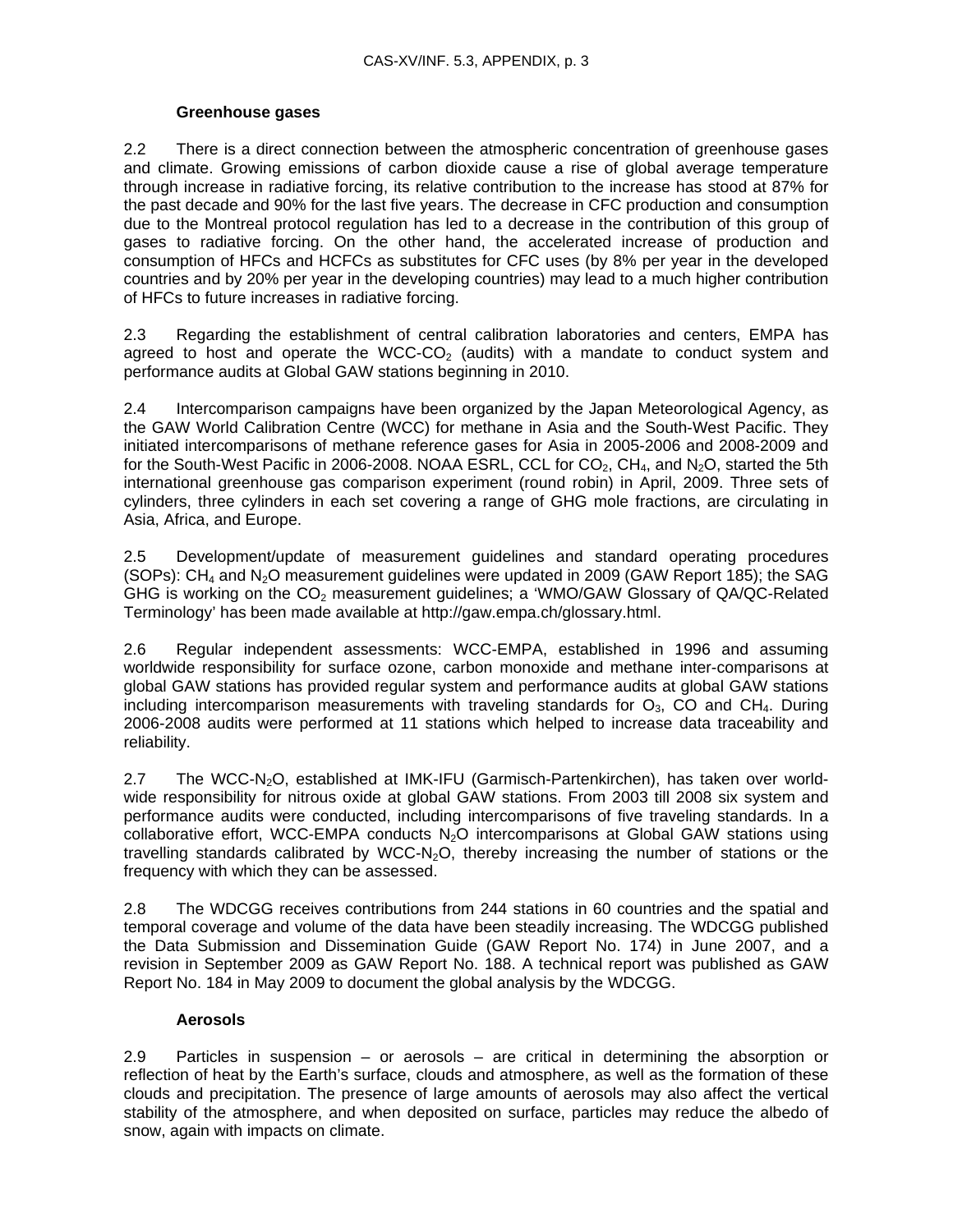2.10 GALION will combine the efforts of seven different lidar networks that offer vertical profiles of aerosols at a number of locations around the world. The GAW Report No. 178 describes the plan for the implementation of GALION. As there are only a few GAW stations contributing to aerosol measurements, it should be determined if there is a nearby aerosol station in a national network that would be appropriate to be considered a contributing GAW station, instead of trying to relocate lidar systems to stations already in GAW.

2.11 As per the Precision Filter Radiometer (PFR) observations for aerosol optical depth (AOD), there are in total 30 stations operating around the world. The instruments have been built in Davos and measure four channels with 5 nm bandwidth. The network has been running since 1999 with a total of about 1000 months of data reporting hourly means with a 96% data coverage rate. The data flow within the network results in data going to the World Data Centre for Aerosols, usually as hourly means on an annual basis. Near-real-time data are available at eleven of the fourteen GAW stations, with the remaining three providing data via e-mail on a monthly basis.

2.12 The WCC for aerosol physical properties has assisted developing countries in putting up their programmes and has frequently assisted in GAWTEC training.

2.13 The WDC for Aerosols (WDCA) has been hosted by the Joint Research Centre of the European Commission (JRC) since 1995. The SAG Aerosol discussed at length at their meeting in April 2009 the possibility of moving the World Data Centre for Aerosols (WDCA) from JRC to NILU, Norway and seeked endorsement for this from the OPAG EPAC JSC. The JSC supported this move, provided that appropriate attention be paid to the requirements and to the formulation of the MoU, one concern being retaining the identity of the WDCA.

## **3. Globalization of air pollution**

## **Precipitation chemistry**

3.1 Measurements of precipitation chemistry and wet deposition have been made for many years in various regions of the world with varying degrees of success. In general, those areas in which acid deposition has been a major environmental concern have developed and implemented sophisticated, high quality measurement systems. In other areas, however, the number of sites has been insufficient and the measurement methods and programmes remain inadequate and poorly integrated into the GAW programme. Representatives from major networks from Asia, Europe, and North America are in strong agreement about the major tenets of an acceptable GAW programme and have issued a comprehensive set of guidelines for the GAW programme, published as GAW Report 160 (December 2004). The present challenge continues to concern the need to reduce inconsistencies and improve data quality among established programmes and to stabilize and enhance high quality programmes in present data-sparse regions of the globe.

3.2 Many of the chemical laboratories from DEBITS and from stations associated with other remote regions of the globe continue to participate in the GAW annual laboratory inter-comparison studies. Unfortunately, the performance of many of the laboratories has been inconsistent, and some laboratories simply do not participate. The laboratory intercomparisons will continue in the future under the auspices of QA/SAC Americas. Powerful tools have been established to clearly identify poorly performing laboratories, and protocols have been established to work with such laboratories to improve performance. Twinning activities and expert site visits will be required to ensure measurable progress. To enhance global coverage, a new site near Cordoba, Argentina is being established.

3.3 The WMO precipitation assessment will update the earlier WMO Global Precipitation Chemistry Assessment published in 1995. The writing team of the Assessment consists of scientists from South Africa, Norway, Russia, Australia, Japan, India, Italy, Switzerland, Brazil, the USA and Canada. The objective of the Assessment is to review and synthesize the state of the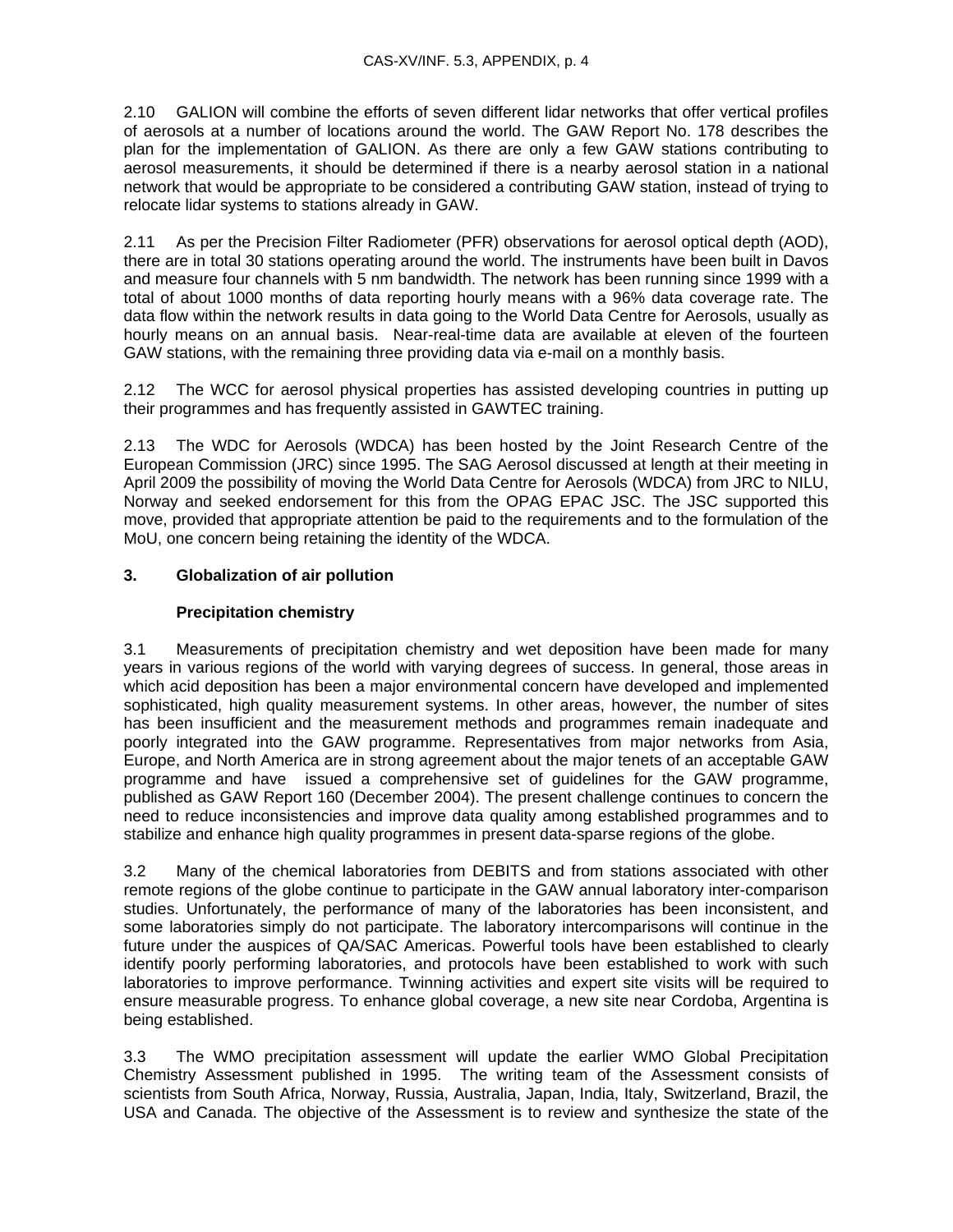science on the chemical composition of precipitation and deposition of major ions at a global and regional scale.

3.4 As regards deposition to the oceans, several factors determine whether a part of the ocean will receive atmospheric inputs that could alter biogeochemical processes. Three important factors are the reactivity of the material being deposited, the residence time of the chemical in the atmosphere and atmospheric transport patterns relative to the sources. The collaboration between WMO and GESAMP is in conformity with the agreed WMO EC policy on continuing support of GESAMP to address topics relevant for WMO, such as atmospheric-ocean interactions, including exchange of pollutants, effects on global change and other atmospheric-related processes on the marine environment. WMO has established a trust fund to manage financial contributions of GESAMP partners for the support of this working group.

#### **Reactive gases**

3.5 Oxidants are formed through complex atmospheric processes involving precursor compounds (i.e. various oxidized nitrogen (NOy) and volatile organic carbon containing compounds (VOCs)) in the presence of sunlight. The precursor compounds also have adverse effects on health, and there are regulations in place to reduce their emissions. Many of the precursors offer the potential to serve as tracers for source attribution of emissions of pollutants to the atmosphere, and to study the transport patterns and chemical transformation en route. Many of the precursors also contribute to the formation of secondary aerosols, originating from reactive and short-lived species. Such aerosols are important to human health; for ecosystems through deposition; and influence strongly the atmospheric radiation balance, having both positive and negative radiative forcing factors.

3.6 Reactive non-methane hydrocarbon compounds commonly referred to as VOCs play an important role in the chemistry and therefore the oxidizing power of the atmosphere, which in turn affects climate, and air quality. VOCs are emitted by the biosphere and in various forms of air pollution, such as motor vehicle exhaust etc. They are removed from the atmosphere primarily by reaction with the hydroxyl radical with coproduction of  $CO<sub>2</sub>$  and H<sub>2</sub>O and many intermediate products. They are responsible, together with NOx, for the photochemical formation of  $O_3$  and other photo-oxidant pollutants including secondary organic aerosol. A complex mixture of several hundred VOCs is emitted with half-lives ranging from several months in the case of  $C_2H_6$ , to hours for the most reactive ones, such as isoprene or anthropogenic olefins.

3.7 The main importance of VOCs is in the lower troposphere, especially over and downwind of populated areas. However, several compounds have sufficiently long lifetimes to be transported into the background atmosphere where their presence is supplemented by local emissions from the biosphere both over land and over ocean. Only a few compounds, for example formaldehyde, have the potential to be observed by current or proposed satellite instruments. It is therefore important and timely to institute at selected ground-based sites and from aircraft platforms a longterm measurement programme of a subset of VOCs which are relevant to the aims of GAW, and which can be measured simply and accurately with existing technology. Considerable progress has been made recently with the setting up of a VOC network which is being calibrated and audited as required by GAW and first measurements have been submitted to the GAW database.

3.8 The VOC World Calibration Centre, based at IMK-IFU in Garmisch-Partenkirchen (Germany), has recently organized several calibration activities using a standard obtained from the National Physical Laboratory in the UK and the process of auditing stations participating in the network is well underway. This also includes advances in implementing The Central Calibration Laboratory to maintain a traceable VOC calibration scale and to provide calibration standards in cooperation with the National Metrological Institutes from UK, USA, Republic of Korea and the Netherlands.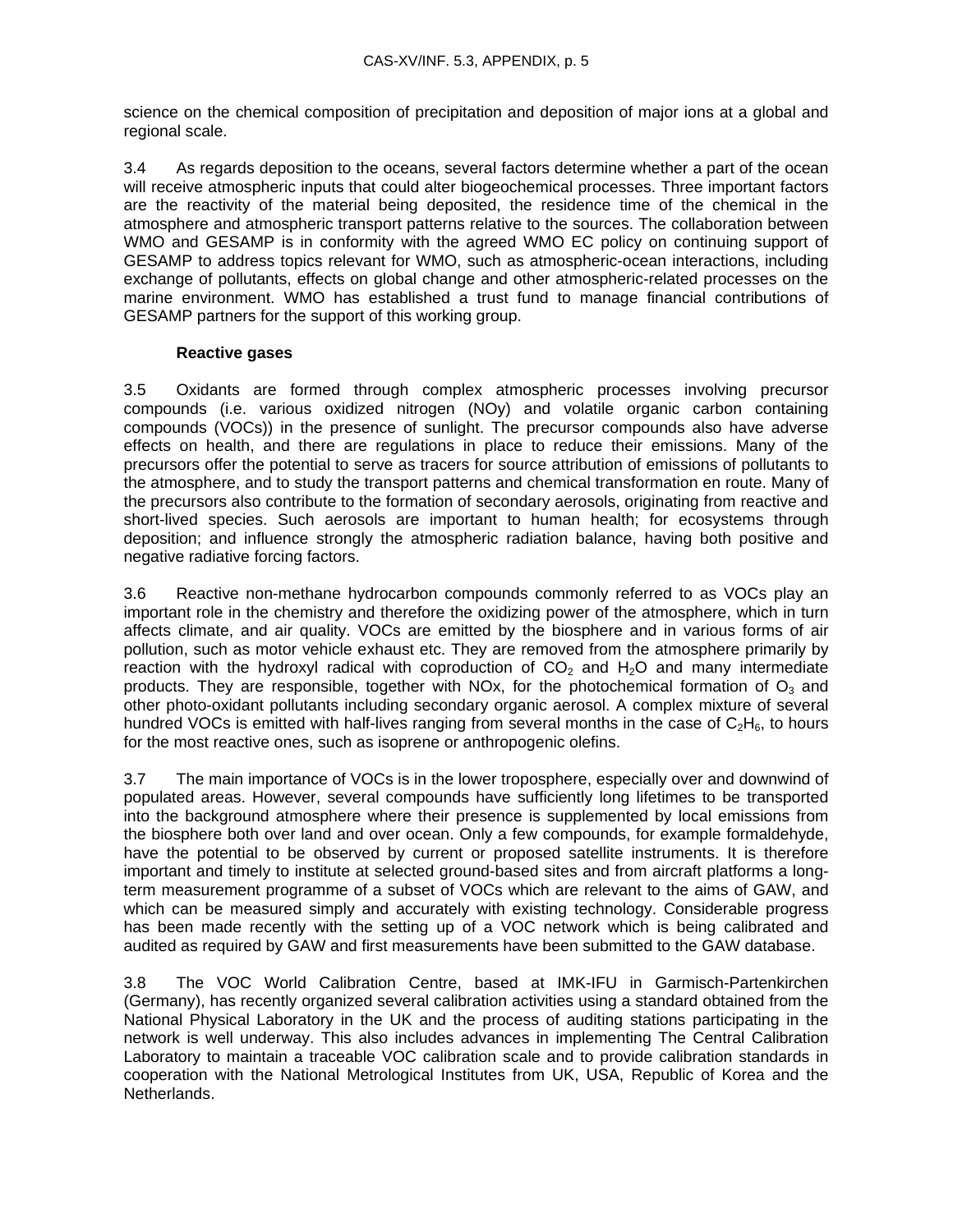3.9 For NOxy, a workshop has been held at the Hohenpeissenberg Observatory of the Deutscher Wetterdienst in October 2009 and it is expected that the outcome will be a global network making high quality measurements of the most important species (NO,  $NO<sub>2</sub>$ , and speciated organic nitrogen) supported by the necessary structures to run a GAW network as outlined in the GAW Strategic Plan (WMO Report No. 172). Peroxy acyl nitrate anhydride (PAN) and PAN-type compounds, nitric acid (HNO<sub>3</sub>), monofunctional alkyl nitrates (RONO<sub>2</sub>), and the sum of reactive gas-phase nitrogen (NOy) would be recommended to be added as capabilities improve.

\_\_\_\_\_\_\_\_\_\_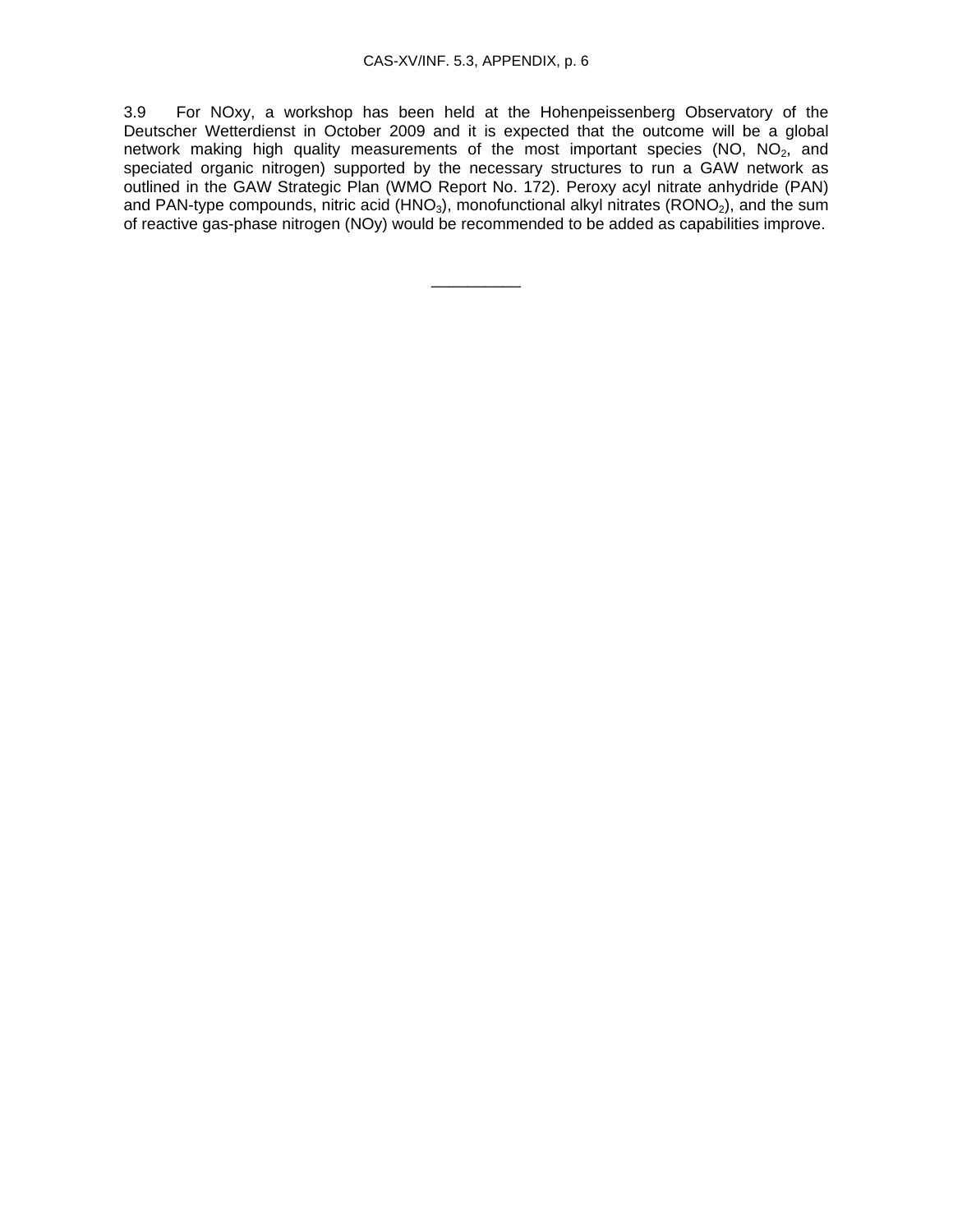| <b>COMMISSION FOR ATMOSPHERIC SCIENCES</b>           | Submitted by:<br>Date: | Secretary-General<br>5.XI.2009 |
|------------------------------------------------------|------------------------|--------------------------------|
| <b>FIFTEENTH SESSION</b>                             | Original language:     | English                        |
| Incheon, Republic of Korea<br>18 to 25 November 2009 | Agenda item:           | 6                              |

# **RECOMMENDATIONS ON COLLABORATIVE RESEARCH AND ACTIVITIES AT THE RESEARCH-OPERATIONS INTERFACE**

# **SUMMARY**

**Reference: CAS-XV/Doc. 6**

**CONTENT OF DOCUMENT:** 

**Appendix:** 

• Background information on collaborative research and activities at the research-operations interface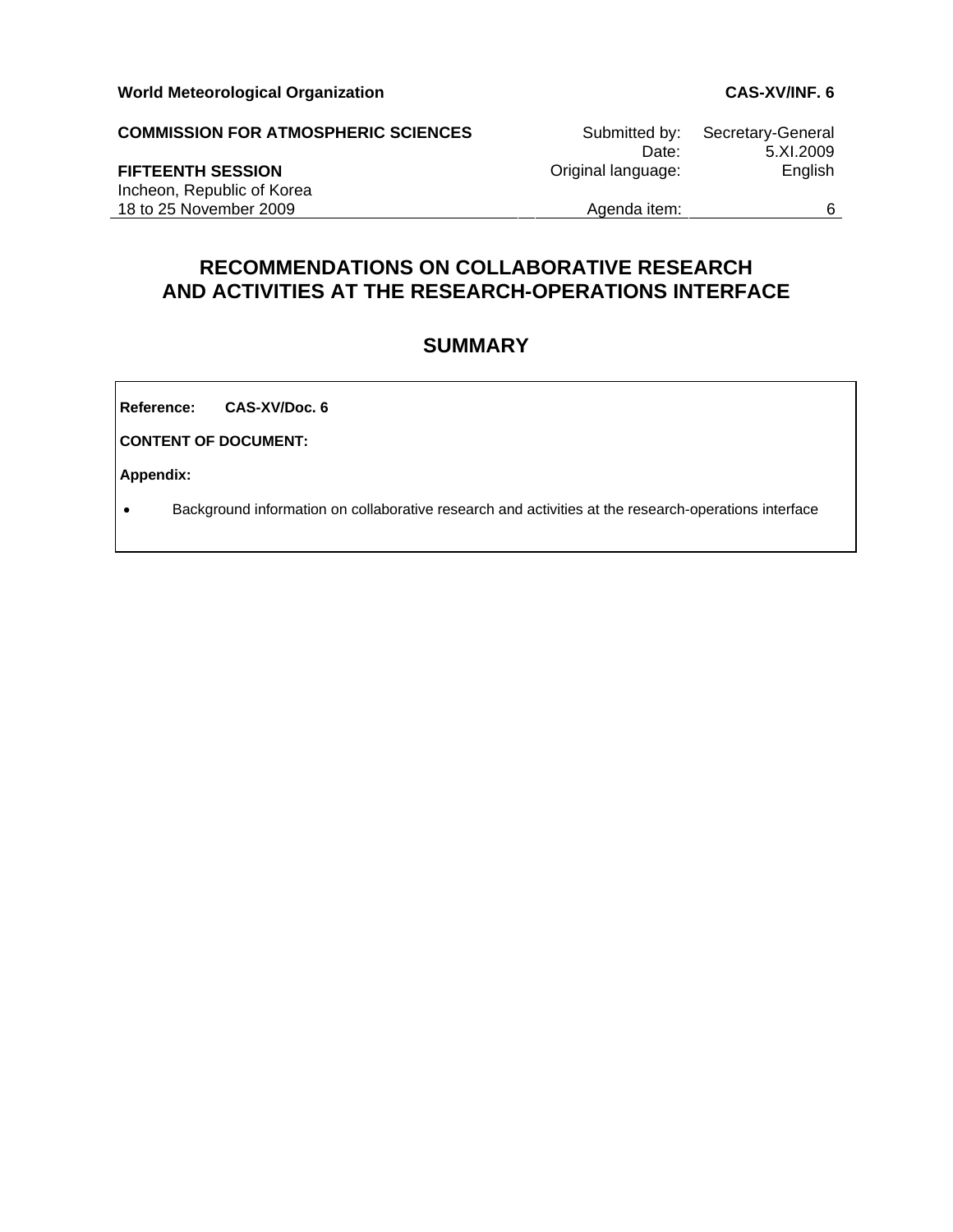#### CAS-XV/INF. 6, APPENDIX

## **BACKGROUND INFORMATION ON COLLABORATIVE RESEARCH AND ACTIVITIES AT THE RESEARCH-OPERATIONS INTERFACE**

#### **WIGOS/WIS and Near-Real Time Chemical Data Delivery**

1. A number of Antarctic stations deliver chemical data in NRT, but in many cases it is submitted by e-mail and in many different formats. A more rational system is needed where data is submitted to the GTS/WIS in a standardized format. A few Canadian, Czech and Japanese stations submit total ozone data routinely to the GTS. The Norwegian Institute for Air Research (NILU) collects ozonesonde data in NRT from more than 20 ozonesonde stations in Europe and passes these data on to ECMWF from where it is submitted to the GTS. These data are used in the GEMS and MACC projects for model validation. The existing NRT routines for Dobsons, Brewers and ozonesondes should be applied to more stations in the GAW network. AOD data is collected in NRT from a small number of global GAW stations by the World Optical depth Research and Calibration Center (WORCC), and NILU is collecting PM data from a number of European stations.

2. The pilot project IDOA was started on 1 July 2008 with the goal to expand significantly the number of stations submitting ozone and aerosol data to operational users in NRT via GTS/WIS.

3. WIS will be able to meet its objectives only if data discovery and retrieval (DAR) can be improved globally. The ET-WDC PP aims at making metadata on the observations performed in GAW available in a WIS-conformant way. Further, it aims at developing prototype services that will help users to make best use of the data available at dedicated World Data Centres. A project plan with 9 tasks and 11 milestones has been developed by the lead ET-WDC. A progress report has been submitted for the October 2009 SG-WIGOS meeting and can be found at: http://www.wmo.int/pages/prog/www/WIGOS-WIS/meetings/WIGOS-2\_Geneva2009/Doc-4-1-1.pdf

#### **Research to Operations in Numerical Weather Prediction**

4. The reader is referred to Documents 5.1 WWRP, 5.2 THORPEX and 5.3 EPAC for further information on this section.

5. The JSC-WWRP noted in its strategic plan (Chapter 5.3) that until recently, aerosols, ozone and greenhouse gases were not regarded as "essential weather variables". As the skill of NWP models has gradually improved over the past two decades due to assimilation of satellite observations, improved model physics and higher resolution, the relative importance of model uncertainties related to chemical variables compared to other sources of uncertainties has grown. In addition, the goal of extending the usefulness of forecasts beyond the classic 3 to 5 days to 14 days or even seasons became seen as increasingly possible. For both reasons, it is becoming clear that aerosols, in particular, through their role in direct radiative forcing, indirect radiative forcing and precipitation formation (WMO/IUGG Review; 2009), need to be included internally in numerical weather prediction models. Much like water components, they are highly variable in time and space in the troposphere (typical residence times of 3 to 14 days) and therefore cannot be represented by climatological distributions. New initiatives are emerging in the research community that are moving toward the incorporation of aerosols, ozone and greenhouse gases into NWP forecast models as active constituents that can be assimilated in near real time or in reanalysis mode. A flagship project in this regard was the Global and regional Earth-system (atmosphere) Monitoring using satellite and in-situ data (GEMS) 2005-2008. GEMS and its successor MACC build on the global weather forecasting system operated by the European Centre for Medium-Range Weather Forecasting (ECMWF). ECMWF and its partners, including the WMO research director serving as advisory board chair in the project, have added a capability for analysing and modelling the distributions of key greenhouse gases, chemically reactive gases and aerosols.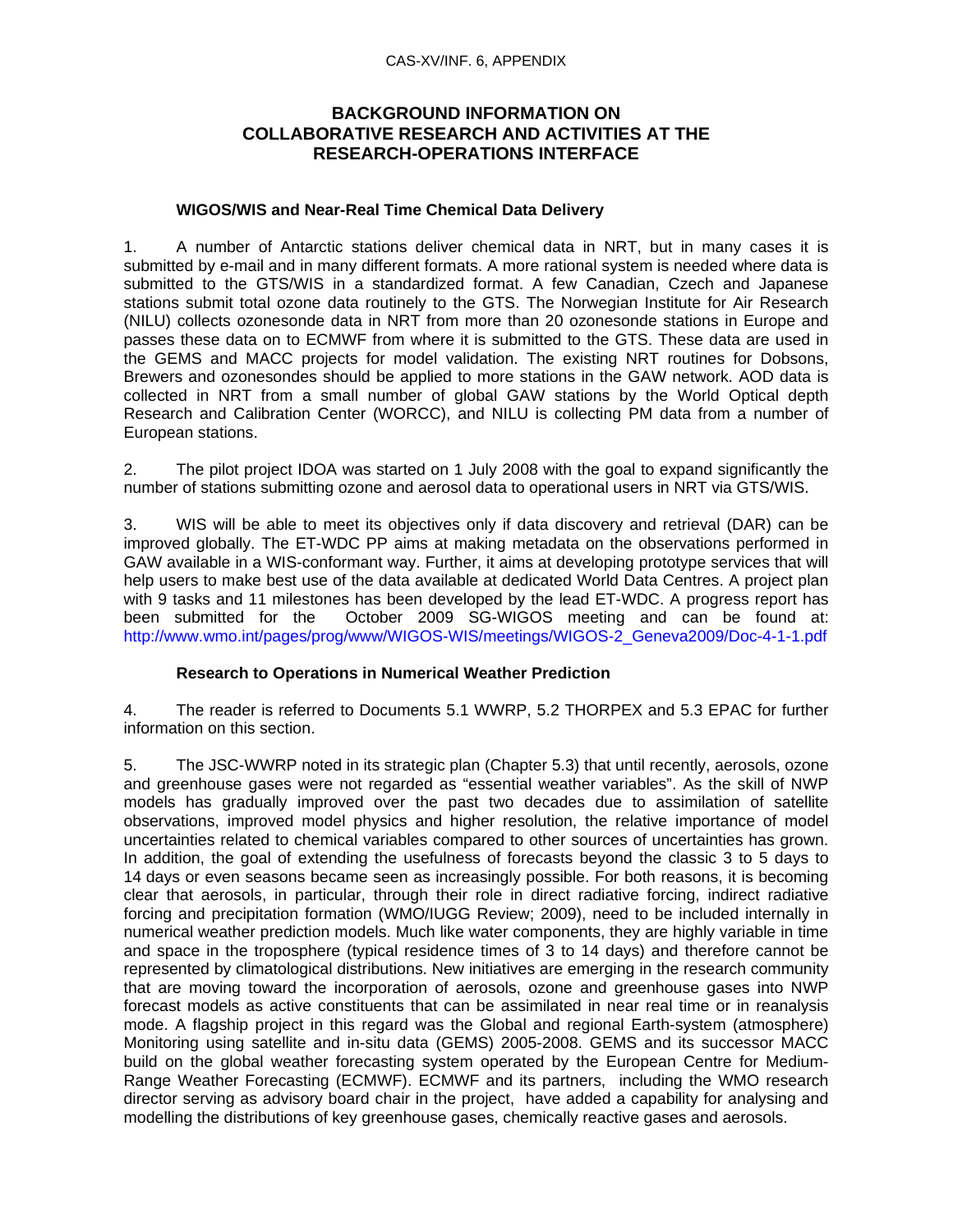6. The 4th WMO Workshop on The Impact of Various Observing Systems on NWP Forecasts is a series dedicated to reviewing the science and assessing the impact of various observing systems. It advances understanding of the Global Observing System of WIGOS and allows CBS to make recommendations on the future of this system. Further information on the 4th Workshop in this series can be found at:

http://www.wmo.ch/pages/prog/www/OSY/Reports/NWP-4\_Geneva2008\_index.html

7. The WMO/Forum: Social and Economic Applications and Benefits of Weather, Climate, and Water Services was established as part of the WMO Public Weather Services Programme (PWSP) in 2007 as a successor to the WMO Task Force on Socio-Economic Applications of Meteorological and Hydrological Services. The aim was to expand the scope of the Task Force and to provide WMO with recommendations and guidance for assisting the National Meteorological and Hydrological Services (NMHSs) to more fully assess the socio-economic benefits of weather, climate and water information for a wide range of user communities, and to enhance the provision of such services. The Forum includes a wide membership base and mandate. Further information can be found at: http://www.wmo.ch/pages/prog/amp/pwsp/socioeconomictaskforce.htm

8. Transition of research to operational prediction helped by the participation of CAS programme leaders for WWRP and THORPEX can be found under agenda item 11.4 of CBS-XIV. The session resulted in recommendations for CBS actions regarding operational transition activities related to THORPEX Africa, forecast systems, tropical cyclones (IWTC), nowcasting, FDPs, GIFS-TIGGE, TIGGE-LAM and the relationship of GIFS-TIGGE prototype projects to the CBS-led SWFDPs.

- 9. EC-LXI (paragraph. 3.1.31) recommended:
- (a) Regional, CBS-, and CAS-related entities in the WMO collaborate with the THORPEX GIFS-TIGGE Working Group to plan and execute a GIFS Forecast Demonstration Project (GIFS-FDP) that is designed to benefit Members in the developing world;
- (b) To take advantage of existing and planned activities, infrastructure and experience, wherever possible, GIFS-FDP subprojects will be carried out in conjunction with CBS SWFDP, which has an effective mechanism for cascading the benefit of new forecast systems to decision-makers in WMO Members States;
- (c) The GIF-FDP should begin with the prediction of tropical cyclone tracks and ensemblebased diagnostics, since EC-LX urged continuation of this real-time programme. The Council encouraged the participation of the relevant TIGGE data providers, TIGGE archive centres, Tropical Cyclone Warning Centres (TCWCs), Regional Specialized Meteorological Centres (RSMCs, including RSMCs with activity specialization in Tropical Cyclones) and WMO Members in executing such GIFS-FDP activities, which will require training and the development of a common set of products;
- (d) That a follow on from the GIFS-FDP should focus on improving prediction of heavy rainfall and other problems of high priority, such as contributing to improving food security. The Council requested support from the WWRP SERA Working Group and THORPEX Regional Committees in exploring various societal application areas;
- (e) The WMO Secretariat, THORPEX and the TIGGE data providers should work to develop a suitable data policy that will allow the GIFS-FDP to proceed in order to reduce human suffering, mitigate costs and deliver benefits;
- (f) For the longer term, CBS and CAS experts should work with the THORPEX community to develop a way forward with the GIFS vision including additional applications with prototype GIFS probabilistic products for high impact precipitation, wind speed, and near surface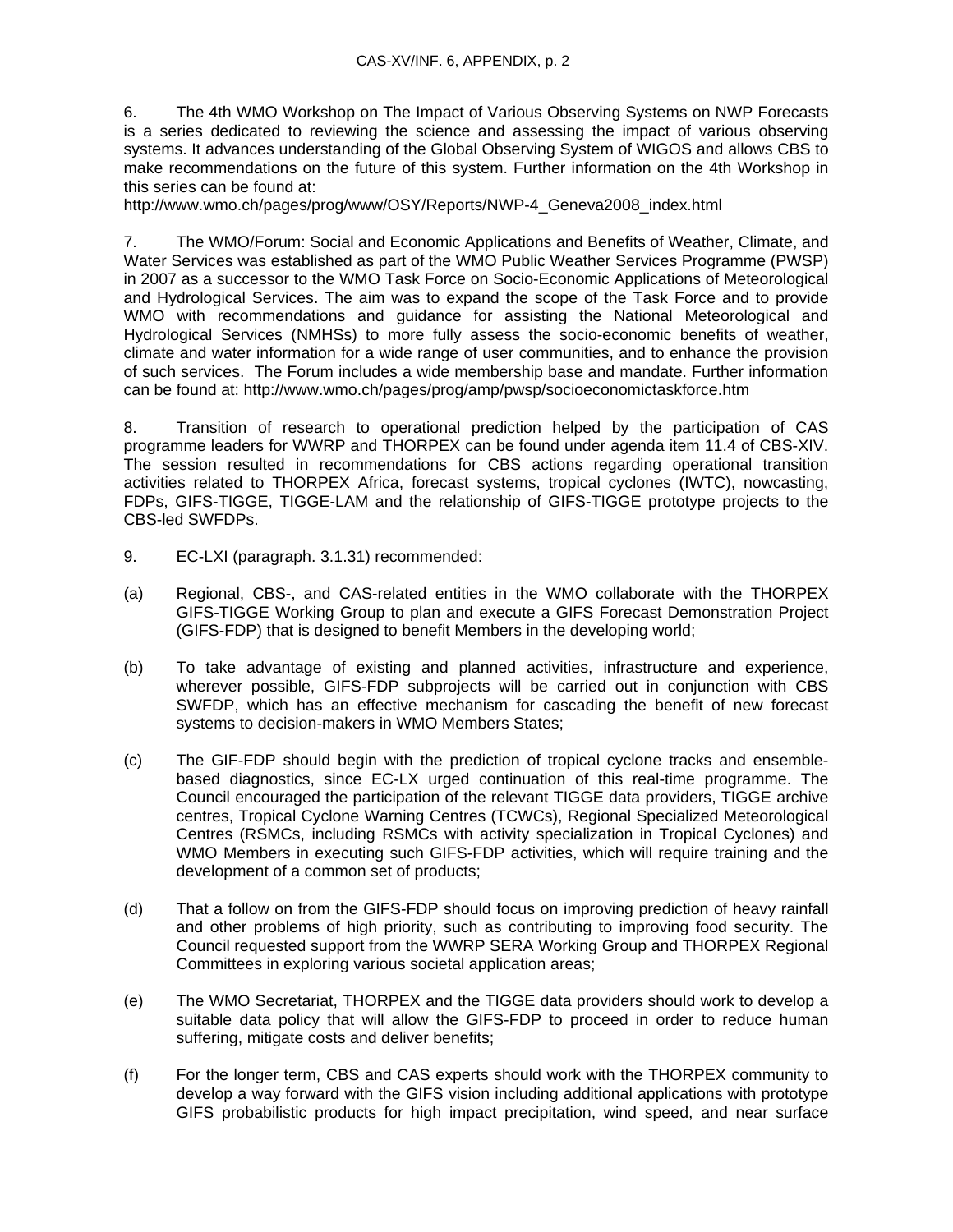temperature forecasts that, if successful, could be transitioned into operations to benefit the international community, especially for the developing world.

10. The "North Western Pacific Tropical Cyclone Ensemble Forecast Research Project" was proposed to occur in 2010 as an outcome from the recent WWRP JSC and a meeting of the THORPEX GIFS-TIGGE Working Group in September 2009. The goals are to: (i) develop and extract useful information from the TIGGE tropical cyclone ensemble forecast data; (ii) to deliver the extracted information to Typhoon Committee Members and interested researchers; and (iii) to get feedback from forecasters/researchers on the delivered information. The project is proposed to initially deliver "ensemble track data" and then expand other variables (e.g., precipitation, maximum wind speed, etc.).

### **Sand and Dust Storm Warning Advisory and Assessment System (SDS-WAS)**

11. WMO is taking a lead with international partners in coordinating SDS-WAS to develop, refine and provide products to the global community useful in reducing the adverse impacts of sand and dust storms and to assess impacts of the SDS process on society and environment. Dust storms in arid and semi-arid regions play an important role in weather, climate, human health and air quality, transportation air and highway safety and agriculture.

12. In May 2007 upon the recommendation of CAS, the Fourteenth WMO Congress endorsed the launching of SDS-WAS. In June 2008, the sixtieth session of the Executive Council of WMO (EC-LX) welcomed the initiatives towards the development of SDS-WAS to assist Members to gain better access to services related to sand and dust storms prediction and warning advisories through capacity building and improved operational arrangements. EC-60 also welcomed the establishment of the two SDS-WAS Regional Nodes: (a) the Northern Africa - Middle East - Europe Node; and (b) the Asia Node supported by Centres of the Regional Nodes in Spain and China, respectively.

13. In 2008, the SDS-WAS Draft Implementation Plan 2009-2013 was developed and discussed by two regional nodes. Details on SDS-WAS implementation are available in WWRP web page http://www.wmo.int/sdswas/. Research is considered as an essential component of SDS-WAS. The Plan identifies the major challenges for SDS-WAS and proposes an architecture and information exchange that will secure efficient and balanced cooperation between, and participation of, the major components of the SDS-WAS system: research, prediction, observations and service delivery.

14. Because of future operational aspects anticipated in the implementation of SDS-WAS, cooperation of CBS with CAS would ensure that transition of certain SDS-WAS components into operation. In response to EC-LX call for collaboration between CBS and CAS, CBS-XIV (Dubrovnik, 25 March-2 April, 2009) requested appropriate experts in CBS to review the SDS-WAS Draft Implementation Plan (see website above) and to submit comments to CAS-XV. It also delegated final approval of the Plan in 2010 to the CBS Management Group. In October 2010, the OPAG-GDPFS completed its review. Recommendations are posted on the SDS-WAS Website. This is background material for the draft decision (see Doc. 6, paragraph 6.3.6)

15. Spain through a Spanish WMO Trust Fund for capacity building has made major contributions to support of surface aerosol optical depth observations in Africa that will aid in advancing numerical weather prediction models that forecast sand and dust storms. Such surface measurements are particularly valuable for verifying and eventually initializing sand and dust storm models. In addition, Spain intends to support through this trust fund a regional SDS-WAS user consultation and capacity building workshop in WMO Region I, Africa.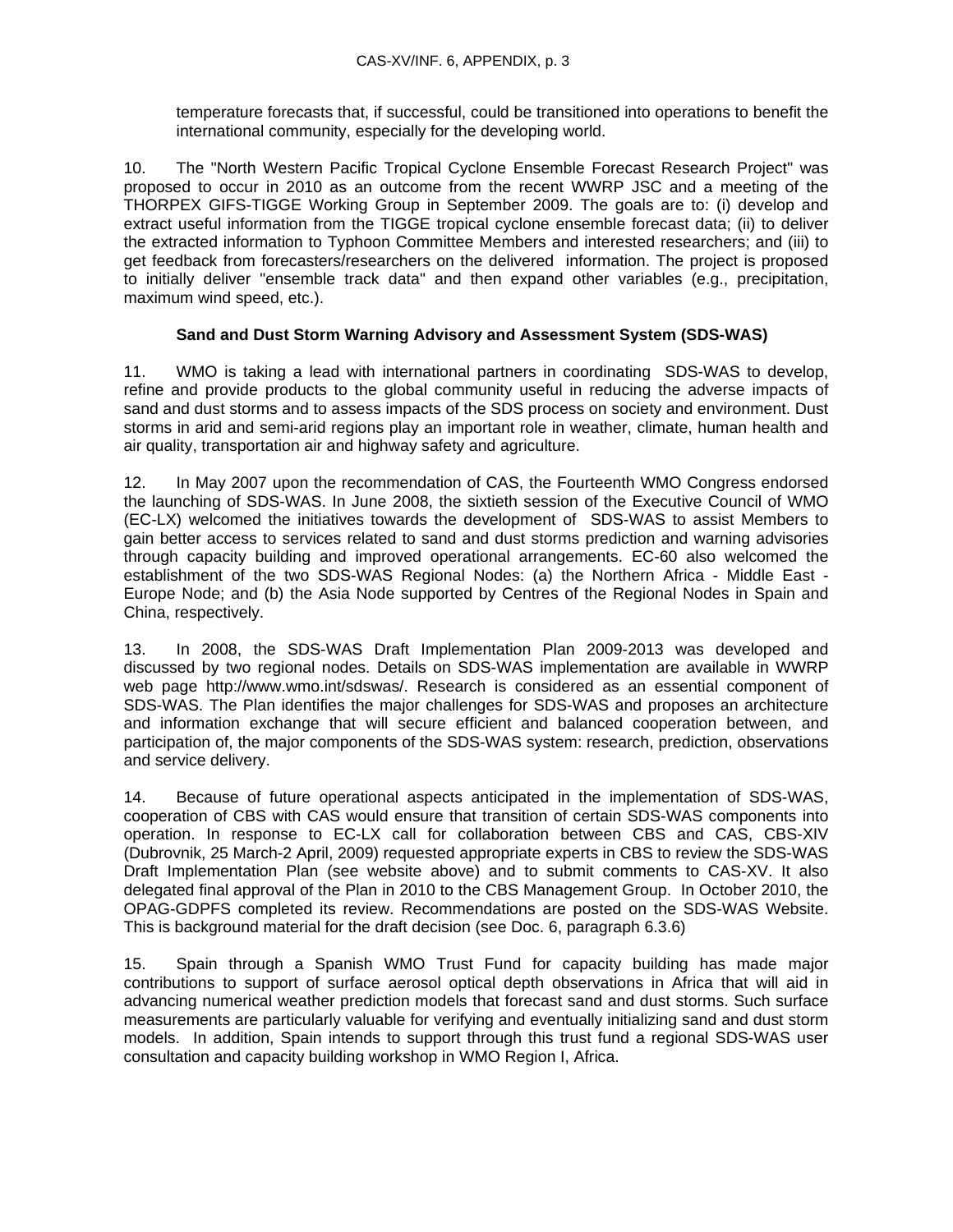#### **Urban-Regional Air Quality GURME**

16. WMO Members are broadening their traditional roles so as to respond to air quality and related weather-sensitive public health threats. In order to help enhance the capabilities of NMHSs to handle meteorological and related aspects of urban pollution and to provide an international platform for cross-cutting urban air pollution activities, WMO established the GAW Urban Research Meteorology and Environment (GURME) project. GURME addresses the end-to-end aspects of air quality that link observational issues, data assimilation techniques, numerical models, dissemination methods, and capacity building required especially for developing countries to provide and use air quality services.

17. There have been many expressions of interest for enhancing air quality forecasting activities in the different WMO Regions. As a response, the GURME air quality forecasting (AQF) course was developed by the GURME Training Team. The course is designed to provide the background knowledge needed to design, develop, implement and evaluate a basic air qualityforecasting programme. It contains practical advice, introduces the participants to available tools and methods, and provides reference materials for follow-on activities. The topics covered include: meteorological aspects of air pollution; meteorological products and examples; chemical aspects of air pollution; case studies; air quality forecasting tools; developing a forecast programme; and daily forecast operations. The first course was delivered in July 2006 in Lima, Peru, for the RA III countries and the next for South Asia in 2008. However, due to limited funding, WMO has not been able to respond to the requests from Members for organizing AQF courses in a comprehensive manner. There is a need to hold these workshops in other Regions, especially in Central Asia and Africa in order to assist NMHSs to expand their scope of activities and improve their air quality products.

18. The strong collaboration between GURME and COST Actions has proven very beneficial, specifically with COST Action 728 "Enhancing Meso-Scale Meteorological Modelling Capabilities for Air Pollution and Dispersion Applications" resulting in the preparation of joint publications and holding a joint workshop in 2010 connecting to users of mesoscale models.

### **Nowcasting Applications and Services**

19. The link between CAS and CBS (PWS) is through the JOint Nowcasting Applications & Services (JONAS) Steering Committee. The JONAS activities are focused on improving and accelerating the wide spread operational use of nowcasting systems developed in research settings or NHMSs with such specialties. Thus the Steering Committee is a cross-commission and comprises: a nowcasting expert to be appointed by WWRP as Co-Chair, a PWS/DPM expert to be appointed by PWSP as Co-Chair, a CBS representative in WWRP Nowcasting Working Group, a forecast systems expert, a PWS expert from developing countries, a WMO Secretariat representative and advisors and experts to be invited as required. Their terms of reference and other information can be found in their Strategic Plan at:

http://www.wmo.ch/pages//prog/amp/pwsp/documents/JONAS\_Strategic\_Plan.pdf

20. Broad WMO involvement will be encouraged in addressing issues associated with the changing forecasting environment in NHMSs, including a growing tendency for forecasting systems to run locally on workstations and local networks, demanding new user requirements, an increased reliance on visualization, and an evolving role of human forecasters in parallel with increasing automation. CBS and CAS-WWRP will cooperate in planning, implementation, and providing input to such a workshop, which should have a strong participation by NMHSs of developing countries, beginning with a small focused meeting in 2010.

### **Shanghai Multi-Hazard Early Warning System (MHEWS)**

21. The Shanghai Multi-Hazard Early Warning System Demonstration Project was initiated in 2007. Shanghai is frequently affected by natural hazards such as typhoons and associated marine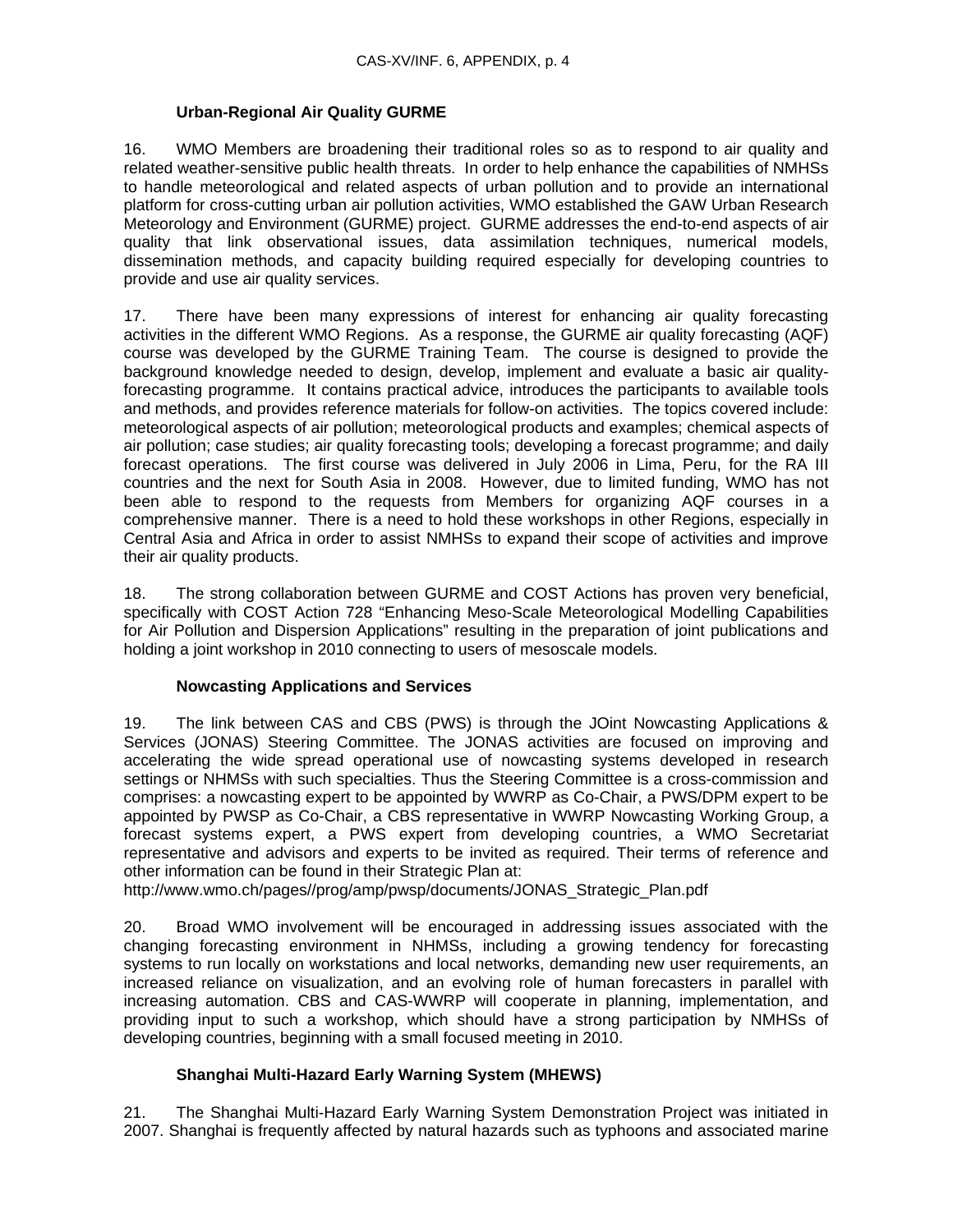hazards such as storm surge, heavy storms, heavy fog, heat-waves, and also atmospheric pollution episodes. This project provides technical capacity development in nowcasting and forecasting of various hazards to the NMHSs, through a coordinated approach involving all relevant WMO technical programmes with the lead in RES/AER. This approach is being used to demonstrate benefits achieved through leveraging expertise and capacities of WMO Programmes in assisting Members with the development of their early warning systems with a multi-hazard approach. Activities are well on their way for an early detection and warning system for tropical cyclones and marine-associated hazards, on the application of nowcasting to Public Weather Service delivery, on the GURME demonstration project on air pollution and on the development of governance, institutional coordination mechanisms and community preparedness. Different models and their use for the mesoscale ensemble forecasting capabilities are being studied. The component on Heat-Health Warning Systems (HHWS) includes an operational HHWS using a method based on synoptic classification of conditions leading to dangerous heat waves and on epidemiological data from Shanghai. The system will further include operational issuance of various indices familiar to the travelling public and outreach through various communications entities in Shanghai. This Shanghai MHEWS approach is being demonstrated with the goal to scale up to other countries in need of technical capacity development requiring a multi-hazard approach.

22. The project component for governance is underway to strengthen strategic, institutional and operational coordination and cooperation in early warning systems among NMHSs and disaster risk management agencies at national to local levels. The WMO DRR Programme is working with its partners to link know-how, derived from good practices in early warning systems, to national and regional development projects focused on strengthening institutional capacities and cooperation of the NMHSs and disaster risk management agencies. In this context, the WMO DRR Programme has developed a systematic process for identifying and documenting good practices in EWS, with focus on governance, and institutional coordination and cooperation. To date, through a national multi-agency approach, engaging NMHS and their partners in disaster risk reduction, four good practices have been documented including Shanghai MHEWS, Cuba, France and Bangladesh and these have been used to develop a training programme targeted at the directors of NMHS and disaster risk management agencies. This training is carried out in conjunction with development projects in DRR and EWS, in a number of regions in 2009-2010 timeframe. The first training was held in Nanjing, China in June 2009, and a second training of these good practices was held in Pula, Croatia, for 14 countries in Southeast Europe, as part of a project in this region.

23. EC-XVI endorsed the Project Implementation Plan developed for the World EXPO 2010 Nowcast Services Demonstration Project (WENS). It also supported the goals of WENS which are: to demonstrate how nowcasting applications can enhance short-range forecasts of highimpact weather using the opportunity afforded by the World EXPO 2010; and to promote the understanding and enhance the capability of WMO Members in nowcasting services. The project will culminate in the demonstration of the nowcasting services during the Expo in 2010. The major outcomes from WENS will include: publication of WMO Nowcasting services guidelines; and capacity building workshops for WMO Members.

24. The GURME Shanghai project on air pollution, which was started in February 2007, has progressed well, especially for provision of operational ozone forecasting, and is providing realtime display of observational data. Within this project observation stations have been updated and new ones built, data management has been developed, a study on aerosols based on surface measurements and satellites has been made, aerosols have been investigated as related to haze and dust pollution, and urban heat and dry island studies, analysis on distribution of land surface characteristics over Shanghai and a UV radiation study and prediction have been carried out. GURME is assisting the Shanghai Meteorological Bureau to produce their best products, in this context a workshop is planned for 2010 focusing on delivering operational components.

25. The HHWS component relies on effective partnerships between the Shanghai Meteorological Bureau (SMB) and local and regional health, communications and emergency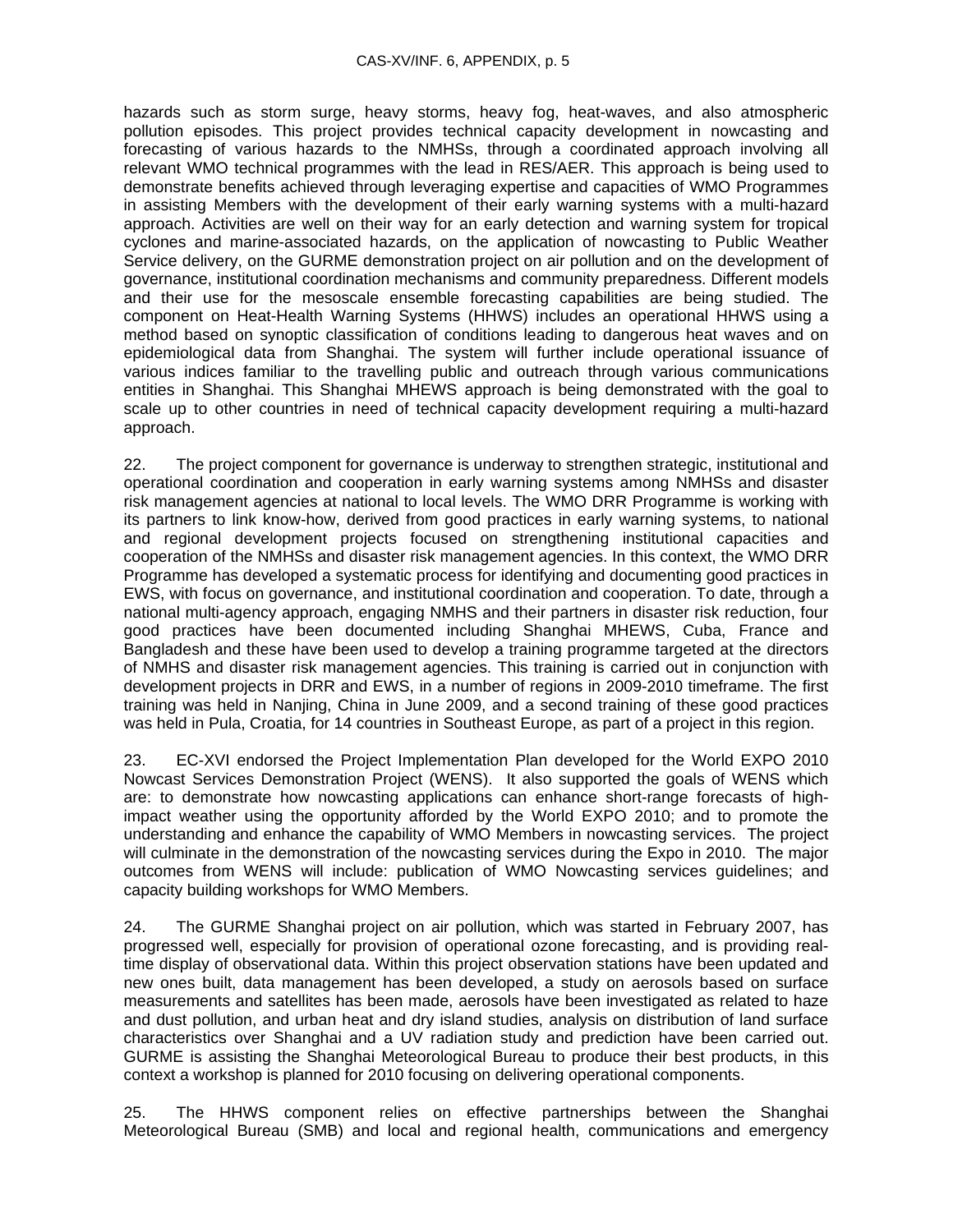response authorities (e.g., the Centre for Disease Control, public health authorities, media groups) that have been in place and increasingly developed since the Commission for Climatology demonstration project on HHWS in Shanghai in 2000. During the heat season in 2010, the SMB is prepared to issue specialized warnings and information on heatwaves to its partners, and public warnings for local and visiting populations. Detailed studies of the thermal climatology of Shanghai, along with epidemiological evidence have been used to improve prevention, preparedness, and response activities for heat waves. The project to prepare HHWS for the MHEWS for EXPO 2010 will result in a case study that will enhance the understanding of Members of various HHWSs and requirements for their implementation.

26. Progress has been made with the EWS for Tropical Cyclones and Marine-associated Hazards project component. CMA has been increasing the wave and storm surge observational network in the shallow waters surrounding Shanghai and, through national and international collaborations established under the framework of this project component, it has now access to observational data from networks under the responsibility of other agencies. A direct link with the RSMC-Tokyo was established for an improved EWS. Storm surge and wave models have been implemented. An integrated approach to storm surge, wave and flood forecasting has been built to enable the production and provision of coastal inundation forecasting and warning services, which would be demonstrated during the Expo in 2010. The "North Western Pacific Tropical Cyclone Ensemble Forecast Research Project" will contribute to the Shanghai EXPO 2010 via CMA/NMC, CMA/SMB and CMA/STI efforts. This project will be among the first real-time uses of the GIFS-TIGGE concept.

27. Expert workshops are planned to be held during the EXPO 2010 highlighting issues addressed by the Shanghai MHEWS project components and offering expertise to be used at the WMO CMA Pavilion.

## **GEO Links to AREP Activities**

#### *Development of the GEO Work Plan 2009-2011*

28. The annually updated GEO Work Plan provides the agreed framework for implementing the GEOSS 10-Year Implementation Plan (2005-2015). The current version can be downloaded from http://www.earthobservations.org/geoss\_imp.shtml. It consists of a set of practical Tasks that are contributed to GEO by various Members and Participating Organizations including the WMO. As GEOSS takes shape over the next several years, connections will be realized between diverse observing, processing, data-assimilation, modeling, and information-dissemination systems. GEO has supported participation of Members in meetings related to SDS-WAS/MERIT, GIFS-TIGGE, THORPEX Science Symposium, and THORPEX Africa. GEO has also worked on behalf of resource mobilization for CAS-led GEO tasks, which will assist efforts in CAS-led to improve forecast capability.

#### *CAS activities within the 2009-11 Work Plan*

29. For further information on for the CAS-related tasks and subtasks are found below.

#### Societal Benefit Area: Health

Task HE-09-02: Monitoring and Prediction Systems for Health, Sub-Task (a): Aerosol Impacts on Health and Environment: Research, Monitoring and Prediction can be found at: http://earthobservations.org/documents/tasksheets/latest/HE-09-02a.pdf

#### Societal Benefit Area: Climate

Task CL-09-01: Environmental Information for Decision-Making, Risk Management and Adaptation. Sub-Task (a): Towards Enhanced Climate, Weather, Water and Environmental Prediction is described at:

http://earthobservations.org/documents/tasksheets/latest/CL-09-01a.pdf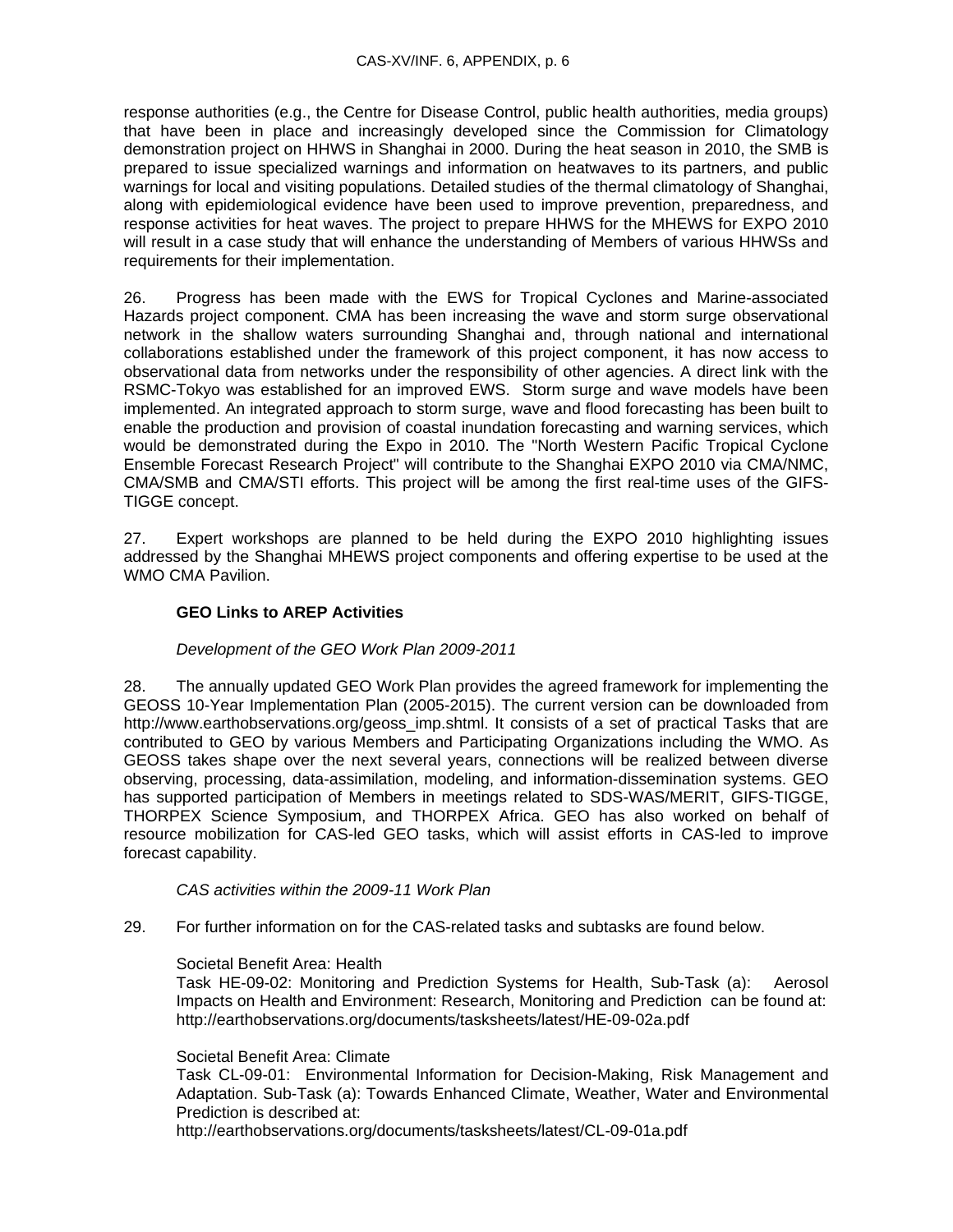Task CL-09-03: Global Carbon Observation and Analysis System including sub-task a) Integrated Global Carbon Observation (IGCO) is described at: http://www.earthobservations.org/documents/tasksheets/200901/cl-09-03a.pdf

Societal Benefit Area: Weather Task WE-06-03: TIGGE and the Development of a Global Interactive Forecast System for Weather can be found at: http://www.earthobservations.org/documents/tasksheets/200903/WE-06-03.pdf Task is WE-09-01: Capacity Building for High Impact Weather PredictionSub-Task (b): Socio-economic benefits in Africa from Improved Predictions of High Impact Weather is described at: http://earthobservations.org/documents/tasksheets/latest/WE-09-01b.pdf

## **Capacity Building**

30. The GAW Strategic Plan (GAW Rep 172 available at http://www.wmo.int/pages/prog/arep/gaw/gaw-reports.html) includes a chapter on capacity building. Large part of GAW activities are geared towards increasing the capabilities of Members to better address atmospheric chemistry and related physics questions; capacity building is not only training and education. Twinning partnerships of developing GAW measurement programmes with established GAW facilities, laboratories and stations are encouraged to develop the capacity for sustained quality-assured measurements and effective use and publication of data. Guidelines for the different GAW measurement parameters are published and opportunities are seized to conduct on-site audits, calibrations, comparisons and training activities. The GAW Central facilities, such as QA/SACs, WCCs, WDCs, are providing important support for expanding the capabilities of Members.

31. In addition to the GAW Training and Education Centre (GAWTEC) at the Environmental Research Station 'Umweltforschungsstation Schneefernerhaus' (UFS), education and training is given by the Solar and Ozone Observatory of CHMI at Hradec Kralove (SOO-HK) in the Czech Republic for Dobson operators either at SOO-HK or at other locations. Switzerland substantially supports the ozone sounding programme and servicing the Dobson instrument in Nairobi (Kenya), the WORCC in Davos organizes calibration sessions and operator training on a regular basis and Empa has conducted training sessions on QA/QC and data analysis for operators of the Global GAW stations Mt. Kenya (Kenya), Bukit Koto Tabang (Indonesia), and Assekrem (Algeria), as well as for operators of the Regional station Shangdian'zi (China). NCAR (USA) has provided training for Mt. Kenya operators specifically for their  $CO<sub>2</sub>$  analyzer installed there in 2008.

32. Experts on Carbon Dioxide  $(CO<sub>2</sub>)$  Measurements in the atmosphere have met regularly for 34 years, with the initial meeting organized by Dave Keeling at La Jolla, California. The major topics of these meetings include promotion of new techniques, issues of standardization and quality assurance and broadening of scope to other climate-relevant trace gases and proxies. The biennial Brewer workshops co-organized by Environment Canada and WMO provide help to operate Brewer instruments, give tutorial sessions on maintenance, quality control and data analysis and can therefore be viewed as contributing to capacity building.

- 33. Main station twinning activities:
- Switzerland (MeteoSwiss and Empa) twinning with the ozonesonde and Dobson station in Nairobi (Kenya), the high-altitude station Mt. Kenya (Kenya), and the station Bukit Koto Tabang (Indonesia) continuing to help maintain these important equatorial measurement activities and with Assekrem (Algeria);
- Germany (IfT Leipzig) with Danum Valley and BEO Moussala, with the provision of sampling inlets for Beo Moussala and Monte Cimone based on the experience at the Jungfraujoch, all sites are frequently within clouds. The Institute for Meteorology and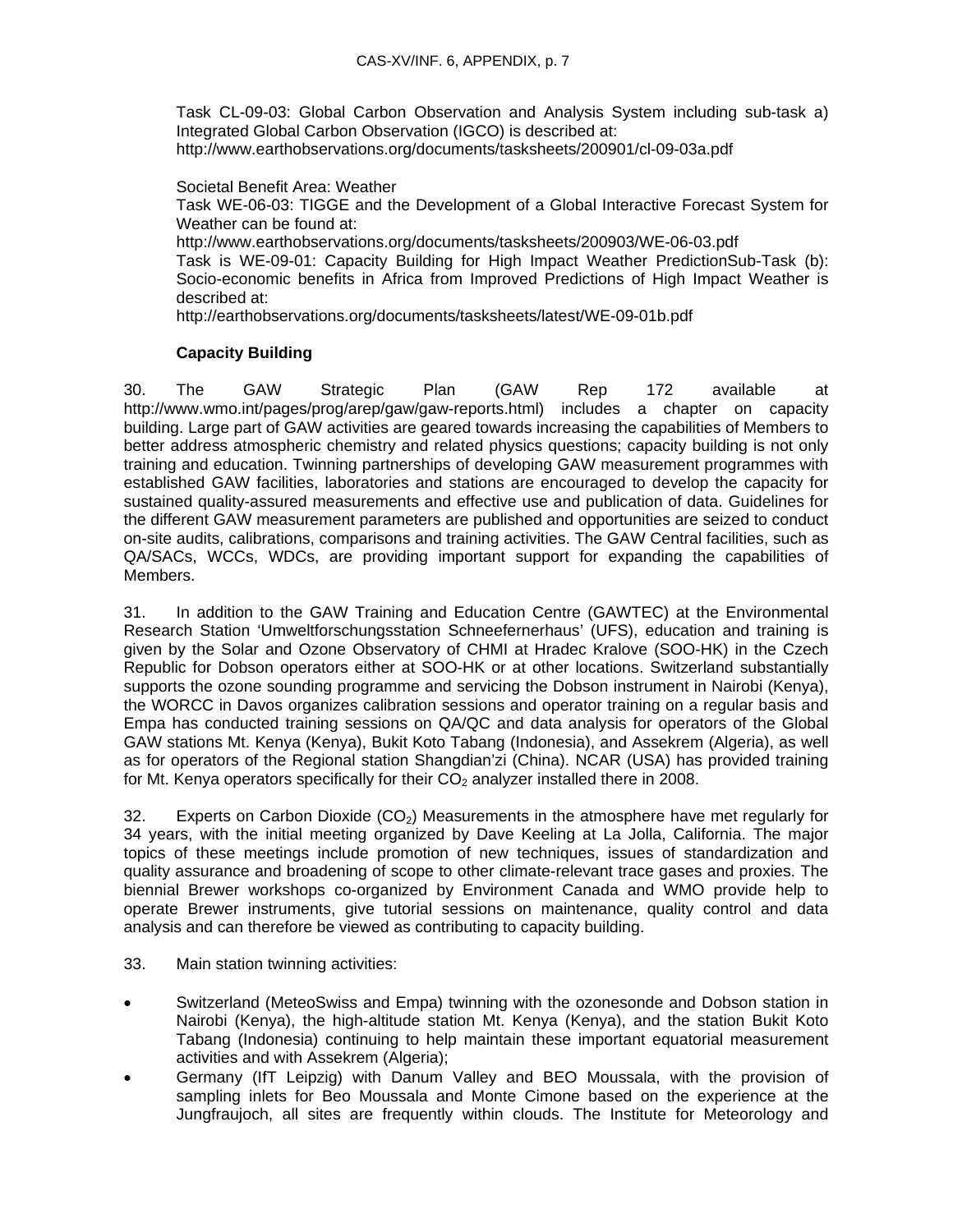Climate Research, (IMK-IFU) has long been a partner of the Global GAW station Cape Point (South Africa);

- The United States (NOAA) has set-up aerosol sampling units in Cape Point and Mt Waliguan, supported the Global GAW station Ushuaia and is a partner of the Regional stations Tiksi (Russia), as well as a number of others;
- Spain has made possible the ozonesonde programme at Ushuaia through support from INTA and AEMET. These two institutions also support measurement programmes at Argentinean GAW stations in Antarctica;
- Australia has twinned with Malaysia on activities at Danum Valley.

34. Numerous intercomparison activities, calibrations and site audits have taken place, for example:

- NOAA ESRL, CCL: for  $CO<sub>2</sub>$ , CH<sub>4</sub>, and N<sub>2</sub>O;
- WCC- at Empa: for surface ozone, carbon monoxide and methane inter-comparisons, regular system and performance audits at global GAW stations including inter-comparison measurements with travelling standards for  $O_3$ , CO and CH<sub>4</sub>. During 2006-2008 audits were performed at 11 stations which helped to increase data traceability and reliability;
- Dobson instruments are compared with standard instruments every 4 years in rotation regionally under the supervision by SAG Ozone with the assistance of NOAA and regional Dobson calibration centres in Argentina, Australia, Germany/Czech Republic, Japan and South Africa;
- The Spanish Meteorological Institute hosts the Regional Brewer Calibration Centre for Europe (RBCC-E), in addition to serving the 50 Brewer spectrophotometers in Europe, the RBCC-E also takes care of stations in North Africa (Casablanca and Cairo). The first GAW regional Brewer intercomparisons for Europe were arranged in 2005, 2007 and 2009;
- UV instrument intercomparisons by the regional calibration centres in Boulder, USA, (NOAA) and in Davos, Switzerland (PMOD-WRC).

35. Discussion on capacity building and training within the WWRP can be found in the WWRP Strategic Plan at http://www.wmo.int/wwrp. The upcoming training workshops and related activities included in this Strategic Plan and recent WWRP and THORPEX planning efforts are:

- Training in 2010 on the use of GIFS-TIGGE ensemble forecasts of tropical cyclone tracks;
- Training in 2011 or beyond to facilitate transfer of THORPEX advances to operational forecast offices by the THORPEX Southern Hemisphere Regional Committee to southern hemisphere support of end user requirements, including involvement in Severe Weather Forecast Demonstration projects and use of TIGGE and GIFS data;
- THORPEX will participate in the development of an AMMA Forecasters Handbook;
- An Asian Nowcasting Training Workshop in 2010 or 2011 will be conducted at the conclusion of the B08 FDP with a focus on Asian region involvement. Activities will attempt to include real-time training on B08 FDP systems;
- An East European Training Workshop 2010 on nowcasting is proposed to be conducted in Romania as part of proposed Testbed activities associated with JONAS;
- Lecture materials from the International Training Workshop on Monsoons have been made available by the Monsoon Panel in 2009 and will be widely distributed in late 2009 and 2010 by the Secretariat;
- Editing and production of a hard cover book Global Monsoon Systems: Research and Forecasting with publication in late 2009 or early 2010;
- The Monsoon Panel will review the overall results of Intl Workshop on Monsoons (IWM) IV in early 2010 and begin long-range planning for IWM-V in 2012 and will likely include another training workshop;
- Periodic international workshops on verification methods, to facilitate the sharing of research results and the development of collaborative relationships among verification researchers will continue to be held and these workshops will include training tutorials on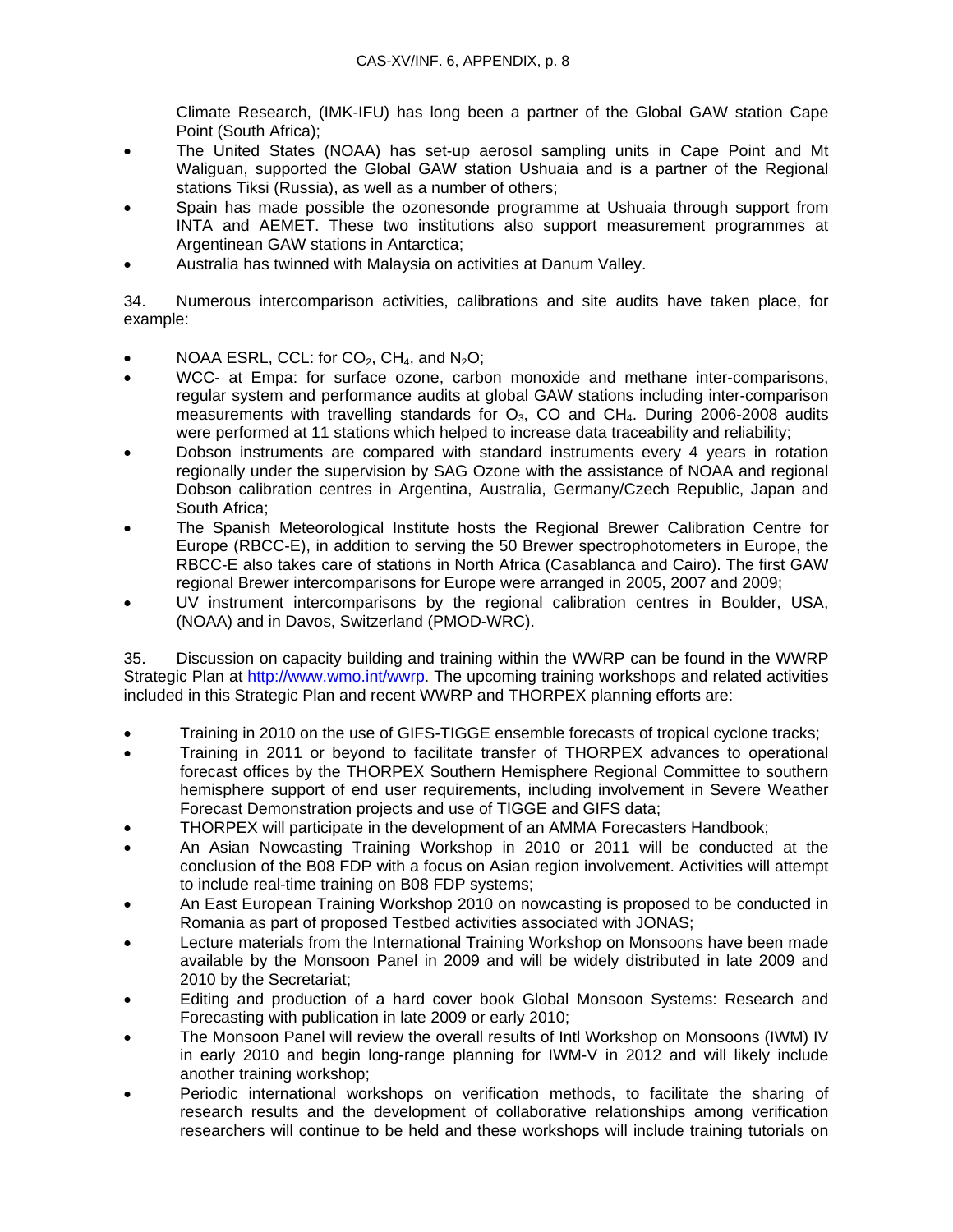forecast verification methods and practice. Workshops should take place approximately every two years, with the next one occurring in 2011 or 2012. Verification tutorials will also be held in conjunction with proposed FDPs and relevant RDPs;

- The Joint Working Group on Forecast Verification Research will continue to develop training modules and materials that can be made widely available to anyone with an interest in forecast verification methods and practices and develop written recommendations on verification approaches and methods to be applied for specific research and operational forecast evaluation problems leading to the publishing of each document as a WMO technical report. The first document was on verification of precipitation forecasts, published in 2009 with a document on verification of cloud forecasts planned to be completed and published in 2010;
- The WG SERA will develop the architecture and content for an international *SERA* web resource for social scientists and users (either on the WMO-WWRP site or an external server) interested in understanding and improve the communication of weather information.

36. Information on the projects listed in the document under 6.8.10 can be found in 5.2 WWRP, 5.3 THORPEX, and 6.2 SDS-WAS.

37. The activities of the Joint (WWRP-WGNE) Working Group on Forecast Verification Research can be found at http://www.wmo.int/wwrp/verification with their software tool box and other web-based materials located at:

http://www.cawcr.gov.au/bmrc/wefor/staff/eee/verif/verif\_web\_page.html

\_\_\_\_\_\_\_\_\_\_\_\_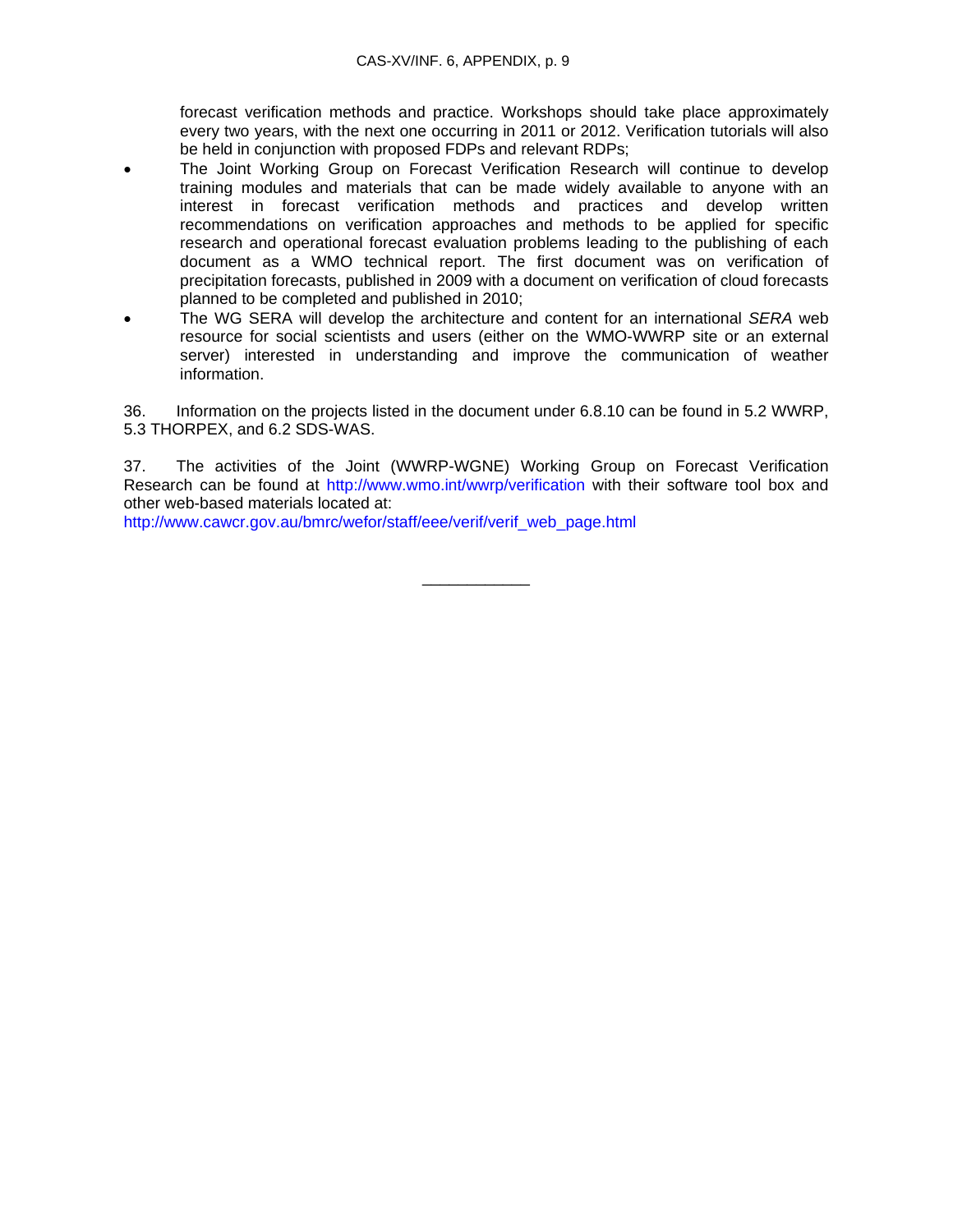**COMMISSION FOR ATMOSPHERIC SCIENCES** Submitted by: Secretary-General

Incheon, Republic of Korea 18 to 25 November 2009 **Agenda** item: 7

 Date: 23.X.2009 **FIFTEENTH SESSION Community Community Community Community Community Community Community Community Community Community Community Community Community Community Community Community Community Community Community Community C** 

# **RECOMMENDATIONS ON COLLABORATIVE ACTIVITIES AT THE WEATHER-CLIMATE INTERFACE**

## **SUMMARY**

**Reference: CAS-XV/Doc. 7** 

#### **CONTENT OF DOCUMENT:**

Background information on Collaborative Activities at the weather-climate interface comprising activity reports and plans from the WGNE, the Year of Tropical Convection (YOTC) project and the Joint Working Group on Verification Research and a proposal for a WWRP/WCRP initiative on Monthly to Seasonal Forecasting.

#### **Appendix:**

• Report on collaborative activities at the weather-climate interface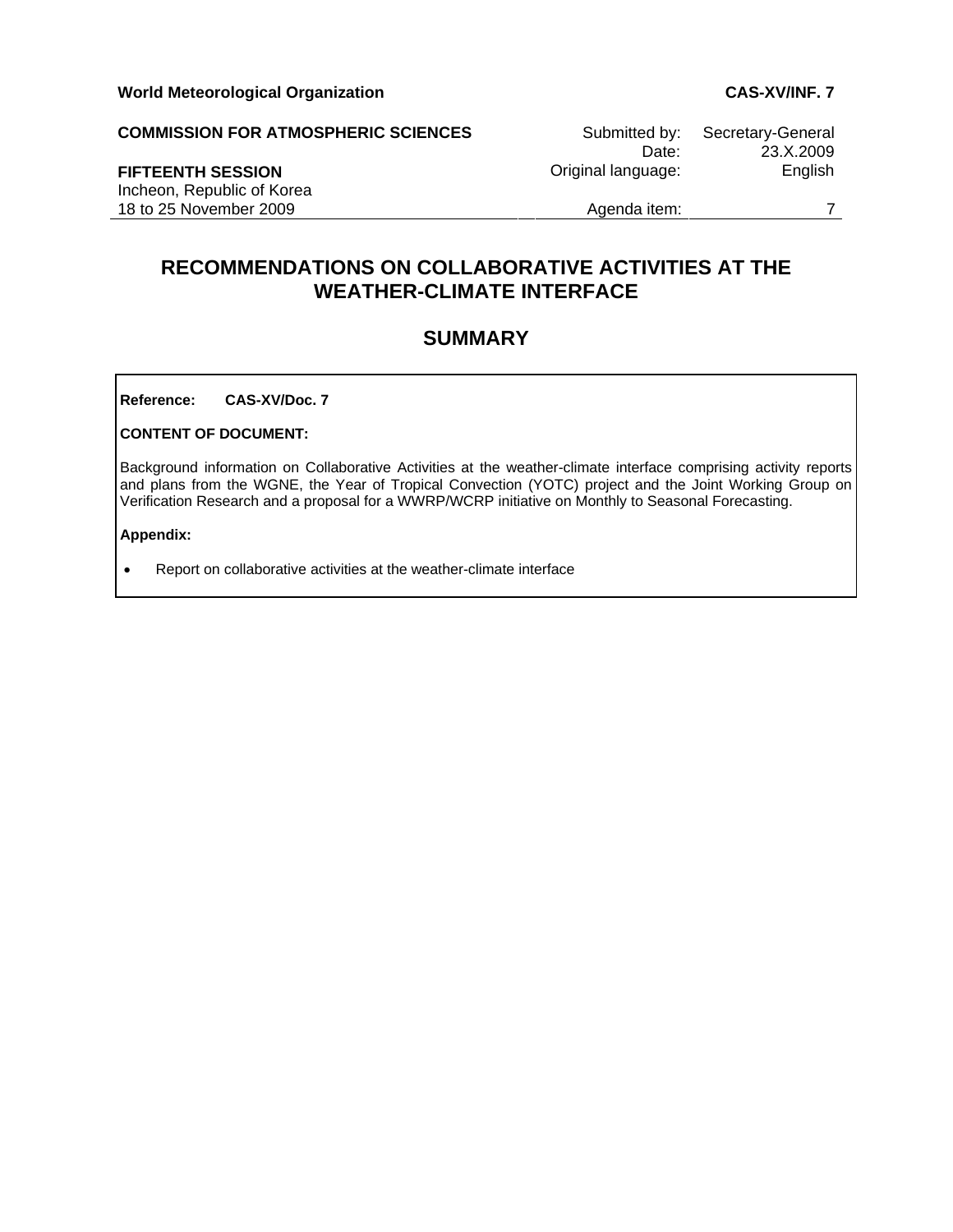#### CAS-XV/INF. 7, APPENDIX

## **REPORT ON COLLABORATIVE ACTIVITIES AT THE WEATHER-CLIMATE INTERFACE**

A key element of the WWRP and the THORPEX strategies is collaboration with the World Climate Research Programme (WCRP) to address common requirements for observations and modelling for the prediction of weather and climate. The following contains activity reports and plans from the WGNE, the Year of Tropical Convection (YOTC) project and the Joint Working Group on Verification Research and a proposal for a WWRP/WCRP initiative on Monthly to Seasonal Forecasting.

## **1. The Working Group on Numerical Experimentation (WGNE)**

## **1.1 Introduction**

The Working Group on Numerical Experimentation (WGNE) is a joint working group of WCRP and CAS. Its main roles are to review the development of atmospheric models and data assimilation systems and, through coordinated numerical experimentation, promote the further development of these systems.

The Terms of Reference of the WGNE are:

- (a) Advise the WCRP/JSC and the CAS on progress in atmospheric modelling;
- (b) Review the development of atmospheric models for use in weather prediction and climate studies on all scales, including the diagnosis of shortcomings;
- (c) Propose numerical experiments aiming to refine numerical techniques and the formulation of atmospheric physics processes, boundary layer processes and land surface processes in models;
- (d) Design and promote coordinated experiments for:
	- (i) Validating model results against observed atmospheric properties and variations;
	- (ii) Exploring the intrinsic and forced variability and predictability of the general circulation of the atmosphere on short to extended ranges;
	- (iii) Assessing the intrinsic and forced variability of the atmosphere on climate timescales;
- (e) Promote the development of data assimilation methods for application to numerical weather and climate predictions, and for the estimation of derived climatological quantities;
- (f) Promote the development of new methods for numerical weather prediction and climate simulation;
- (g) Maintain scientific liaison with other WCRP and CAS groups as appropriate;
- (h) Promote the timely exchange of information, data and new knowledge on atmospheric modelling through publications, workshops and meetings.

Since atmospheric models and data assimilation systems are also a key component of WWRP's mission, several areas of mutual interest exist between WWRP (including THORPEX) and WGNE that provide opportunities for collaborative research. The Chairs of the WGNE and the THORPEX ICSC participate in ex-officio capacity in each other's sessions as a further means of promoting the collaboration and the WGNE continues to have a specific THORPEX session at its meetings. The WGNE also works in close conjunction with the WCRP Global Energy and Water Cycle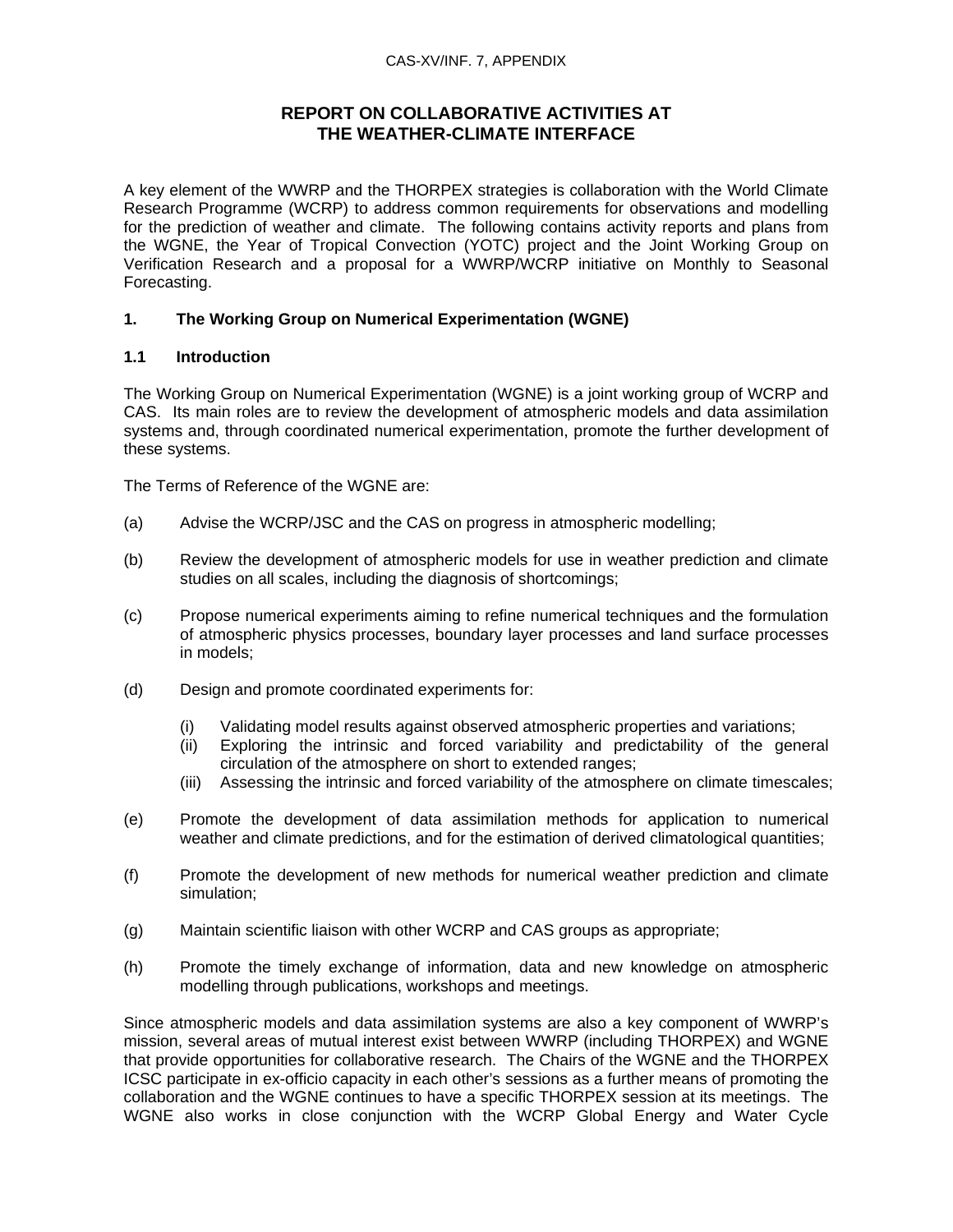Experiment (GEWEX), in particular the "GEWEX Modelling and Prediction Panel" (GMPP), in the development of atmospheric model parameterizations.

In 2007, the WGNE was tasked by both the WCRP and the CAS to expand its portfolio to meet the increasing needs of WCRP and the programmes of CAS by providing expert advice on, and acting as a catalyst for, the development of numerical experimentation aimed at advancing physical parametrizations in the numerical models used by the weather and climate prediction communities. As a result, the position of a new co-chair of WGNE with specific responsibility for this area was created. In addition, the chairs of the GEWEX parametrization studies groups became members of the WGNE.

Beyond this, the close relationship that exists between WGNE and operational (NWP) centres underpins many of the activities by WGNE and it is the work of these centres that provides the major impetus for the refinement of atmospheric models. As usual, WGNE sessions include reviews of progress at operational centres in all aspects of NWP including data assimilation, numerical methods, physical parameterizations, ensemble predictions, seasonal prediction and verification.

Key activities in data assimilation take place at the operational centres and hence WGNE is well placed to monitor new developments and progress in this crucial and expanding area of science. Furthermore, the WWRP/THORPEX Data Assimilation and Observing Systems Working Group (DAOS WG) represents a major community activity in data assimilation development so that it is clearly an area for strong WWRP/THORPEX-WGNE collaboration. Major science challenges ahead include assimilation at high resolution, globally and regionally, assimilation of new variables including rainfall and cloud (in support of convection-permitting models) and chemical species (in support of air-quality forecasting), and ensemble assimilation techniques in support of global and limited-area Ensemble Prediction Systems. From these trends, it can be concluded that the links between WGNE and the Working Groups on Meso-scale Forecasting Research and Tropical Meteorological Research and the Sand and Dust Storms needs to be strengthened.

## **1.2 Atmospheric modelling**

#### **Numerical models**

Each year, the WGNE reviews the new developments, plans and progress made by the main NWP Centres. Over the last four years, the drive to higher resolutions (both in the horizontal and now in the vertical) for both global and regional systems has continued apace and several centres are now employing global models with horizontal resolutions between 20 and 40kms. Furthermore, several centres are now generating operational short-range forecasts with non-hydrostatic models with horizontal resolutions of 1 to 2 km resolution and many centres are using models with these resolutions for research.

There is an increasing the focus on boundary layer and land surface parametrizations and also cloud microphysics. There are substantial challenges emerging as to the choice of algorithms for data assimilation at convective scale resolutions. There is also increasing activity in the application of much higher resolution models for local (for example urban) forecasts.

#### **Systematic errors**

Over the last 20 years the WGNE has organized Workshops on Systematic in Numerical Weather Prediction and Climate models - the first held in Toronto (1988) and the second in Melbourne (2000). The latest in the series was held in San Francisco in February, 2007.

Several overarching themes emerged from the San Francisco Workshop. Examination of climate model error structure and error growth in weather prediction mode was demonstrated to be insightful by several groups. As a result of fast processes (e.g., boundary layer, convection,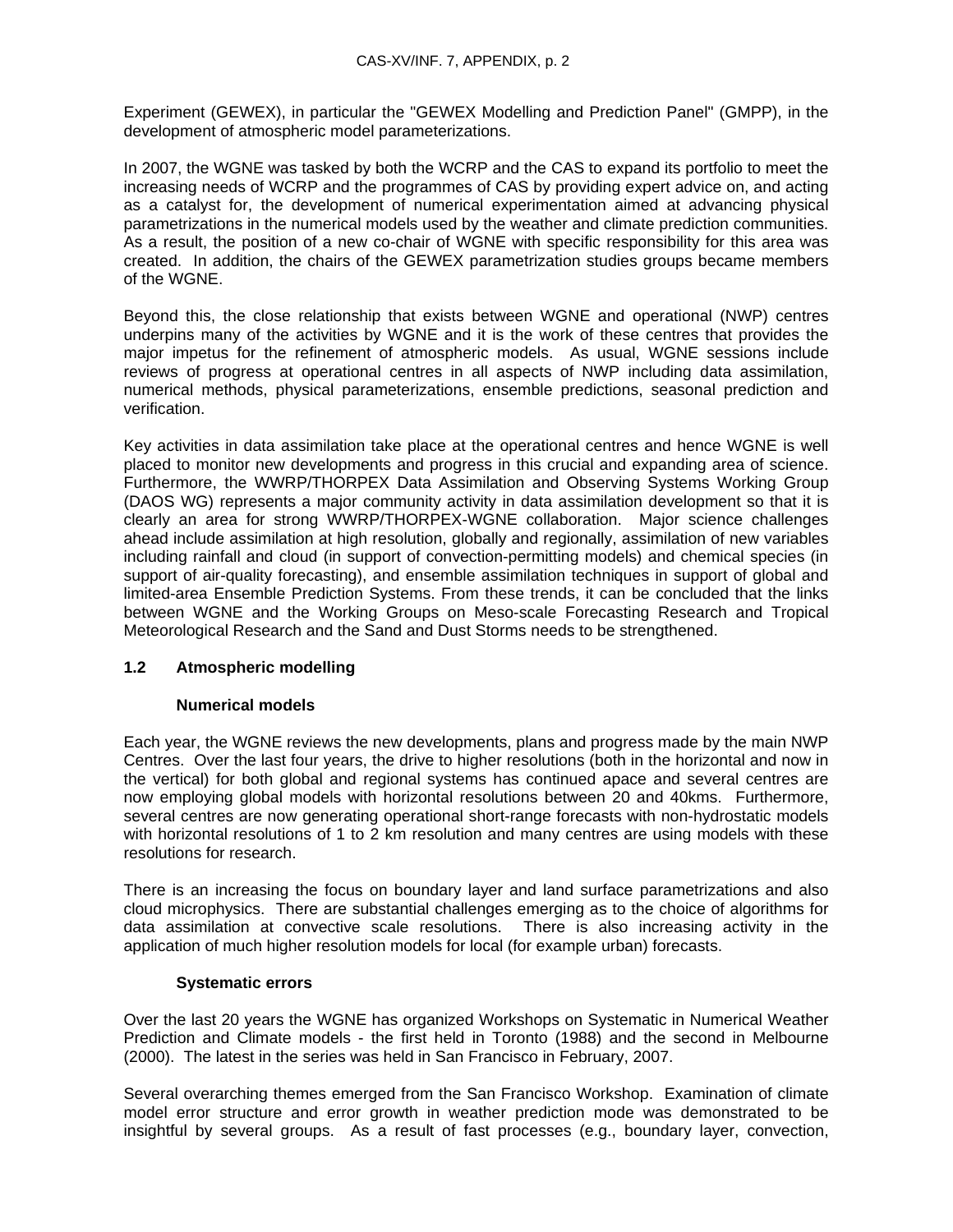radiation and clouds), climate biases are often manifest within a few days of initialization, which may provide better opportunities for diagnosing the root of common errors. Analogously, the value of running initialized coupled models in forecast mode over seasonal timescales was noted, allowing diagnosis of slower processes, e.g., those associated with ENSO. Accurate simulation of the diurnal cycle was identified as a key deficiency in GCMs.

Models with sufficient horizontal resolution (for example finer than 4km) do somewhat better at simulating the diurnal cycle. Higher resolution is expected to yield improved simulations and better diagnosis of errors at resolutions feasible for century-scale simulations. However, it is clear that better physical understanding is the predominant limiting factor to further reducing systematic errors. Finally, the importance of metrics for climate models was emphasized from a variety of perspectives. Compared with the weather prediction community, efforts to gauge progress (and relative skill) of climate models is lagging, although some progress is now being made.

#### **Parameterization**

The representation of physical processes in atmospheric models is a crucial area for weather prediction. The prediction of key weather elements, such as rainfall and near-surface wind and temperature, including their extremes as encountered in severe weather events, relies on the faithful representation of a multitude of physical processes such as clouds and moist convection as well as boundary layer and microphysical processes. As these processes act on scales much smaller than traditional model horizontal grid-lengths, they have to be included in models by means of parameterization. With the continuing increase in computing power, many local and regional forecast systems are now reaching horizontal grid-lengths approaching the scales of deep moist convection, which, combined with the goal of designing seamless prediction system, leads to additional research requirements.

However, there is a misperception that some elements of parameterization schemes, most notably that for deep convection, will soon be obsolete due to the emergence of convection-permitting (that is, cloud-system resolving) global models. It is the firm opinion of the WGNE that the use of such models in global operational numerical weather prediction is at least a decade away. Furthermore, its use in operational seasonal and climate prediction is not likely to occur for an additional decade after that. Consequently, WGNE strongly urges a reinvigoration and increase in activities related to parameterization research particularly for global models. To this end, the WGNE has strengthened its efforts on physical parameterization with the aim of consolidating and better coordinating activities to improve physical processes in atmospheric models. This effort, which has been facilitated by the strengthening of the WGNE mentioned in the introduction, integrates many existing programmes in WMO, such as the GEWEX cloud, land surface, and boundary layer study groups.

A strong interaction of the WGNE physics group's activities with the WWRP efforts is critical for the success of many of WWRP and WGNE's goals such as the development of seamless prediction systems as well as the improved understanding and prediction of the multi-scale organization of tropical convection. The interaction of WGNE and WWRP in this important area will be fostered by integrating WWRP research efforts on physical processes with those in the WGNE group. Early examples for such integration are the joint research under the auspices of the WWRP/THORPEX Year of Tropical Convection (YOTC).

It is recognized that the importance of the representation cloud microphysics is increasing in all areas of modelling especially in convection-permitting models as well as models that include cloudaerosol interactions. It has been decided to focus research efforts through the recently created GCSS working group on microphysics. The WGNE has encouraged its members and the wider research community to make best use of this effort by participating in existing activities of the group and by suggesting new projects aimed at testing (http://www.wmo.int/wgne) and improving parameterizations for weather and climate prediction. In particular WGNE suggests building on the existing efforts in GCSS and expanding to include the increasing number of operational and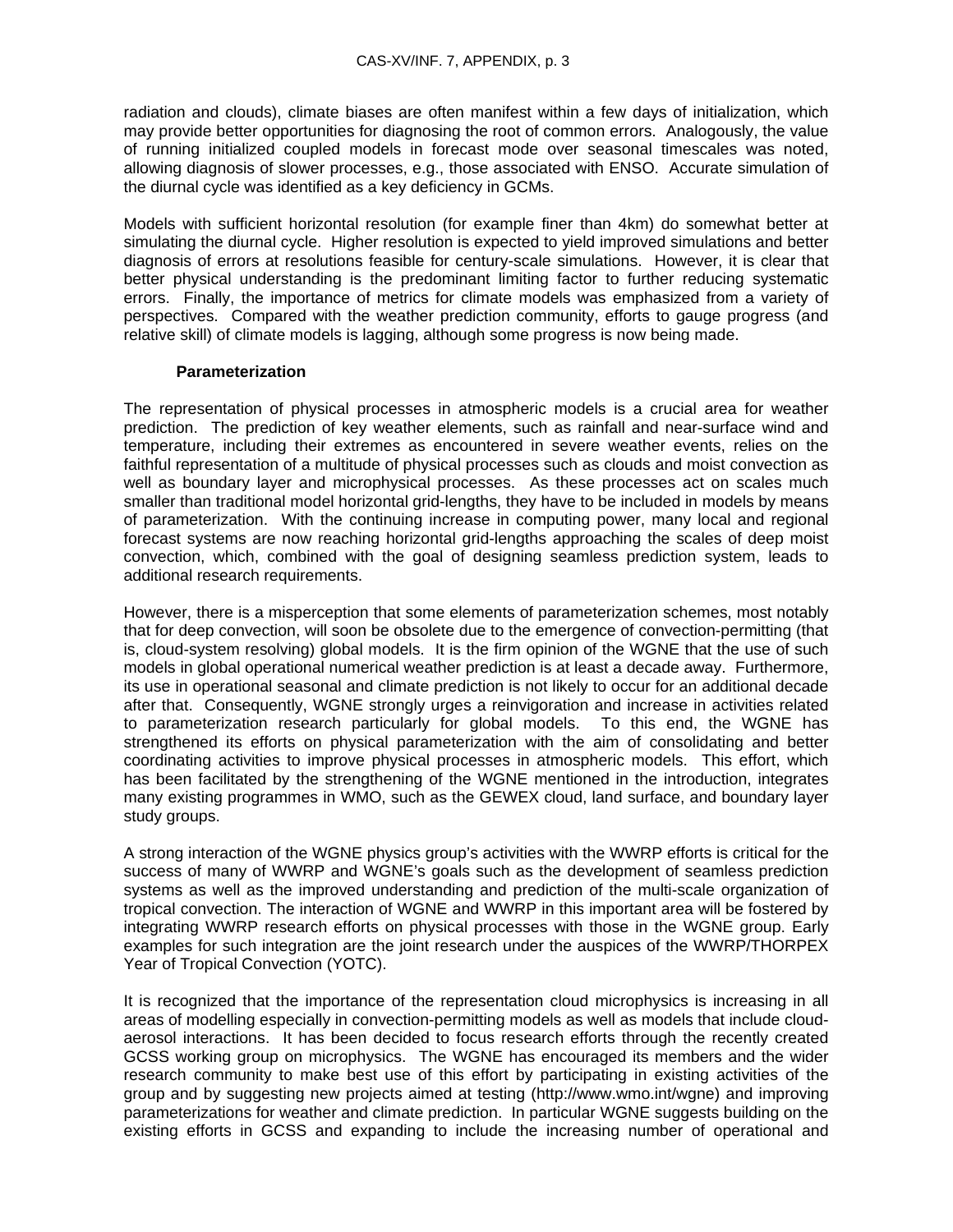research convection-permitting models in the GEWEX model evaluation and development activities. In particular WGNE has also encouraged the modelling groups involved in the WWRP Working Group on Mesoscale Weather Forecasting Research and the limited area modelling component of TIGGE (TIGGELAM) to participate in the GCSS model evaluation efforts.

Three initiatives have been suggested in order to stimulate work in parameterization:

- (a) An audit of existing parameterization activities in the broader WMO community and of the problems ascribed to parameterization concerns throughout the application communities including numerical weather prediction and data assimilation, seasonal prediction and climate simulation and projection;
- (b) Holding a joint WWRP/THORPEX and WCRP conference on the parameterization for large-scale models;
- (c) Preparation of a white paper on parameterization tied to the parameterization conference.

The aAudit is underway and results of the initial phase of the audit are encouraging. Broad community input and support for the conference and the conclusions of the White Paper will be sought by the conference organizers.

## **1.3 Recommendations on CAS activities**

## **Observation targeting**

The WGNE has supported the efforts by the THORPEX Data Assimilation and Observing System Working Group (DAOS WG - see the CASXV item 5.2) to quantify the impacts of the observation targeting carried out in recent THORPEX field experiments and in large-scale Observing System Experiments. Specifically the WGNE supports the conclusions of the DAOS WG that there is little evidence that the current approach for targeted observations in data assimilation leads to improvements in the average forecast skill in the extra-tropics, whilst acknowledging that individual forecasts of isolated and dynamically significant events (for example tropical cyclones) may well improve by using the technique.

## **Interaction with the THORPEX Predictability and Dynamical Processes Working Group (PDP WG)**

Since the PDP WG has been tasked with identifying barriers to improving predictive skill, which include parameterization and other model errors, the WGNE Co-chair with responsibility for parameterization is now a representative on the PDP WG and appropriate reciprocal representation of the PDP group at WGNE meetings has been arranged. During the joint WGNE and THORPEX ICSC session planned for 3 November 2009 attention will be given to strengthening the collaboration with the PDP WG.

## **HEPEX**

WGNE has received a request to support HEPEX and discussion of this request will be clarified at the WGNE and THORPEX ICSC November 2009 session.

#### **Atmospheric composition**

It was recognized that the prediction of atmospheric composition and hence pollution is becoming a more and more integrated part of NWP systems and that WGNE through both its connection to operational centres and its new parameterization effort has a strong connection to such efforts. It is however unclear at this stage to what extent WGNE ought to become involved in these efforts. It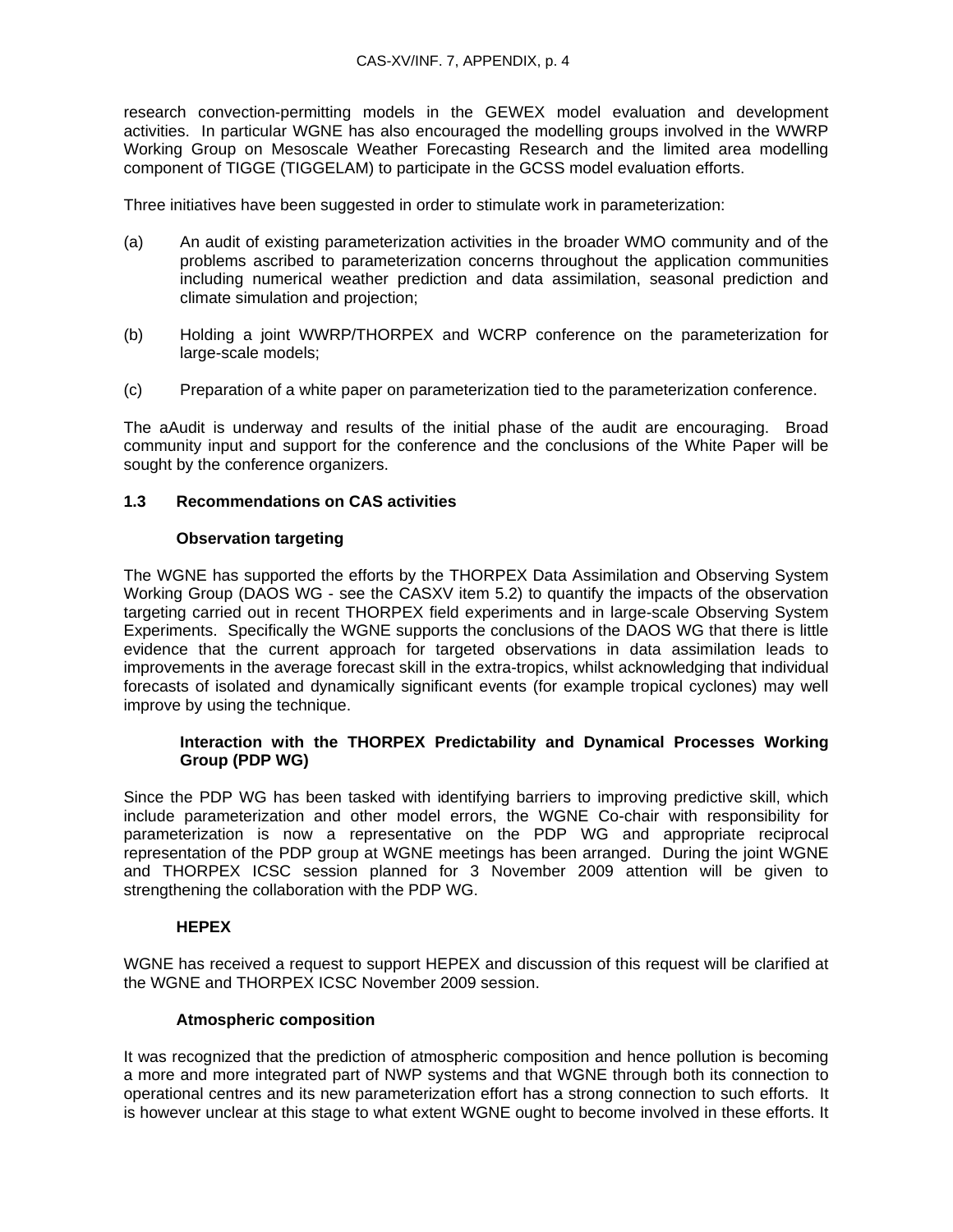is suggested to have an in-depth discussion of this issue at the November 2009 WGNE meeting and to invite an expert presentation to guide the discussion.

## **Forecast verification and model evaluation**

The WGNE regularly reviews improvements made in more traditional forecast performance in terms of objective scores such as the 500hPa height fields, MSLP and wind and WGNE members were encouraged to ensure that model developers were kept up-to-date with all these results, especially the less conventional ones.

There are several other WGNE-related projects involving verification of forecasts especially of less standard quantities such as weather parameters and severe weather events.

- (a) Multi-centre forecasts of tropical cyclone tracks and intensities;
- (b) Precipitation for various regions of the world;
- (c) Verification and comparison of MJO forecasts.

#### **Other issues**

The WGNE has noted that the TIGGE archives and, to a lesser extent, the YOTC archives are increasing in volume so that they cannot be easily downloaded due to limitations in data transfer capabilities, especially in developing countries and in the university sector. The WGNE has, therefore, urged all data systems groups to consider alternatives to the "download and process at home" paradigm currently in place. One suggestion was to consider coordinating discussions through the existing GOESSP (Global Organization for Earth System Science Portal) effort.

#### **1.4 WGNE Publications**

The WGNE Website is hosted by The Canadian Meteorological centre (http://collaboration.cmc.ec.gc.ca/science/wgne/). A key WGNE publication for many years has been the WGNE "blue cover" numerical experimentation report series, which continues to be popular with the modelling community and is prepared on behalf of WGNE by Recherche en Prévision Numérique (RPN), Montreal since its inception. This report is now a web-based at RPN.

#### **2. The Year Of Tropical Convection (YOTC)**

The realistic representation of tropical convection in global atmospheric models is a long-standing grand challenge for numerical weather prediction and climate simulation. To address this challenge, WCRP and WWRP-THORPEX have implemented a year (the Year Of Tropical Convection (YOTC)) of coordinated observing, modelling and forecasting of organized tropical convection and its influences on predictability as a contribution to the United Nations Year of Planet Earth to complement the International Polar Year (IPY).

YOTC has been established as an international project coordinated by WWRP-THORPEX and WCRP to address tropical convection and its interaction with the global circulation. YOTC provides the framework and infrastructure for a unique integrated observational-computational resource for research into weather and climate prediction.

The scientific focus is on precipitation systems organized on meso-to-large scales. The emphasis on time scales up to seasonal enables critical issues at the intersection weather and climate (seamless prediction) to be addressed at the process level. Key uncertainties in the prediction of global weather and climate are the main targets – the MJO and convectively coupled waves, intraseasonal variability of monsoons, easterly waves and tropical cyclones, tropical-extra-tropical interaction, and the diurnal cycle.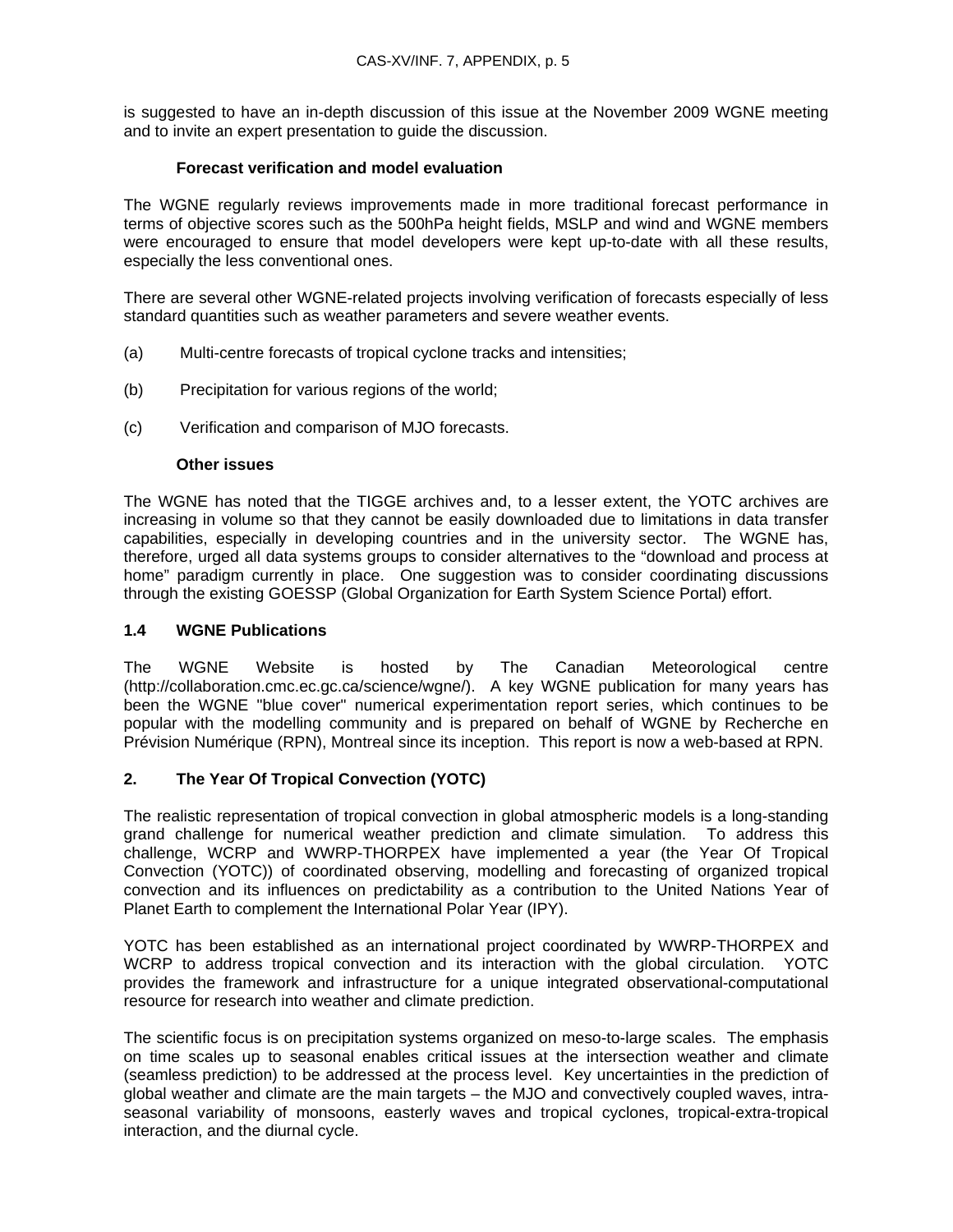The major specific elements of YOTC are:

- (a) High-resolution deterministic global prediction model analyses, forecasts and diagnostics;
- (b) Satellite, field-experiment and in-situ observations;
- (c) Cloud systems in global data sets;
- (d) Parameterized, super-parameterized and explicitly modelled convection;
- (e) Theoretical studies.

The original "Year" has been extended to cover a two year period, 1 May 2008 to 30 April 2010, to include the T-PARC and TCS08 field experiments and what appears to be a developing El Niño for winter 2009-10 - to date La Niña conditions have prevailed.

#### **2.1 Progress**

The Science Plan and an Implementation Plan, which includes summaries of collaborative projects, have been completed through a series workshops and planning meetings supported by WWRP-THORPEX and WCRP. A Project Office, funded jointly by NSF, NOAA and NASA, has been established at NCAR and information and the status of the project can be found on the YOTC Website at www.ucar.edu/yotc.

The YOTC Implementation Plan is deemed to be an evolving document with subsequent updates and revisions completed as required.

#### **Data archives**

- (a) ECMWF T799 (25 km) analyses, forecasts and diagnostics are on-line and are being added to in real time;
- (b) NCEP analyses, forecasts and diagnostics are being made available;
- (c) NASA GEOS-5 contributions on-line.

#### **Data analysis, dissemination, visualization**

Recently, NASA has provided funding to enable the Goddard Giovanni system to be adapted for YOTC data analysis dissemination and visualization and the YOTC Giovanni system will be available in about one year.

#### **Collaborative projects**

A number of collaborative projects involving weather and climate institutions and working groups is being established:

- (a) To assess the performance of state-of-the-art weather/climate models by comparing them to the YOTC observation data sources;
- (b) To assess a variety of hindcasts for the YOTC period focusing on specific events, field campaign periods (for example T-PARC and TCS08) and phenomena such as the MJO, easterly waves etc.;
- (c) To assess the performance of Cloud-system Resolving Models (CRMs);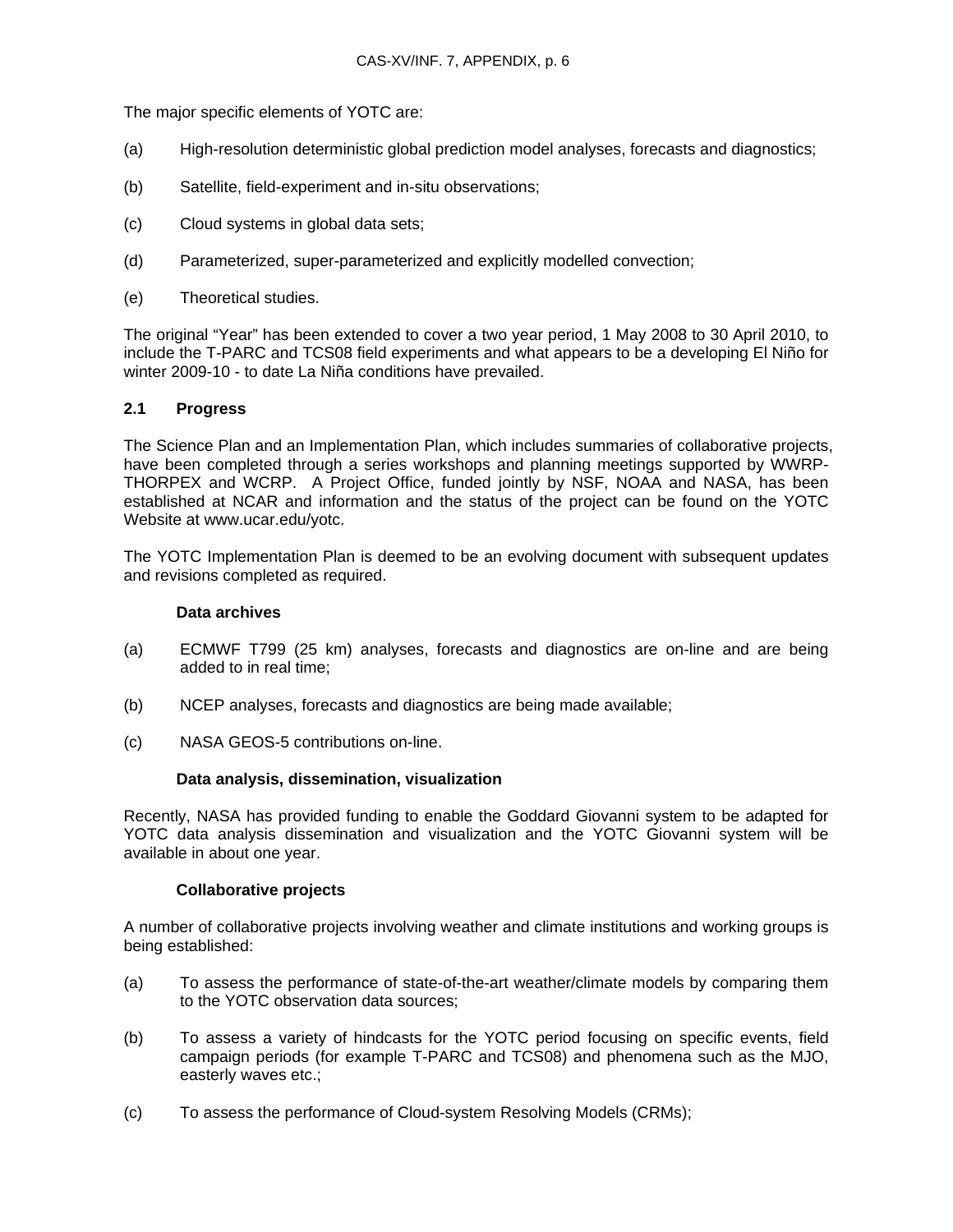(d) Based on the results of these assessments, develop and improve parameterizations of cumulus convection in order to improve weather and climate forecast skill.

## **2.2 Short-term priorities**

In additional to developing the scientific programme, the YOTC science community will as a matter of priority:

- (a) Identify and secure financial support for the research phase of YOTC from funding agencies worldwide, recognizing the international and collaborative nature of YOTC;
- (b) Continue and expand efforts to communicate YOTC to the wider scientific community;
- (c) Plan for the first YOTC Research Workshop in October 2010.

## **3. Monthly to seasonal prediction**

Interest, and capabilities, in operational monthly (sub-seasonal) to seasonal predictions is increasing as are the requirements for improved predictions. The scientific problems of weather forecasting and seasonal prediction are similar and it is clear that strengthening the collaboration between the WWRP and the WCRP will enable both the weather forecasting and climate communities to tackle these shared problems more effectively by adopting a seamless approach to the prediction of weather and climate.

Four collaborative research areas have been identified:

- (a) Ensemble Prediction Systems (EPSs);
- (b) Tropical convection;
- (c) Coupled data assimilation;
- (d) Social and economic benefits from sub-seasonal to seasonal predictions.

#### **Ensemble prediction**

In recent years, both weather and climate modellers have been developing ensemble-based techniques for sub-seasonal to seasonal predictions. There is consensus that an ensemble prediction technique is preferable at that forecast range. Furthermore, there is evidence that ensemble prediction has greater use and value from a Multi-model Ensemble Prediction System (M-EPS) approach. There is evidence that combining forecasts from different systems which employ differing parameterizations, numerical treatments and initial conditions provide more useful Probability Distribution Functions (PDFs) than those obtained from a single EPS.

Thus, coordinating the research activities of the WCRP CLIVAR Climate-System Historical Forecast Project (CHFP) and the THORPEX Interactive Grand Global Ensemble (TIGGE) on subseasonal and seasonal predictions is timely: it offers the optimum approach to developing useful predictions at that range. This is also the best forecast range for effective collaborative research to tackle two fundamental scientific issues identified above namely tropical convection and coupled data assimilation.

## **Tropical Convection**

Operational weather forecast systems provide our best representation of synoptic-scale and mesoscale weather events. These short- to medium-range forecast systems are only just beginning to address longer term interactions, for example at the air-sea-ice interface – beyond two weeks the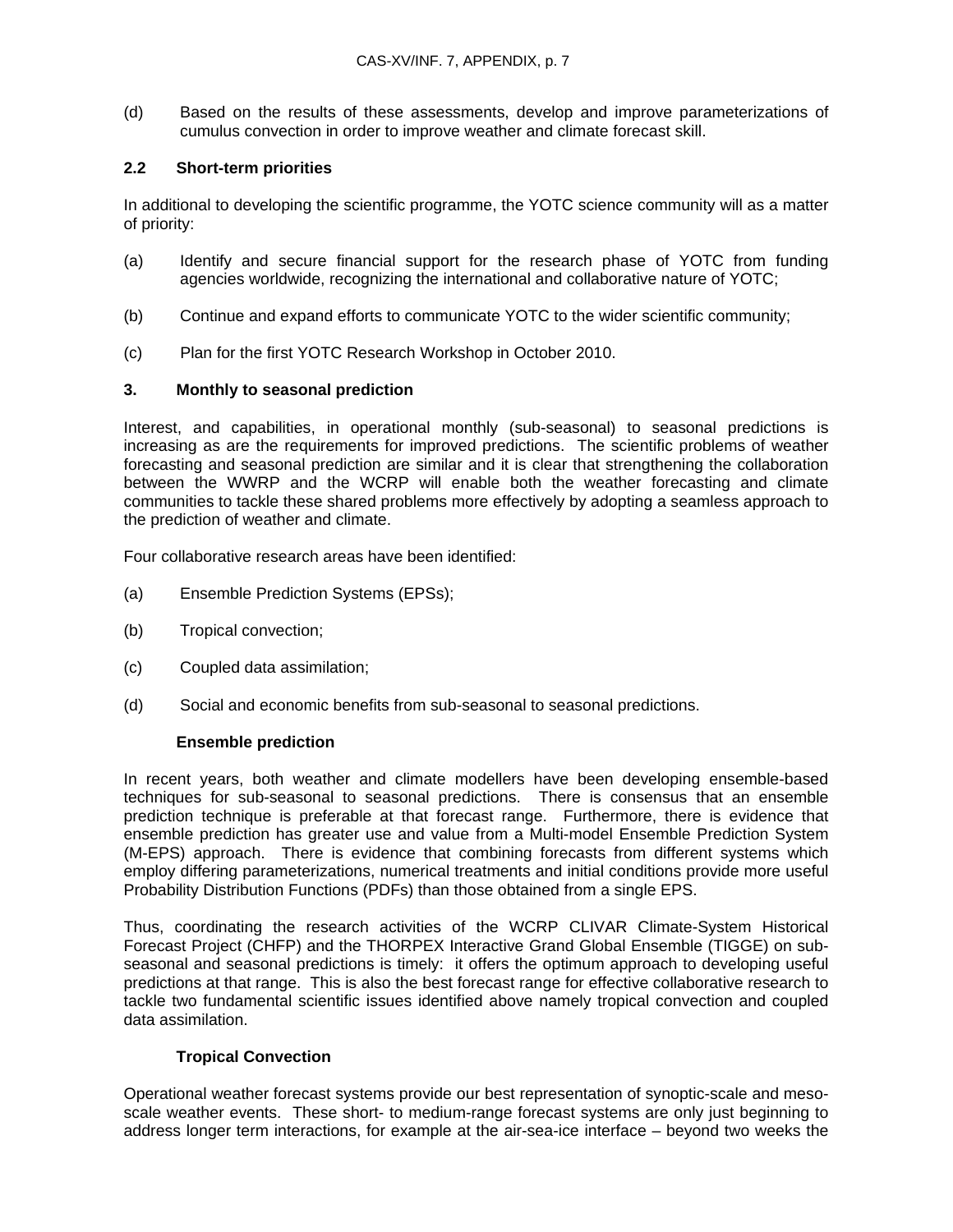poor representation of these interactions are a significant source of error. It may also well be an impediment for improving forecasts on shorter time scales, particularly for high-impact weather events. These events include extra-tropical and tropical cyclones that, through interaction with the ocean mixed layer, can precondition the atmosphere-ocean interface for subsequent storms.

Climate prediction systems are built for much longer term simulations. They typically include more sophisticated coupled interactions but being run at lower resolution, they fail to adequately resolve meso-scale weather systems, and they are thus missing up-scale interactions that impact the climate.

The limitations of contemporary weather and climate prediction models to represent realistically the life-cycle of equatorial waves and organized convection is usually attributed to inadequacies in parameterizations of moist physical processes. Such basic inadequacies compromise the skill of forecasts on all timescales. It follows that parameterization of organized tropical convection is a critical issue for both the weather and climate communities. Again, a collaborative research effort focussed on the sub-seasonal to seasonal time frame is most appropriate to investigate best approaches.

## **Coupled data assimilation**

As operational forecasts have extended into sub-seasonal prediction, improved coupled data assimilation for the Earth system has become necessary. The seasonal prediction time-frame offers a good opportunity for such tests and for collaborative climate-weather research.

Diagnosis of the performance data assimilation systems can be used to identify the deficiencies in models and since the largest uncertainties in climate and weather models are associated with physical parameterizations, improvement in these schemes may reap great benefits.

Significant new resources will be required to advance research on data assimilation. One mechanism to achieve this is through the various re-analysis projects which are designed to provide a historical record for climate studies. The next generation of re-analysis projects can no longer rely only on operational weather forecast systems: they will require an interdisciplinary research programme on data assimilation methodologies.

#### **Societal and economic benefits**

User needs for operational seasonal predictions are an essential element which must be factored into the collaboration. Many users are risk averse, in that they are often more concerned with quantitative estimates of the probability of occurrence of high-impact events then with the most probable future state. A focus on the eventual socio-economic applications will require proper evaluation of the biases and forecast skill of these predictions. The development of societal applications will require that sub-seasonal and seasonal predictions are provided in a form easily accessible to non-atmospheric scientists, user groups and intermediaries who understand both the scientific and socio-economic issues.

It is therefore critical to adopt a seamless approach to the application of sub-seasonal and seasonal predictions, through the active involvement of physical and social science researchers, service providers and users-decision makers.

Priority projects may be selected based on their potential contribution to priority societal objectives or where existing programmes, activities and interdisciplinary collaboration can be leveraged. Examples of such programmes include the Meningitis Environmental Risk Information Technologies (MERIT) project; the Hydrological Ensemble Prediction Experiment (HEPEX), an international project to advance technologies for hydrological forecasting comprised primarily of researchers, forecasters, water managers, and users; the Climate for Development in Africa Programme (ClimDev Africa), a major effort designed to increase the availability of climate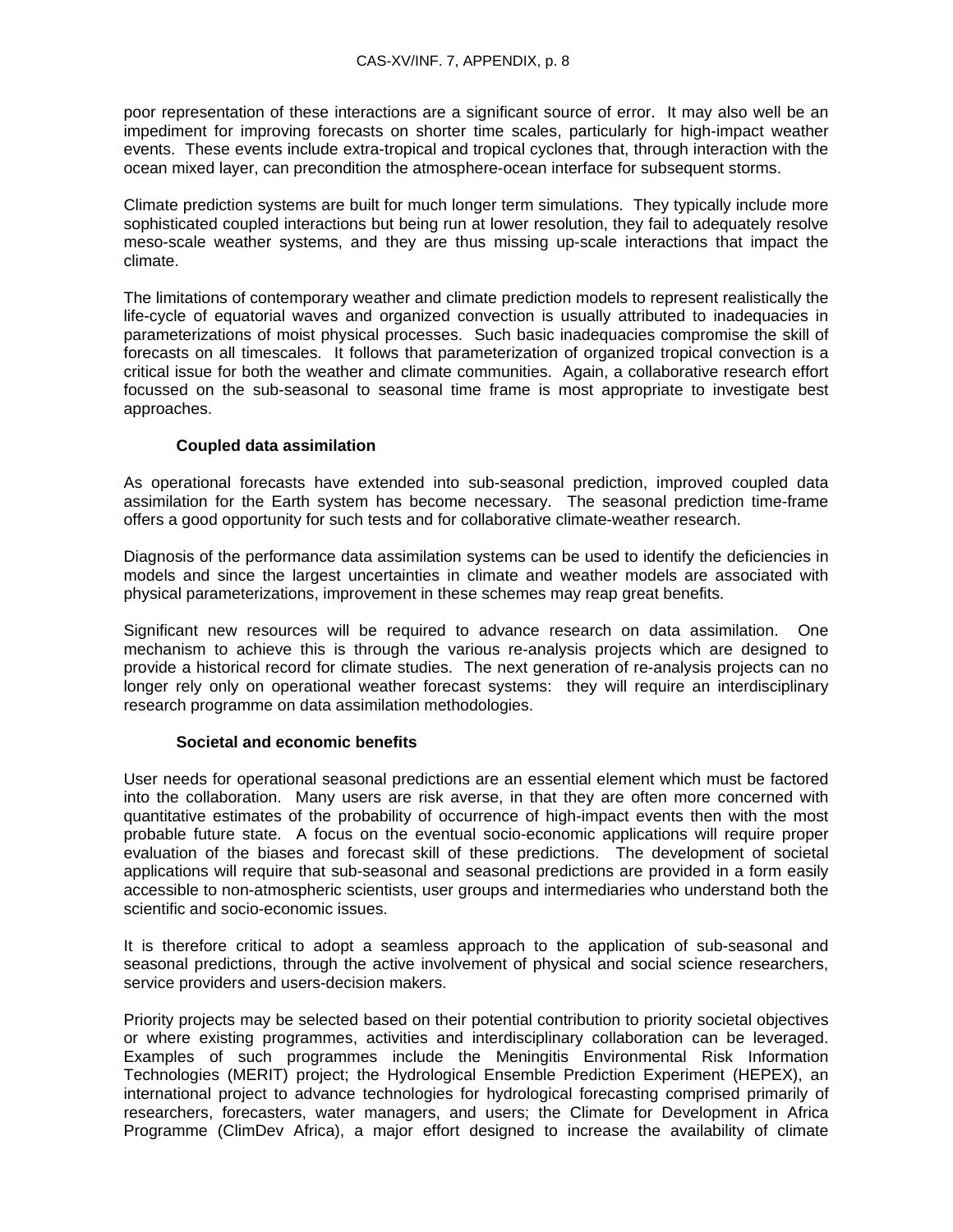information to communities and economic sectors throughout Africa; the World Bank's Disaster Risk Reduction programme, which plans to modernize service providers so that the operational services can take advantage of scientific advances in a timely manner; and the Global Environmental Change and Human Health Initiative, one of four joint projects of the Earth System Science Partnership (ESSP), geared to quantifying and modelling health impacts and vulnerability and evaluating adaptation measures.

## **4. The Joint Working Group on Forecast Verification Research (JWGFVR)**

The Joint Working Group on Forecast Verification Research (JWGFVR) is a joint working group of WCRP and CAS with the following goals:

- (a) To plan and implement the verification component of WWRP;
- (b) To serve as a focal point for the development and dissemination of new verification methods for WWRP and EPAC, as required;
- (c) To facilitate and encourage training and dissemination of information on verification methodologies;
- (d) To take into account the needs of users so as to ensure the relevance of the practice of forecast verification;
- (e) To facilitate the development and application of improved diagnostic verification methods to assess and enable improvement of the quality of weather forecasts, including forecasts from numerical weather and climate models;
- (f) To encourage the sharing of observational data for verification purposes;
- (g) To encourage greater awareness in the research community of the importance of verification as a vital part of numerical and field experiments rather than an "afterthought";
- (h) To promote collaboration among scientists conducting research on various aspects of forecast verification as well as with model developers and forecast providers;
- (i) To collaborate on forecast verification with the Working Group on Numerical Experimentation (WGNE) and WCRP in coordination with CBS.

The JWGFVR meets annually, organizes and implements tutorials and workshops, publishes recommendations on appropriate verification methods and provides support and advice to national and international demonstration projects and other WWRP Working Groups.

## **4.1 Verification methods**

Over the last several years, the JWGFVR has been preparing two documents to provide guidelines for specific types of verification. In October 2008, a document discussing and recommending precipitation verification methods was published as a WMO report (see http://www.wmo.int/pages/prog/arep/wwrp/new/Forecast\_Verification.html). This document includes guidelines for verification approaches to be used (for example) in the annual precipitation forecast comparisons that are undertaken by WGNE. The second document on guidelines for verification of cloud forecasts this document is currently in draft form.

As part of its out-reach activities, the JWGFVR maintains a Website on verification methods (http://www.bom.gov.au/bmrc/wefor/staff/eee/verif/verif\_web\_page.html). This Website contains a wide variety of information on verification methods, as well as links to software tools and references to other sources of verification information and scholarly works. The information on this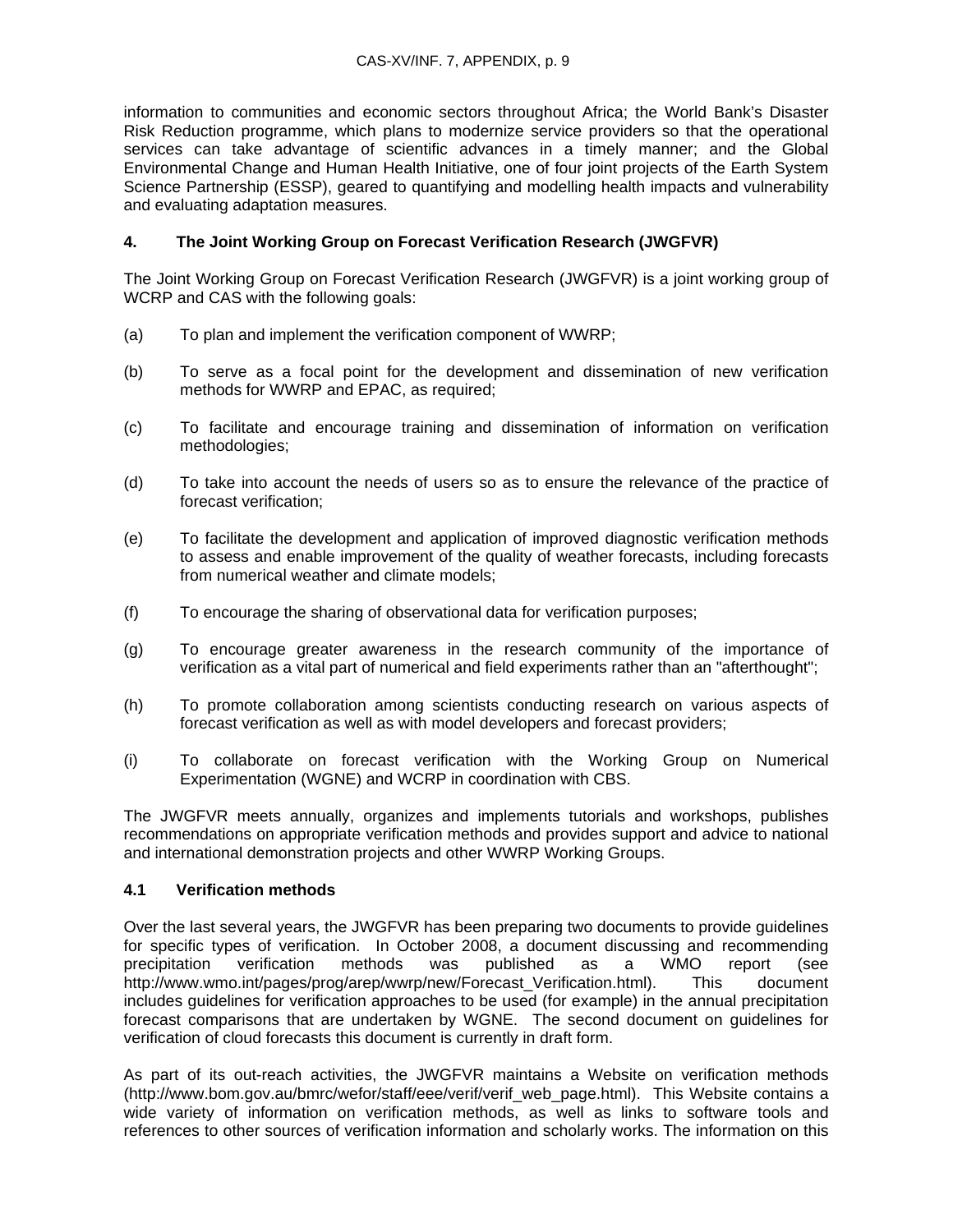Website is widely used in academic settings as a teaching tool for statistics and meteorological courses and provides guidance for operational activities. Members of the JWGFVR also produced four EUMETCAL modules on verification methods (http://satreponline.org/vesa/verif/www/english/courses/msgcrs/index.htm) that provide hands-on instruction in verification methods and approaches. The JWGFVR also supports information exchange through an e-mail discussion group on verification methods.

## **4.2 Workshops and Tutorials**

Since its inception the JWGFVR has organized and implemented workshops and tutorials on verification methods. Most recently, the 4th International Workshop and Tutorial on Verification Methods took place from 4-10 June 2009. Presentations from the workshop and tutorial are available on the workshop Website (http://www.space.fmi.fi/Verification2009/).

The June 2009 tutorial included 26 students from 24 different countries (and all continents). Many of the students were from operational centres. In addition to participating in lectures, the students completed computer exercises and group projects using real forecast and observational data. The results of the projects were presented by the students in a special session at the workshop. The workshop included about 100 participants, with sessions on user-oriented verification, verification tools and systems, coping with observation uncertainty, properties of verification methods, verification of weather warnings, spatial and scale-sensitive methods, seasonal and climate forecast verification, and new ideas in verification.

Overall, the students' reviews indicated that the tutorials are highly successful and meet their needs and expectations. More time for the projects and lectures would be desirable, and some students indicated it would be beneficial to have tutorials located at regional centres, which would allow more students to participate.

The JWGFVR would like to continue periodic workshops on verification. The two-year cycle for these workshops seems to be about right relative to the interest in the workshops and the continuing development of the science of verification. The target period for the next workshop is late 2011 or early 2012. The JWGFVR is also considering the idea of travelling tutorials – essentially implementing periodic tutorials in different regions of the world – to help reach more of the community.

## **4.3 Demonstration Projects**

## **Beijing Olympics FDP (B08FDP)**

The JWGFVR played an important role in the Beijing Olympics FDP (B08FDP) through the development and implementation of the Real-Time Forecast Verification (RTFV) system, which was a combined effort between the Australian Bureau of Meteorology and the Beijing Meteorological Bureau. RTFV successfully provided real-time feedback on the performance of the nowcasting systems that ran during B08, and this feedback was provided to forecasters as well as the system developers. Follow-up analyses (including the application of new diagnostic methods that couldn't be run in real time) are in progress; these analyses are expected to lead to publications describing the verification studies and results.

## **Other demonstration projects**

Members of the JWGFVR have developed an initial verification plan for the SNOW-V10 Research Demonstration Project associated with the Vancouver Olympics, and will be helping to implement the verification analyses for this project during the next few months.

In addition, the JWGFVR is providing guidance on verification for the Shanghai 2010 Expo and a meeting on this topic is planned for October 2009 in Shanghai.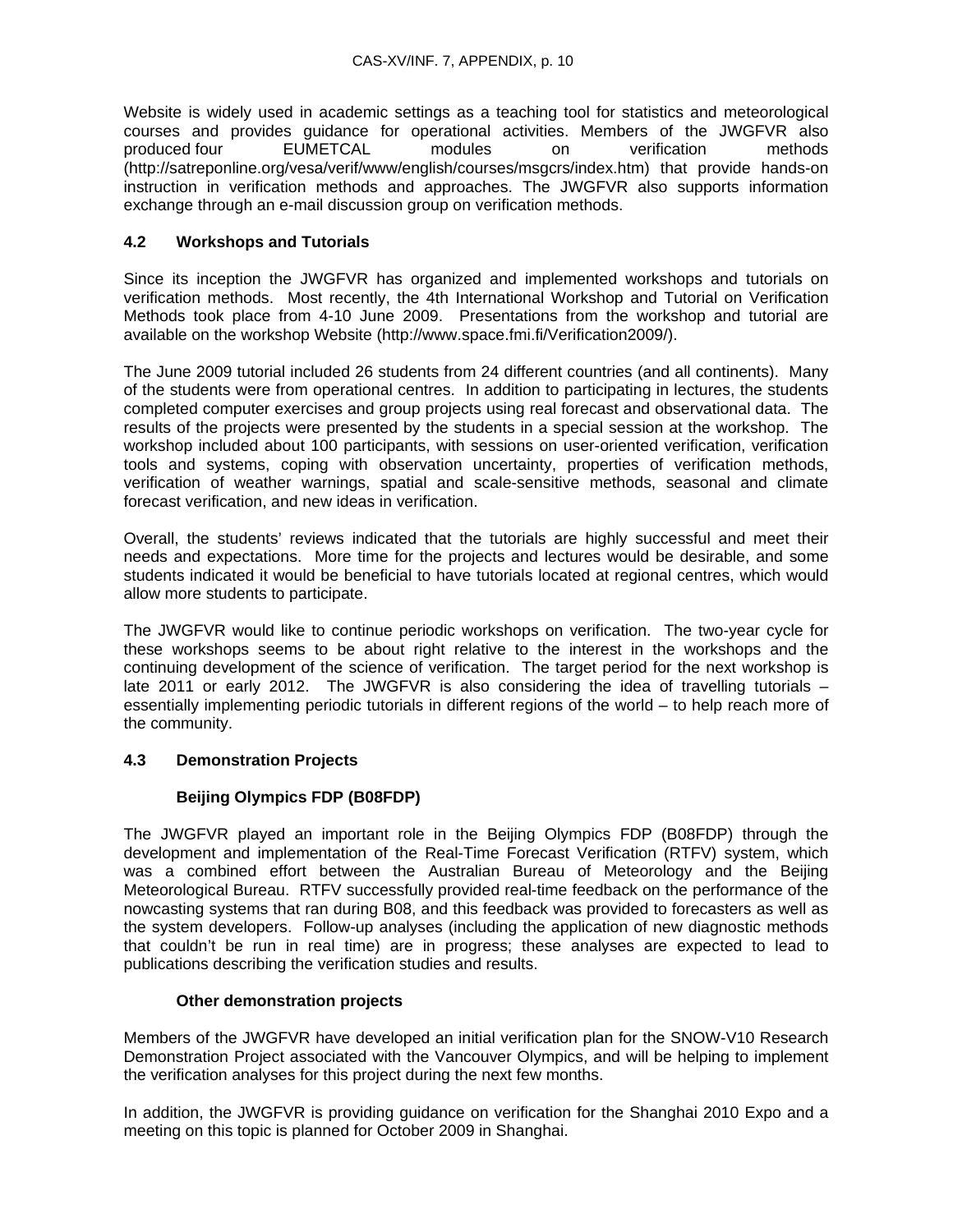JWGFVR members have collaborated with the CBS, for example, in the preparation of revised recommendations for operational verification; the South Africa Severe Weather Forecast Demonstration Project (SWFDP) and the Nowcasting Research Working Group, and have participated in meetings with THORPEX working groups, including TIGGE, TIGGE-LAM, and the THORPEX Africa and North American regional committees.

## **4.4 Forecast verification method inter-comparison project (ICP)**

Members of the JWGFVR helped to organize and have participated in the ICP, which is an effort to provide useful information on new verification approaches that have been developed in the last few years. The initial focus has been on spatial verification approaches, including object-based methods, scale separation approaches, neighbourhood methods, and field morphing approaches. The methods were all applied to the same datasets, including artificial cases that allow easy interpretation, as well as some high resolution model forecasts from the central US. The results of these studies will be published as a special collection in the journal Weather and Forecasting. At a recent informal workshop for this project (http://www.ral.ucar.edu/projects/icp/index.html), plans were developed to extend the project to new datasets and variables. This project is a significant step toward development of a verification method test-bed, which would be supported by the JWGFVR.

## **4.5 Future activities**

With the emergence of seamless prediction systems as well as the increasing desire to provide societally relevant forecasts, there are many challenges to develop improved methods of forecast verification and to apply them to an ever-increasing set of forecast products. Important areas of research will include developing improved verification methods for high-impact weather forecasts, developing seamless verification methods in support of seamless prediction, as well as developing methods to verify forecasts of parameters of direct relevance to society, such as air quality predictions. Development of societally relevant forecast verification approaches will require close collaboration with the Societal and Economic Research and Applications (SERA) working group. An example area for this collaboration is the development of meaningful approaches for the evaluation of warning forecasts.

In addition to the development and promotion of new techniques, the JWGFVR plans to play a continuing role in the training of weather services and researchers in the use of verification techniques. This effort is of particular importance in developing nations. This role is likely to increase with the increased complexity of the forecasts systems and products. The WGNE has been instrumental in facilitating the development of new verification efforts, such as the verification of operational precipitation forecasts, tropical cyclone track prediction, and the promotion of metrics for climate models. Consequently, close collaboration between WWRP and WGNE in the area of verification is of utmost importance.

\_\_\_\_\_\_\_\_\_\_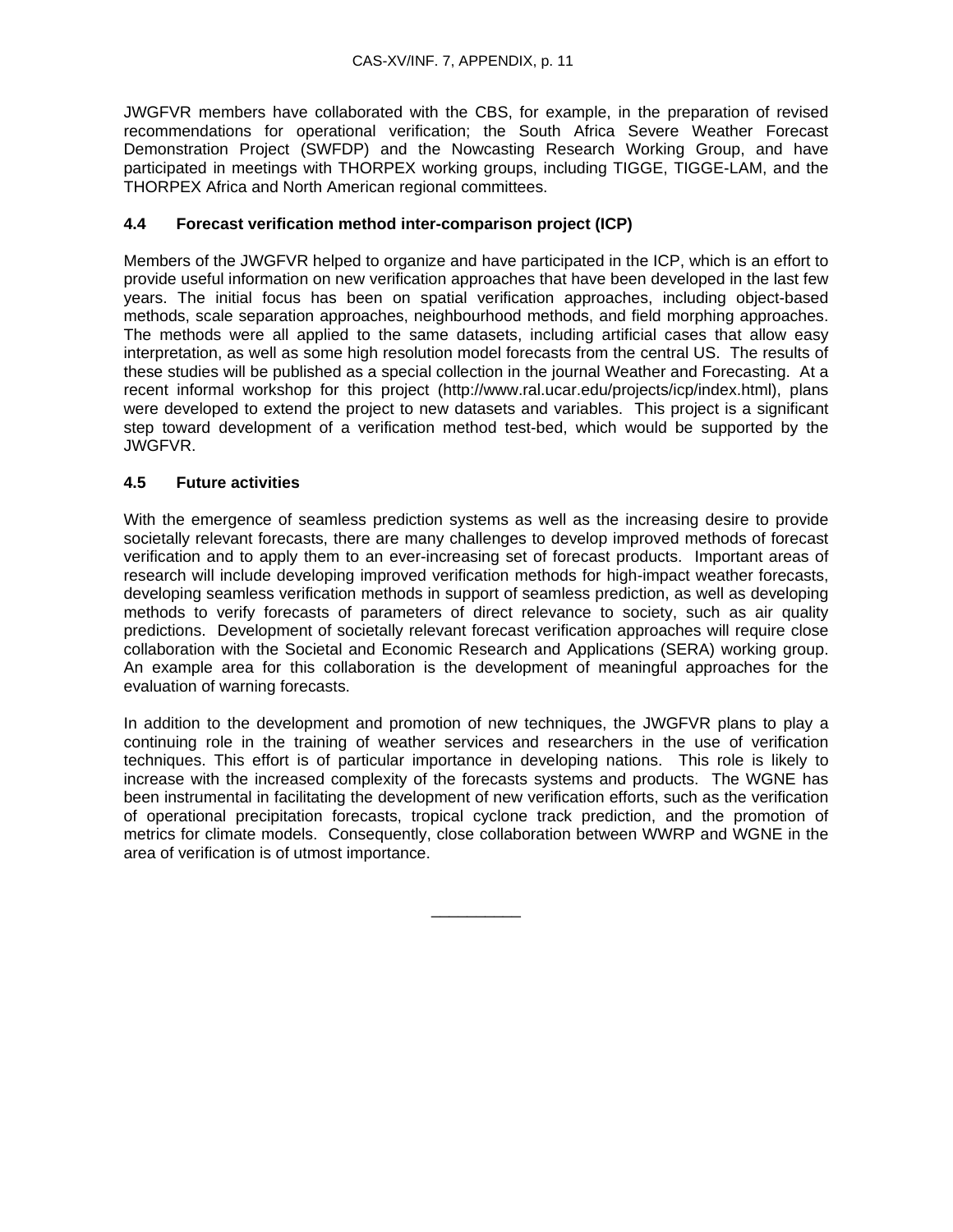| <b>COMMISSION FOR ATMOSPHERIC SCIENCES</b> | Submitted by:<br>Date: | Secretary-General<br>5.XI.2009 |
|--------------------------------------------|------------------------|--------------------------------|
| <b>FIFTEENTH SESSION</b>                   | Original language:     | English                        |
| Incheon, Republic of Korea                 |                        |                                |
| 18 to 25 November 2009                     | Agenda item:           | 8                              |

# **FUTURE PROGRAMME OF WORK OF THE COMMISSION**

# **SUMMARY**

**Reference: CAS-XV/Doc. 8**

**CONTENT OF DOCUMENT:** 

**Appendix:** 

• Background information related to the future programme of work of the Commission.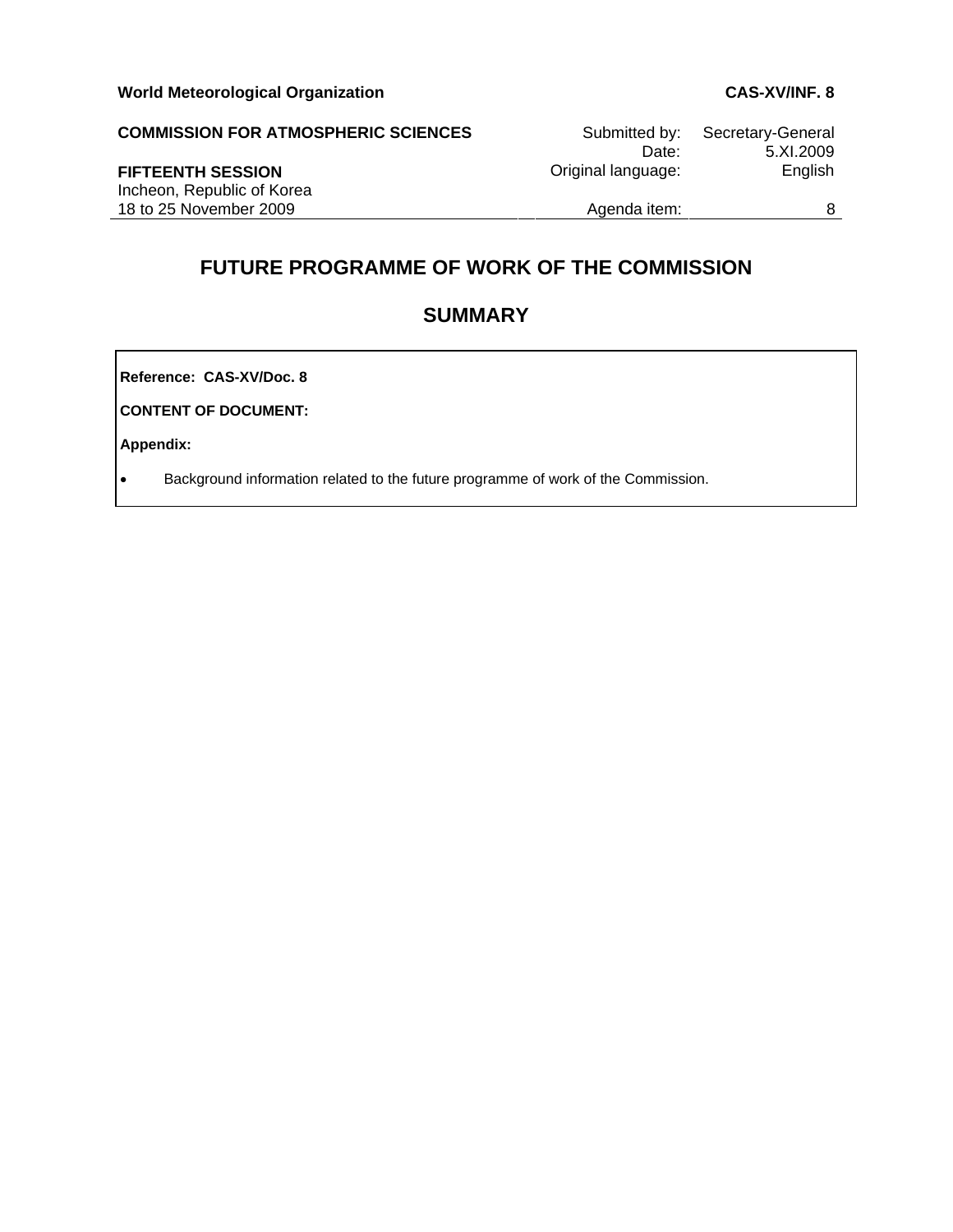## **FUTURE PROGRAMME OF WORK OF THE COMMISSION**

The CAS Management Group planned a pre-CAS consultation on five topics related to the future structure and activities of WMO research supporting the Strategic Thrusts and Expected Results of the WMO Strategic Plan. Five "vision papers" were produced by Expert Teams on each of the topics and posted on the website on 15 August 2009 at http://www.wmo.int/cas asking for comments to be e-mailed to cas15vision@wmo.int by 15 October at the latest. This information document summarizes the background information for the decisions suggested in CAS-XV/Doc. 8. For details see the vision papers.

## **1. Priorities in Strengthening and Promoting Linkages between Climate, Weather, Water and Environmental Prediction Research and Services** (agenda item 8.1)

## **1.1 Background and Rationale**

1.1.1 The last three decades have seen impressive successes in weather, climate, water and environmental prediction. Numerical weather prediction has been especially successful in forecasting extreme events, predicting everyday weather for the public and extending the range of predictability. Over the same period, climate modelling has progressed from atmospheric models with a simple representation of the oceans to fully coupled Earth system models complete with biological and chemical processes that are valued in climate assessments. At intermediate timescales, many research and operational centres around the world now produce numericallybased seasonal predictions using observed initial conditions that extend beyond the period of conventional deterministic predictability. In addition, the range of variables in prediction has extended from traditional atmospheric meteorological variables to ocean, air quality, sand and dust and crop production variables, to name a few.

1.1.2 The traditional boundaries between weather forecasting, seasonal forecasting and climate prediction are fast disappearing since progress made in one area can help to accelerate improvements in the other. For example, improvements in the modelling of soil moisture made in climate models can lead to improved forecasting of showers over land in summer, and data assimilation, which has been restricted to the realm of weather prediction, is now becoming a requirement of coupled models used for longer term predictions through seasons to decades. In developing a unified approach to weather, climate, water and environmental prediction, it is useful to view various characteristics of prediction research, operations and service delivery according to the time-scale of a forecast or prediction product (see Figure 1).

1.1.3 There is a mix of research and operational activity for all time scales except decadal (Figure 1A). The weather and climate prediction research community overlap strongly in the monthly to inter-annual prediction range (Figure 1B). There is currently a gap in climate service delivery (Figure 1C). The WMO Global Data-processing Forecasting System (GDPFS) that is supported by the Commission for Basic Systems (CBS) has a well established network delivering seasonal forecasts operationally through major global and regional centres while the WMO and its climate partners are considering a climate prediction services system. An expected outcome of the World Climate Conference-3 (WCC-3; http://www.wmo.int/wcc3/) is the endorsement of the need to develop and implement a Global Framework for Climate (Information and Prediction) Services (GFCS).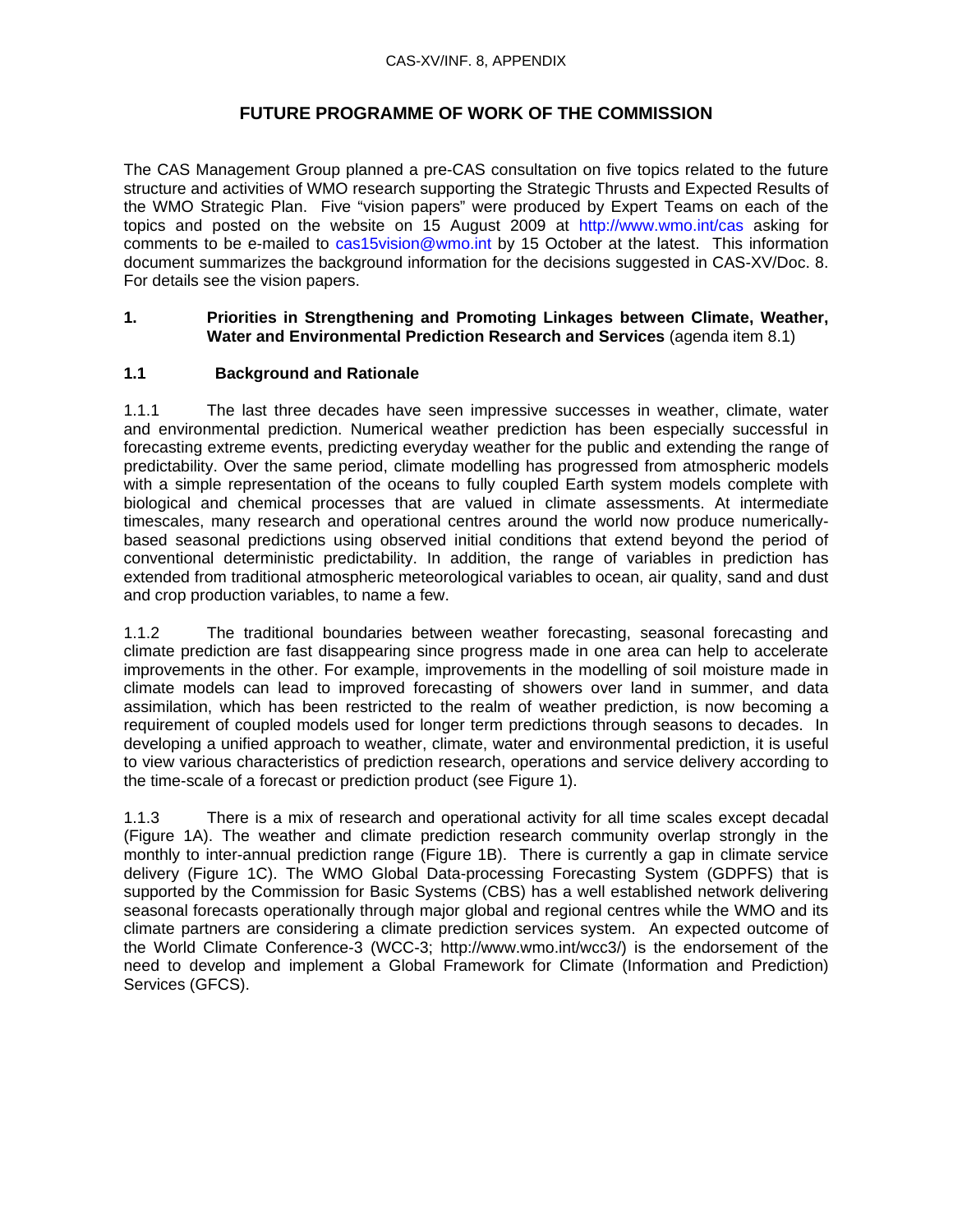

1.1.4 As the scope of numerical weather prediction and climate prediction broadens and overlaps, the fact that both involve modelling the same system becomes much more relevant, as many of the processes are common to all time scales. There is much benefit to be gained from a more integrated or "seamless" approach. Unifying modelling across all timescales will lead to efficiencies in model development and improvement by sharing and implementing lessons learnt by the different communities, such as for example, enabling climate models to benefit from what is learnt from data assimilation in NWP models, enabling weather prediction models to learn from the coupling of climate models with the oceans, and sharing validation and benchmarking of key common processes.

1.1.5 The inclusion of atmospheric chemistry will improve not only prediction of air quality, but also weather prediction and predictions of climate change. Predictions of flood events will require better representation of hydrological processes at local, regional, continental and global scales, which are also important for predictions of climate change. In order to adapt to climate change, much improved simulation of regional climate and the modes of climate variability (El Niño Southern Oscillation (ENSO), North Atlantic Oscillation (NAO) etc.) are needed, and much of this is already being tested in seasonal predictions (Appendix B: Shapiro et al.). Users of forecasts and predictions prefer integrated sets of products from as few sources as possible with accuracy estimates (expressed probabilistically) that are simple to understand and to use and in a format they can understand and use.

1.1.6 Collaboration among many scientific disciplines is required spanning disciplines of meteorology, atmospheric chemistry, hydrology, oceanography, marine and terrestrial ecosystems, to name just a few. While atmospheric nowcasting and very short-range weather forecasting are primarily initial value problems, extension to short-, medium-, and extended-range weather forecasting begins to bring in the coupling with Earth system components such as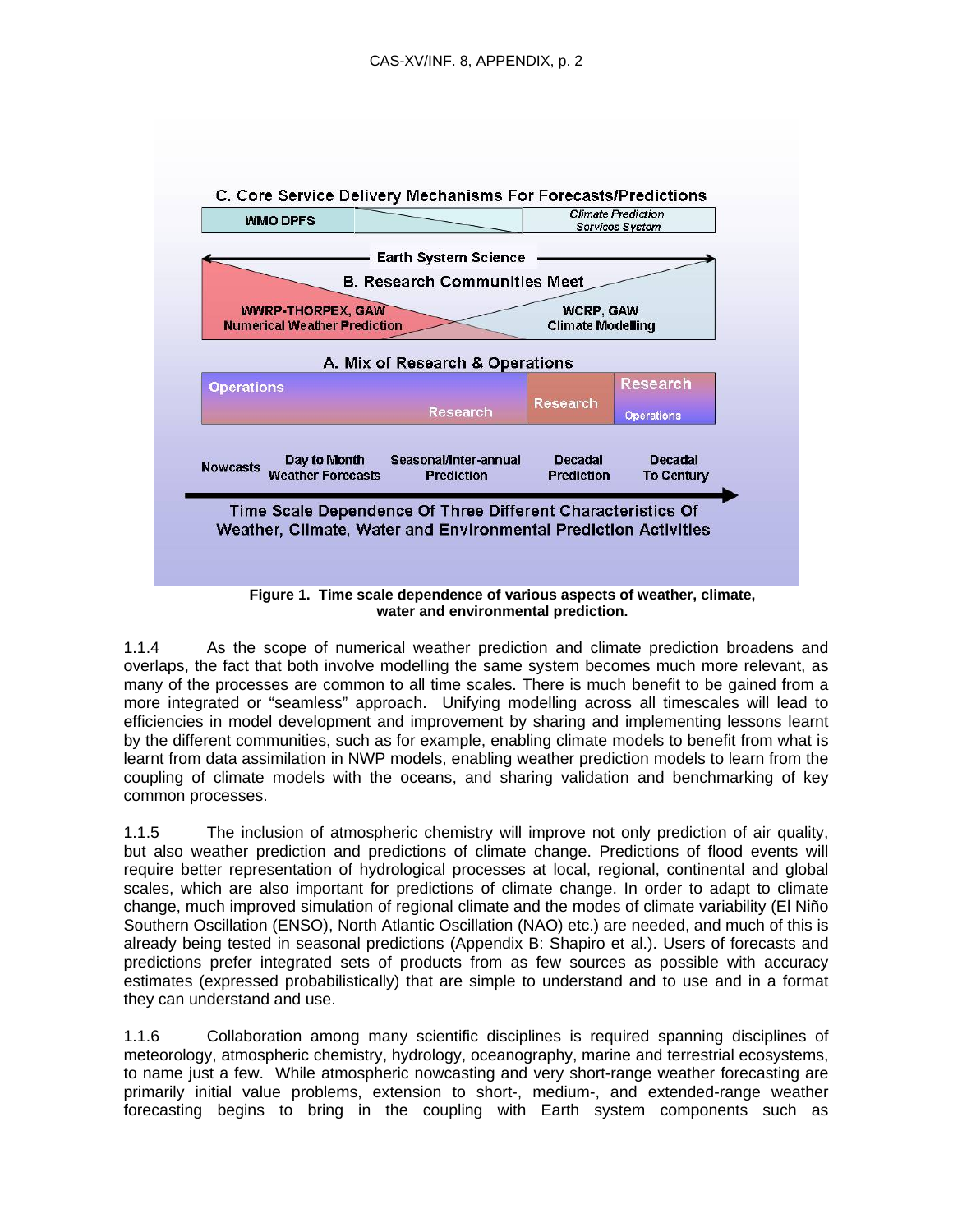atmosphere/land surface processes (soil moisture feedback, soil dust aerosols) and atmosphere/ocean coupling (heat exchange, seas salt aerosols).

1.1.7 Long-range forecasting through seasonal to inter-annual prediction involves atmosphere-ocean coupling with the initial conditions of the memory inherent in the upper ocean leading to longer-lead time predictive skill. Decadal climate prediction is determined by both initial values and boundary value forcing. On these times scales, deeper oceanic information and changes to radiative forcing from greenhouse gases and aerosols play determinant roles. When considering inter-decadal to centennial climate projections, not only do future concentrations of greenhouse gases, aerosols and ozone need to be taken into account, but also changes in land cover/dynamic vegetation and carbon sequestration governed by marine ecosystems. In addition, regionally specific predictive information will be required across these time scales for environmental prediction such as air quality and water quality.

1.1.8 These and other considerations led the EC-LX ANNEX II (Annex to paragraph 3.2.10.2 of the general summary) in June 2008 to form the Task Team on the Research Aspects of an Enhanced Climate, Weather, Water and Environmental Prediction Framework (EC-RTT). The mandate of the team was to "strengthen and promote the linkages between climate, weather, water and environmental research to enable NMHSs and other related services to provide improved services in the next decade".

## **2. The Next Generation of Regional Prediction Systems for Weather, Water and Environmental Applications** (agenda item 8.2)

## **2.1 Background**

2.1.1 Weather events account for approximately two thirds of the natural disasters in the form of floods, wind storms, slides (e.g., primarily mud slides and avalanches induced by precipitation), extreme temperatures (e.g., urban heat wave), and wild fires (typically associated with high winds, low humidity and high temperatures). Floods and wind storms (primarily tropical cyclones) are by far the most common type of disasters that impact our planet accounting for over half of the disasters. These events have increased with time. For example, approximately 100 natural disasters per decade occurred between 1900-1940, while that number has risen to almost 2800 events per decade in the 1990s (ICSU 2008). The cost of disasters globally to society have reached nearly 500 billion (US dollars) per decade with the costs of hydrometeorological disasters increasing by a staggering factor of 7 in the time period of 1997 to 2007. Climate change will likely change the probability of some types of high impact weather, like extreme temperature events.

2.1.2 Improved numerical environmental forecasts bring significant health and safety and economic benefits to the public, marine, transportation, agriculture, forests and resource sectors. Weather forecast models are the backbone of environmental prediction systems. In the last decades, they have improved remarkably. A five-day forecast today has more skill than the fourday forecast of a decade earlier. Numerical Weather Prediction (NWP) systems operated by WMO Members are the basis for new specialized environmental prediction tools for decision making. Is the steady linear improvement in the prediction skill of numerical weather prediction sufficient to meet the growing need for atmospheric modelling of the future? The urgency for action has increased as: (i) societies struggle to mitigate the rising economic costs of hydrometeorological disasters and the overall increase in the number of disasters; (ii) demand has grown for air quality, sand and dust and smoke forecasts; (iii) water management becomes even more important as supplies and flooding affects more people; and (iv) Member nations further develop alternative energy sources, which enhance the need for predictions to drive decision support systems for wind, solar and other new energy sources.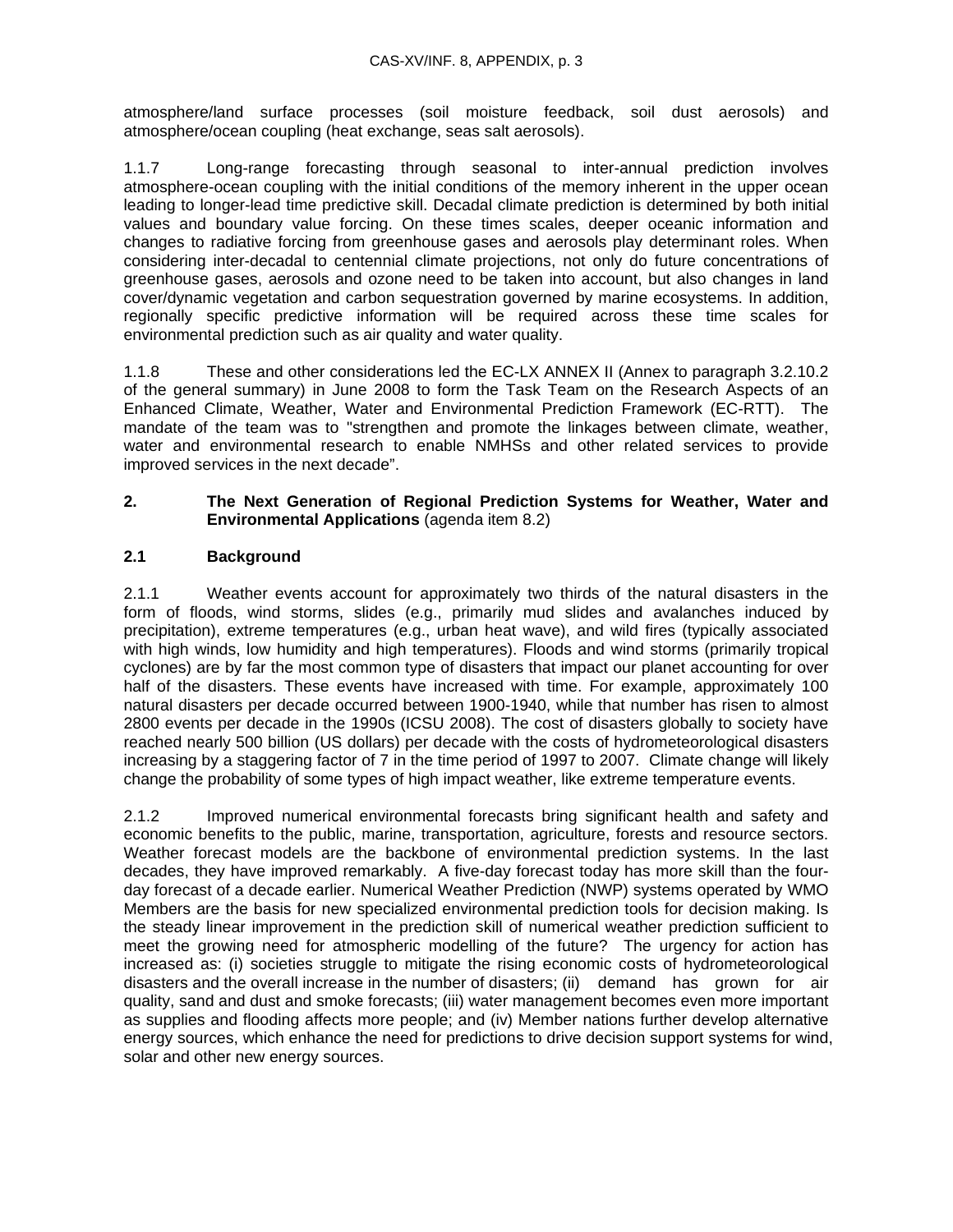## **2.2 Changing paradigms for regional prediction**

2.2.1 Prediction systems are in the midst of several major changes: (i) the first is a movement to increasing complexity as models are moving from predicting solely weather towards a spectrum of environmental prediction services that can include coupled modelling and new forecasting capability for atmospheric constituents, soil-vegetation-ecosystems, cryosphere, and hydrology, oceans and even fresh water systems; (ii) the second is the movement to higher resolution non-hydrostatic models (horizontal scales of order km or less) that begin to directly resolve clouds and deep convection; (iii) the reliance on nowcasting with increasing populations at risk for disasters and the need to expand such systems beyond a reliance on radar data; and (iv) the development and utilization of ensemble prediction systems to indicate uncertainty in a forecast Determining and capturing this uncertainty in the design of the ensemble will require significant research for these new regional coupled environmental modelling systems.

2.2.2 A widespread movement amongst Members towards higher resolution non-hydrostatic modelling on regional domains for weather time-scales is creating new research and operational challenges that will benefit from international coordination, leadership and guidance by the CAS programmes of WWRP, THORPEX and GAW. Such a shift is resulting in challenges of new observing systems and strategies, the development and refinement of high resolution data assimilation techniques, and the evaluation, development, testing and implementing of model physical parameterizations that operate accurately and efficiently on these scales. Such a shift also requires the development of new verification strategies that are aimed to assess the added information content of these new forecast models as well as theoretical studies to determine the level of skill that is possible with such new modelling approaches. More and more Members are using a unified modelling approach for short- and mid-term operational weather forecasting and for climate modelling. Improvements in non-hydrostatic modelling on the regional scale now will benefit global weather and climate prediction systems in the future.

- 2.2.3 The major scientific challenges to be met to advance regional prediction include:
- (a) *Prediction on time scales from minutes to hour*s: Nowcasting fills this forecast niche. Profound changes are needed in nowcasting systems; for example, the development of improved nowcasting techniques based on satellite systems are needed to benefit those nations without advanced radar capabilities. Another change is that the distinction between nowcasting and high resolution data assimilation is becoming blurred as nowcasting systems are becoming blended with high resolution numerical weather prediction models and resolution non-hydrostatic models incorporate so-called "hot starts" where radar, satellite and other observations of precipitation and associated diabatic processes are included in the initial state of the model. Research challenges for both nowcasting (0-6 hours) and limited area modelling (resolution ~ 1-km) for longer time scales are discussed in the WWRP Strategic Plan (agenda item in section 4.2 and 4.3) under activities of mesocale and nowcasting research;
- (b) *Shift from hydrostatic to non-hydrostatic modelling:* Limited area models are in the midst of a shifting into the non-hydrostatic domain with grid resolution of  $\sim$ 1 km and global modelling centres are beginning to also plan for this transition. This shift means that cloud systems and many orographic processes are beginning to be resolved directly rather than being parameterized as a subgrid-scale process. Such a shift will require the evaluation, development, testing and implementing of model physical parameterizations that operate accurately and efficiently on these scales. Parameterizations for surface, boundary layer, microphysical and cloud-radiative processes will all be effected. Even investigations into new model formulations and improved numerics will benefit prediction research, particularly in mountainous terrain. Theoretical studies will be needed to determine the level of skill that is possible with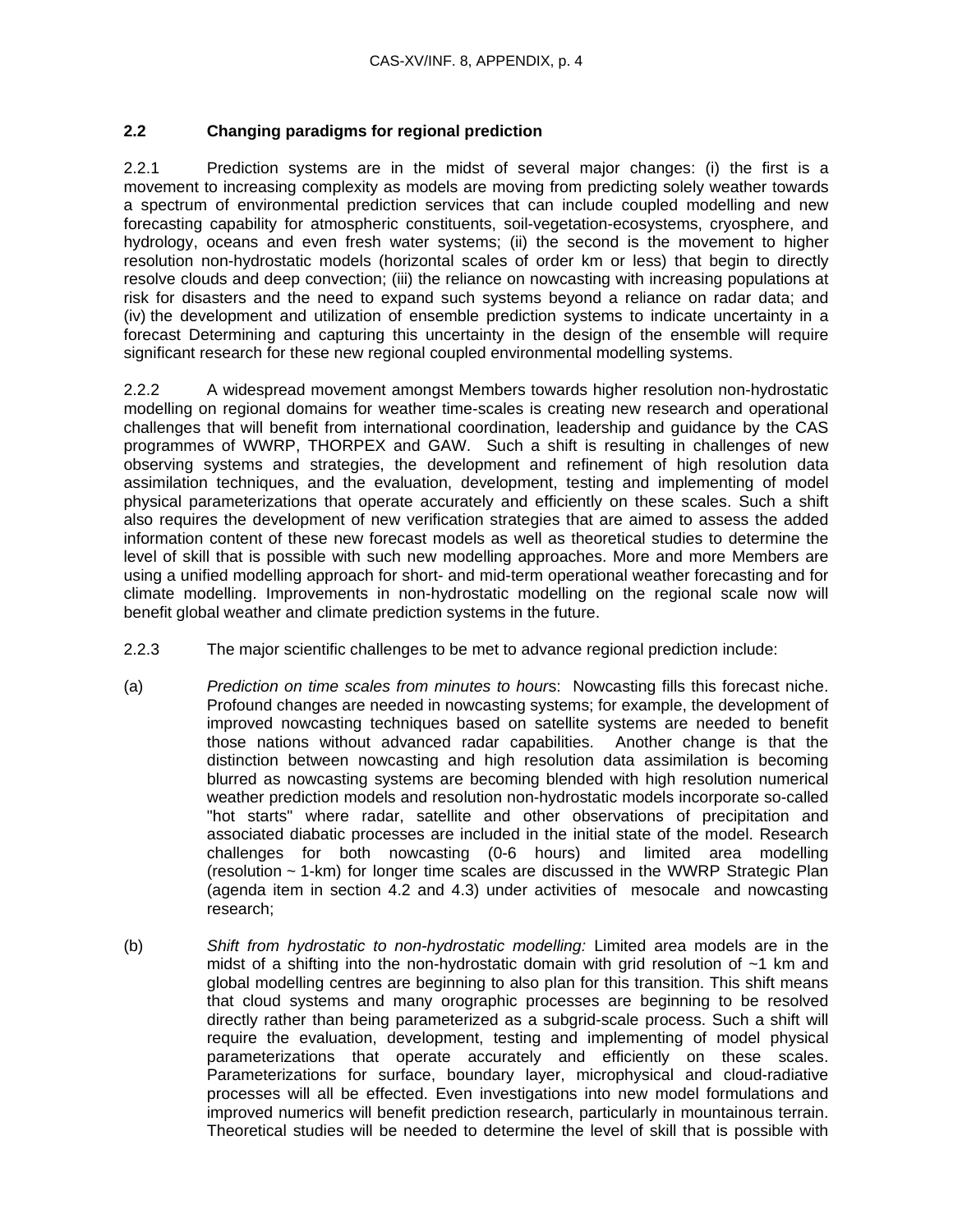such approaches. Such efforts will benefit from greater collaborations between operational centres and the academic research community that has been using and developing such models for many years;

- (c) *Coupled numerical prediction:* Coupled Numerical Weather and Environmental Prediction (NWEP) will provide linkage between the land, hydrosphere, cryosphere and atmosphere including the chemical and biological processes relevant to weather. Concentrating on coupled systems means that the feedbacks between these miscellaneous processes will be represented so that prediction of a variety of parameters will be improved. Atmospheric NWP systems are being extended to include atmospheric chemistry and feedbacks to radiative forcing and precipitation, coastal ocean and terrestrial zones, quantitative precipitation and hydrology, urban meteorology and air quality and biogeochemical and ecosystem processes. Initiation, guidance and international coordination in research on the development and utilization of such models would accelerate their development;
- (d) *Data assimilation and the explosion in remote sensing capability*: Numerous issues exist in the development of data assimilation systems for these high resolution models. For example, the task of developing rapid, accurate and efficient data assimilation fields to initialize cloud, precipitation and surface variables (e.g., soil moisture, vegetation, etc.) at high resolutions is a major challenge even without exploring the non-meteorological variables. Coupled assimilation such as land-ocean also represents a major investment in research and development. Satellite remote sensing is well suited to many of these tasks but extending the 4-D var approach to fine scales is a computation challenge. Many non-meteorological fields are not yet transferred in real-time, which must be overcome to initialize such models;
- (e) *Verification and assessment:* A shift to new coupled, high resolution models also requires the development of new verification strategies that are aimed to assess forecast skill. One major challenge is that the predictability of specific events at a specific time and location, such as the location of a thunderstorm cell, is low. Thus model verification must move from a point based verification strategy to techniques to assess the information content of these models. Object oriented verification is one approach discussed in agenda item 7.3;
- (f) *Next generation ensemble systems:* Ensemble models are designed to capture the forecast uncertainty by providing probalistics. For next generation coupled ensembles, the uncertainty in the observation, assimilation and modelling must be understood and incorporated into the design of the system. Regional ensembles must capture both the local uncertainty and the uncertainty in the global model that provides the boundary conditions;
- (g) *Information delivery through sophisticated forecast systems*: The effective use of high resolution and seamless regional environmental systems depends not only upon the modeling capability but the ability to provide information that impacts user decision making. Information delivery is ultimately the primary reason for NMS existence and this step of the forecast process is a key stage requiring end-to-end approaches to, and engagement. The density of forecast information means that Members will benefit from well designed Forecast Demonstration Projects to transfer new research capabilities to operations.

2.2.4 The challenge to develop, assess, and implement this next generation of regional models are broad and daunting and match WMO Member needs as a large number of WMO Members employ regional models and the benefits of these new systems will help meet the evolving needs of Members. We propose an enhancement of the WMO leadership role in international research efforts aimed at accelerating the development, quality and use of these new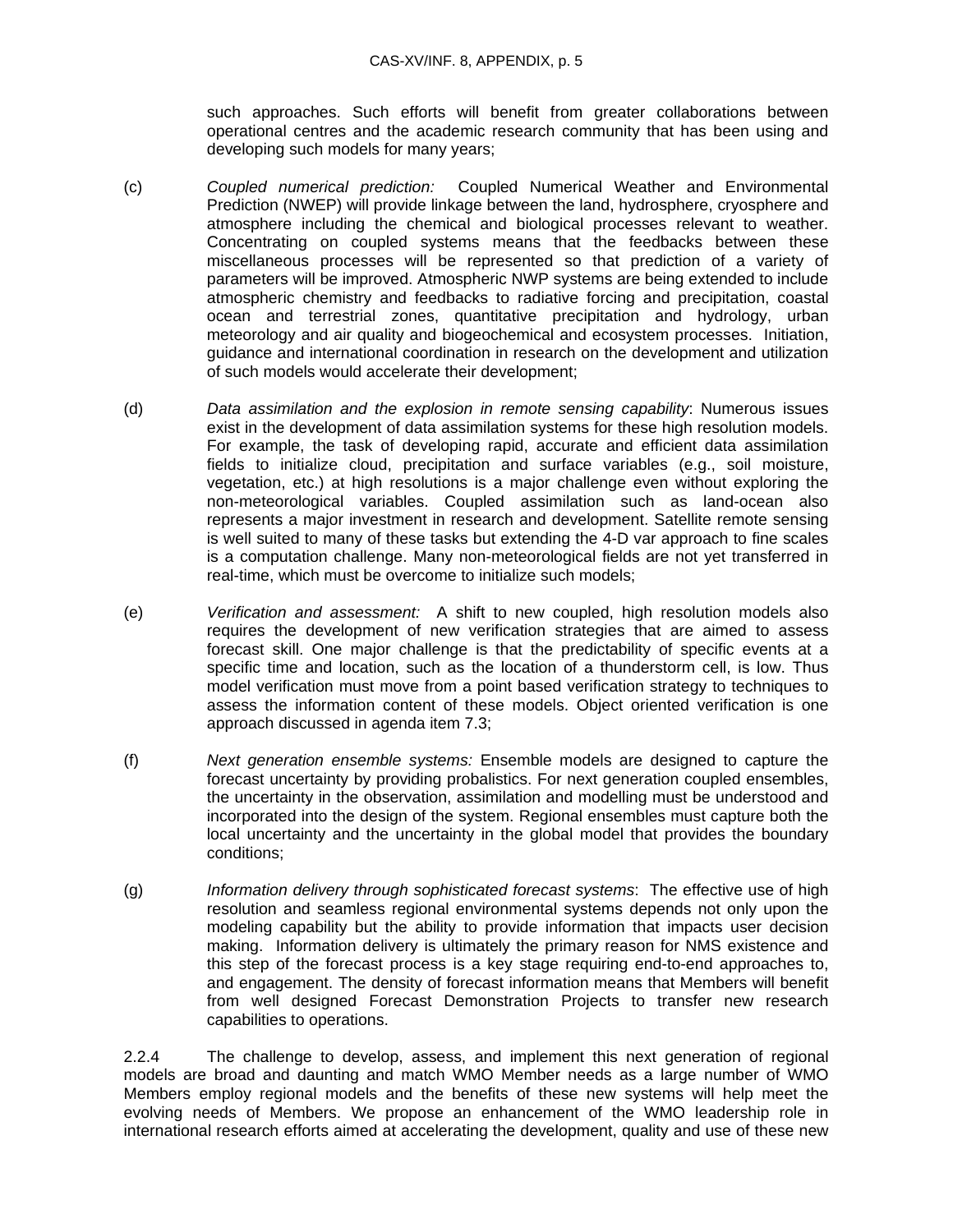regional modelling capabilities, including coupled models. This WMO role will include the initiation, guidance, and enhancement of research projects to advance these modelling systems and the operational research results in a similar manner as has been done by THORPEX for global prediction. The research projects envisioned under this effort, when taken together, will span from observing strategies and data assimilation to model improvement and the assessment and delivery of high resolution forecast information.

## **3. The Lead Role of WMO in Global Partnerships for Air Quality/Environmental Forecasting and Tracking Carbon Dioxide and Other Greenhouse Gases** (agenda item 8.3)

## **3.1 Air Pollution in Densely Populated Areas**

3.1.1 Air pollution in, around and downwind of megacities affects human health in important ways throughout the world. The forecasting of urban to regional scale air pollution is an important service in order to allow the population to take precautions to reduce risk to health on a daily basis and to identify policy measures to reduce pollutant inputs to the atmosphere so that air quality objectives and standards set to protect society can be met. Air quality and related issues depend strongly on the meteorological conditions that, when better characterized, in numerical weather prediction models improve air quality prediction and management.

3.1.2 Improvement of weather and air quality predictions through the assimilation of chemical data and coupling to radiation and clouds/precipitation holds significant promise. There remain major deficiencies in our observing system for air pollutants to support improved weather forecasts and air quality prediction at multiple scales: (i) expansion of the geographical coverage of air quality measurements; (ii) extending surface-based (in situ and remote sensing) and aircraft measurements above the surface (lowest few km) to provide critical information not well provided by satellite observations; and (iii) adding a near-real-time access to the observations.

3.1.3 The WMO GAW Urban Research Meteorology and Environment (GURME) project enhances the capabilities of Members to provide air quality forecasting. It facilitates easy access to information on measurements, modelling and assimilation techniques, promotes pilot projects to demonstrate how Members can expand their activities into urban environment issues; and works with WHO and environmental agencies to better define meteorological and air quality measurements that support urban forecasting. Near-real time delivery of environmental data is an important component of forecasting urban pollution. Both the near-real-time delivery of urban observations and the forecasting activity should be pursued at the national or local levels. WMO should continue to provide advice and capacity building.

## **3.2 Transport of Air Pollution Across National and Regional Boundaries**

3.2.1 There is growing attention directed at the global reach and impact of air pollution (TFHTAP, 2007). This requires the capability to observe and predict air quality at scales from local to regional to global as addressed in the WMO-GAW programme (see agenda item 5.3). On a regional or continental scale the main air pollution problems are related to elevated surface ozone, particulate matter (determined by chemical composition and physical characteristics), acid deposition, deposition of nutrients (eutrophication) and the deposition of heavy metals and persistent organic pollutants. The economy is globalized with important consequences for the change in abundance of intercontinental transport of air pollution. The emissions of gaseous precursors of particulate matter and oxidants in the atmosphere have grown in the last decades in many parts of the world with high population densities. Aircraft emissions and shipping emissions are growing. Changes in farmland practices and in physical climate give rise to more biomass burning, forest fires and sand and dust storms (see agenda item 6.3). Increasing attention is needed to understand the intercontinental transport of air pollution and its contribution to the pollution levels in various regions (including Europe, the Arctic, marginal seas, etc.).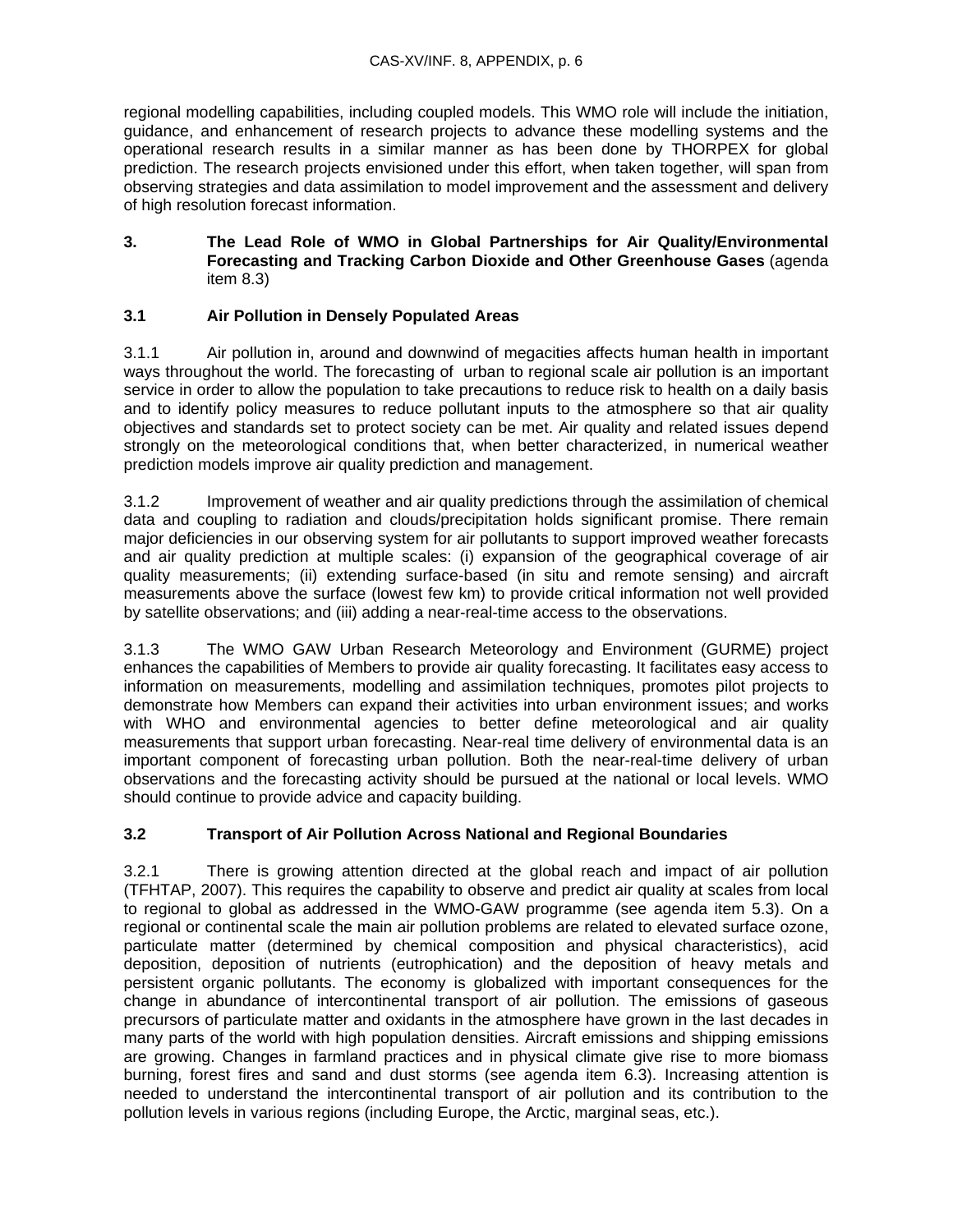3.2.2 WMO could assume the lead in linking together technical work on the regional/continental long range transport of air pollution globally to assess the impact of long (and very long) range transport of air pollution through models coupled with observations and quantitative information on impacts to human health and ecosystems of aerosols, ozone and nitrogen.

## **3.3 Air Pollution, Climate Change and Weather Interact Both Ways**

3.3.1 UNFCCC is a convention dedicated to mitigating and adapting to the climate effects of long-lived greenhouse gases. Ozone and particulate matter including aerosol pollution, black carbon and sand and dust are atmospheric constituents that have very short atmospheric residence times compared to greenhouse gases yet the significant direct and indirect radiative forcing of climate. Controls of emission of these short-lived substances (<months in the troposphere) will have an immediate effect on radiative forcing while we must wait much longer for greenhouse gas controls to have a mitigating impact due to the long residence times of carbon dioxide ( $>100$  years) and methane ( $\sim$ 10 years) in the atmosphere. In addition radiative forcing by particulate matter and tropospheric ozone is expected to have significant impacts on weather including the frequency and intensity of storms. The extent of the modification and its societal impact is not well known, and needs more research.

3.3.2 To properly account for the coupling of dynamics, physics and chemistry and the cycling of biogeochemical tracers between the soil, the atmosphere and the oceans, chemical transport models need to be integral parts of weather or climate models that in turn are moving toward full Earth System Models (ESMs) as appropriate (report of WMO Executive Council Research Task Team; http://www.wmo.int/ecrtt). WMO should take the lead in the technical analysis of how weather and climate variability or change interact both ways with air pollution on a regional and global basis. This is an issue of immediate concern throughout the world affecting societies to an extent that is not well known but could be significant (air pollution events, storms, floods, droughts, water supply, food supply etc.).

## **3.4 Tracking Carbon Dioxide (CO2) and other Greenhouse Gases**

3.4.1 Unless mitigation actions are taken,  $CO<sub>2</sub>$  emitted into the atmosphere will remain there for a very long time – 100's to 1000's of years, during which it will continue to warm the Earth and acidify the oceans. Other greenhouse gases, with very long atmospheric lifetimes, are increasing in the atmosphere as well, in large part due to human activities. The combined effect of these continued emissions has already led to warming and certain climate change impacts.

3.4.2 A substantial strengthening of efforts to reduce  $CO<sub>2</sub>$  emissions will probably happen sooner rather than later. Unlike other large-scale emission reduction efforts (e.g. ozone-depleting compounds, controls on sulphur and nitrogen oxide emissions related to acid rain and human health), these will involve many economic sectors of society and will vary by nation, region, and approach. Large-scale emission reductions in the past have all required on-going verification to ensure that the desired outcomes are achieved. These include measurement of pH in lakes and rain for sulphur emission reduction; atmospheric measurements of ozone and ozone-depleting gases for stratospheric ozone recovery; atmospheric measurements of ozone, other reactive gases and particulate matter for regional air quality policies. The complexity and variability of the carbon cycle, the involvement of other GHGs, the global nature of the problem, and the number and variety of emitters and offset options, however, make independent verification of greenhouse gas management strategies a challenging task, but one that must be done.

3.4.3 The ability of nations to implement policies that effectively limit atmospheric GHG concentrations will depend upon their ability to monitor their progress and determine what is and is not working. While current uncertainties in existing data sources are perhaps acceptable for current policy purposes, they need to be reduced substantially for effective policies on climate mitigation.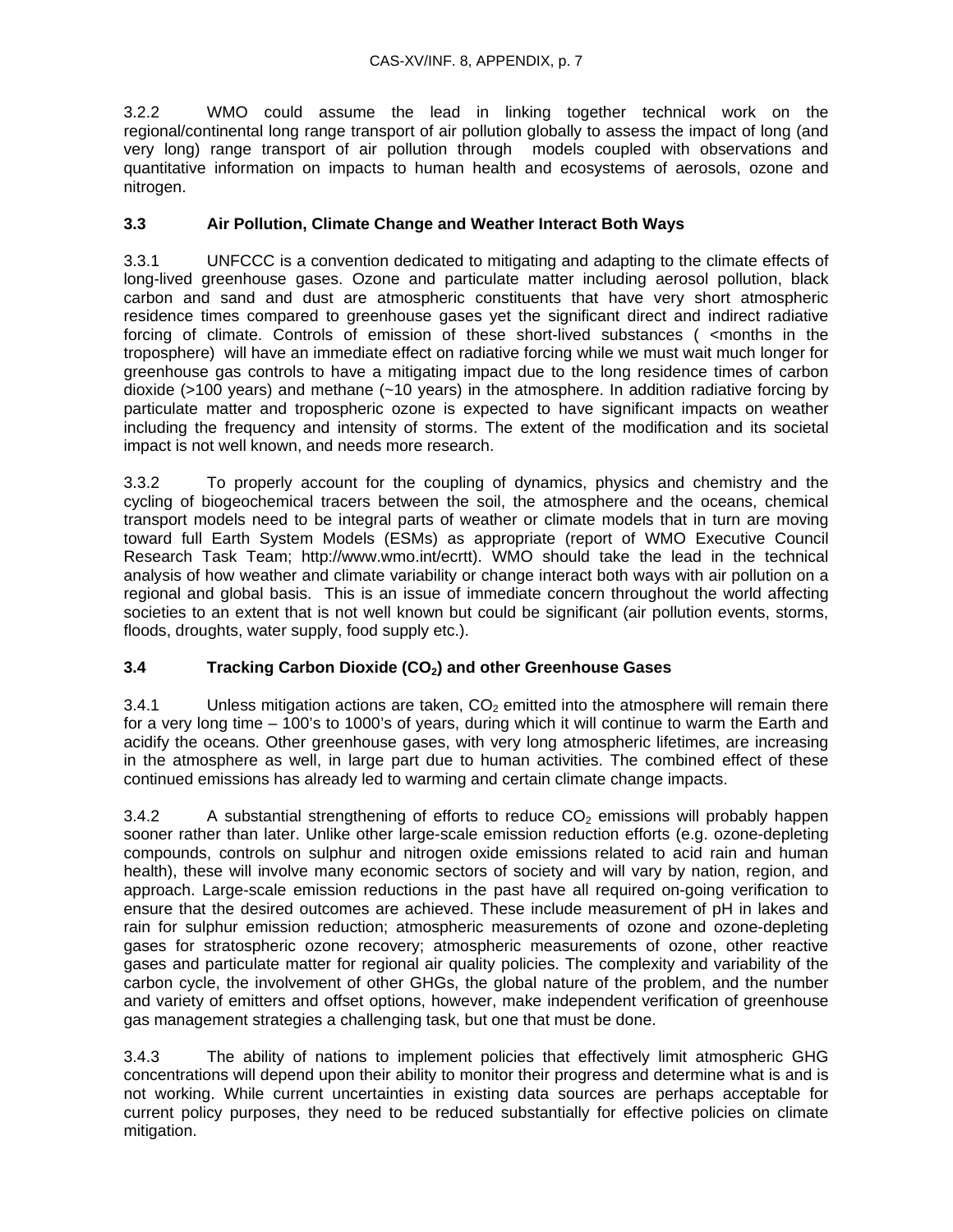3.4.4 Current efforts to monitor and limit GHG emissions are mostly based on land-use observations, self-reported data on energy use, and other economic activities. While such data may be sufficient for today, they are known to have many uncertainties that limit their ability to support implementation of GHG-management related to climate. This presents a challenge to implementing a range of GHG policies that are discussed in many countries, including supporting treaty negotiations, verifying treaty obligations, certifying tradable permits, offsetting GHG emissions, and providing a more accurate inventory of emitters. Added to this is the complexity and variability of the natural carbon cycle and the effects of climate change on natural systems that exchange  $CO_2$  and other GHGs (e.g., N<sub>2</sub>O, CH<sub>4</sub>). Thus to develop effective GHG management strategies, there is an urgent need for a globally integrated observation and analysis system to track changes in atmospheric GHGs and provide routine estimates (with confidence limits) of net atmosphere-surface exchange on a regional or sub-regional basis.

3.4.5 WMO, through its Global Atmospheric Watch (GAW) programme, has long provided a framework for global greenhouse gas monitoring and integration of those measurements, and it is recognized by UNFCCC and the Global Climate Observing System as the lead international framework (see agenda item 5.3). It includes facilities and observations managed by national partners linked together by GAW. Components of this system include a Central Calibration Laboratory for the World Reference Standard for Greenhouse Gases, the World Data Centre for Greenhouse Gases; WMO sponsored biennial experts' meetings on CO<sub>2</sub>, other greenhouse gases, and related tracers; the quadrennial International Carbon Dioxide Scientific Conference and other relevant conferences, workshops, and meetings. GAW also promotes reanalysis to develop informational products; provides training opportunities to help build capacity in contributing to the observational system; and the development strategies for integrating land, ocean, and atmospheric observations to understand the role of the Earth system in greenhouse gas management.

## **3.5 The Reactive Nitrogen Cycle**

3.5.1 Humans continue to transform the global nitrogen cycle on Earth at a record pace, reflecting an increased combustion of fossil fuels, growing demand for nitrogen in agriculture and industry, and pervasive inefficiencies in its use. Much anthropogenic nitrogen is lost to air, water, and land causing a cascade of environmental and human health problems. Simultaneously, food production in some parts of the world is nitrogen-deficient, highlighting inequities in the distribution of nitrogen containing fertilizers. Optimizing the need for a key human resource while minimizing its negative consequences requires an integrated interdisciplinary approach and the development of strategies to decrease nitrogen-containing waste. The technical assessment work on reactive nitrogen takes place in the International Nitrogen Initiative (http://www.iniforum.org/) and through European initiatives on reactive nitrogen in which WMO plays a role through the GAW programme (e.g . COST 729 as well as EU research projects).

3.5.2 Reactive nitrogen influences water bodies, atmospheric oxidative capacity (through the hydroxyl radical, ozone and the nitrate radical) which in turn affects atmospheric residence times of some greenhouse gases such as methane, sources of nitrous oxide (a greenhouse gas and stratospheric ozone impactor) and nitrates in atmospheric particulate matter and precipitation.

3.5.3 The atmospheric component of the biogeochemical cycle of reactive nitrogen including its relation to the sequestration of carbon in ecosystems is not well known. Reactive nitrogen cascades through environmental compartments with approximately 165 Mt-N of reactive nitrogen produced each year, of which about 75% is related in some way to agriculture and 25% to the combustion of fossil fuels and the industrial use of nitrogen.

3.5.4 The cycling of reactive nitrogen between the atmosphere, fresh water systems, terrestrial ecosystems and the oceans influence several issues of high societal relevance. WMO and its Members could take a lead in the global coordination, particularly with respect to its feedback on climate forcing. This has implications locally or regionally on the quality of the water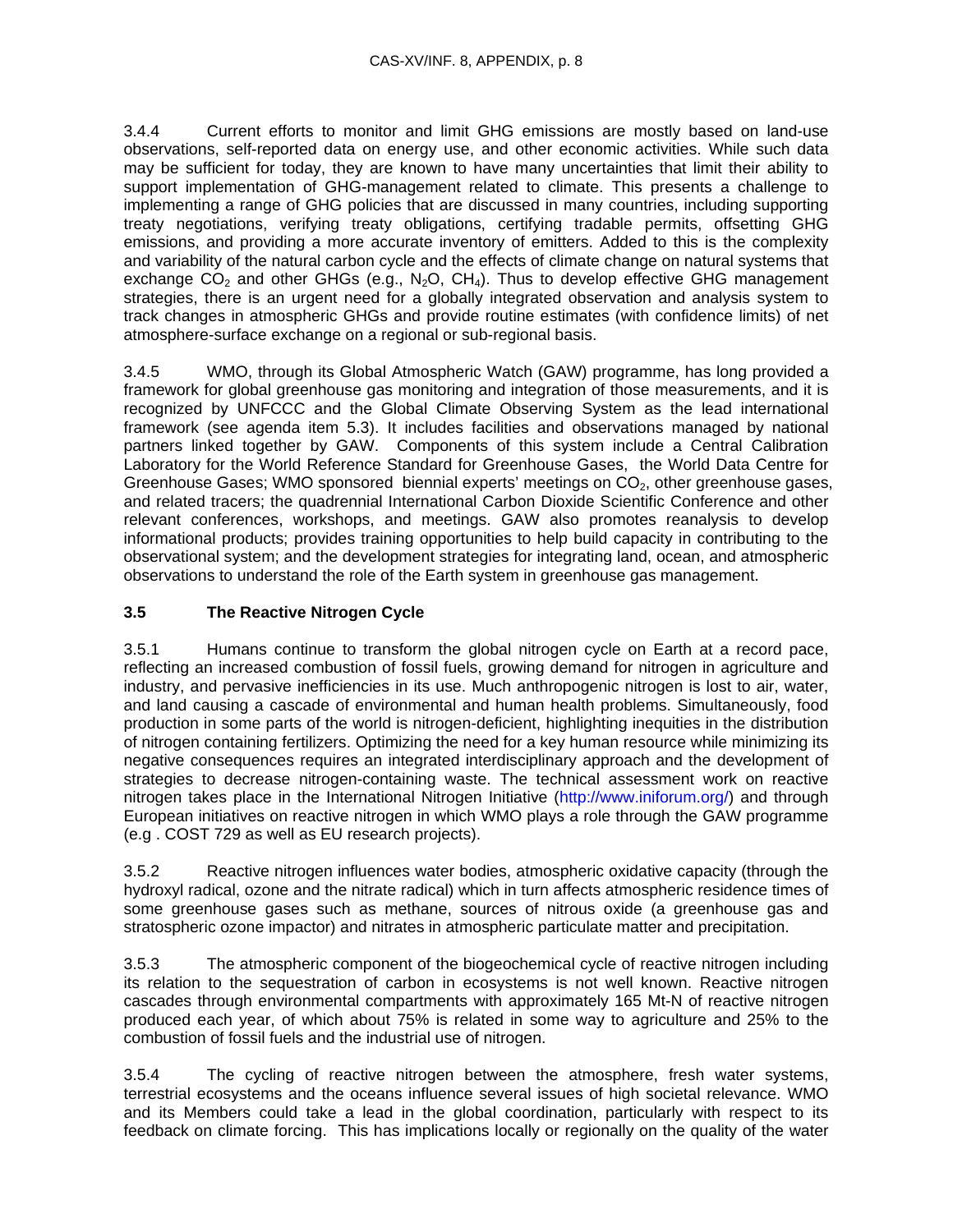supply and the link between the reactive nitrogen cycle, air pollution and climate change. WMO should actively support the analysis of the reactive nitrogen cycle with the view to advise and build capacity among its Members by advising them on ways to use reactive nitrogen fertilizer in regions where food production is nitrogen deficient while minimizing reactive nitrogen inputs to the atmosphere. This has links to the Commission for Agricultural Meteorology and to other UN organizations.

## **3.6 The Political Framework of These Challenges**

3.6.1 In the past WMO led, or was a major co-sponsor of, a series of scientific assessments that laid the groundwork to establishment of the UN-ECE Convention on Long Range Transboundary Transport (1979) and the Vienna Convention on Protection of the Ozone Layer (1985). Changes in air pollution, climate and the biogeochemical cycles of trace chemicals like carbon and reactive nitrogen give rise to new environmental problems that require internationally coordinated action. The scientific analysis and mitigation strategies for these problems require an interdisciplinary approach both nationally and internationally. WMO and its partners worldwide are well placed to lead a cooperative effort to develop appropriate partnerships.

## **4. Advancing Weather, Ice and Environmental Predictions in The Polar Regions: An IPY Legacy** (agenda item 8.4)

## **4.1 Introduction**

4.1.1 In the justification for nearly every IPY project one can find, prominently, a description of an urgent polar process NOT adequately (if at all) represented in global models. Sea ice drift; aerosol production near polynyas; pulses of deep water formation; photochemical production of oxidants from snow; etc. These polar deficiencies present serious barriers to improved weather, climate and environmental predictions, globally and for polar regions. If most IPY projects identified improved models as a motivation, can we see, or foresee, improvements in predictive skill, for ice, ocean, atmosphere, or carbon cycling, for polar regions or globally? In additional to hoped-for improvements in prediction, what might IPY-induced changes in operational systems or in research contribute to a positive long-term legacy of rapid incorporation of new knowledge into enhanced predictive skill?

## **4.2 Possible prediction outcomes from IPY-produced knowledge**

4.2.1 Most IPY research will not automatically lead to the rapid development of useful predictive skill. To reduce delays between research products and predictive applications, several national research agencies design funding programmes to encourage observationalist-to-modeler interactions; many international research programmes (e.g. WCRP, WWRP, THORPEX) have a similar objective. The transfer of research model developments to operational modelling practice represents another essential and often missing step in developing useful predictive skill. This transfer does occur effectively in advanced numerical weather prediction centers of the WMO system, but many of those centers have 'blind spots' when it comes to polar regions. We imagine three user groups, each group including researchers, operators, and decision makers, and then identify the potential for, or obstacles to, rapid development of polar prediction systems and skills.

## **Marine operations**

4.2.2 Largely focussed on transportation and the Arctic, this group could include commercial shipping and resource (e.g. hydrocarbon or fishery) extraction companies, insurance and regulatory bodies, port authorities, tour operators, and national policy- and decision-makers. IPY's potential impact on this group would occur through improved predictive skills for ice, ocean, and marine weather, embodied in daily, monthly, seasonal and decennial forecasts.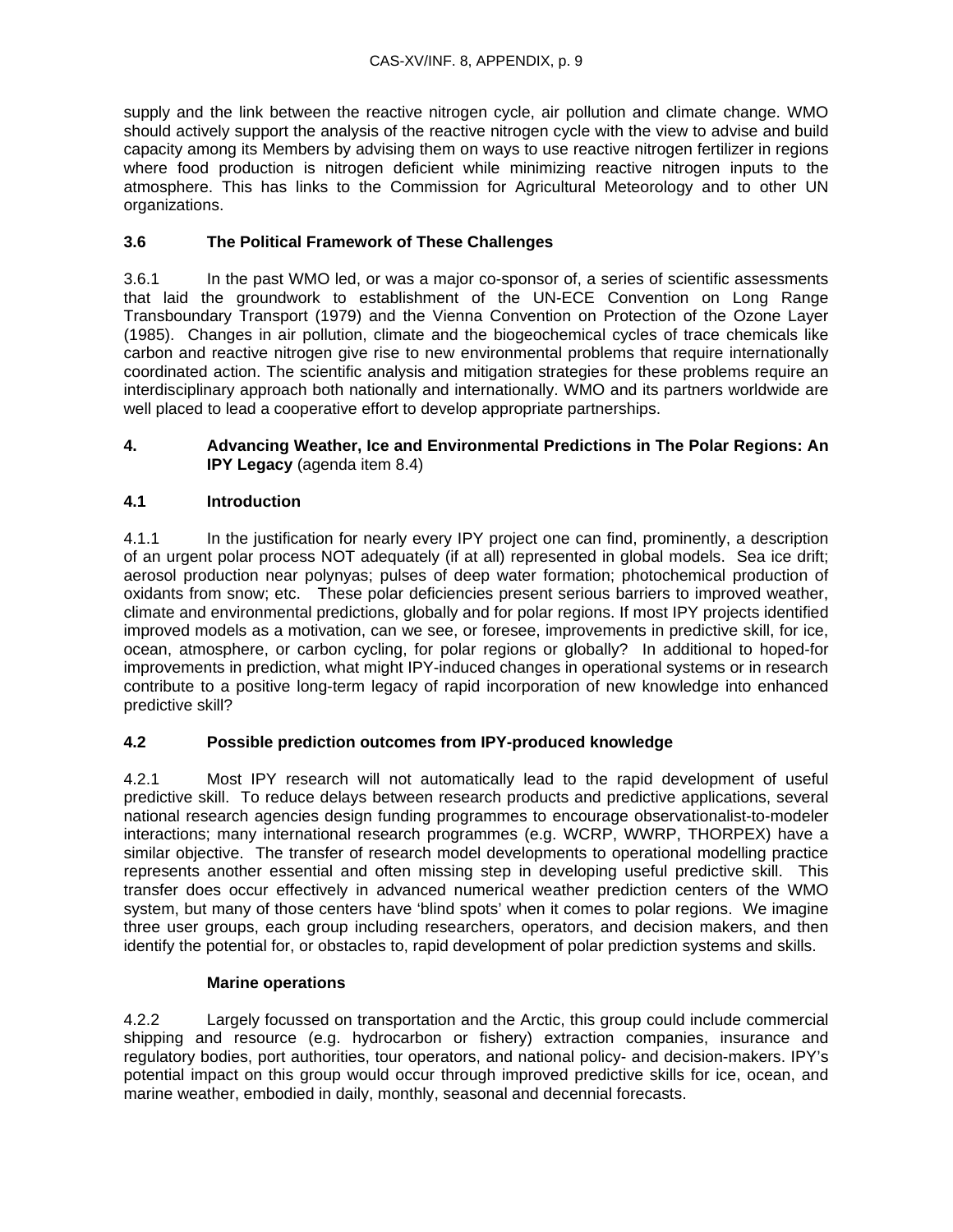## **Carbon impact community**

4.2.3 This group could include climate modelers, climate negotiators and regulators, national and international assessment groups, and a growing carbon-literate public. IPY's potential impact on this group would occur largely through the development of improved global climate models, expressed through regular seasonal, decennial and centennial predictions and in periodic assessments.

## **Natural resource managers**

4.2.4 This group could represent present and future consumers and managers of polar marine and terrestrial ecosystem resources, health specialists, sociologists and community activists, economists, and local, regional and national governments. IPY's potential impact on this group would occur through development of integrated ocean-atmosphere-ecosystem models with predictive skill for regional and local food abundance and quality; several models have emerged during IPY that show preliminary skill and great potential.

## **Barriers to polar prediction skill**

4.2.5 For each of our imaginary groups, we assign an urgency of need, and a probability of progress. Unfortunately, we score urgency as high but progress as slow or unlikely in every case. Why? A challenging and urgent gap exists between the many observations and studies of polar systems undertaken during IPY and the development of useful predictive skill for integrated geophysical and biological (and Arctic social) systems. This gap has several causes. The natural tendency of science to focus on research publications represents a primary cause. A lack of suitable and capable predictive models for polar systems also contributes to the gap.

4.2.6 Meanwhile, our three user groups need robust predictive skill for key polar questions about ice, carbon and ecosystems; reliance on 'climatologies' or extrapolation of recent trends clearly will not provide sufficient guidance. The follow-up to IPY needs a prediction focus and framework, developed with leadership from and in partnership with organizations like the WMO, but covering the physical, biological and cultural features of polar systems, to quickly and effectively exploit IPY science for the benefit of imagined and real user groups, polar residents, and global citizens.

## **Several positive steps**

4.2.7 Through IPY-stimulated cooperation, operational weather and space agencies as well as national funding programmes have produced some remarkable results. The WWRP-THORPEX cluster of IPY projects has generated new polar cloud, microphysics and surface flux data for improving physical parameterizations, improved high-latitude assimilation techniques for satellite data, advanced the use of ensemble simulations and observational targeting for high latitudes, and demonstrated the positive impact of increased Arctic and Antarctic observations on local and extratropical forecasting. The integrated observations of the Arctic Ocean during IPY, in which the combined international talents of chemical, biological and physical oceanographers has plausibly achieved the stated goal of "being able to measure almost any key environmental variable of interest almost anywhere and at almost any time" represents an extraordinary example of formal and ad hoc international cooperation among funding agencies of at least ten countries.

4.2.8 The IPY Polar View project has established enhanced levels of integration among international sea ice services, making it easier for users to access sea ice information. Space agencies, particularly those operating synthetic aperture radars, have adjusted schedules, modified operational parameters, and offered enhanced free data access as they cooperated in the IPY Global Interagency IPY Polar Year Snapshot (GIIPSY) to produce unprecedented systematic coverage of ice sheets and ocean-ice margins. The European Centre for Medium-range Weather Forecasts (ECMWF) has made daily high resolution model fields available to IPY researchers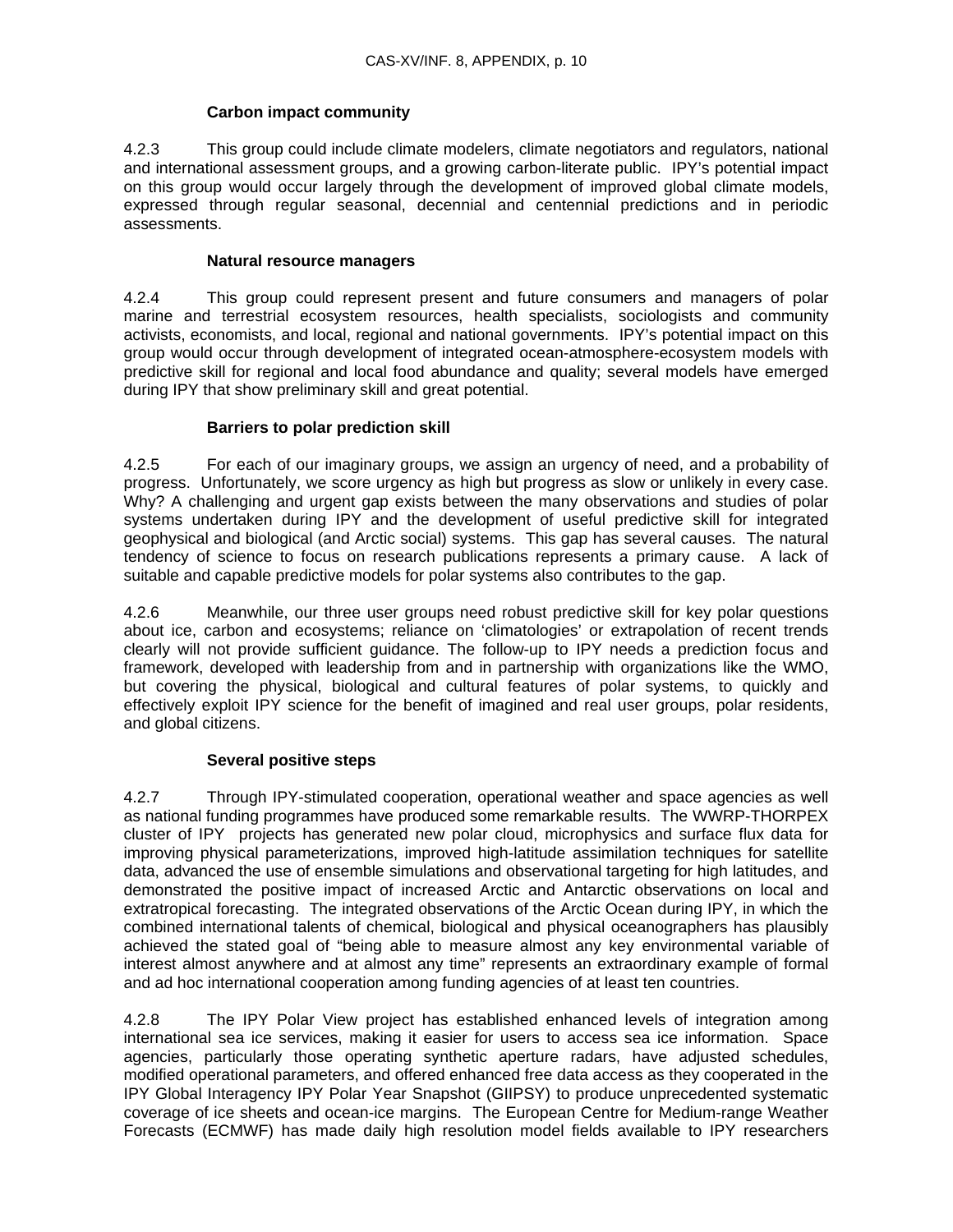through a portal at the Norwegian Meteorological Service. Many of these efforts would justify continuation if they could demonstrate a useful predictive impact.

## **IPY Legacy: A serious polar prediction effort**

4.2.9 A WMO-organized network of national prediction centers routinely produce some useful forecasts of daily to weekly polar weather and weekly to seasonal ice conditions. These same groups work with the climate community of WMO to deliver some routine seasonal forecasts on a regional basis. Other groups produce global climate scenarios on multi-decadal to century scales. However, none of these products bring the full potential of IPY research together to addresses the topical needs or range of pertinent times scales envisioned for our polar user groups. We call for an immediate, high-level and sustained focus on polar prediction services, stimulated, led and coordinated by WMO, as the best way to integrate and synthesize the IPY observational efforts and to communicate and maximize the impact of IPY science. We encourage the Commission for Atmospheric Science of WMO, representing weather, climate, water and environmental prediction research, to find ways to do this.

4.2.10 We suggest a prediction focus on snow, ice and air pollution (for weather, climate, sea level and transportation applications), carbon (for emission and ecosystem applications), and ecosystems (for future fisheries, forestry, biodiversity conservation, human and ecosystem health).

4.2.11 Predictions for polar regions will start from weather and climate. Very quickly, however, real prediction skill for snow and ice, carbon, and ecosystems will require assets of and cooperation from meteorology, hydrology, air chemistry, oceanography, glaciology, biology, ecology, physiology, sociology, and economics. While ability to model integrated physicalbiological-human systems remains primarily a dream on global scales, polar systems represent a more geographically-manageable situation. Progress on prediction skill for integrated polar systems, while enormously difficult, will represent an important enabling step for other regional or global systems. The strengths of the WMO numerical weather prediction research and operational community at measuring prediction skill will apply here in a broader context. The joint verification research working group of the World Weather Research Programme and the Working Group on Numerical Experimentation of WMO and its co-sposored WCRP programme represents a useful place to start.

4.2.12 The design and development of a polar prediction system represents an appropriate and urgent task for the WMO Executive Council Panel of Experts on Polar Observations, Research and Services. A polar prediction system will draw and coordinate many research and operational elements of WMO and related agencies, of national modelling centers and of other polar science organizations into common purpose; the system will stimulate and support polar research in all it forms. A polar predictions system should represent the central motivating idea of a polar decade.

## **5. Ocean Prediction Issues Related to Weather and Climate Prediction** (agenda item 8.5)

## **5.1 Introduction**

5.1.1 The ocean and atmosphere represent a coupled system across all time and space scales for weather and climate. Much of the focus to date has been devoted to the added-value of coupled systems in critical applications such as severe weather, maritime safety (waves and ice) and increasingly environmental planning and management. An important distinction needs to be made between applications sensitive to the errors of essentially slowly evolving boundary conditions and applications that are sensitive to rapidly evolving boundary conditions. Evidence is growing of where and when coupling is dynamically significant. Enhanced performance of weather prediction systems are expected from coupled data assimilation where the forecast errors of the ocean (land and ice) co-vary with atmospheric forecast errors. Knowledge of the significance and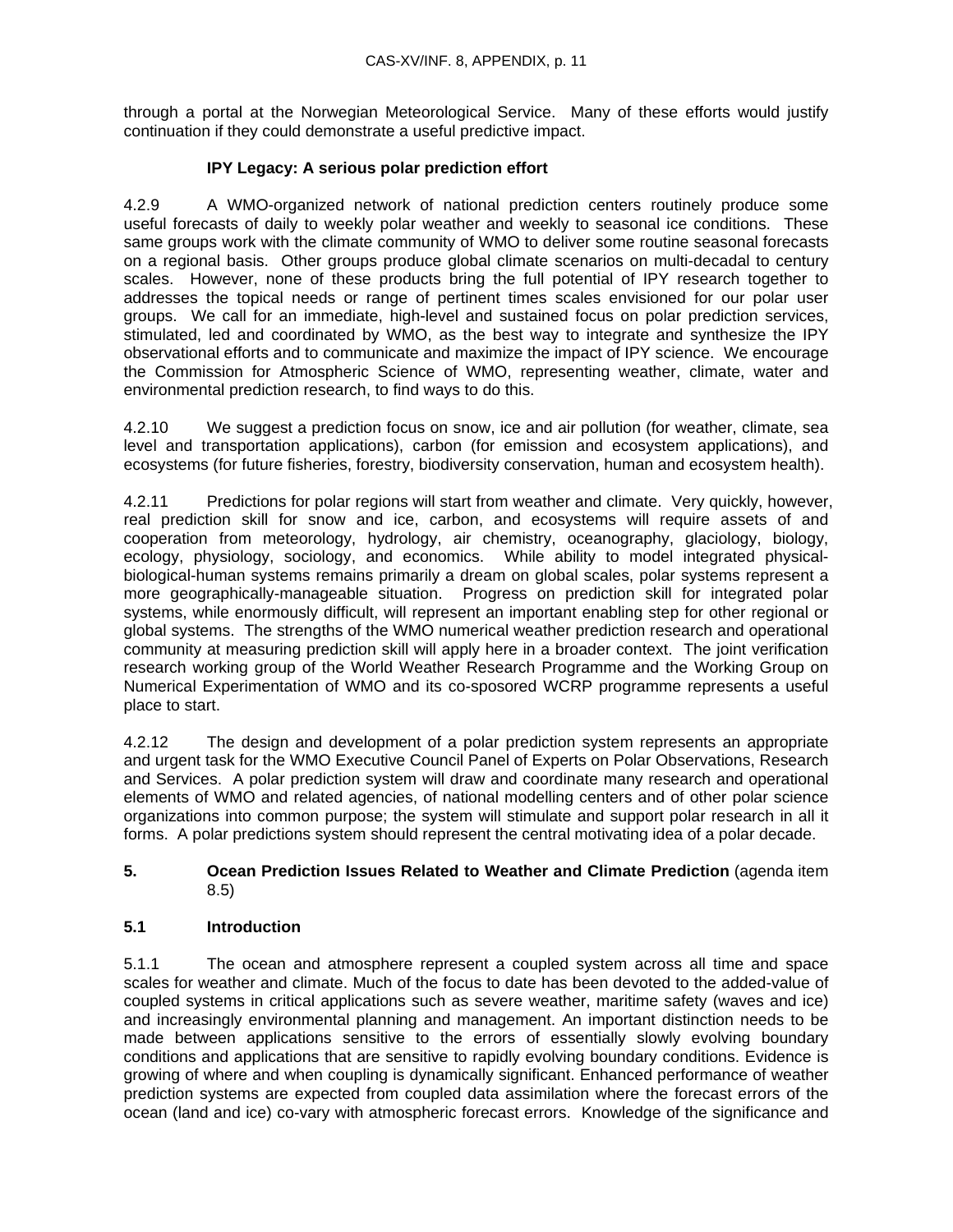impact of coupled data assimilation corrections to weather will be an active area of research over the next decade.

5.1.2 Present ocean prediction systems are largely constrained by computational cost and the limitations of the observing system leading to sizable errors from system biases and initialization. Over the next decade, the barrier to the use of coupled systems caused by inadequate ocean prediction system performance will diminish leaving coupled ocean-atmosphere systems as the next major improvement to weather prediction.

## **5.2 Status of our understanding of ocean circulation**

5.2.1 Ocean circulation exhibits boundary currents, large-scale gyres and jets, boundary layers, linear and nonlinear waves, and quasi-geostrophic and three dimensional turbulence. Away from the poles, the physics of the ocean is simpler than its atmospheric counterpart because there are no internal state changes. The oceans larger dynamic and thermal inertia leads to longer timescales than the atmosphere and this increases with depth as the influence of weather declines. In contrast, the horizontal scales of ocean geostrophic turbulence have length scales 0 (10-100) km which are an order of magnitude smaller than in the atmosphere. In contrast poleward of 20°, the instantaneous ocean circulation is dominated by mesoscale eddies and not Rossby waves as previously thought.

5.2.2 Mesoscale ocean circulation plays an important role in ocean, atmosphere and climate mean state and variability. Equatorward of 20° are regions dominated by mixed wave-eddy and wave dynamics for which specific modes such as El Niño/Southern Oscillation (ENSO) have been identified as controlling seasonal climate. The dynamics of the Indian Ocean and interaction with the Pacific is an active area of current research. Lower zonal resolution models have limited ability to predict near-surface salinity or accurately reproduce fine scale processes and bathymetric constrained transports such as coastal upwelling. Resolution can also be a limiting factor in the representation of the Equatorial Atlantic. In the tropics, there is evidence that higher vertical resolution is needed for the representation of diurnal and intraseasonal variability of the upper ocean, which is important for weather and climate forecasts.

## **5.3 Status and future directions of ocean observing systems**

5.3.1 The past decade has seen the successful implementation of a global ocean observing system (GOOS) strategy to deliver systematic global information about the physical environment of the oceans. An estimate of the ocean state can now be obtained within years rather than decades permitting tracking over time. A critical future activity for GOOS is to consolidate, optimize and secure implementation as a permanent monitoring system serving not only research, prediction and analysis for climate but also for ocean and weather.

5.3.2 Large gaps remain in observing the mesoscale ocean state in real-time. The present design of Argo buoys (10 day cycling and a target coverage of one float per  $3^{\circ}$  by  $3^{\circ}$ ) undersample the mid- and high-latitude variability. Argo is Lagrangian and cannot reliably sample features that may be critical to a particular forecast event. Argo is also not designed to observe regions shallower than 2000m including the continental shelves or semi-enclosed seas. It is not realistic to achieve mesoscale coverage from an array of autonomous floats. The future direction will need to be toward adaptive sampling. Argo floats with Iridium 2-way communications together will permit changes in cycling patterns to target sampling of eddies. However the most promising direction are gliders that can navigate their course through controlled ascent/descent cycles.

5.3.3 Over the past decade, satellite remote sensing has been responsible for achieving the first skilful global ocean prediction systems. This effort lags the advances that have been realized in weather prediction from the use of satellite sensing of atmosphere and ocean. Multiple narrowswath altimetry satellites over the past decade have provided extraordinarily accurate (i.e., error variance equal to 25 cm<sup>2</sup>), measurements of sea level anomaly (the ocean analogue to mean sea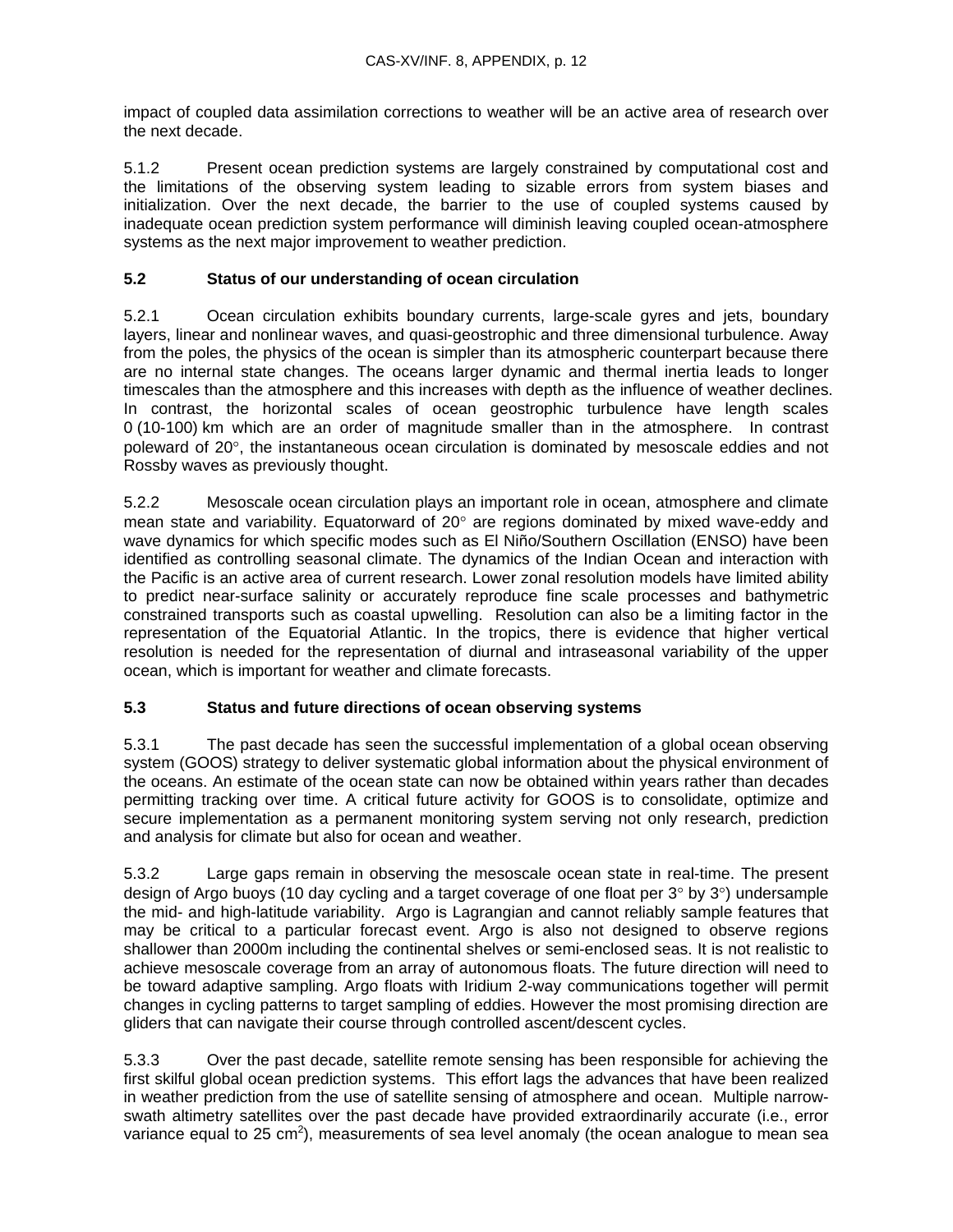level atmospheric pressure anomalies) sufficient to initialize mesoscale ocean models. A key disadvantage to the current sampling is the long time that it takes to achieve global coverage (approximately 10 days for Jason and Jason-2) which impacts the quality of near real-time analyses and reduces forecast skill. Both satellite constellations and wide-swath altimeters are expected to be implemented over the next decade and provide greater real-time coverage. The same instrumentation will also greatly reduce the errors in wave initialization and lead to improved boundary conditions for weather prediction systems.

5.3.4 Satellite sea surface temperature (SST) is the most sophisticated network with IR and microwave instrumentation, sun synchronous and geostationary orbits offering accurate and dense coverage. SST strongly co-varies with the ocean temperature over the mixed layer depth, O(50-100)m, and complements altimetry in multi-variate analyses. Maintenance of the current network including the microwave and geostationary platforms is required.

5.3.5 Satellite sea surface salinity (SSS) is a new capability with the launch of Aquarius and SMOS missions. The first generation instruments will achieve modest accuracy that will limit their impact on ocean prediction systems largely to regions with the highest variability such as the tropics. Remote sensing of ice-edge and ice thickness suffered a setback with the loss of Cryosat; however the launch of Cryosat-2 (in addition to climate monitoring) will enable advances in both the science and predictability of sea-ice with potential benefits for weather prediction in high latitudes. SST and SAR remote sensing also contribute to ice edge and concentrations.

## **5.4 Status and future directions in ocean modeling**

5.4.1 We are entering an era where weather and climate simulations with an eddypermitting/resolving ocean will become common. Community ocean model development has been dominated by two drivers: climate modelling and coastal modelling. Coastal modelling is focused on shelf processes, mixed surface/bottom boundary layers. It is generally high resolution with grid spacing less than 1km, limited area, open boundaries, terrain following vertical coordinates and unstructured grids. Weather applications that could benefit from ocean coupling in the coastal zone include sea breeze, fog forecasting and cyclones that interact with boundary currents. These applications may not require high resolution coastal models to achieve the relevant coupled feedbacks. High resolution global and regional ocean modelling (i.e., grid spacing of 1-10 km) as required by ocean prediction systems will lead climate model development and is currently served by a smaller subset of developers. Several design choices and drivers such as nonhydrostic vs hydrostatic, Boussinesq vs non-Boussinesq, hybrid vertical coordinates, unstructured grids, mixed layer parameterization and sub-mesoscale parameterizations are likely to be distinct between climate and ocean prediction applications over the next decade.

## **5.5 Status and future directions of ocean prediction**

5.5.1 Ocean circulation and ocean state variability are dominated by geostrophic turbulence as is the case for atmospheric circulation. The oceans larger rotational inertia and thermal inertia does lead to longer timescales than the atmosphere. However, the horizontal spatial scale for ocean geostrophic turbulence is an order of magnitude smaller than its atmospheric counterpart. There are several implications for ocean prediction: (a) global eddy resolving models in ocean prediction systems are approaching 1/12° to 1/25° degree resolution (spectral equivalent, T1080 to T2250) to resolve the spectrum although useful skill may be obtained from  $1/4^{\circ}$  models; (b)  $4D$ variational and Ensemble Kalman Filter methodologies and conventional ensemble forecasting will remain computationally expensive over the medium term; and (c) a higher resolution or targeted observing system than the present GOOS is required to constrain the error growth.

5.5.2 Operational ocean prediction systems producing forecasts of the mesoscale ocean state and circulation have been implemented by agencies and centres in Europe, North America, Asia and Australia. This capability is expected to be developed in Africa and South America over the next five years. Ocean prediction is a maturing field which has successfully demonstrated that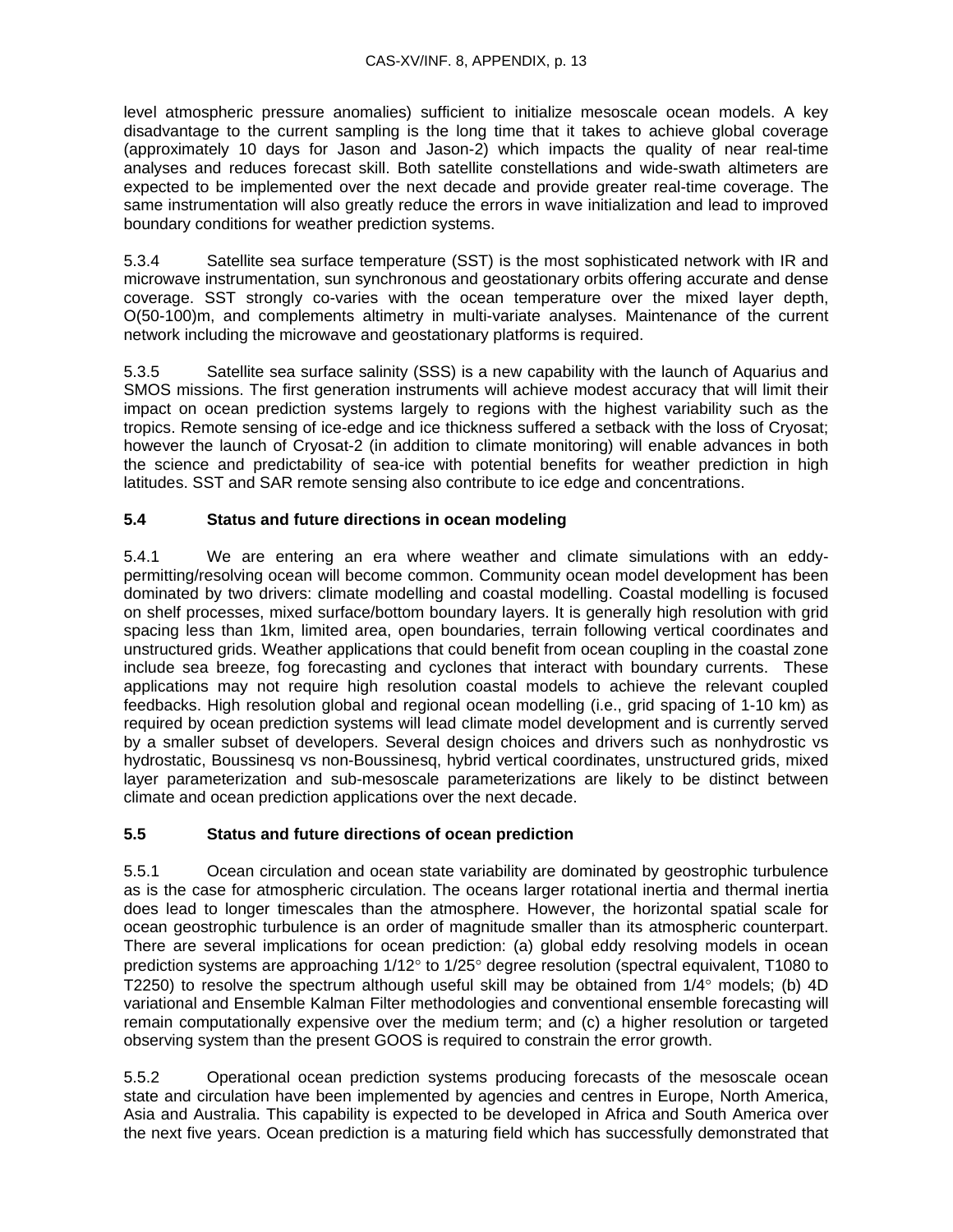the GOOS can sufficiently constrain the mesoscale variability to enhance the skill of weather forecasts but only moderately and inhomogeneously with present systems. Progress could be aided by specific evaluation of ocean prediction products for a comprehensive range of weather forecasting applications to determine the performance targets necessary to achieve consistently positive impacts. Ocean prediction is undergoing rapid development, attracting investment at a national and international level. Performance targets for weather prediction will help drive both the system research and observing system design.

## **5.6 Prospects for skillful SST prediction from ocean prediction systems**

5.6.1 SST is a key variable in coupled weather-ocean prediction. SST forecasts are dependent on the ocean initial thermal and density stratification, advection-diffusion of the ocean dynamics and air-sea fluxes. The vertical stratification in present ocean analyses relies on the projection of surface data with a sparse in situ network for vertical profiles. The analysis error of temperature at the surface is relatively small due to the dense coverage and accurate satellite SST observations. The error grows with depth to a maximum at the base of the mixed layer and then declines with depth due to the reduction in variability. Operational ocean four-day temperature forecasts show skill for the upper ocean. Atmospheric forecast fluxes are currently based on fixed SST's or persisting anomalies from the previous 24 hours observations. SST persistence skill shows a steady decline over the forecast period contributing to a growth in error of sensible and long wave radiation heat fluxes.

5.6.2 Uncertainties in atmospheric initial and boundary conditions and numerical modelling contribute to uncertainties in the modelled ocean state. Errors in the 10m winds lead to errors in the sensible and latent heat fluxes and mixed layer entrainment. Errors in the cloud fraction also impact the penetrative shortwave radiation. Coupling the SST could reduce errors in the sensible and latent heat fluxes which can feed back into the atmospheric boundary layer and ocean mixed layer. The explicit representation of the air-sea interaction in weather forecasting systems improves the forecasts of SST (diurnal variations) and atmospheric deep convection in the tropics. In a first instance, this can be achieved by coupling the atmosphere to an ocean mixed layer model, although ultimately the inclusion of more complete ocean dynamics would be desirable. Improvements in ocean and atmospheric initialization will also be critical to improving SST predictive skill. The air-sea interaction should also be taken into account in the initialization of both the ocean and the atmospheric systems.

5.6.3 The spatial and temporal variability of SST forecasts have been shown to scale with the resolution of the ocean prediction system. This variability is greater than the foundation temperature (the pre-dawn temperature) obtained from equivalent resolution SST analyses. It has not been satisfactorily resolved where the bias lies and is a subject of further research. Nevertheless, the use of ocean forecasts as boundary conditions with or without coupling will introduce additional variability.

## **5.7 Prospects for skilful inertial coupling from ocean prediction systems**

5.7.1 In general, inertial coupling of atmosphere and ocean coupling reduces the net stress permitting higher 10m wind speeds to produce the same momentum transfer into the ocean. This produces the correct intensity in tropical cyclones that matches the more modest reduction in SST cooling. The drag coefficient at high wind speed is a current research topic that suggests the efficiency of momentum transfer is reduced. Including effects of sea spray in boundary layer processes provides additional physical constraints to the relation between momentum, heat and mass fluxes. The forecast skill of ocean currents is low. Improved skill from inertial coupling is obtained from parameterizing or modelling wind-waves. Some of the existing Numerical Weather Prediction systems already include the wave coupling in the estimation of the winds, and will benefit from having ocean currents as input fields, both in the forecasting and in the assimilation phases, this latter being particularly important for the assimilation of scatterometer data. Improvements in atmospheric winds will in turn feedback on the quality of the ocean analysis.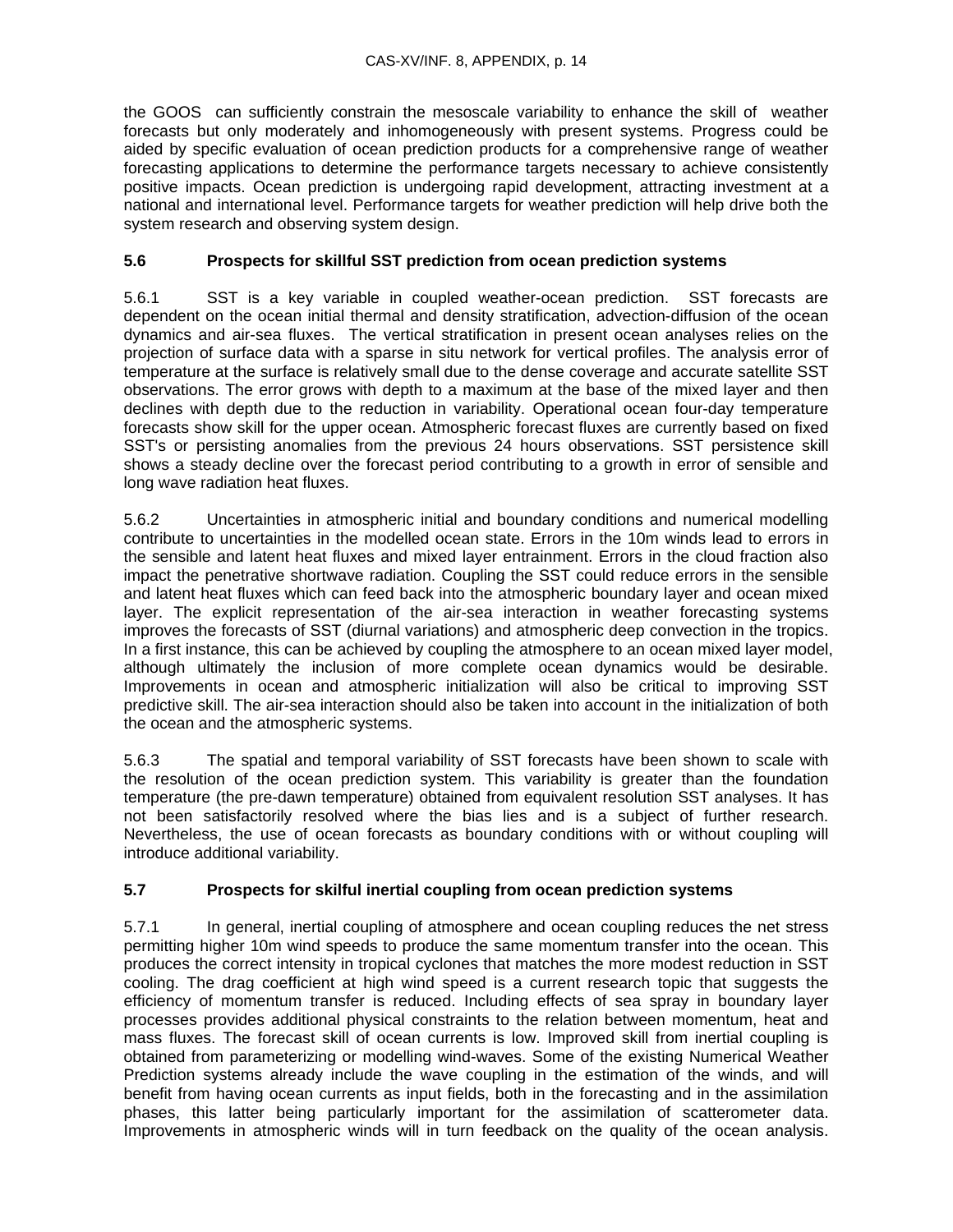However, there is not yet a consensus strategy shared by the atmospheric and oceanic communities on how to achieve the best representation of the coupled air-wave-ocean inertial coupling.

5.7.2 The observing system for surface motion is limited to a sparse network of drifting buoys with large representative error, feature tracking of SST and ocean color with large analysis errors, and the assimilation of a sparse set of sea level anomalies. Significant advances will follow the introduction of wide-swath and constellation altimetry. Wind stress is directly observed by scatterometry; however, present coverage under observation samples the sub-inertial timescales of the atmosphere. Higher density sea level pressure observations would also improve the quality of winds over the ocean. This could be achieved with barometer instrumentation fitted to Argo floats and gliders and/or enhancing the drifting buoy network.

## **5.8 Status and future directions of coupled tropical and extra-tropical cyclone prediction**

5.8.1 The energy source for a tropical cyclone (TC) is obtained from the ocean and thus knowledge of the heat and moisture fluxes transferred across the air-ocean interface is critical for TC modeling. Similarly many extra-tropical (ET) storms intensify drawing energy from the ocean, such as east coast cyclones that occur off the coasts of North America, Brazil and Australia where there is a boundary current that draws tropical water masses to higher latitudes. Although the dynamics and environment for TC's and ET's have known differences, they share a dependence on time-evolving surface conditions. The exchange coefficients for heat, moisture, and momentum are not fully known for the high wind and wave conditions. Because a key physical process is the wind-wave coupling, which includes sea spray generation from breaking ocean surface waves, a TC/ET models must be coupled with an ocean surface wave model. There are three critical aspects of the air-sea interaction in TCs and ETs:

- (a) Dynamical and microphysical processes near and at the sea surface that influence the turbulent exchange of heat and momentum between the ocean and atmosphere;
- (b) Vertical and horizontal transport of momentum and heat in the atmospheric and oceanic boundary layers; and
- (c) Turbulent entrainment of relatively cold water from the seasonal thermocline into the surface mixed layer, which affects the sea surface temperature and thereby influences storm intensity.

5.8.2 Three-dimensional, coupled atmosphere-ocean research and operational models have been developed to simulate and predict the mutual response of a TC and the ocean (e.g. NOAA/NCEP and Naval Research Laboratory). Recent research in ET prediction has focused on objective analysis of ensemble forecasts from ECWMF and NCEP showing encouraging skill and interesting regional variations. A particularly useful outcome (apart from predictability) is the ability to identify biases in the ensemble and potential flaws in the system. For example storm intensity is found to be over-predicted over the North Atlantic which may point to a bias from fixed SST's due to the shallower mixed layers in mid-latitudes and potential for more rapid cooling than occurs in the tropics.

## **5.9 Status and future directions of air-sea-ice coupling**

5.9.1 Research results have clearly shown that a fully interactive coupling of the atmosphere, ocean and ice models can be beneficial to the accuracy of the forecasts produced by all three. The impact of a two-way coupling between an atmospheric and an ocean-ice model over the Gulf of St. Lawrence (GSL) in eastern Canada is modelled in pre-operational mode at the Canadian Meteorological Centre (CMC). Results for the past two years have demonstrated that the coupled system produces improved forecasts in and around the region during all seasons, proving that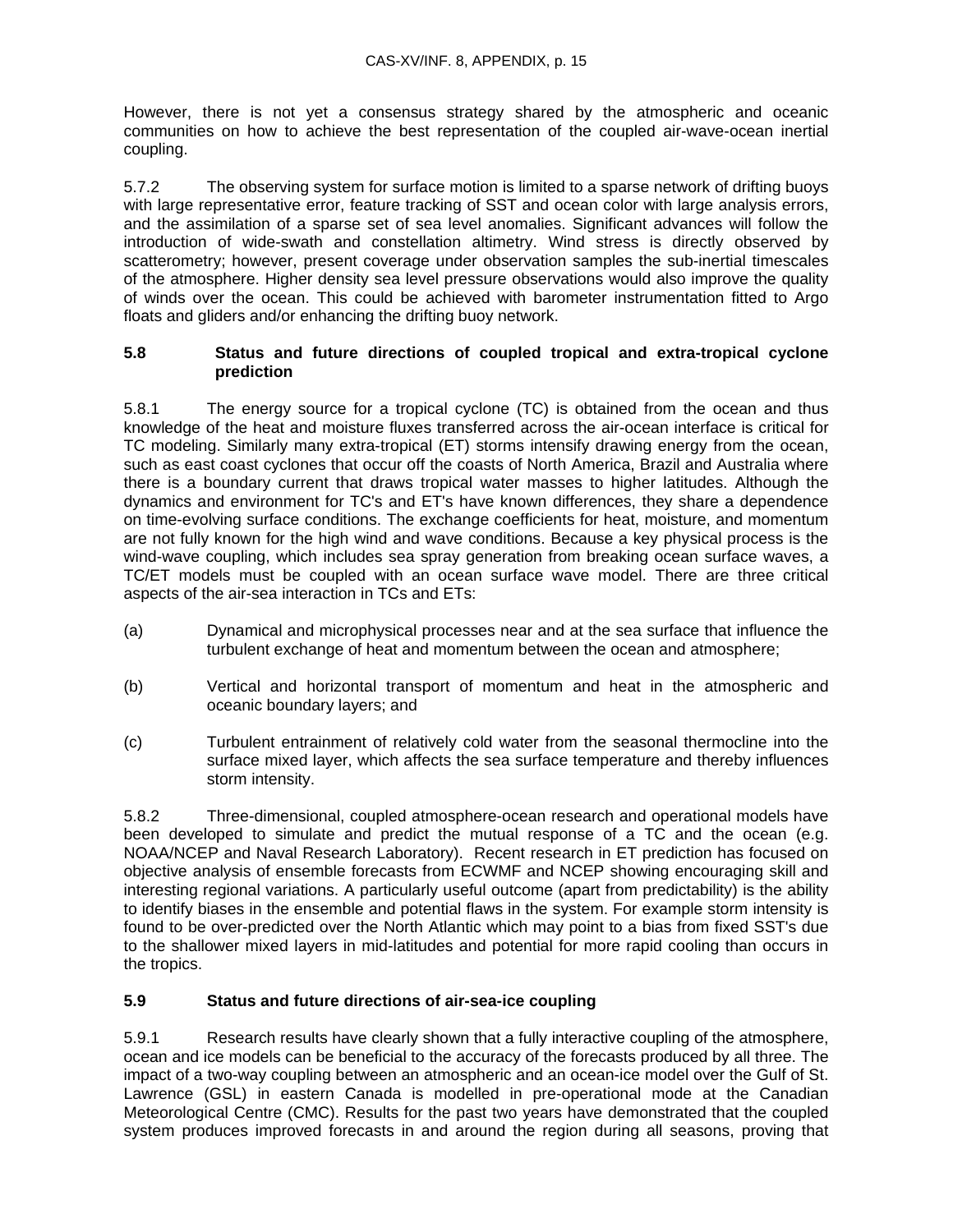atmosphere-ocean-ice interactions are indeed important for short-term weather forecasts in areas in which there is surface ice coverage. Accurate dynamic ice modelling in a coupled model system is essential for "downstream" models such as wind wave and storm surge models, due to the large differences in surface characteristics between ice and water, and hence the surface momentum fluxes.

## **5.10 Status and future direction of coupled air-wave-sea coupling**

5.10.1 The energy transfer from the sea to the air under high wind conditions involves: (i) mixing processes in the boundary layers on both sides of the air-sea interface; (ii) dynamical processes associated with the interaction between the atmospheric boundary layer and the deep convection above it; and (iii) dynamical processes associated with the interaction between the oceanic mixed layer and the deep ocean below it. A fully coupled atmosphere-wave-ocean model system requires a holistic approach to parameterizing those processes that cannot be resolved explicitly at the resolution of the coupled model system, such as: (i) sea state dependence of momentum fluxes; (ii) momentum, energy and enthalpy flux balances across the air-sea interface; (iii) wind-wave-current interaction; and (iv) generation of sea spray and its impact on the air-sea fluxes and the atmospheric boundary layer.

5.10.2 Another fundamental modeling problem is a "no-man's land" for frictional process representations when a 1-km horizontal resolution model only partially resolves the large eddy circulations that are accomplishing the vertical transports of heat, moisture, and momentum in the atmospheric boundary layer. The key issue is how well the individual model components will perform, especially in the high wind conditions. Because the physical processes are interacting, the proper approach is to construct the complete modeling system and then explore the essential interacting processes. Given the requirement for such a complex, nonlinear modeling system with multiple components that are inter-dependent, questions of predictability naturally arise.

\_\_\_\_\_\_\_\_\_\_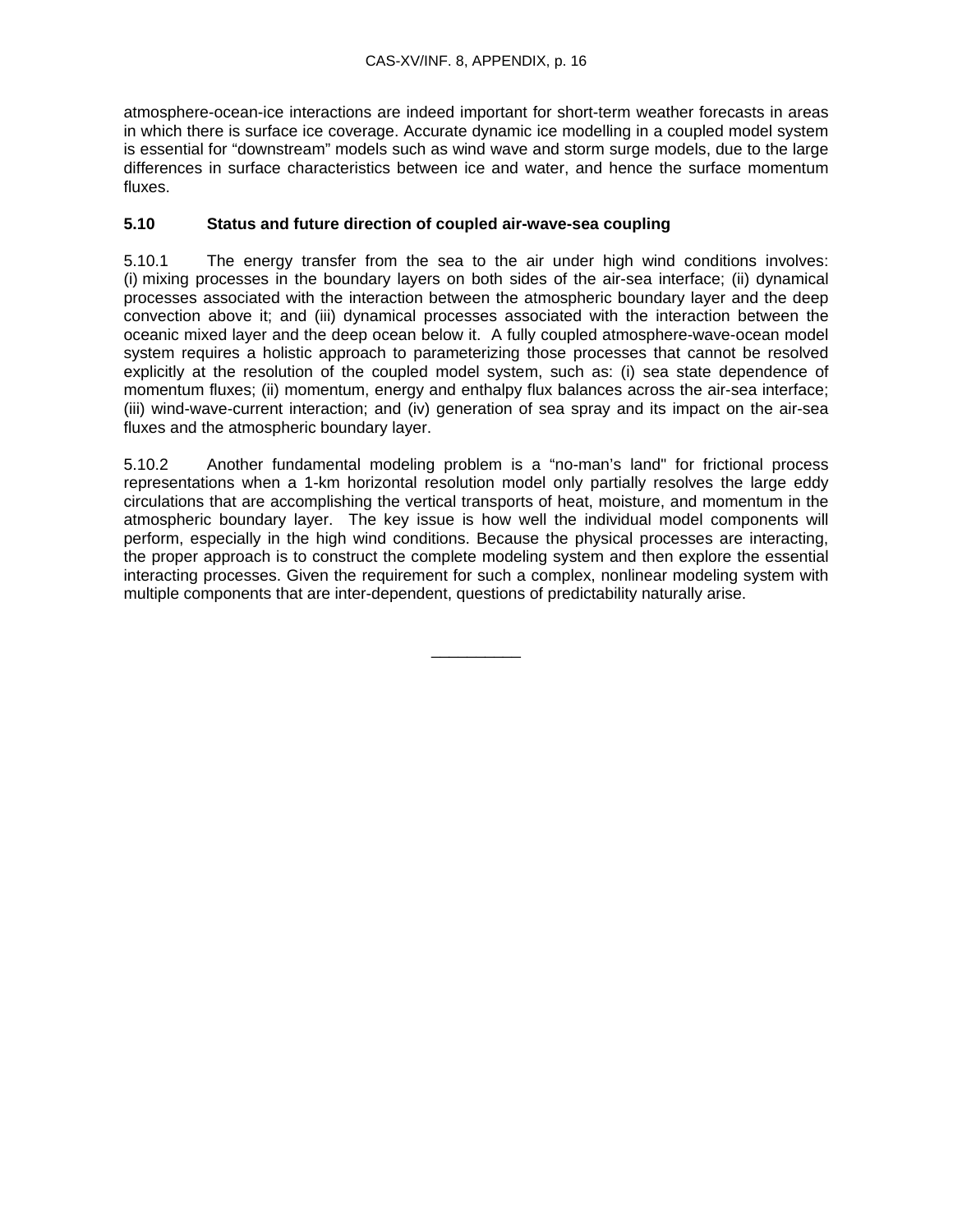| <b>COMMISSION FOR ATMOSPHERIC SCIENCES</b> | Submitted by:<br>Date: | Secretary-General<br>11.XI.2009 |
|--------------------------------------------|------------------------|---------------------------------|
| <b>FIFTEENTH SESSION</b>                   | Original language:     | English                         |
| Incheon, Republic of Korea                 |                        |                                 |
| 18 to 25 November 2009                     | Agenda item:           |                                 |

# **WMO LONG-TERM PLANNING RELEVANT TO THE COMMISSION**

# **SUMMARY**

**Reference: CAS-XV/Doc. 9**

**CONTENT OF DOCUMENT:** 

**Appendix:** 

• Background information related to WMO long-term planning relevant to the Commission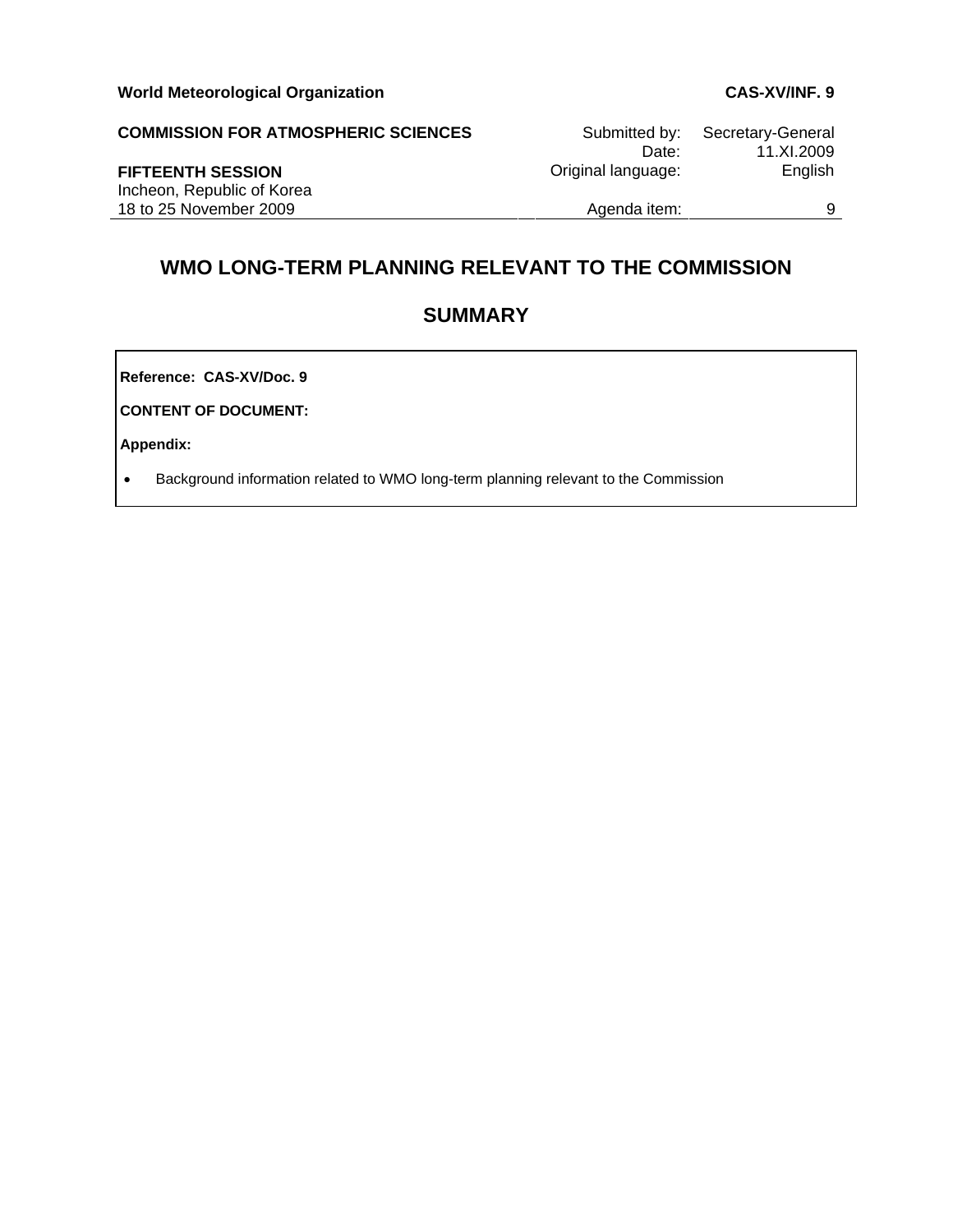## **FUTURE PROGRAMME OF WORK OF THE COMMISSION**

 Since Cg-XV, the Executive Council has initiated a review of the structure, functions, and operations of Technical Commissions through a series of consultations with presidents of Technical Commissions and other bodies. The latest discussions are summarized in the Abridged Final Report of EC-LXI, paragraphs 8.17 to 8.26 (enumerated below).

## **Future Structure of WMO**

## *Background*

8.17 The Council referred to the decision taken at its sixtieth session (2008) to work towards creating a flexible and effective working mechanism for studying and developing recommendations for aligning the structure of WMO with the result-based Strategic Plan (Final report of EC-LX, paragraph 7.2.7). It appreciated that the Working Group on WMO Strategic and Operational Planning and the PTC-2009 meeting had considered a number of options on aligning programmes and working mechanisms of constituent bodies to the WMO Strategic Plan.

## *A proposal for joint meetings of technical commissions*

8.18 The Council noted that the PTC-2009 had discussed some of the issues that limit the effectiveness of technical commissions including; the non-alignment of technical commission meetings with the decision making processes of the Organization, at times poor communications between technical commissions and between technical commissions and the regional associations, and the large percentage of the budget of the smaller technical commissions that is spent on their quadrennial Commission meeting which in turn limits the resources available to the volunteers who carry out the implementation work of the Commissions.

8.19 The PTC-2009 considered a proposal that would see the technical commissions meet together at an eight-day, joint technical conference/intergovernmental meeting held every second (even) year. This joint technical commission meeting would have two components: (1) an intergovernmental component of two days where the work of the technical commissions is organized and elections for officers confirmed; and, (2) up to six days of a scientific/technical component where academia, operations and industry could meet and work together, and the management groups of the various technical commissions could meet to coordinate their work.

8.20 Two Commissions would meet in parallel, in an 'intergovernmental mode' to discuss their work plans, each with the team of interpreters supporting them, so that for the joint technical commission meeting there would be two teams of interpreters supporting eight Commissions over eight days on a rotation basis. The scientific/technical component of the joint meeting would be composed of parallel sessions focusing on the range of issues faced by the WMO's technical programmes with NMHS, academic and industry contributions, and, where necessary, Plenary sessions to deal with key cross-cutting or high profile issues. The technical/science component would be held over the eight days of the joint meeting.

8.21 The Council noted that implementation of an arrangement whereby the current eight technical commissions met jointly every two years could be done by decision of the Executive Council as a part of the evolution of the working methods of the technical commissions in much the same way as a number of the technical commissions moved from the working group structure to Open Programme Area Groups (OPAGs) through internal decision.

8.22 The Council, having heard the opinions of presidents of technical commissions, reached a number of preliminary conclusions in its discussion of this particular proposal: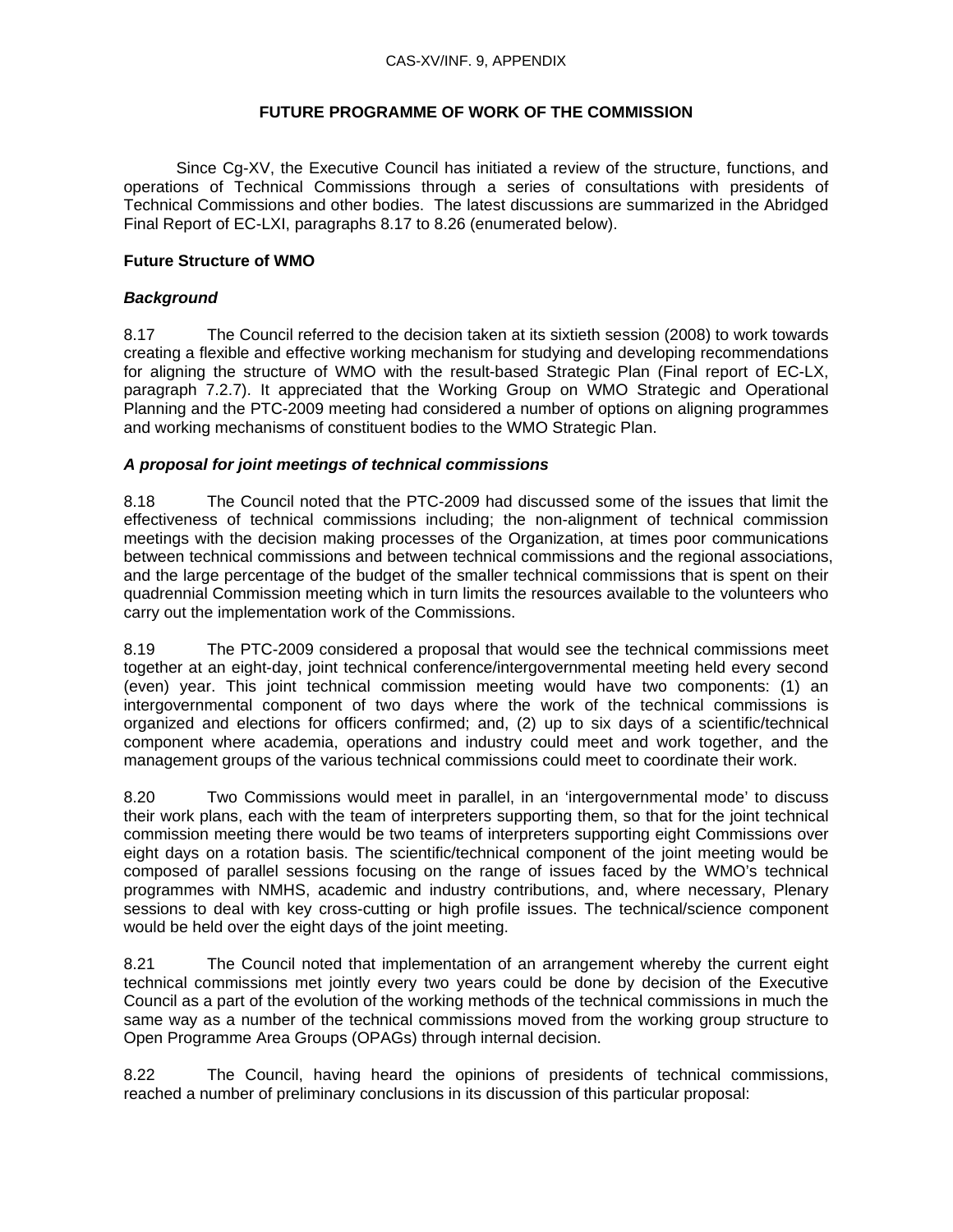- Members may have great difficulty in releasing enough technical experts to service the needs of all technical commissions at the one time;
- Those attending the joint technical commission meetings would have to be sufficiently expert to make good technical decisions;
- The proposal appeared to offer the opportunity to make more resources available for technical work;
- The technical commissions do need to meet every two years as many experts do not stay in their positions for four years and so continuity is lost in key projects;
- The proposal offered the technical commissions the opportunity to better align their
- development of work programs with the decision making activities of the Organization;
- At least for some technical commissions (JCOMM and CAeM) there was a view that the time available to work in 'intergovernmental' mode would be adequate to complete those parts of their work that led to decision making that would affect Members (for WMO) and member states (in the case of UNESCO-IOC).

## *A proposal for a broader WMO reform*

8.23 The Council noted that the EC Working Group on Strategic and Operational Planning at its March 2009 meeting had considered as a major reform the possibility of a changed number of technical commissions. One option considered was to have a smaller number of technical commissions with one focused on research, another on systems, another on services, and possibly one on capacity building. Such a major reform would need to be considered and agreed by Congress. The Council reached a number of preliminary conclusions in its discussion of this particular proposal:

- A detailed analysis of the strengths, weaknesses, opportunities and threats should be carried out for all the Organizations working mechanisms, not just the technical commissions, before major reform of any single element;
- Major Organizational reform should be holistic in scope;
- Some delegates considered that under the current financial constraints the WMO may have too many technical commissions while others considered that to move away from thematically focused technical commissions to a smaller number of technical commissions focused on particular functions (services, systems or research), if not managed appropriately, would lower the technical effectiveness of the Organization;
- Many Council members considered that capacity building is integral to the work of all technical commissions and that in creating a separate technical commission for capacity building the outcome could well be an overall reduction in the amount of capacity building supported by the other technical commissions and ultimately by the Organization as a whole;
- In any re-structuring care must be given to not disenfranchise small but key technical groups such as those in the instruments, oceanography and hydrology areas of specialty.

8.24 The Council noted that there is a strong desire to review the working mechanisms of the Organization and carefully plan for change that would improve the effectiveness and efficiency of the WMO at a time when improved integration between its technical groups is imperative and when the pace of change in the external environment is very high. Any change would have to assist the Organization in being able to respond flexibly and quickly to new challenges as they arise.

8.25 For major reform to take place a well thought through proposal, possibly containing around three options for change, including the analysis of advantages and disadvantages, needs to be prepared for the consideration of Congress in 2011. The proposal would have to be developed through wide consultation and have the support of Members beyond those represented in EC.